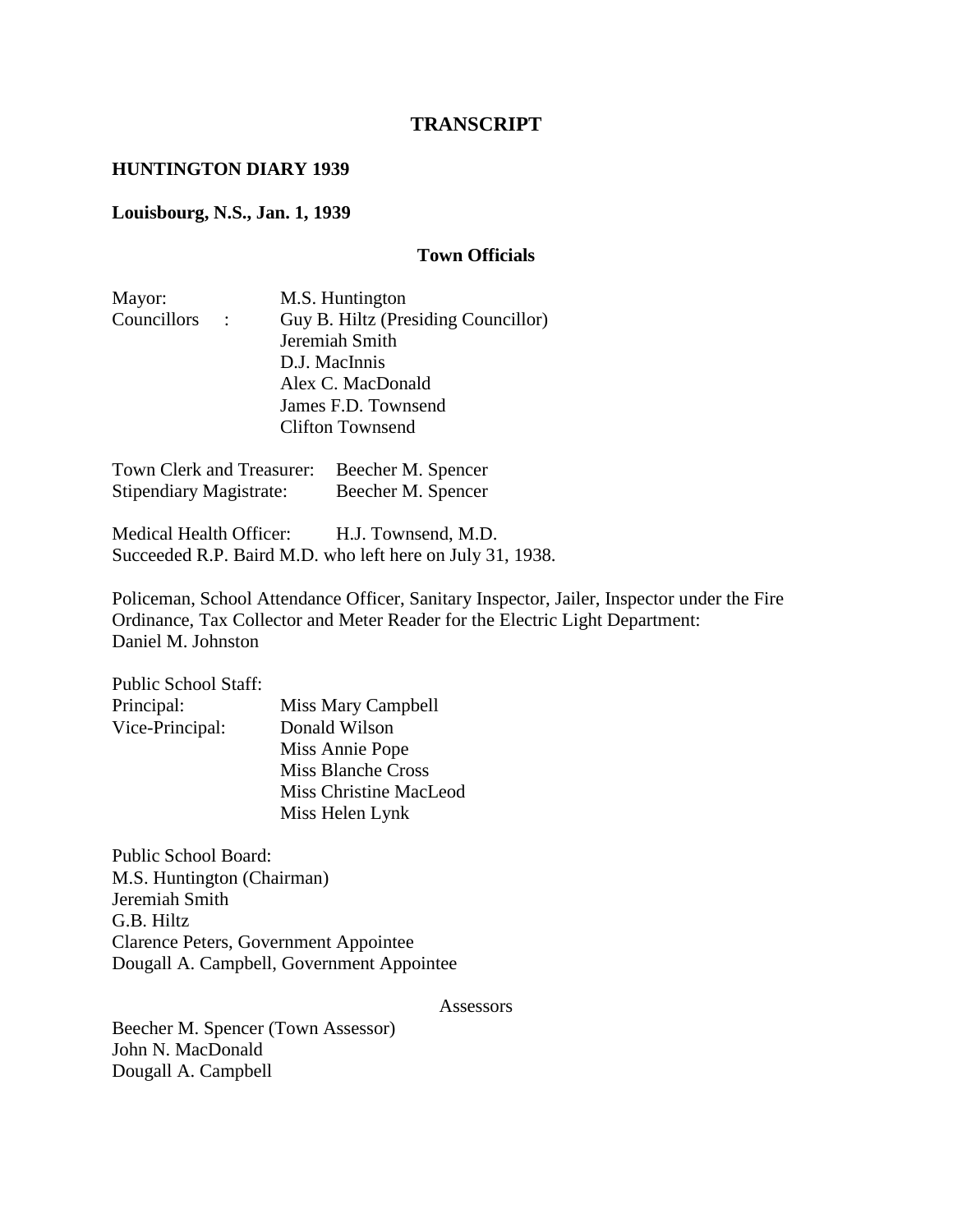Revisors of Voters Lists

Robert A. Peters Duncan Lamont Harold MacQueen

Collector of Custom, Port of Louisbourg, N.S.: J. R. St. John. Succeeded A.W. Stacey (Retired) on Sept 6, 1938.

Immigration Officer: Walter E. Jewell Jr.

Harbour Master: Alex Smith

Port Warden: Ernest Matheson

Pilots, Port of Louisbourg

Capt. D.W. Levy, George Harris, George Wilcox, John Poole, Samuel Levy, Ed Wilcox, William Williams, and Fraser Wilcox

Shipping Master: Emerson A. Grant

#### Pilot Commissioners

Bert Wilcox (Secretary), Capt. Dan Harris (Chairman), George D. Lewis

Register of Births and Deaths and Issuer of Marriage Licenses: James S. MacLean

Clergymen Clergymen in charge of the various congregations of the Town of Louisbourg:

| Anglican:                | Rev. George Arnold. Succeeded Rev. E.B. Gabriel, June 5, 1938. |
|--------------------------|----------------------------------------------------------------|
| <b>Roman Catholic:</b>   | Rev. D.H. Doyle                                                |
| United Church of Canada: | Mr. Colin Nickerson, student. Succeeded Rev. D.A. MacMillan    |
|                          | (Deceased) November 13, 1938.                                  |
| Presbyterian:            | Rev. Joseph Cathcart                                           |

Postmaster: Hugh Lynk appointed April 1912.

Population Population: Town of Louisbourg, Canadian Government Census 1931, 971. Number of Dwelling Houses: About 260 Number of Families: About 270.

## **JANUARY 1939**

**Sunday 1**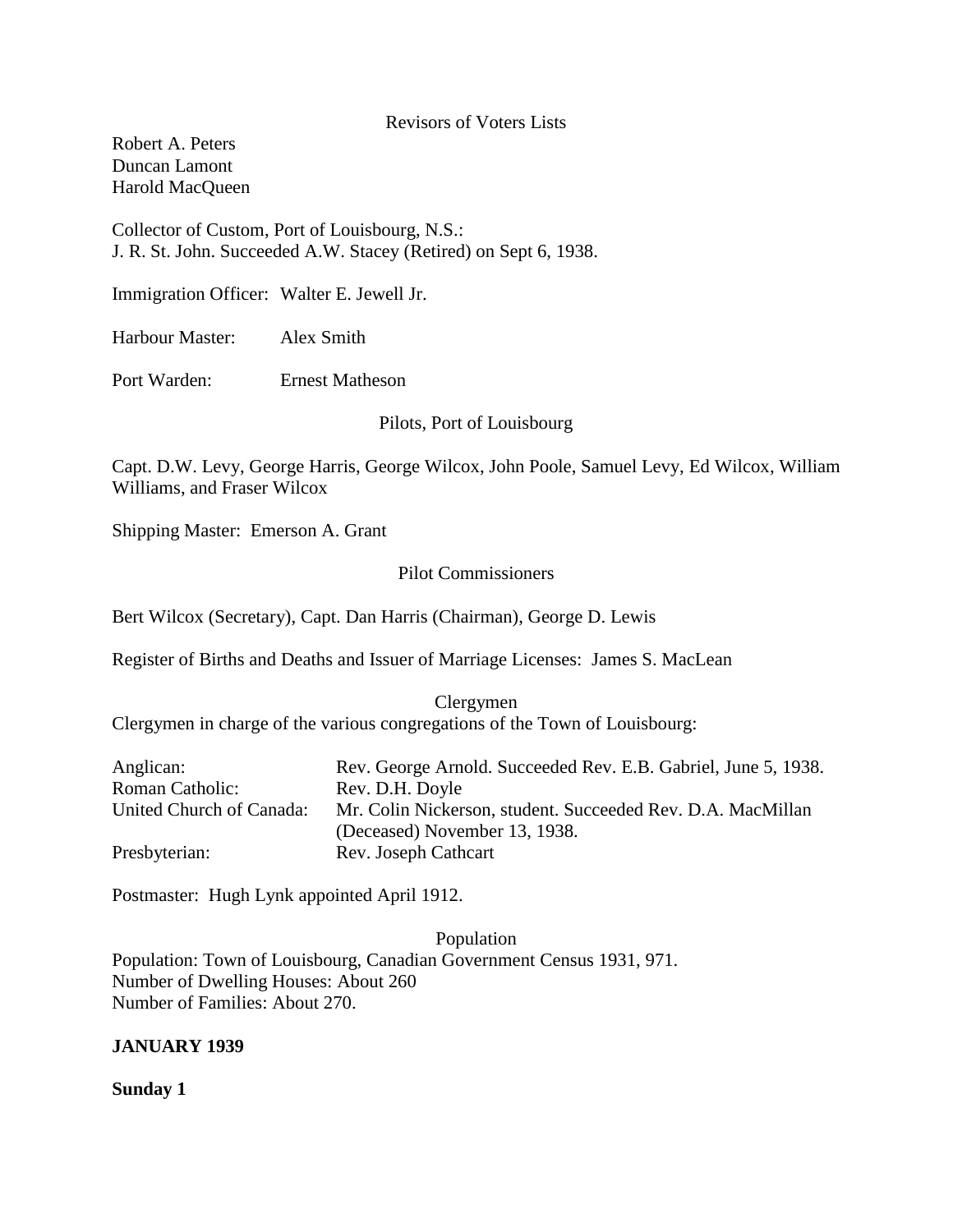Louisbourg, N.S.

Snow, accompanied by light wind from early morning until noon. Cloudy with snow squalls during the afternoon with the sun peeping through occasionally. Fresh to strong southeast wind, shifting to south and southwest and in the afternoon to west. Snowfall about 3 inches. Min. temperature 2, Max. temperature 29.

## Church Services

At 11 A.M. and 7 P.M., I attended services in the First United Church, where Mr. Colin Nickerson was the preacher. Emeline accompanied me in the evening but was not out to church in the morning.

## **JANUARY 1939**

# **Monday 2 General Holiday**

Louisbourg, N.S.

Cold and cloudy in the morning. Snow began to fall at about 9:30 A.M. and continued until about 3 P.M. when it was followed by rain which lasted for about one hour. Fresh to strong southeast, south, southwest, west and northwest winds reaching gale force from the southeast in the afternoon. Snowfall about 4 inches.

Min. temperature 8, Max. temperature 34.

## Family Gathering

We had our usual annual family gathering at the house of Mr. and Mrs. Fletcher Townsend. Those present at dinner and supper were Mr. & Mrs. Fletcher Townsend, Mr. & Mrs. Emerson Grant, Clifton Townsend, M.S. & Mrs. Huntington. Emeline and I returned home at 7:30 P.M.

## Attended Masonic Ball

At about 8:45 P.M., Emeline and I attended the annual At Home of Mariners Lodge A.F. & A. M. held in the Masonic hall. A fairly large crowd present and a pleasant evening spent. Quite a number absent owing to the icy and slushy condition of the streets. We returned home at about 1:15 A.M., Jan 3rd .

## New Conductor

Duncan Crowdis has succeeded the late Michael MacKenzie as Conductor on the accommodation train leaving here for Glace Bay at 8:15 A.M. and returning at 4:15 P.M. In point of service, Mr. Crowdis is one of the oldest Conductors in the employ of the S. & L. Railway. He formerly lived at Louisbourg but, for many years, has resided at New Waterford. Mr. Crowdis made his first run out of Louisbourg as Conductor this morning.

## **JANUARY 1939**

## **Tuesday 3**

Louisbourg, N.S. Clear and cold with fresh to strong north-west wind, which moderated in the evening. Min. temperature 7, Max. temperature about 22.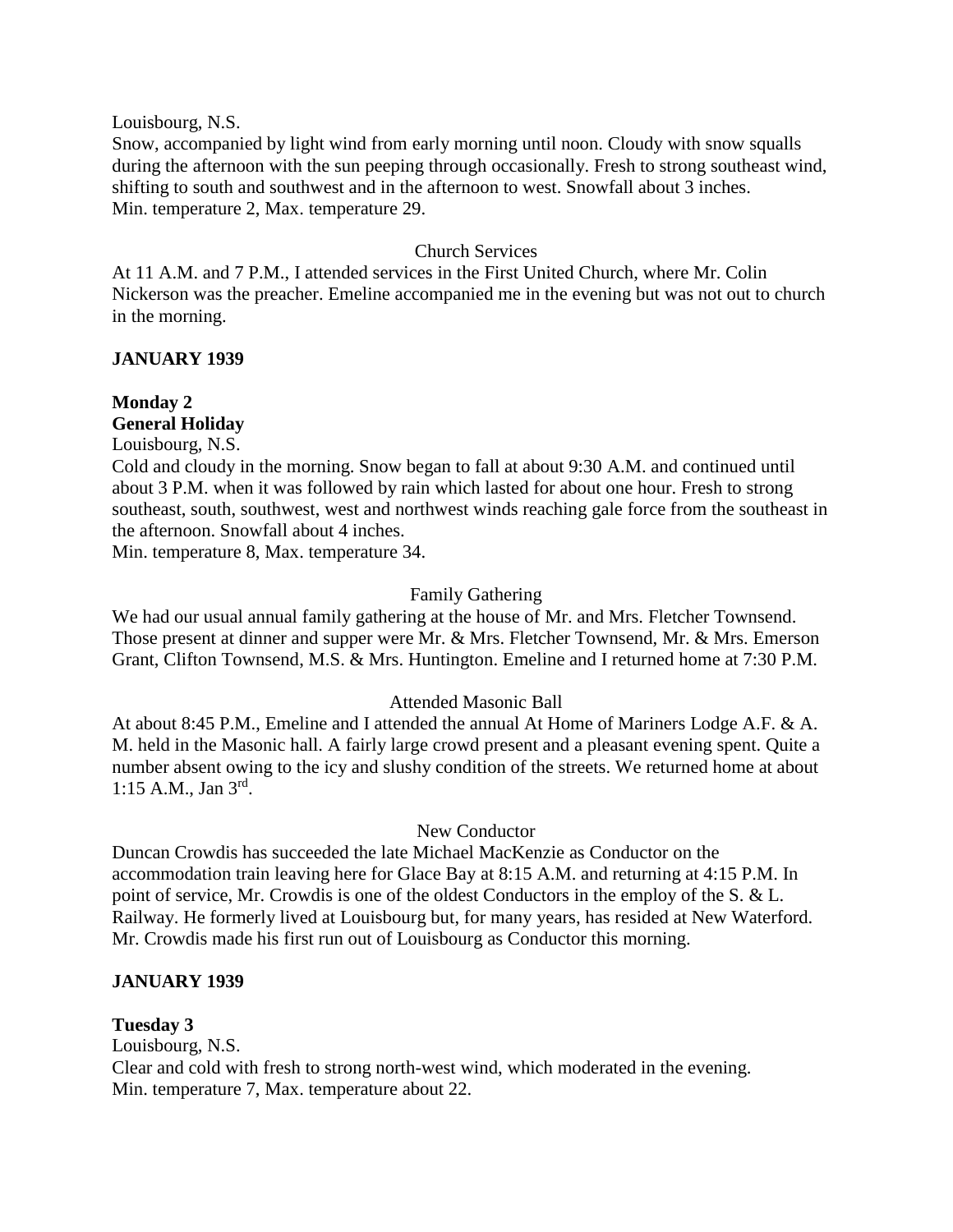## Resumes Survey

To-day Colin Dickson, C.E., resumed the work of surveying the boundaries of the Town of Louisbourg. He and party are, today, working on the western boundary where they stopped working on Dec. 20 owing to a snow storm.

# Death of Fred Gagnon

Fred J. Gagnon, for many years a resident of Louisbourg, passed away at about 8 P.M. Mr. Gagnon, who was about 55 years of age, had been in poor health for a number of years but was not, as a rule, confined to his home.

He was out around town this morning, was seized with a heart attack in the afternoon from which he not recover.

# **JANUARY 1939**

# **Wednesday 4**

Louisbourg, N.S. Clear and cold with moderate to fresh northwest wind. Min. temperature 7, Max. temperature about 20.

## Choir Practice

At 8:30 P.M., I attended choir practice in the First United Church.

## Guides Association

At 10 P.M., I was the guest of the Louisbourg Fishing Guides Association at their annual meeting held in the Crowdis Hotel, which was followed by a supper. Those present at the meeting and supper were as follows:

Edward Levy, President, W. Lewis Jr., Secretary, Edgar Bate, Bert Wilcox, Holland Fleet, John Poole, Douglas Fleet, Eddie Wilcox, Charles Stacey, Abe Wilcox, L.H. Cann, Ivan Fleet and M.S. Huntington.

# **JANUARY 1939**

## **Thursday 5**

Louisbourg, N.S.

Clear and comparatively mild with moderate to fresh northerly wind. Thawing most of the day in the sun.

Min. temperature 5, Max. temperature 32.

## MAID OF STERLING

Steamer, "Maid of Sterling", which arrived and anchored in the western part of the harbour last night, sailed in the morning.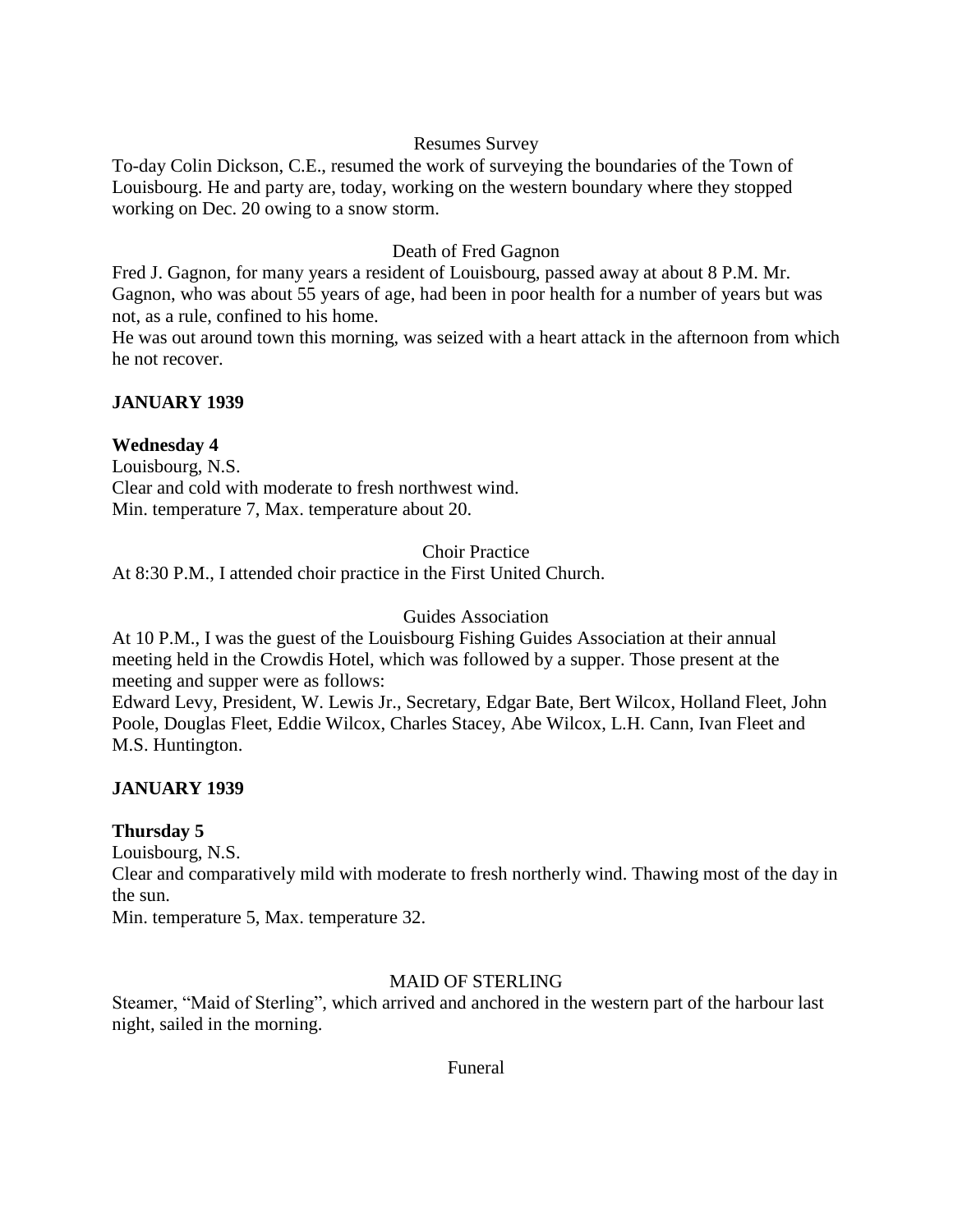At 8:30 A.M., I attended the funeral of the late Fred Gagnon, which took place from his home, corner of Alexandra and Commercial Streets, to Stella Maris Church. Services at the church and grave were conducted by Rev. Father D.A. Doyle. Burial to (sic) place in the Roman Catholic Cemetery.

I was not present at the church or cemetery.

## Federal Building

Interior fittings and furniture for the new Post Office and Customs Office arrived on yesterday evening's train. After arrival of the train, and this forenoon, Dougall Kennedy hauled the furnishings to the new building where, during the afternoon and evening, part of them were placed in position. Three or four men are engaged in the installation. The Wallace Manufacturing Company of Sussex, N.B. is supplying and installing the interior fittings.

# **JANUARY 1939**

## **Friday 6**

Louisbourg, N.S. Mild and mostly clear with light variable winds. Min. temperature 22, Max. temperature 34.

# Survey Finished

Colin Dickson, who, at intervals since Dec 6, 1938, has been engaged in surveying the boundaries of the Town of Louisbourg, finished running and chaining the lines to-day (sic). The time taken to do the work was 13 days. This evening, I arranged with him to prepare a plan of the survey, three copies to cost \$30.00. We agreed, at the beginning of the survey, to pay Mr. Dickson \$10.00 a day plus his board while he was in town and engaged in the work, the Town to pay those assisting him.

# **Ordination**

The ordination to the Priesthood of Rev. George Arnold, pastor of St. Bartholomew's Congregation (Anglican) of this town, took place at Sydney to-day (sic) in St. Alban's Church with Bishop J. Hackenley officiating.

Mr. Arnold became pastor of St. Bartholomew's Church, Louisbourg in June 1938.

# **JANUARY 1939**

## **Saturday 7**

Louisbourg, N.S. Cloudy and very mild with moderate rain nearly all day. Light southwest wind and some fog. Snow and ice thawing very fast. Min. temperature 26, Max. temperature 35.

## Death of George Hunt

Word received this afternoon that George Hunt, a fireman on the Steamer, "Watuka", Capt. Hooper, had passed away in a hospital at St. Pierre Miquelon. Mr. Hunt fell into No. 2 hatch of the steamer after she had left St. John's, Nfld., enroute for Sydney. He was badly injured and was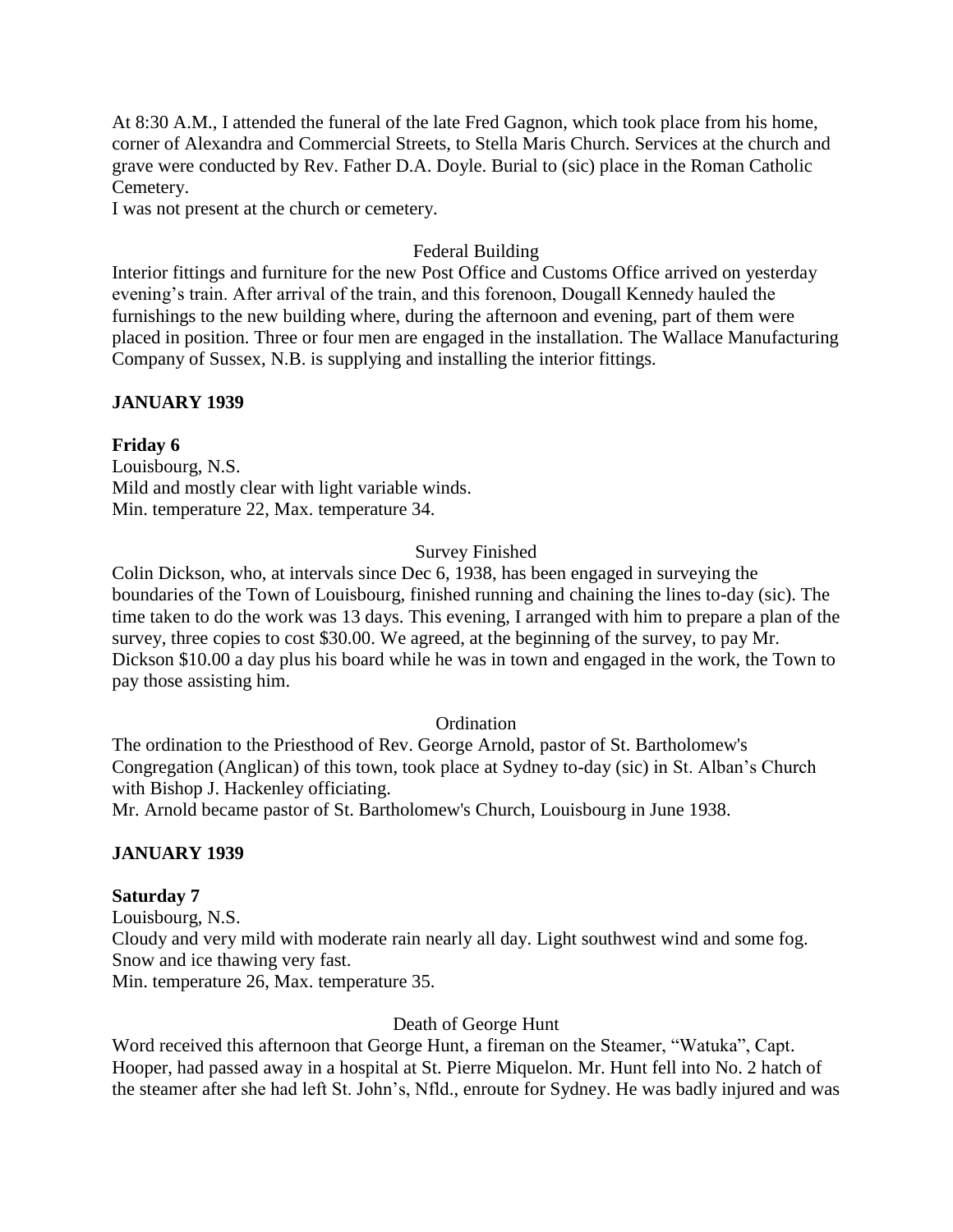taken to the nearest port for treatment and placed in a hospital yesterday. His death took place today.

Mr. Hunt, who was about 36 years of age, was born at Louisbourg where he lived for many years. For a number of years he had followed the sea, for the last eight or nine years, he had been a member of the crew of the Watuka. He is survived by his wife who lives at St. John's, Nfld., and one brother, Fred, who lives at Louisbourg.

Later: The body of George Hunt was buried at Portugal Cove, Nfld.

# Federal Building

Workmen of the Wallace Manufacturing Company of Sussex, N.B., who arrived here on Wednesday last, finished installing the interior fittings in the new Post and Customs offices this evening. The building is now apparently already for occupation.

# **JANUARY 1939**

## **Sunday 8**

Louisbourg, N.S.

Clear and mild in the morning but becoming cloudy early in the day. Light southwest wind. Thawing all day. Streets partly bare in the evening. Min. temperature 29, Max. temperature 34.

# Church Services

At 11 A.M. and 7 P.M., I attended services in the First United Church where Mr. Colin Nickerson (student) was the preacher both morning and evening. Emeline accompanied me in the evening.

#### Visited Mr. & Mrs. Fletcher Townsend In the afternoon, Emeline and I visited Mr. and Mrs. Fletcher Townsend.

S.S. SONGDAL

Norwegian Steamer, "Songdal", arrived at about 1:30 P.M. for bunker coal.

# **JANUARY 1939**

# **Monday 9**

Louisbourg, N.S. Mostly clear and comparatively mild with light to fresh northwest wind. Min. temperature 20, Max. temperature 31.

# S.S. SONGDAL

Norwegian Steamer," Songdal", after bunkering, sailed at noon to-day (sic).

## Visited Survey Lines

At about 2P.M., I motored with Counciller Alex C. MacDonald to west Louisbourg where we picked up Councillor Michael Pope of Municipal District No. 6 and took on a tour of inspection of the lines of the recent survey of the boundaries of the Town of Louisbourg. On this trip, we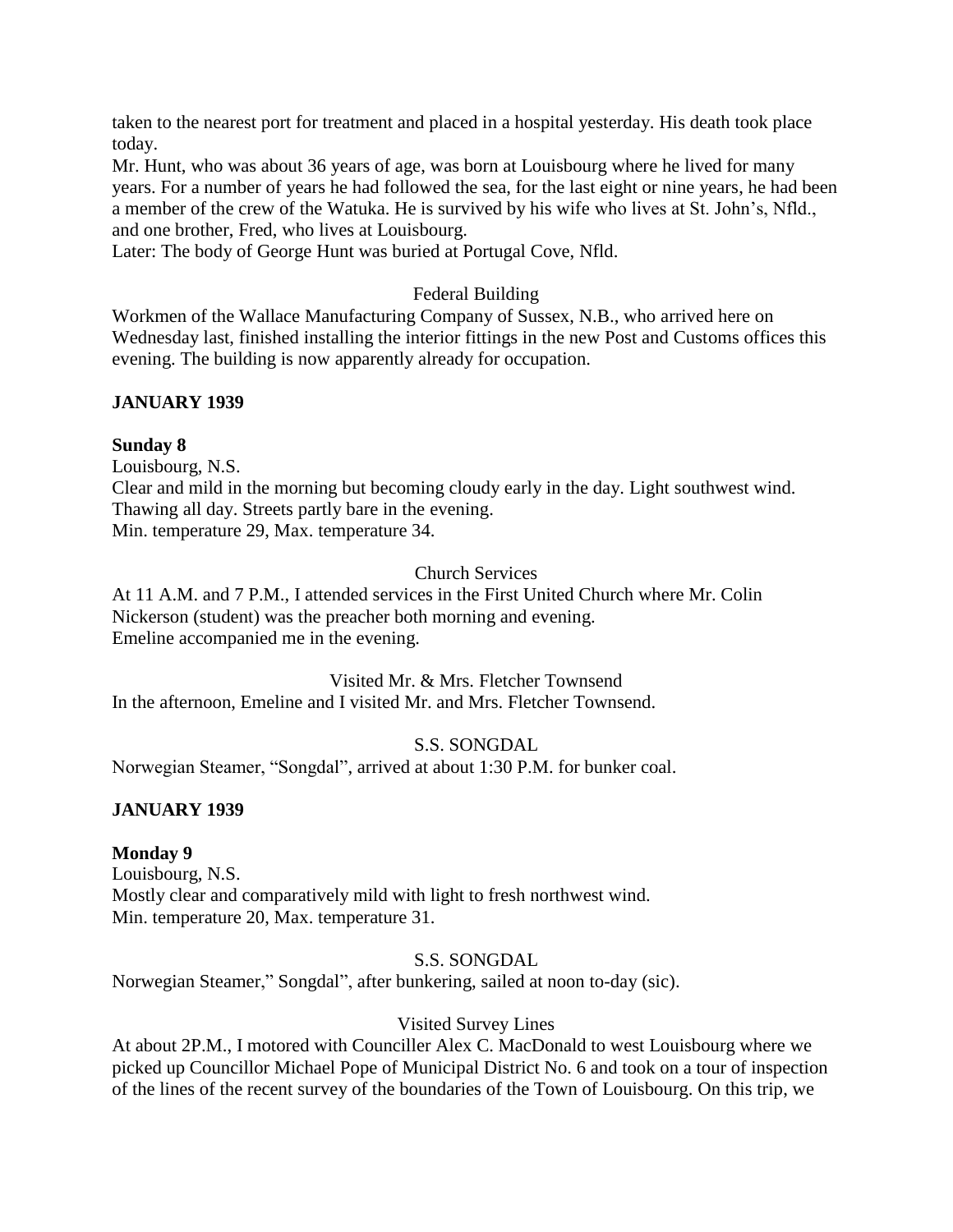visited the places where the lines crossed the streets or highways on the west, north and east of the Town. At the January 1938 Session of the Municipal Council, Counciller Pope had been elected to represent the Municipality of the County of Cape Breton in the event of a survey being made.

## Week of Prayer

At 7:30 P.M., I attended the first of the Series of "Week of Prayer" Services in the First United Church. Mr. Colin Nickerson (Student) was the preacher.

## **JANUARY 1939**

**Tuesday 10**

Louisbourg, N.S. Mostly cloudy, snow, which began to fall at about 2 P.M., was followed by light rain and hail about an hour later. Mild during the evening. Min. temperature 18, Max. temperature about 32.

## Murder and Suicide at Glace Bay

At about 9 P.M., Joseph R. Butts, 37 year old Miner, shot and instantly killed his wife, aged 34, and then turned the gun on himself, inflicting a fatal wound. Mr. & Mrs. Butts are survived by 4 children, Mildred, Ida, Dorothy and Hazel, 14, 12, 6 and 3 years of age respectively. The two younger children were in the bedroom where the shooting took place and witnessed the tragedy. Butts died about 5 hours after the shooting.

Week of Prayer

At 7:30 P.M., the third of the Series of "Week of Prayer" Services was held in the First United Church with Mr. Colin Nickerson as the preacher. Was not present.

## **JANUARY 1939**

## **Wednesday 11**

Louisbourg, N.S. Clear and mild with light southwest to northwest winds. Very spring like weather. Min. temperature 27, Max. temperature 40.

## Motored To Sydney

Left here at 8 A.M. on one of the Sullivan Motor Bus Cars enroute to Sydney, arrived at about 9:20 A.M. As prearranged, I met Counciller Alex C. MacDonald of Louisbourg at 9:30 and in company with him, I visited the British Empire Steel & Coal Corporation Office where we called on Mr. Martheleur, Chief Electrician, and Mr. Speirs, Controller, and discussed matters respecting the electric light system of the Town of Louisbourg. Counciller MacDonald and I had been appointed on Nov 21, 1938, by the council of the Town of Louisbourg, to interview these officials in order to learn if it was intended to make any change in the present system. We were informed that no change was anticipated.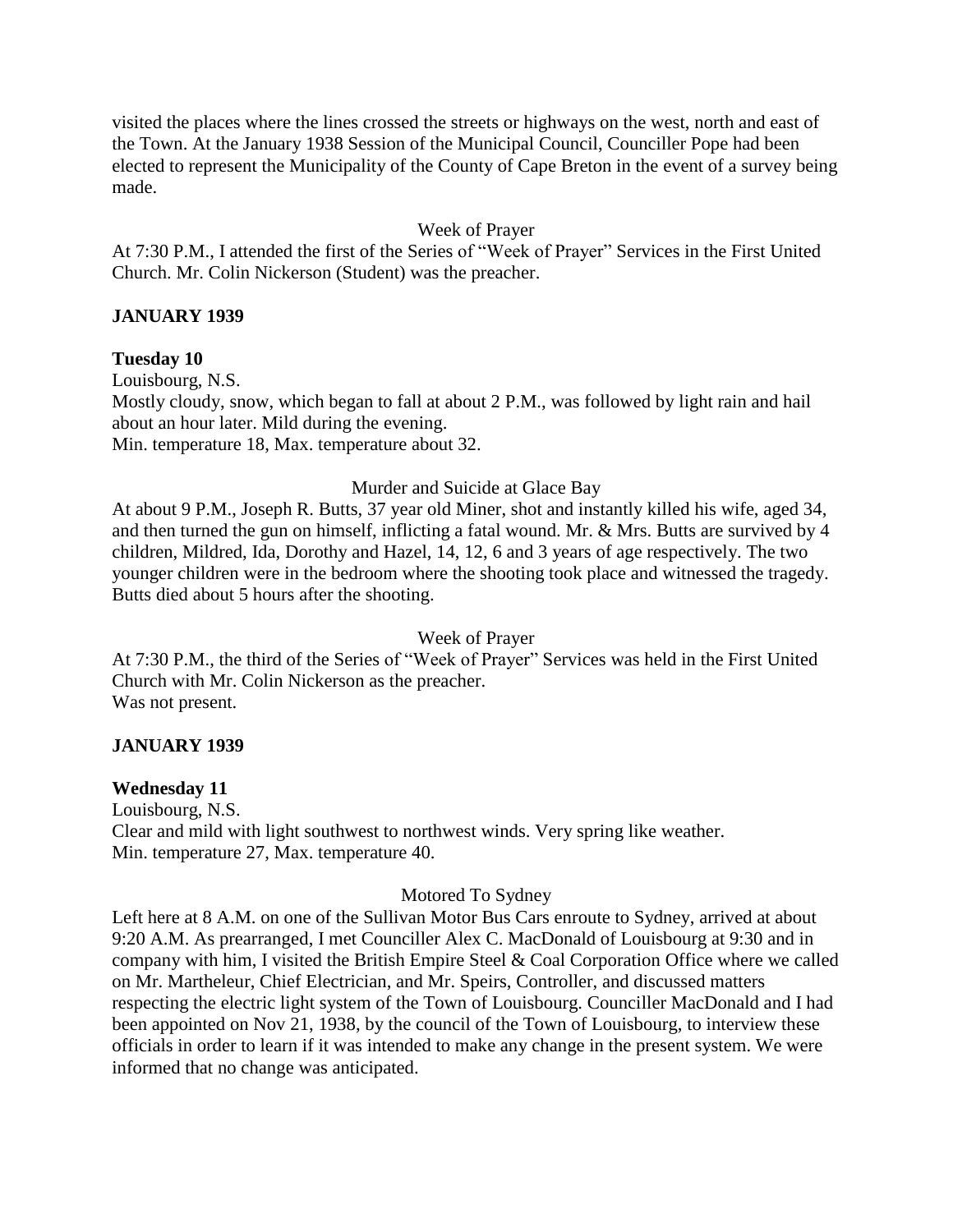## Returned By Rail

Owing to the very icy conditions of the highway between Louisbourg and Sydney, I returned to Louisbourg by rail. Left Sydney at 1:40 P.M. by tramway and connected with the train for Louisbourg at Caledonia Junction. Arrived home at about 4:15 P.M.

# Week of Prayer Service

At 7:30, I attended the 3<sup>rd</sup> of the series of the "Week of Prayer" Services in the First United Church. Service in charge of Mr. Colin Nickerson (student)

## **JANUARY 1939**

## **Thursday 12**

Louisbourg, N.S. Cold and mostly cloudy with light snow flurries in the afternoon and evening. Moderate to fresh northwest wind. Min. temperature 8, Max. temperature 28.

## Week of Prayer

The fourth of the Series of "Week of Prayer" Services was held in the First United Church at 7:30 P.M. Rev. J.S. Nickerson of Leitches Creek United Church and Mr. Colin Nickerson, (Student Minister) of the First United Church, Louisbourg, father and son, conducted the service. Sermon by Rev. J.S. Nickerson.

Was not present.

Dominion Parliament Opens

The fourth session of the 18<sup>th</sup> Parliament of the Dominion of Canada was opened to-day (sic) at Ottawa by Lord Tweedsmuir, Governor General. Premier, Hon. MacKenzie King (Liberal) Leader of the Opposition, Dr. R.J. Morrison, (Conservative)

# **JANUARY 1939**

## **Friday 13**

Louisbourg, N.S.

Heavy west to northwest gale in the early morning. Wind moderated after daylight but still continued to blow heavily all day. Wind moderated in the evening. Cloudy and cold with light snow flurries.

Min. temperature 12, Max. temperature about 20.

Week of Prayer

At 7:30 P.M., I attended the fifth and last of the Series of "Week of Prayer" Services in the First United Church where the service was conducted by Rev. D.L. Gordon of the United Church at Reserve Mines.

Visited Louisbourg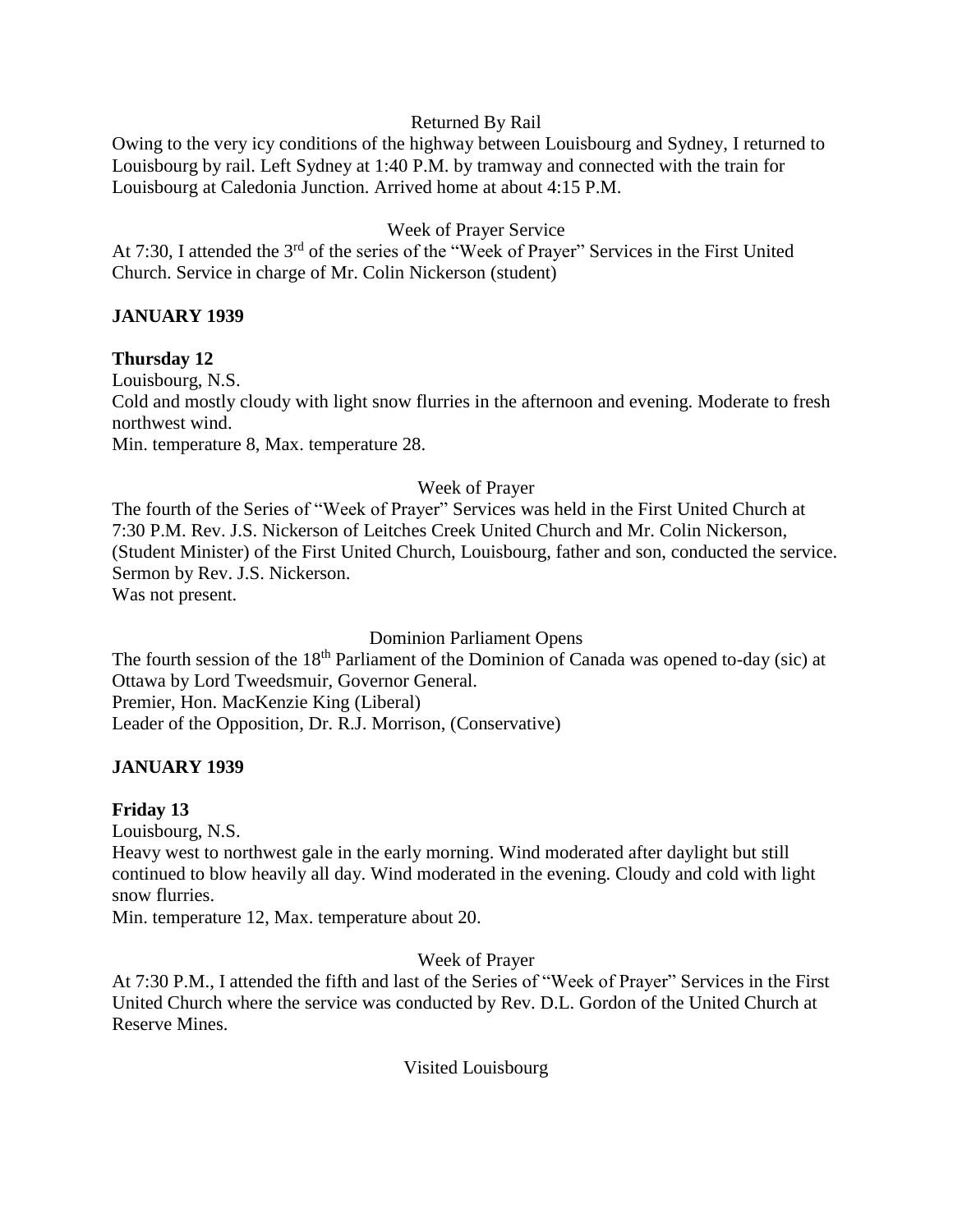In the forenoon, Major General E.C. Ashton of Ottawa, Brigadier General H.E. Book of Military District No. 6, Halifax and [blank] Colonel [blank] Colwell of Halifax, motored to Louisbourg with Lt. Colonel Freeman O'Neil of Sydney. They called at my shop where I was introduced to the party by Colonel O'Neil. While in town, they had lunch at the Dundonald Inn, visited Lighthouse Point and the Louisbourg National Park after which the party motored back to Sydney.

## Skating On Rink

The first Skating of this Season on the open air rink, Strathcona Street, took place this evening when a game of hockey was played between two local teams.

## **JANUARY 1939**

**Saturday 14** Louisbourg, N.S. Clear with light variable wind. An ideal winter day. Min. temperature 13, Max. temperature 24.

## **JANUARY 1939**

## **Sunday 15**

Louisbourg, N.S. Mostly clear with light to moderate northwest wind. An ideal winter day. Min. temperature 19, Max. temperature 29.

## Church Services

At 11 A.M. and 7 P.M., I attended services in the First United Church. Rev. D.L. Gordon of the United Church, Reserve Mines, was the preacher at both services. Mr. Colin Nickerson, Student Minister of the United Church, Louisbourg, occupied the pulpit of Mr. Gordon's Church at Reserve Mines, having exchanged with Mr. Gordon.

## Dedication Service

At 8:45 P.M., after the close of the service in the United Church, a Chapel in the gallery of Calvin hall, for the use of the Young People's Union, was dedicated by Rev. D.L. Gordon of Reserve Mines, assisted by Rev. George Arnold of St. Bartholomew's Church (Anglican), Louisbourg. This chapel, I understand, is to be known as the MacMillan Memorial Chapel, in memory of the late Rev. D.A. MacMillan, former pastor of Calvin Presbyterian Church and later of the First United Church, Louisbourg.

Emeline and I were present at the service.

Visited Fletcher In the afternoon, Emeline and I visited Mr. and Mrs. Fletcher Townsend.

## **JANUARY 1939**

**Monday 16**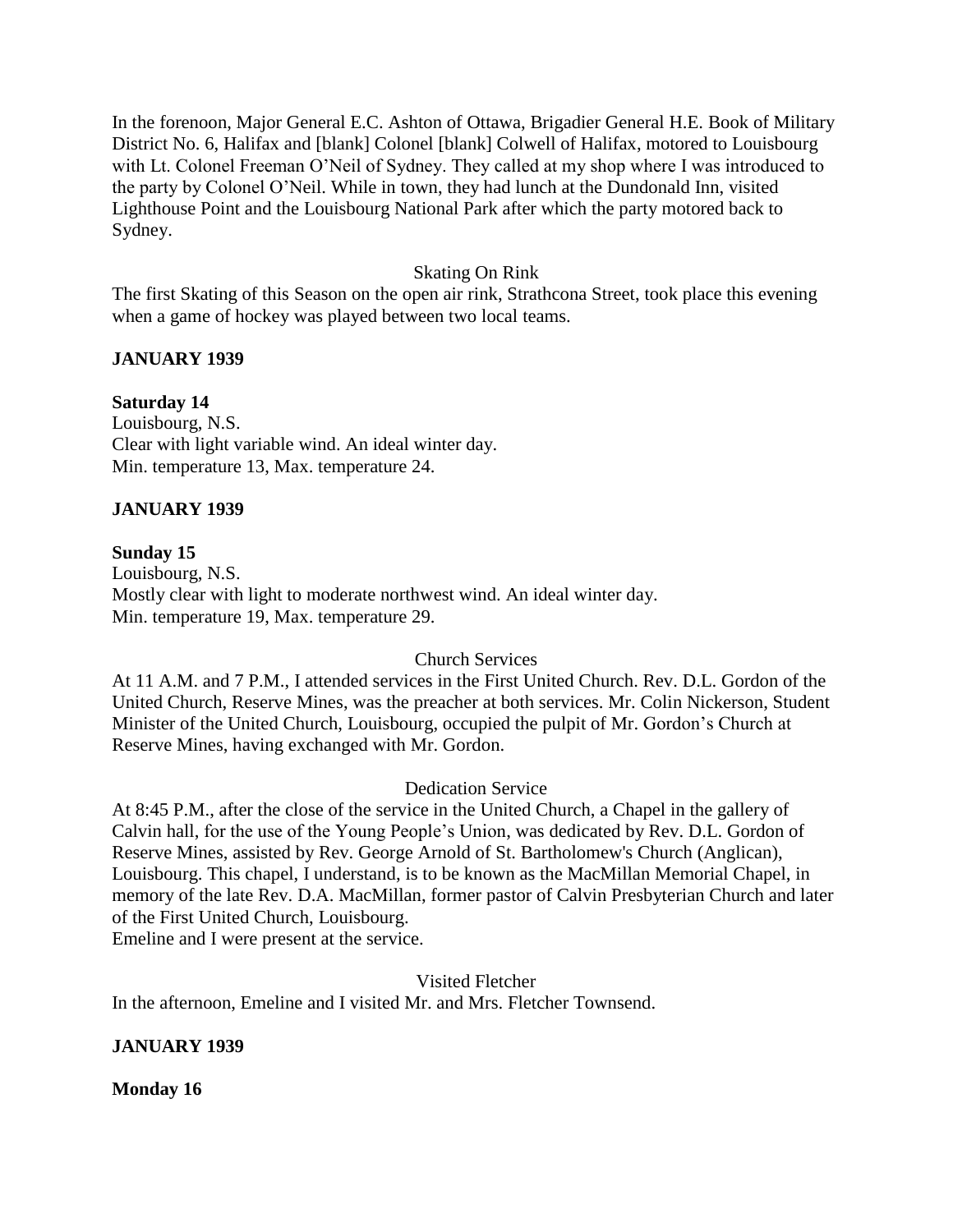Louisbourg, N.S. Clear and comparatively mild, with light northwest wind. An ideal winter day. Min. temperature [blank] Max. temperature [blank].

## S.S. SKJOLDHEIN

Norwegian Steamer, "Skjoldhein", arrived at 8 A.M. After taking bunker coal, she sailed at about [blank].

#### S.S. ZONNEWYK

Dutch Steamer, "Zonnewyk", arrived at about 10:30 A.M. for bunker coal.

## S.S. CRUIZER

British Empire Steel and Coal Corporation's tug, "Cruizer", Capt. Gilfoil, arrived from Sydney at about 5:30 P.M.

#### **JANUARY 1939**

#### **Tuesday 17**

Louisbourg, N.S. Clear and moderately cold with light west to northwest winds. An ideal day.

#### Meeting Of Joint Expenditure Board

At 8 A.M., I left Louisbourg for Sydney in Sullivan's taxi (Ira Jollimore, driver) for the purpose of attending the regular annual meeting of the Cape Breton County Joint Expenditure Board. Meeting was called to order shortly before 11 A.M. with the following delegates present: Municipality of the County of Cape Breton; Warden, R.A. MacKinnon, Chairman, Alex Ferguson and Frank Lewis. City of Sydney; Mayor George Slaven, Angus MacDonald, Seymour Hines, John Lamont and Frank MacMillan. Town of North Sydney; Mayor Fenwick Kelly and L.Y. Urguhart. Town of Sydney Mines; Mayor A.C. MacCormick and John MacDougall. Town of Glace Bay; Mayor D.W. Morrison, Michael MacLean and Cecil Cudahea. Town of New Waterford; Mayor P.G. Muise. Town of Dominion; Mayor Francis Stephenson. Town of Louisbourg; Mayor M.S. Huntington. Meeting adjourned at about 12:15 P.M. At 2 P.M., I attended a meeting of the Mayors of the various towns and City of Sydney and the Warden of the Municipality of the County of Cape Breton in the office of the Warden, this meeting was called for the purpose of discussing the question of establishing Regional Libraries in the towns, City of Sydney and County of Cape Breton. The opinion of those present, with the exception of two, was that we were not financially able, at present, to go ahead with the undertaking. Those present were as follows: Warden MacKinnon, Mayors; Slaven, Kelly, MacCormack, Muise, Stephenson, Morrison and Huntington, Miss Nora Bateson, representing the Library.

Attended the afternoon session of the Board which met at 3 P.M.

#### S.S. PORT NICHOLSON

British Steamer, "Port Nicholson", arrived at about 10 A.M. for part cargo of steel products, 285 tons.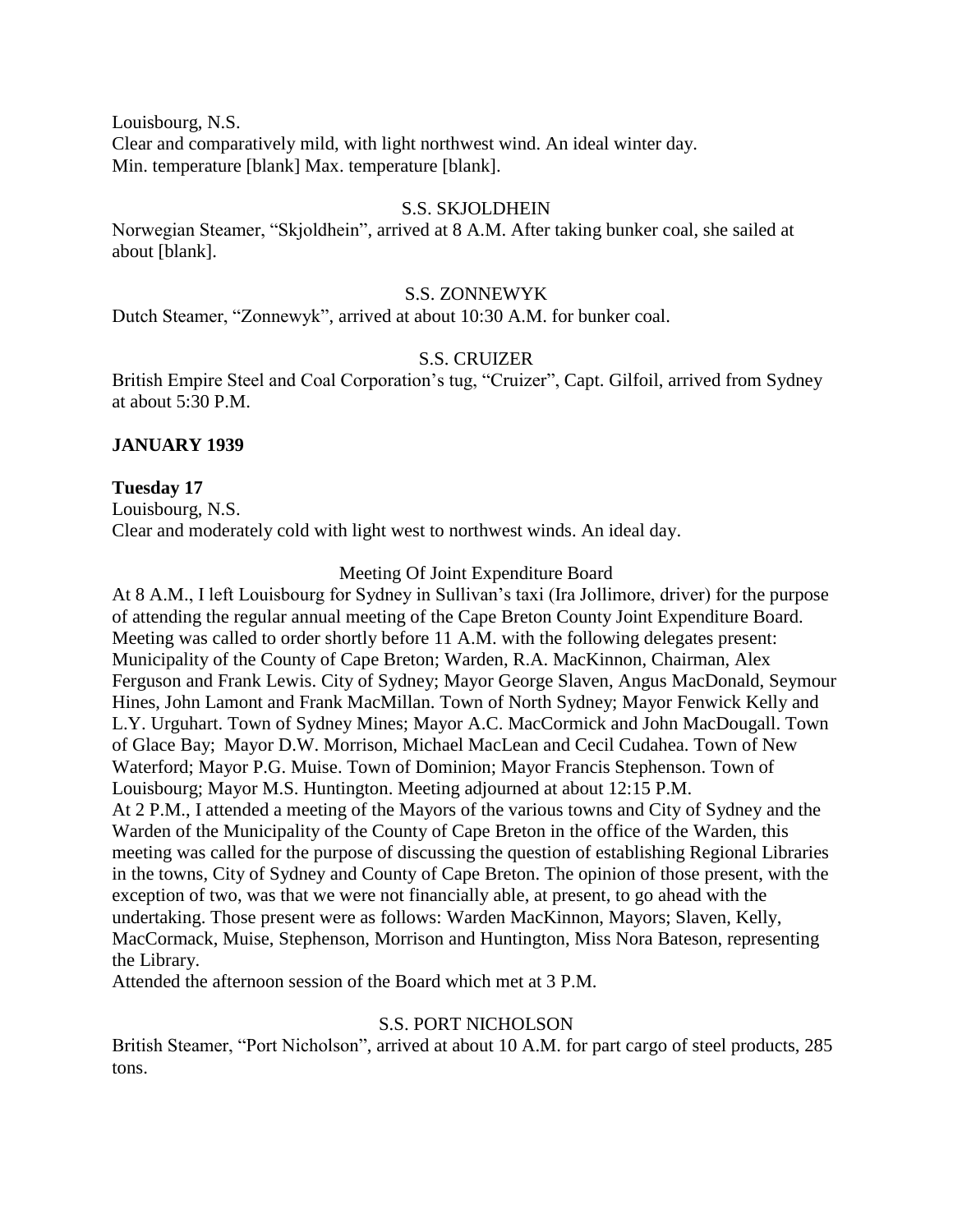Left for home on Sullivan's taxi at 4:30 P.M., arrived at Louisbourg at about 5:30 P.M.

# **JANUARY 1939**

# **Wednesday 18**

Louisbourg, N.S.

Snow squalls in the early morning. Clear during the day but becoming cloudy in the late afternoon. Cold in the morning. Snowfall about 1 inch.

# Meeting Of Joint Expenditure Board

Left Louisbourg at 8 A.M. on Sullivan's taxi enroute for Sydney to attend meeting of Cape Breton County Joint Expenditure Board, arriving at about 9 A.M. Attended morning and afternoon sessions of the board with all the delegates present.

At about 1 P.M., on the invitation of Mayor George Slaven of Sydney, I had lunch with him at his home. Other guests of the Mayor were Mayor Stephenson of Dominion and Alderman [blank].

## Visited S.E. Muggah

I spent the evening with Ex-Mayor, S.E. Muggah, at his home, 25 Charlotte, Sydney. Put up for the night at the Vidal Hotel.

# **JANUARY 1939**

# **Thursday 19**

Louisbourg, N.S. Cloudy and mild with light to moderate easterly wind.

# Board Meeting

To-day (sic), I attended both the forenoon and afternoon Sessions of the Cape Breton County Joint Expenditure Board with Warden R.A. MacKinnon presiding and all the delegates present. Before the close of the afternoon Session, the following were elected to the Hospital and Jail Commissions:

Hospital; Mayor George Slaven, Sydney, Deputy Mayor, Cecil Cudahea, Glace Bay, Deputy Mayor, L.Y. Urguhart, North Sydney.

Jail; Mayor, A.C. MacCormick, Sydney Mines, Alderman, Seymour Hines, Sydney, Mayor P.G. Muise, New Waterford.

Closing Session adjourned at about 6 P.M.

# Left For Home

Mr. H.K. Sweet, Engineer with the Ralph & Arthur Parsons Company, left Louisbourg to-day (sic) enroute to his home after spending the last seven or eight months at Louisbourg during the construction of the new highway from the East end of the Town of Louisbourg to Catalone Corner. Mr. Sweet has completed his work in connection with the new highway.

Motored To Louisbourg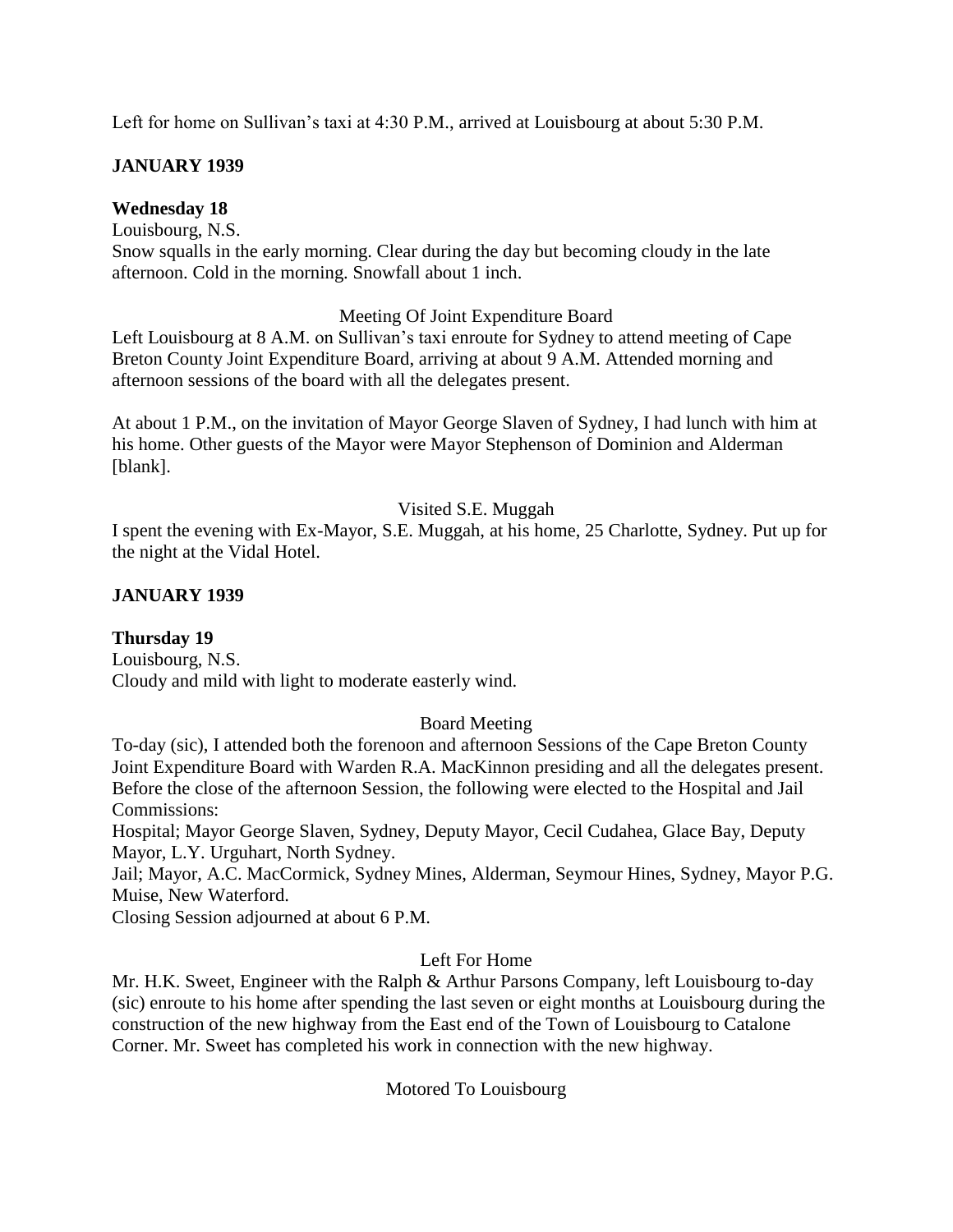Left Sydney at 11:30 P.M. for home, on Sullivan's taxi (Ira Jollimore, driver), arrived at about 12:30.

## **JANUARY 1939**

# **Friday 20**

Louisbourg, N.S. Cloudy and mild with light easterly wind. Min. temperature 18, Max. temperature 27.

# S.S. HEKLA

Icelandic Steamer, "Hekla", arrived, bunkered and sailed.

## Left For Home

Major [blank] MacLean, Resident Engineer representing the Provincial Government's Highway Department during the construction of the new highway diversion from Louisbourg to Catalone, has completed his work at Louisbourg and left here to-day (sic).

## **JANUARY 1939**

## **Saturday 21**

Louisbourg, N.S. Cloudy and mild with light to moderate southwest wind. Min. temperature 16, Max. temperature 29.

Council Meeting

At 7:30 P.M., I attended and presided at a meeting of the Town Council. The following persons were present:

Councillors; D.J. MacInnis, James F. Townsend, Clifton Townsend and Alex C. MacDonald. Clerk; B.M. Spencer, Police Officer; D.M. Johnston.

Mayor; M.S. Huntington.

At this meeting, A.A. Martell of Louisbourg was appointed to audit the Town books for the year 1938.

## **JANUARY 1939**

## **Sunday 22**

Louisbourg, N.S.

Light fall of snow in the early morning becoming clear during the forenoon. Cloudy in mid afternoon and evening. Snowfall about 1 inch which disappeared during the day. Light to fresh southwest wind which shifted to southeast in the evening and increased to a gale during the night.

Min. temperature 25, Max. temperature 31.

Church Services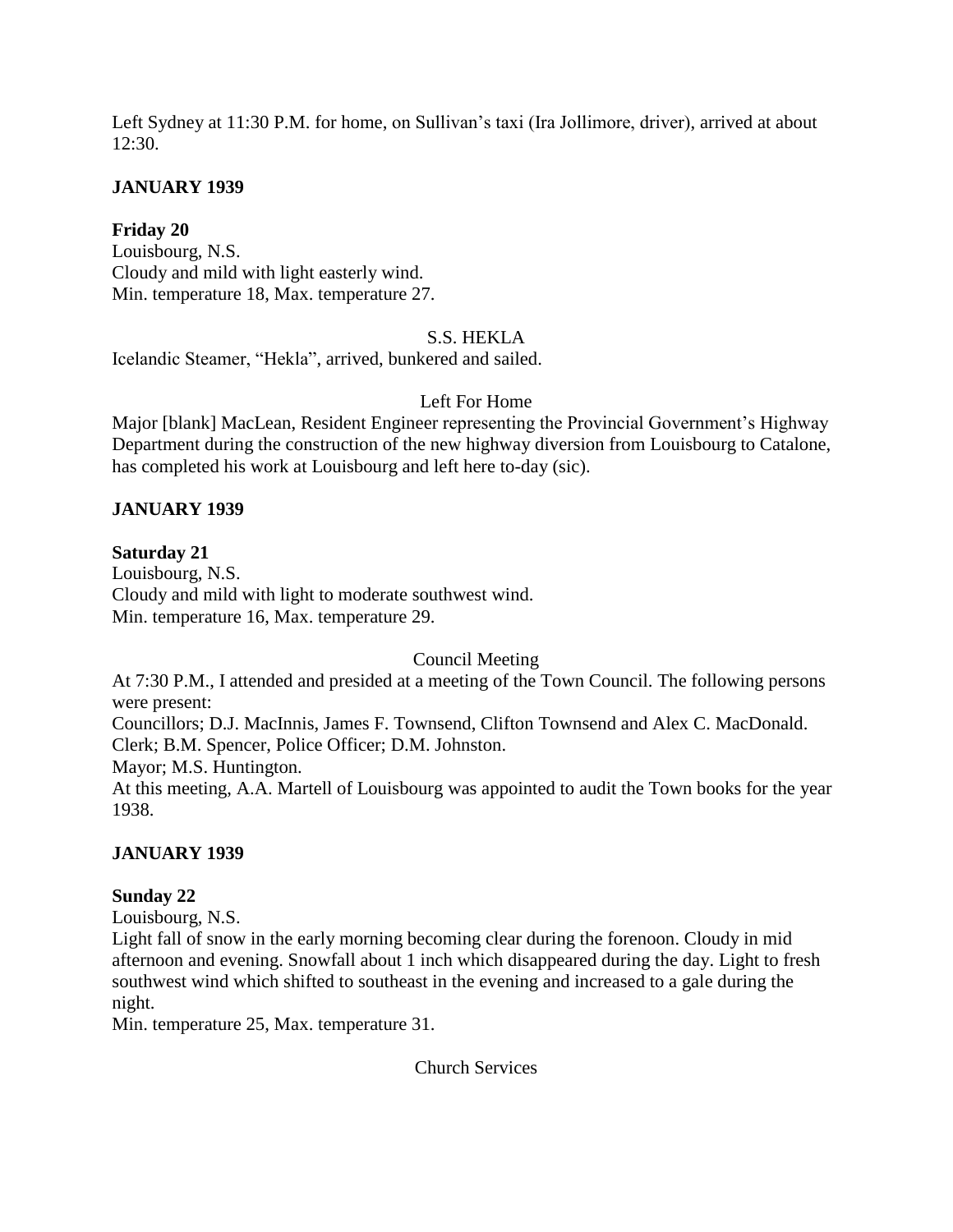At 11 A.M. and 7 P.M., I attended services in the First United Church where Mr. Colin Nickerson was the preacher both morning and evening.

## Annual Choir Meeting

Immediately after the close of the evening service, the regular annual meeting of the Choir of the First United Church was held in the Church with about 15 members in attendance. Officers for the current year are as follows: Chairman; M.S. Huntington, Secretary-Treasurer; Christine MacDonald. Representative on Official Board; Mrs. William Phalen, Leader; John A. MacDonald. Mr. MacDonald relinquished his duties as Choir Leader in the summer of 1937, but has again accepted the office.

## S.S. EILBEK

German Steamer, "Eilbek", arrived at 8 A.M. for bunker coal and docked on the east side of the coal pier.

## **JANUARY 1939**

## **Monday 23**

Louisbourg, N.S.

Heavy southeast to southwest gale in the early morning accompanied by heavy rain which was followed by light snow squalls. Strong wind throughout the day which had shifted to west and northwest. Cold at night.

Min. temperature 5, Max. temperature 33.

## S.S. EILBEK

German Steamer, "Eilbek", after bunkering, sailed at about 1 P.M.

# Congregational Meeting

At 7:30 P.M., I attended the Annual Congregational Meeting of the First United Church. On motion of the meeting, Colin Nickerson was elected chairman and I was elected to act as secretary. 33 persons present.

# **JANUARY 1939**

## **Tuesday 24**

Louisbourg, N.S. Cold in the morning but moderated early in the day. Mostly cloudy. Moderate northwest wind, shifting to southwest and increasing to a strong breeze at night. Light snow in the evening. Snowfall about 1 inch. Min. temperature 2, Max. temperature 27.

## **JANUARY 1939**

**Wednesday 25** Louisbourg, N.S.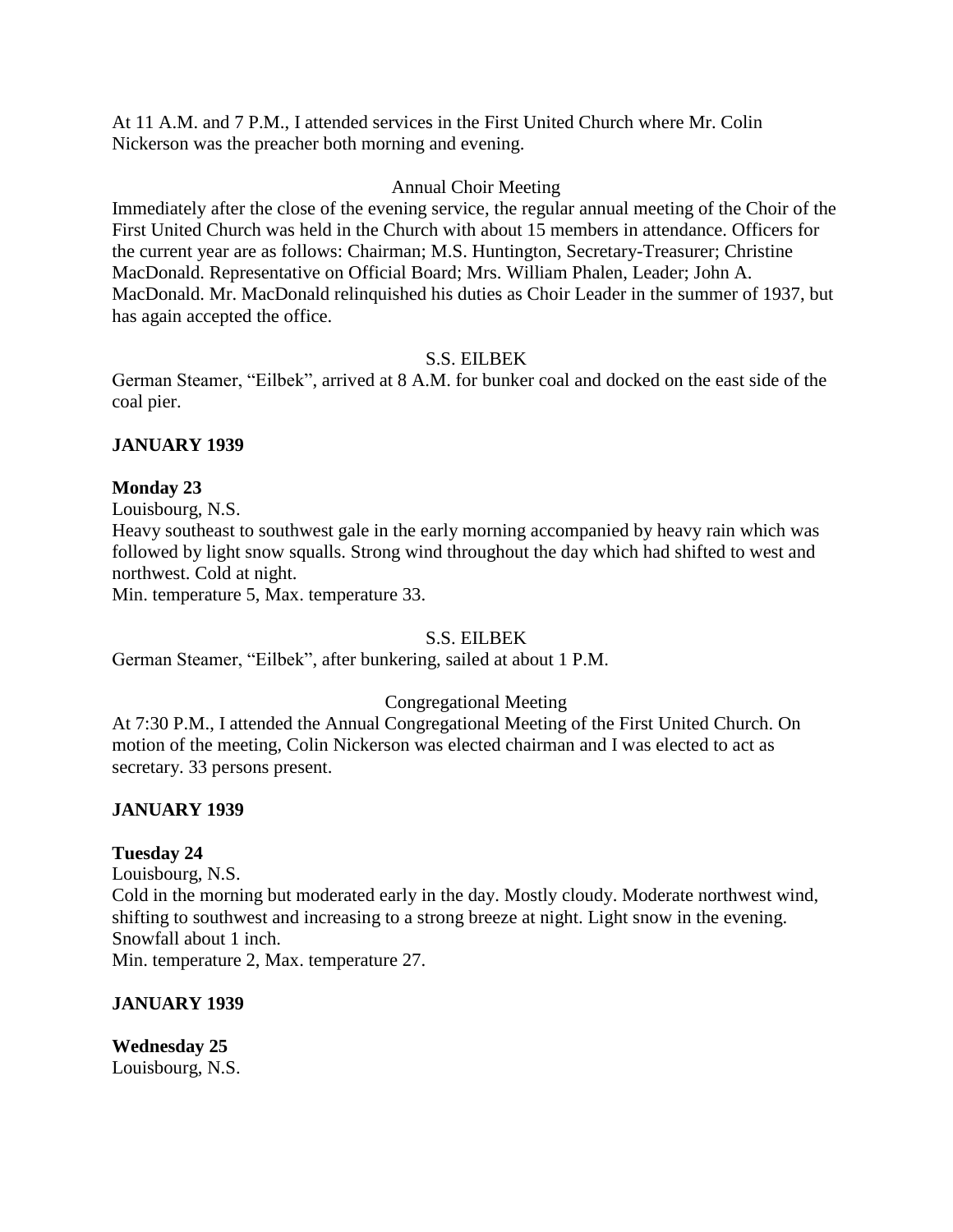Southeast gale in the early accompanied by heavy rain. Wind moderated early in the day, but continued to blow heavily all day, after shifting to south and southwest and in the evening to west. Rained heavily during the greater part of the day. Min. temperature [blank], Max. temperature 36.

## Choir Practice

At 8:30 P.M., I attended choir practice in the First United Church. John A. MacDonald has resumed his duties as choir leader.

## **JANUARY 1939**

## **Thursday 26**

Louisbourg, N.S. Partly clear and cold with strong northwest wind. Snow flurries in the early morning. Min. temperature 3, Max. temperature 27.

## S.S. KATLA

Icelandic Steamer, "Katla", arrived at 8 A.M. After bunkering, she sailed in the afternoon.

## S.S. EREKA

Norwegian Steamer, "Ereka", arrived in the morning, bunkered during the day and sailed at about 8 P.M.

#### Addressed Young People's Union

On the invitation of the president of the Young Peoples Union of the First United Church (Donald Wilson), I gave a half hour address, at 8:30 P.M. at Calvin hall, to this organization on the subject "The When, Where and Why of the Royal Canadian Mounted Police". About 25 persons present.

## Harvesting Ice

Lewis & Company, to-day (sic), began cutting and hauling their annual supply of ice. The ice, which is about 12 inches in thickness, is being cut on Grand Lake, which is reached by the new highway.

#### **JANUARY 1939**

## **Friday 27**

Louisbourg, N.S. Clear and cold with light northwest wind. Min. temperature 1 below zero, Max. temperature 12.

## **JANUARY 1939**

**Saturday 28** Louisbourg, N.S. Clear and cold with light northwest wind.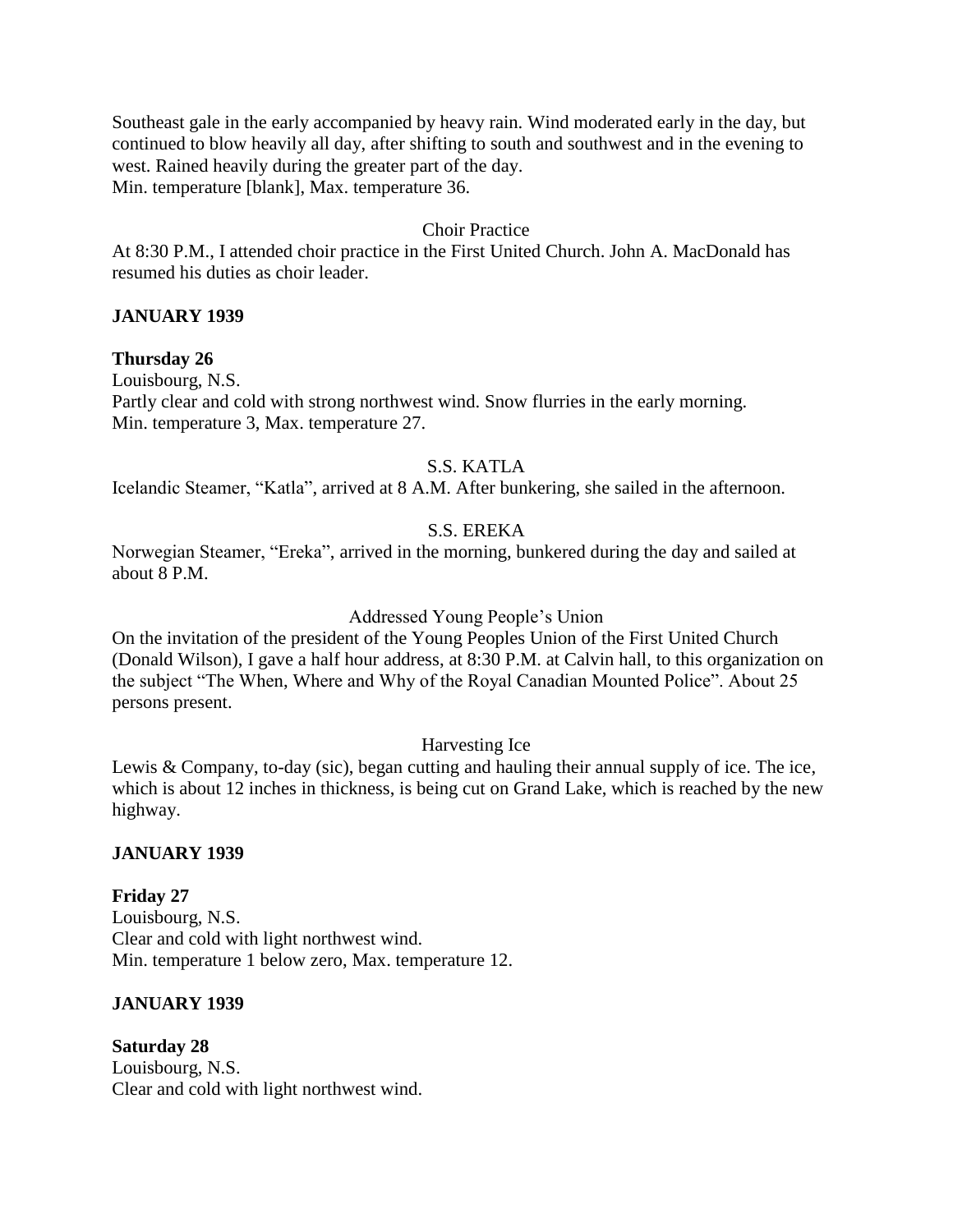Min. temperature zero, Max. temperature 15.

## S.S. LADY LAURIER

Canadian Government Steamer, "Lady Laurier", Capt. Williams, arrived in the afternoon.

## **JANUARY 1939**

## **Sunday 29**

Louisbourg, N.S. Cloudy and mild with light to moderate southwest wind which shifted to west and northwest during the afternoon and evening. Min. temperature 11, Max. temperature 36.

## S.S. LIVERPOOL ROVER

Steamer, "Liverpool Rover", Capt. Williams, arrived in the morning for a cargo of coal.

## S.S. ARANMORE

Government Steamer, "Aranmore", arrived in the morning.

# S.S. WATUKA

Steamer, "Watuka", Capt. Hooper, arrived in the evening for a cargo of coal.

## Church Services

At 11 A.M. and 7 P.M., I attended services in the First United Church where Mr. Colin Nickerson was the preacher both morning and evening.

## Meeting of Choir

At a meeting of the choir, held immediately after the morning service in the United Church, a letter was read from Mrs. D.A. MacMillan, who has been acting as organist since Feb 28, 1938, notifying the choir that she would like to be relieved of her duties as organist as soon as convenient. On motion of the meeting, Mrs. John A. MacDonald, the former organist, was elected organist, subject to her acceptance and ratification by the Board of Stewards.

Meeting of Board of Stewards

At a meeting of the Board of Stewards of the First United Church held immediately after the evening service, it was learned that Mrs. MacDonald had agreed to accept the appointment as organist at a salary of \$150.00 per year as formerly. The Board agreed to engage her for the above figure.

## **JANUARY 1939**

## **Monday 30**

Louisbourg, N.S.

Clear and moderately cold with light to moderate north wind, which shifted to northwest in the evening. Cloudy at night.

Min. temperature [blank], Max. temperature [blank].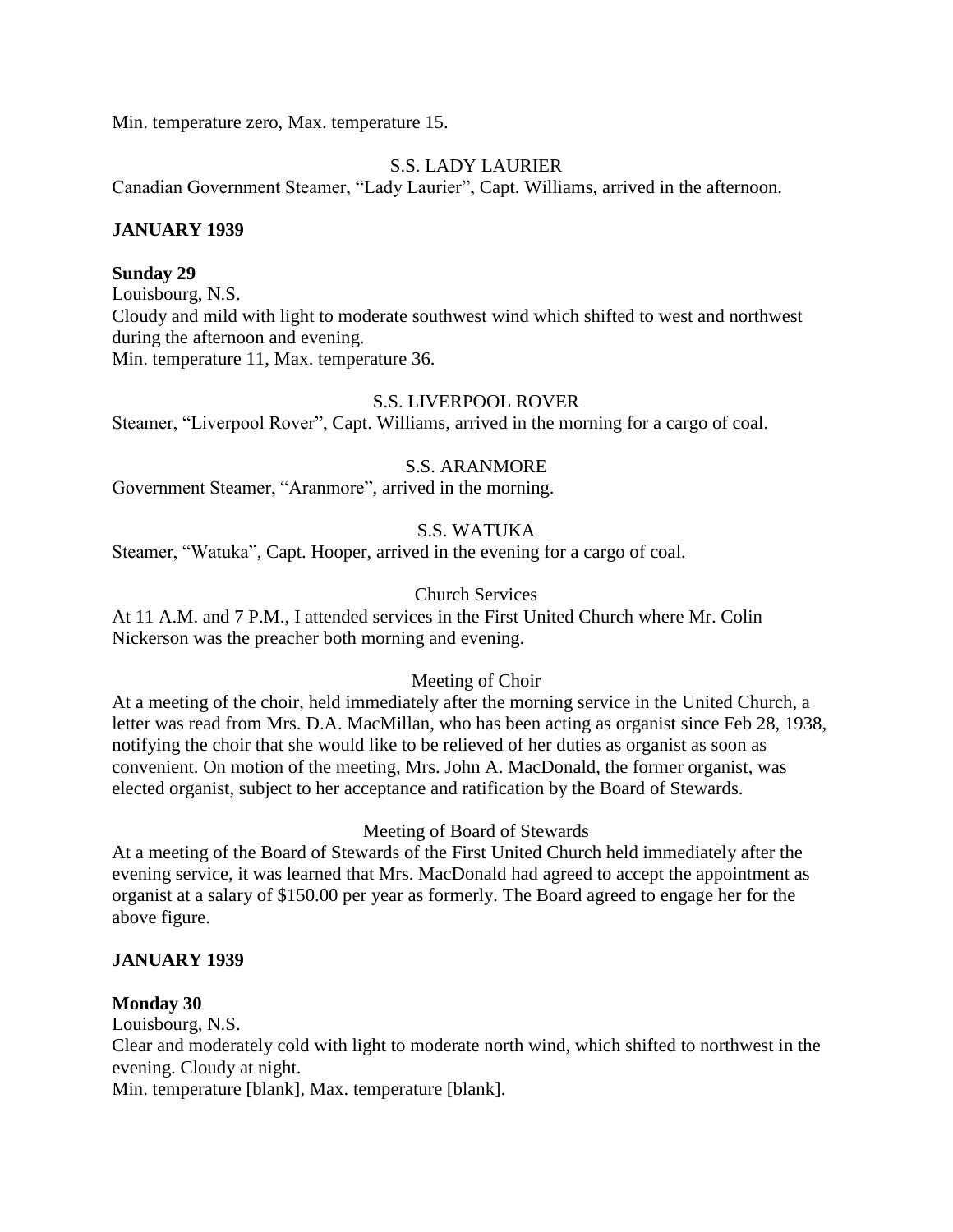# S.S. CRUIZER

British Empire Steel and Coal Corporation's tug, "Cruizer", Capt. Gilfoil, arrived from Sydney during the afternoon. She will likely remain here for the rest of the winter or until navigation opens at Sydney.

## S.S. LADY LAURIER

Government Steamer, "Lady Laurier", Capt. Williams, sailed in the morning on buoy service and returned in the evening.

# S.S. MONTCALM

Government Ice-Breaker, "Montcalm", Capt. O'Hearn, arrived from Dingwall, N.S. at about 9 A.M.

## **JANUARY 1939**

## **Tuesday 31**

Louisbourg, N.S. Snowed all day with fresh East to northeast winds. Snowfall about [blank]. Min. temperature [blank], Max. temperature [blank].

# S.S. MAGNHILD

Norwegian Steamer, "Magnhild", arrived at about 2 P.M. from North Sydney for bunker coal.

## Nomination Day

To-day (sic) is nomination day, throughout the Province of Nova Scotia, for those offering as candidates for the office of Councillors.

Nominations filed at the Town office, Louisbourg, were as follows:

Alex C. MacDonald, James F.D. Townsend. The other returning Counciller, Clifton Townsend, who has served two years at the Council Board, failed to file his papers. As only two candidates filed their papers, there will be one vacancy on the board.

## **FEBRUARY 1939**

## **Wednesday 1**

Louisbourg, N.S. Clear and cold with light to moderate northerly wind. Min. temperature [blank], Max. temperature [blank].

# S.S. LIVERPOOL ROVER, S.S. MAGNHILD

Steamer, "Liverpool Rover", Capt. Williams and Norwegian Steamer,"Magnhild", sailed in the morning, The Rover enroute to Liverpool, N.S.

S.S. CARIBOU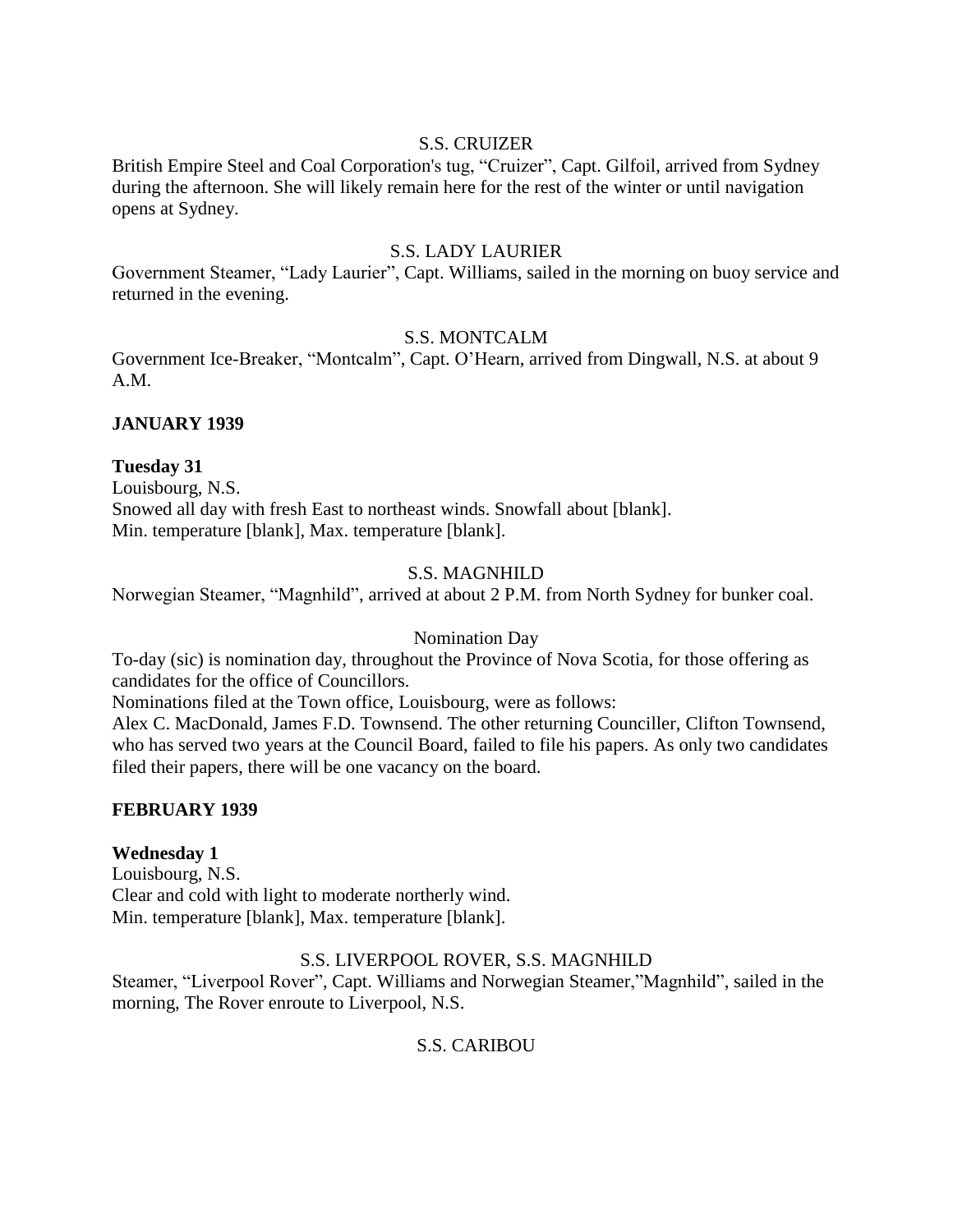Newfoundland Steamer, "Caribou", Capt. Taverner, arrived at about 11 A.M. from Port-au-Basque with passengers, mails and freight. This is the first trip of the Caribou to this port this season.

#### **FIRE**

Building on Riverdale Street, near Gerrard's Bridge, owned and occupied as a store and dwelling by Gordon Stevens Jr., was totally destroyed by fire at an early hour this morning. Fire alarm sounded at about 1:40 A.M.

## **FEBRUARY 1939**

**Thursday 2** Louisbourg, N.S. Clear and cold with light to moderate northwest wind. Min. temperature 4 below zero.

#### S.S. WATUKA

Steamer, "Watuka", sailed at 7:30 A.M. with a cargo of coal and a small order of steel products, 52 tons for St. John's, Nfld.

#### S.S. CARIBOU

Newfoundland Steamer, "Caribou", sailed at about 11 A.M. for Port-au-Basque, Nfld., with passengers, mails and freight.

#### S.S. BENCAS

Norwegian Steamer, "Bencas", arrived at about 9 P.M. for bunker coal.

## Motored To Sydney

Left Louisbourg, enroute to Sydney, at 8 A.M. on Sullivan's taxi (Ira Jollimore, Driver) arrived at Sydney at about 9 A.M. At about 11 A.M., I met the Council of the Municipality of the County of Cape Breton in the Council Chamber at the Court House and introduced a resolution containing a description of the boundary lines between the Town of Louisbourg and the Municipality of the County of Cape Breton, according to a recent survey. After the reading of the resolution, it was approved of by a unanimous vote of the Council.

#### Visited Meteorological Station

In the afternoon, I visited the Sydney Meteorological Station, 262 St. Peter's Road, where I met R. M. Richards, who is in charge, and discussed matters regarding temperatures at Sydney and Louisbourg. On comparing a thermometer with those at the station, I found a difference of 3 degrees, my thermometer registering 3 degrees lower than those at the station.

#### Motored To Louisbourg

Left Sydney at 4:30 P.M., enroute for Louisbourg via Sullivan's taxi, arrived at about 5:30 P.M.

## **FEBRUARY 1939**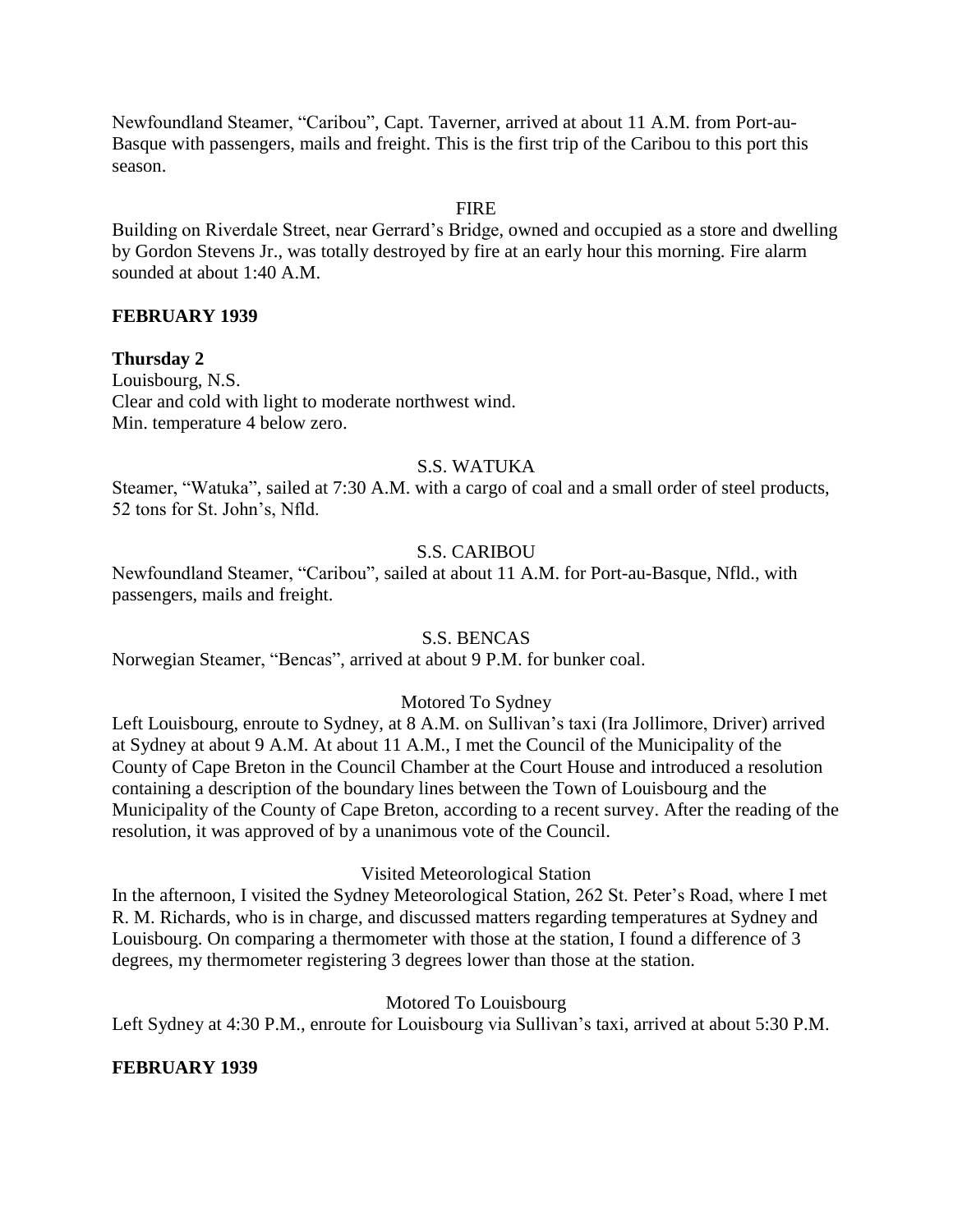#### **Friday 3**

Louisbourg, N.S.

Cold in the morning but becoming mild during the day. Light snow squalls. Snowfall about 1 inch. Light to moderate southwest wind.

Min. temperature 1, Max. temperature 31.

## S.S. BENCAS

Norwegian Steamer, "Bencas", after bunkering, sailed in the afternoon.

## S.S. ROSECASTLE

Steamer, "Rosecastle", Capt. Kenny, arrived at about 1:30 P.M. for a cargo of coal.

## S.S. MONTCALM

Government Steamer," Montcalm", Capt. O'Hearn, arrived in the early morning after having released the Newfoundland Schooner, "Alfreda Keeping", which was caught in the ice off Glace Bay for the last two or three days.

#### **FEBRUARY 1939**

#### **Saturday 4**

Louisbourg, N.S. Cloudy and mild with light drizzle of snow nearly all day. Snowfall about 3 inches. Light variable wind. Cold at night. Min. temperature 12, Max. temperature 33.

## S.S. CARIBOU

Newfoundland Steamer, "Caribou", Capt. Taverner, arrived at about 6:30 P.M. from Port-Au-Basque, Nfld., with passengers, mails and freight.

## **FEBRUARY 1939**

**Sunday 5** Louisbourg, N.S. Clear and cold with moderate to fresh northwest wind. Min. temperature zero, Max. temperature 13.

## S.S. LIVERPOOL ROVER

Steamer, "Liverpool Rover", Capt. Williams, arrived from Liverpool, N.S., for a cargo of coal at about noon and anchored in the stream.

## Church Services

At 11 A.M. and 7 P.M., I attended services in the First United Church where Mr. Colin Nickerson (Student Pastor) was the preacher.

## **FEBRUARY 1939**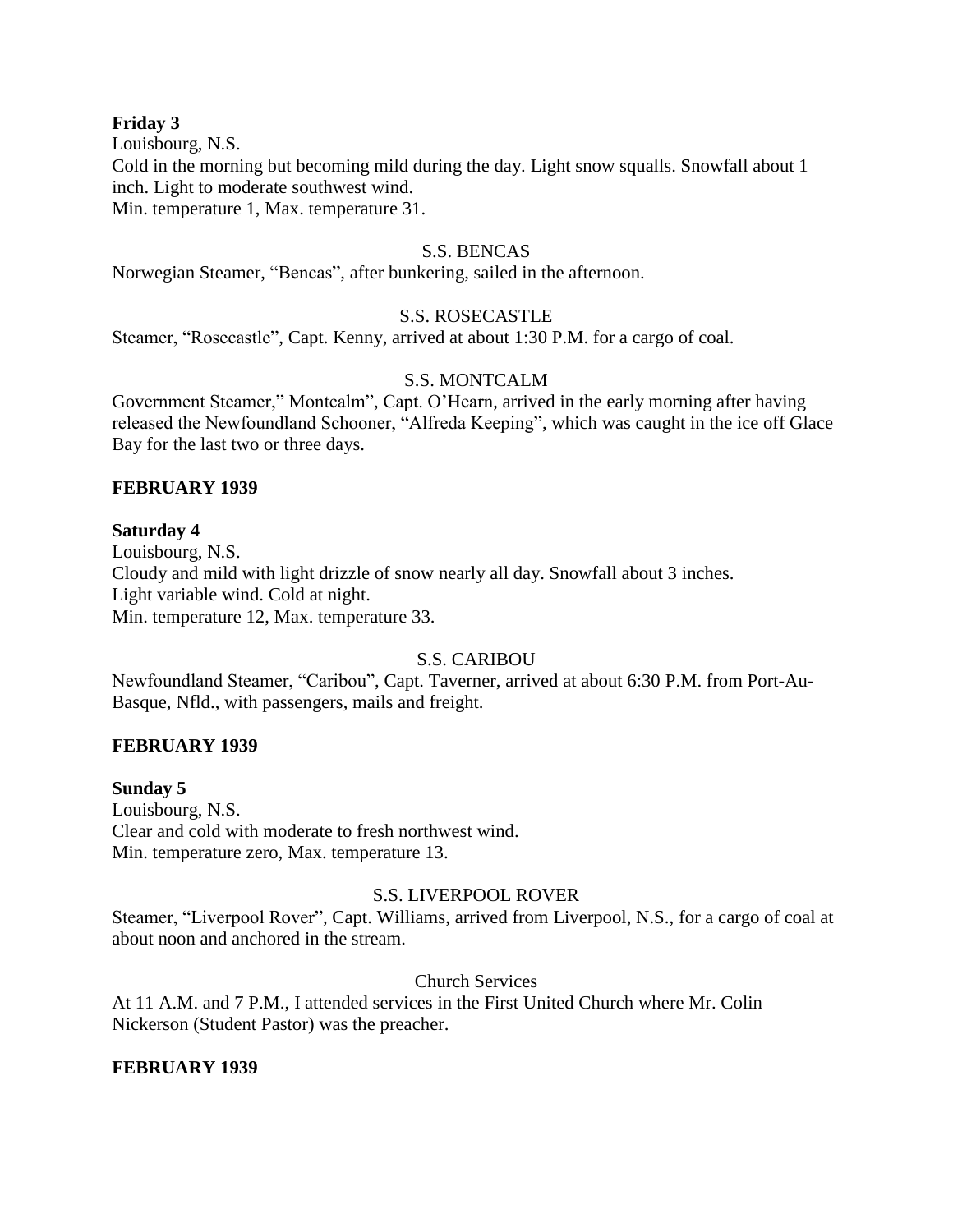## **Monday 6**

Louisbourg, N.S. Cold and remarkably clear with light to moderate northwest wind. Min. temperature 1 below, Max. temperature 16.

## S.S. DITMAR KOEL

German Steamer, "Ditmar Koel", arrived at about 10:30 A.M.

## **FEBRUARY 1939**

## **Tuesday 7**

Louisbourg, N.S.

Clear and cold, becoming cloudy in the afternoon. Light northwest wind in the morning which shifted to northeast early in the day and increased to a fresh breeze and later to a moderate gale. Very chilly and raw.

Min. temperature 4 below, Max. temperature 12.

## S.S. DITMAR KOEL

German Steamer, "Ditmar Koel", sailed at noon after taking bunker coal.

## S.S. LIVERPOOL ROVER

Steamer, "Liverpool Rover", Capt. Williams, which has been anchored in the stream since noon on Sunday, docked at about 1 P.M. to-day (sic) to load a cargo of coal.

## Town Elections

This is Election day for candidates offering for seats in the Councils of the various towns in the Province of Nova. At Louisbourg, James F.D. Townsend and Alex C. MacDonald were reelected by acclamation. Clifton Townsend, another retiring Councillor who has served on the Council Board for the last two years, did not offer for reelection. As a result, there is now one vacancy. The personnel of the Town Council at present is composed of the following persons: Mayor; M.S. Huntington.

Councillors; Jeremiah Smith, D.J. MacInnis, G.B. Hiltz, James F.D. Townsend and Alex C.MacDonald.

## **FEBRUARY 1939**

## **Wednesday 8**

Louisbourg, N.S. Clear and cold with light to moderate northwest wind. Min. temperature 1 below, Max. temperature 21.

## S.S. ROSECASTLE

Steamer, "Rosecastle", Capt. Kenny, sailed in the morning for St. John, N.B., with a cargo of coal.

# S.S. LIVERPOOL ROVER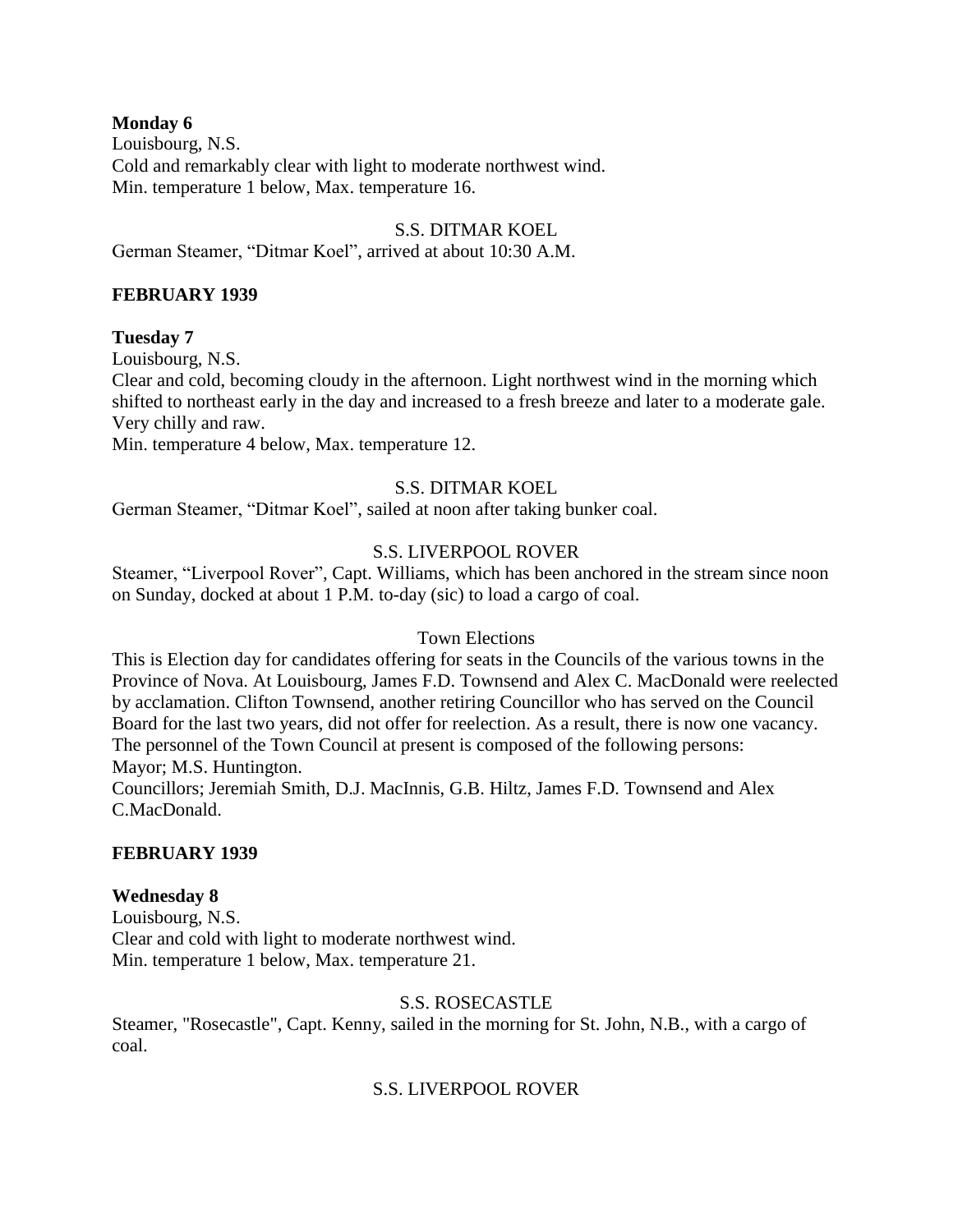Steamer, "Liverpool Rover", Capt. Williams, sailed in the morning for Liverpool, N.S., with a cargo of coal.

# S.S. CARIBOU

Newfoundland Steamer, "Caribou", Capt. Tavernor, arrived at about 10:30 A.M. from Port-au-Basque, Nfld., with passengers, mails and freight.

# **FEBRUARY 1939**

## **Thursday 9**

Louisbourg, N.S. Cold in the early morning but becoming mild early in the forenoon. Cloudy all day with light variable winds. Min. temperature 1 below, Max. temperature 25.

## S.S. IMOGENE

Newfoundland Steamer, "Imogene", arrived at about 6 P.M. for a cargo of coal.

# S.S. CARIBOU

Newfoundland Steamer, "Caribou", Capt. Tavernor, sailed at about 7 P.M. for Port-au-Basque, Nfld., with passengers, mails and freight.

## **FEBRUARY 1939**

## **Friday 10**

Louisbourg, N.S.

Clear and comparatively mild, becoming cloudy in the evening. Light to moderate variable wind, easterly at night. Storm threatening.

Min. temperature 1 below, Max. temperature 19.

Death of Pope Pius XI

The death of Pope Pius XI took place at the Vatican, Rome, at 5:31 A.M. (12:31 A.M. Atlantic Standard Time) today. Born May 31, 1857. Elected Pope February 6, 1922.

# **FEBRUARY 1939**

## **Saturday 11**

Louisbourg, N.S.

Snow storm in the early morning followed by a drizzle of rain which was followed by heavy rain in the forenoon, which lasted all day. Snowfall about 3 inches.

Moderate to strong southeast to southwest winds which moderated in the evening. Streets very slushy in the afternoon.

Min. temperature 13, Max. temperature 33.

# S.S. IMOGENE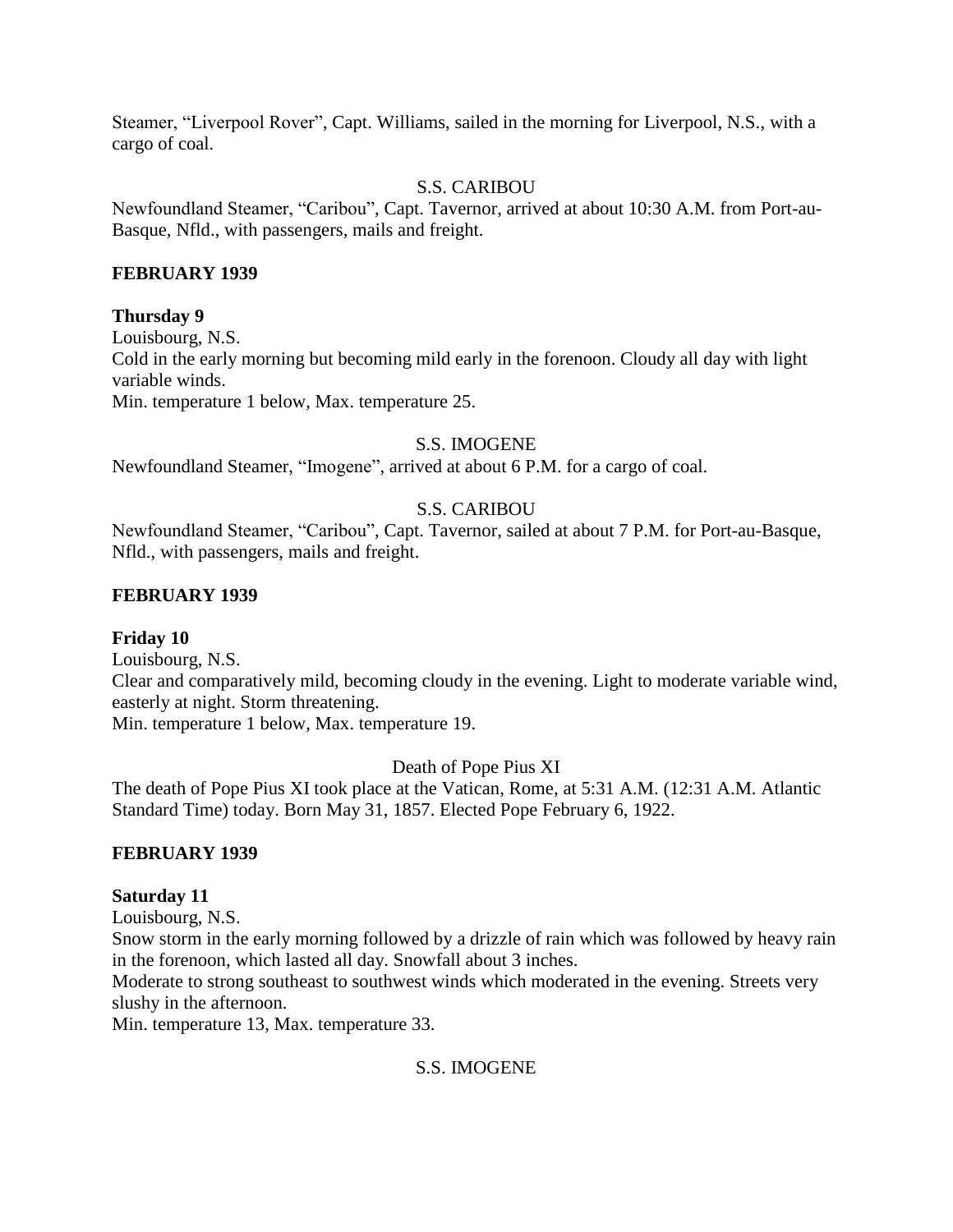Newfoundland Steamer," Imogene", sailed at about 1:30 A.M. for St. John's, Nfld., with a cargo of coal.

## S.S. ALDERPOOL

British Steamer, "Alderpool", arrived at about 9 A.M. for bunker coal.

## M.S. PORT HALIFAX

British Motorship, "Port Halifax", Capt. Cooper, arrived at about 9 A.M. for part cargo of steel products.

## S.S. CARIBOU

Newfoundland Steamer, "Caribou", Capt. Tavernor, arrived at about 10:30 A.M. with passengers, mails and freight from Port-au-Basque, Nfld.

## **FEBRUARY 1939**

## **Sunday 12**

Louisbourg, N.S. Clear and moderately cold with light northwest wind. An ideal winter day. Min. temperature 4, Max. temperature 31.

## S.S. ALDERPOOL

British Steamer, "Alderpool", sailed at 11 A.M. enroute to Manchester, England.

# S.S. CARIBOU

Newfoundland Steamer, "Caribou", Capt. Tavernor, sailed at 12:30 P.M. for Port-au-Basque, Nfld., with passengers, mails and freight.

## S.S. AD. DE BOURNAT

French trawler, "Ad. DeBournat", arrived at an early hour this morning for bunker coal.

## Church Services

Mr. Colin Nickerson, student minister, conducted services in the First United Church at 11 A.M. and 7 P.M. Owing to having a cold, which I contracted during the past week, I did venture out to church to-day (sic).

## S.S. LORENTZ W. HANSEN

Norwegian Steamer, "LORENTZ W. HANSEN", arrived at about 9:30 P.M. for a cargo of steel products and anchored in the stream.

## **FEBRUARY 1939**

## **Monday 13**

Louisbourg, N.S.

Cloudy and mild, with light snow squalls in the forenoon. Moderate southwest wind, shifting to northwest during the forenoon. Clear and cold in the afternoon and evening.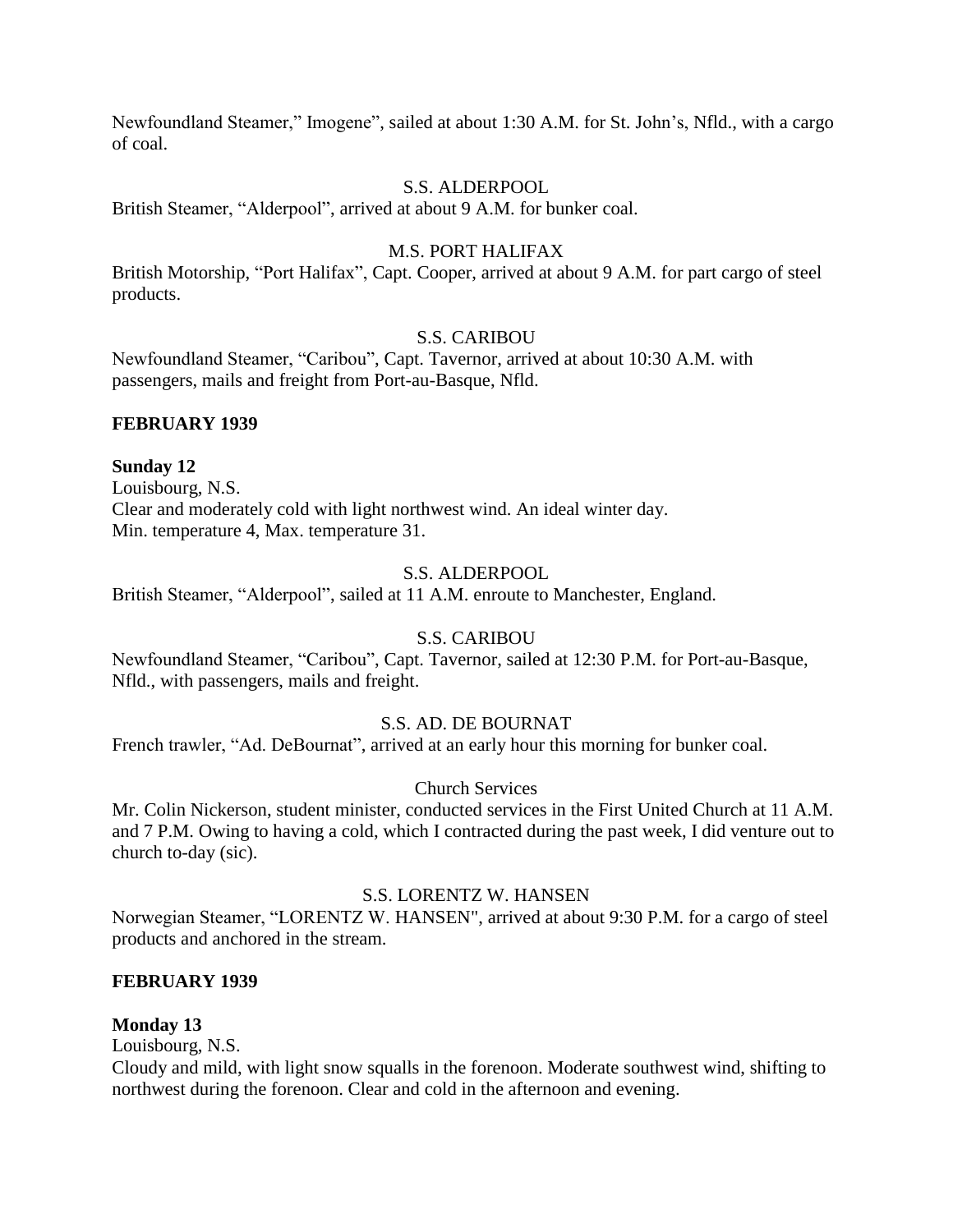Min. temperature 5 below, Max. temperature 29.

## S.S. LIVERPOOL ROVER

Steamer, "Liverpool Rover", Capt. Williams, arrived from Liverpool, N.S., at about 9 A.M. for a cargo of coal.

#### M.S. PORT HALIFAX

British Motorship, "Port Halifax", Capt. Cooper, sailed at about 11 A.M. enroute to New Zealand, while here, she took on board 316 tons of steel products.

#### S.S. AD. DE BOURNAT

French Trawler, "Ad. DeBournat", after taking bunker coal, sailed at about 9:30 A.M.

## S.S. LORENTZ W. HANSEN

Norwegian Steamer, "Lorentz W. Hansen", which arrived yesterday evening, docked at the freight wharf shortly before noon.

#### **FEBRUARY 1939**

#### **Tuesday 14**

Louisbourg, N.S.

Clear and cold in the morning, becoming cloudy, chilly and raw in the afternoon. Light southwest wind shifting to southeast and increasing to strong during the night. Min. temperature 6 below, Max. temperature 23.

## S.S. LIVERPOOL ROVER

Steamer, "Liverpool Rover", Capt. Williams, sailed in the morning for Liverpool, N.S., with a cargo of coal for the Mersey Paper Company.

# NEW POST OFFICE OPENED

The New Post Office, the construction of which began on May 14, 1938, was opened for business at noon to-day (sic). The first mails to be dispatched from the new office left here at 1 P.M. via Sullivan's Bus Service (Ira Jollimore, Driver) First mails to arrive came on the evening train (Sydney and Louisbourg Railway) and were brought to the office by Michael Kennedy, son of D.J. Kennedy, mail contractor. The transfer from the old office to the new was carried out by Hugh Lynk, Postmaster, and Miss Isabel Kehoe, Clerk, under the direction of Mr. Hartley of Halifax, Post Office Inspector.

A letter from Mayor M.S. Huntington of Louisbourg to Mr. Donald MacLennan, M.P. of Inverness, N.S., Federal Representative for Cape Breton West, who is now attending the regular session of the Canadian Parliament at Ottawa, was the first posted in the new office. The letter follows:

> Mayor's Office, Louisbourg, N.S. February 14, 1939

Mr. Donald MacLennan, M. P. Inverness, N.S.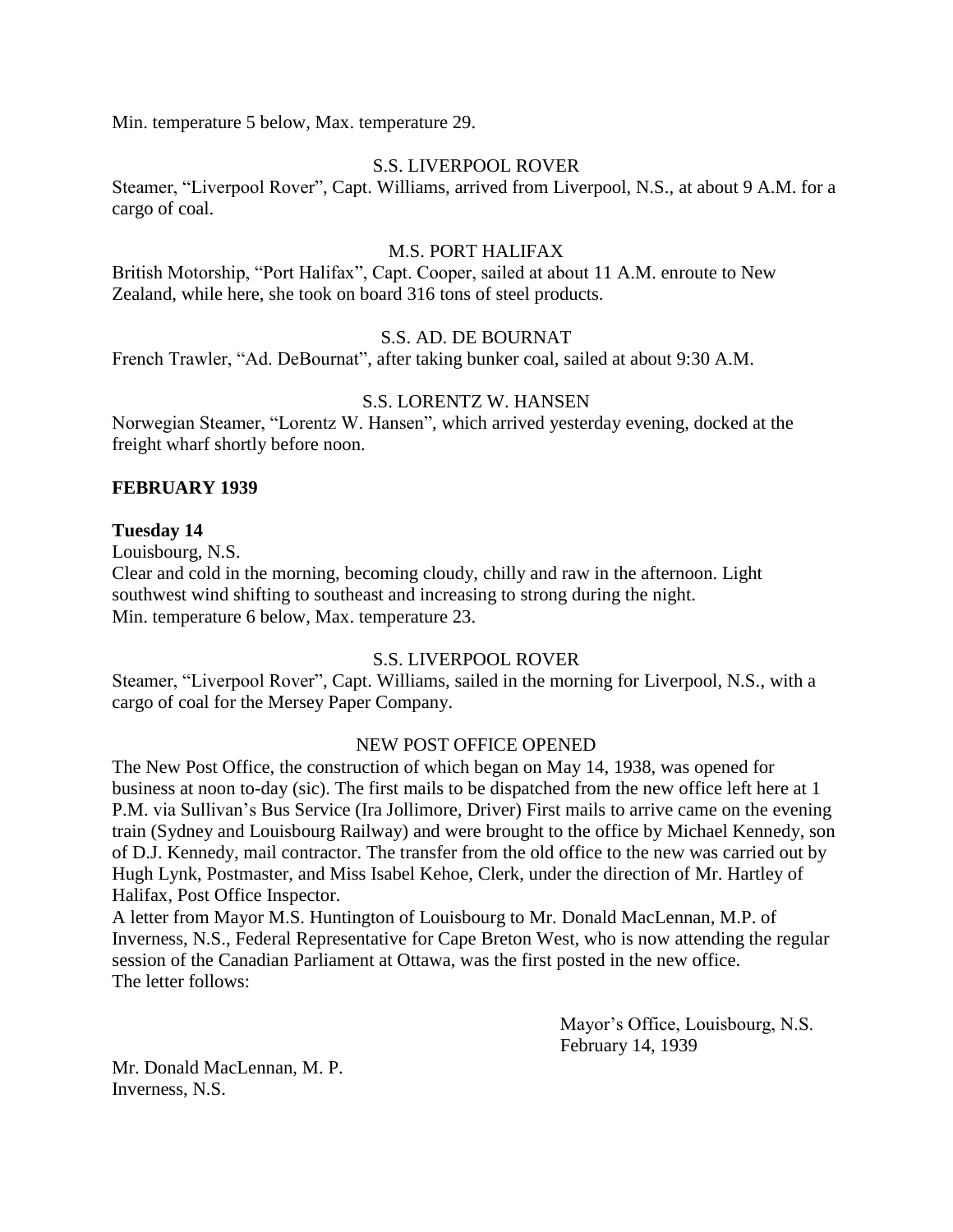Dear Mr. MacLennan,

Just a line to let you know that the New Post Office is opening for business

(continued on next page)

#### **FEBRUARY 1939**

**Wednesday 15**

Louisbourg, N.S. Rained all day. Light to moderate southwest wind. Min. temperature 23, Max. temperature 39.

(continued from previous page)

to-day (sic) and to officially thank you for the splendid effort you made in obtaining this building for the Town of Louisbourg.

I feel that it is fitting that the first letter posted in the New Office, should be to you, in recognition of your services to this community.

With all good wishes and the best of luck

I am Yours Sincerely, M.S. Huntington Mayor

This is the first letter posted.

(This letter was addressed to Ottawa, Canada.)

#### **FEBRUARY 1939**

#### **Thursday 16**

Louisbourg, N.S.

Heavy rain until about noon. Cloudy during the afternoon with light snow squalls in the evening. Southwest gale in the early morning, which moderated but continued to blow a strong breeze all day. Wind shifted to west and northwest in the late afternoon. Min. temperature 15, Max. temperature 38.

## S.S. LORENTZ W. HANSEN

Norwegian Steamer, "Lorentz W. Hansen", sailed at about 3 P.M. with a cargo of 2598 tons of steel products.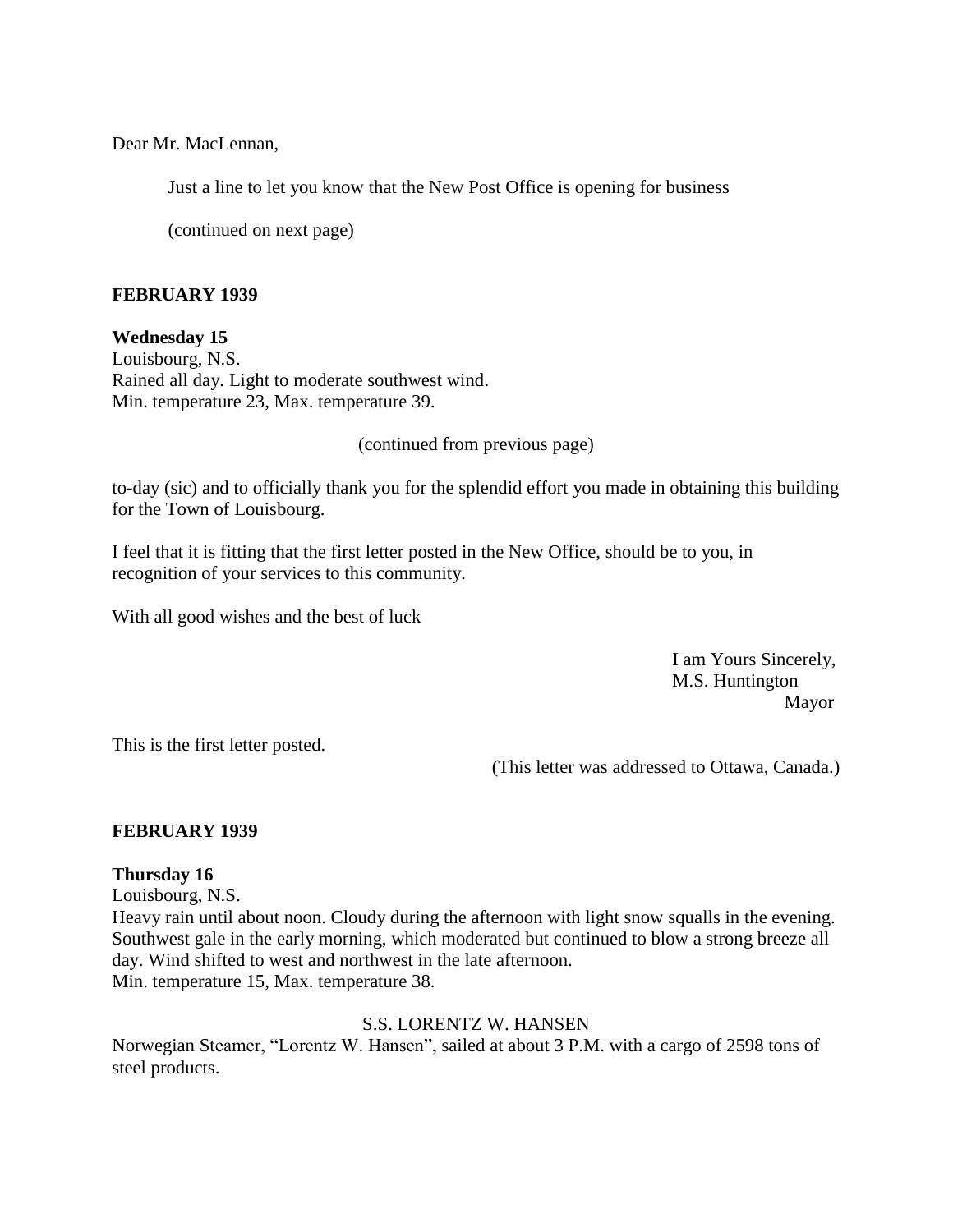#### S.S. CARIBOU

Newfoundland Steamer, "Caribou", Capt. Tavernor, arrived at about 11 A.M. with passengers, mails and freight. She sailed to return to Port-au-Basque during the night.

## S.S. ROSECASTLE

Steamer, "Rosecastle", Capt. Kenny, arrived from St. John, N.B., at about 4:30 P.M. and docked on the east side of the coal pier.

#### Council Meeting

At 7:30 P.M., I attended and presided at a meeting of the Town Council. Before proceeding with the regular business, I administered the oaths of allegiance and office to Alex C. MacDonald and James F.D. Townsend, newly reelected Councillors. Those present were: Councillors G.B. Hiltz, Alec C. MacDonald and James F.D. Townsend. Clerk; B.M. Spencer, Police Officer; D. M. Johnston, Mayor; M.S. Huntington.

## **FEBRUARY 1939**

#### **Friday 17**

Louisbourg, N.S.

Clear and moderately cold, becoming cloudy in the afternoon. Light variable wind during the forenoon, southwest in the afternoon increasing to a fresh breeze. Min. temperature 4, Max. temperature 21.

#### S.S. MONTCALM

Government Icebreaker, "Montcalm", Capt. O'Hearn, sailed at about 7 A.M. enroute to Neil's Harbour with the body of the late Mrs. Angus A. Buchanan, of that place, who died at Glace Bay recently.

The body arrived at Louisbourg by train last evening and was taken to the boat by D.M. Johnston, undertaker. Mrs. Buchanan passed away at the home of her son-in-law, Rev. John MacDonald of Knox United Church, Glace Bay. Mr. MacDonald accompanied the body to the Buchanan home at Neil's Harbour where the funeral took place.

#### **FEBRUARY 1939**

#### **Saturday 18**

Louisbourg, N.S.

Light snow which began at about 11 P.M. yesterday, continued during the early hours of the morning.

Clear and mild for a while during the forenoon followed by a light drizzle of snow which lasted all the remainder of the day. Snowfall of last night and today about [blank] inches. Min. temperature 20, Max. temperature 36.

#### **FIRE**

A fire, which broke out at about 11:50 P.M. last night, totally destroyed the building owned, and occupied as a store and dwelling, by Emerson A. Grant and seriously damaged a building owned, and occupied as a store and dwelling, by Gordon Stevens, Jr.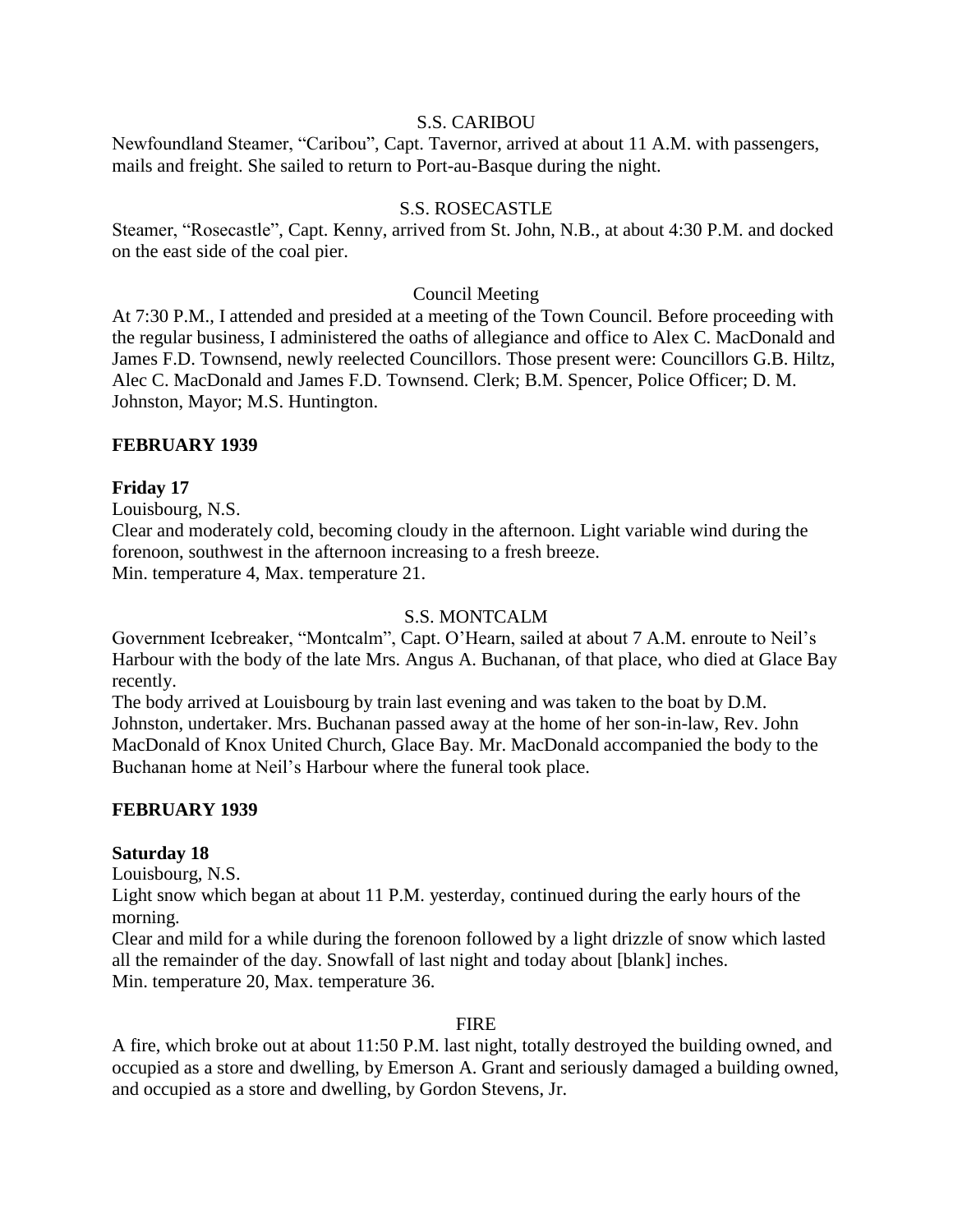#### Death of Mrs. Alex MacPherson

The death occurred this afternoon, at her home on Riverdale Street, of Mrs. Alex MacPherson, aged about 74. She is survived by one son, Dan, who lived with her.

## **FEBRUARY 1939**

## **Sunday 19**

Louisbourg, N.S. Clear and moderately cold with fresh to moderate northwest wind. Min. temperature 4, Max. temperature 30.

## Church Services

Services in the First United Church were held At 11 A.M. and 7 P.M. by Mr. Colin Nickerson, student pastor. Owing to having a cold, which I contracted two weeks ago, I was not out to church to-day (sic).

## S.S. MONTCALM

Government Icebreaker, "Montcalm", Capt. O'Hearn, arrived in the evening from North Sydney.

## **FEBRUARY 1939**

## **Monday 20**

Louisbourg, N.S. Snow, which began falling early this morning, continued until about noon and was then followed by a light drizzle of rain. Moderate East northeast wind shifting to southeast, southwest and during the evening to west. Snowfall about 4 inches. Min. temperature 4, Max. temperature 29.

#### Funeral

At 1:30 P.M., I attended the funeral of the late Mrs. Alex MacPherson, which took place from her late residence on Riverdale Street. Services at the house and grave were conducted by Mr. Colin Nickerson, Student Pastor of the First United Church, Louisbourg. Interment took place in Catalone Cemetery. I returned home after attending the service at the home.

## **FEBRUARY 1939**

## **Tuesday 21**

Louisbourg, N.S.

Clear and moderately cold, becoming cloudy in the afternoon and evening. Light variable wind. Min. temperature 11, Max. temperature about 25.

## Motored To Sydney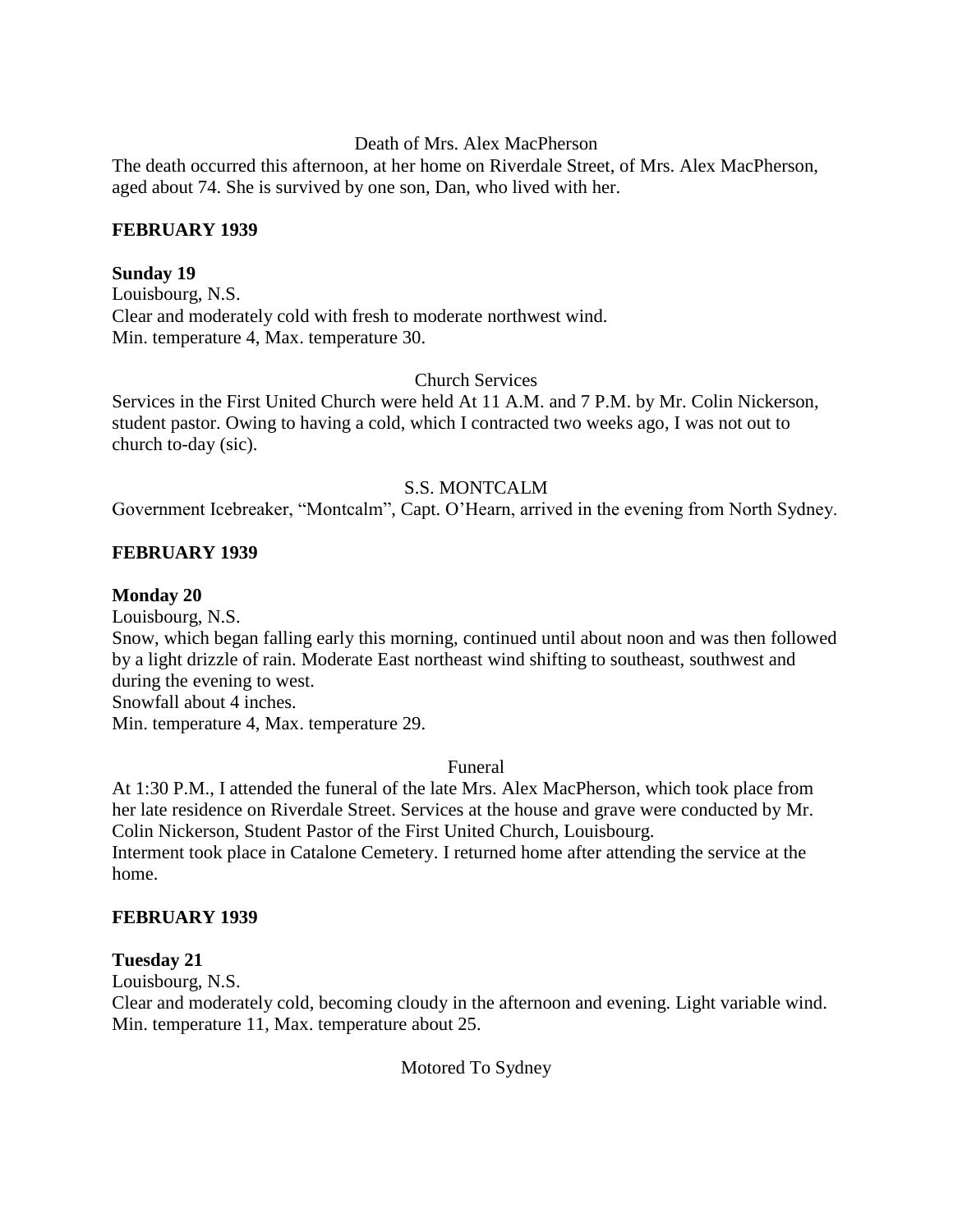Left Louisbourg, enroute for Sydney, at 8 A.M. via Sullivan's Bus Service. (Ira Jollimore, driver). Arrived at Sydney at 9 A.M. Visited Sheriffe's (sic) office and consulted with the sheriff (Ronald MacVicar) respecting the recent survey and plan of the boundaries of the Town of Louisbourg. Visited Supreme Court, which opened to-day (sic), with Judge W.L. Hall presiding. Had lunch at Vidal Hotel. Met Malcolm Patterson, K.C.M.L.A at his office at 1:45 P.M. and arranged with him to introduce a bill in the Nova Scotia legislature (which meets on the 28<sup>th</sup> inst.) for the purpose of establishing and defining the boundaries of the Town of Louisbourg. Gave him a description and plan of the recent survey. Left for home at 4:30 P.M. via Sullivan's Bus Service, arriving at about 5:30.

## S.S. KATLA

Icelandic Steamer, "Katla", arrived at about 1 P.M. for bunker coal and about 50 tons of steel products.

## Gets Franchise

A news item in to-day's (sic) issue of the Sydney Post-Record announces that the franchise for the Motor Carrier Service on the Sydney and Louisbourg route had been granted to Michael D. Sullivan of Sydney. A.W. Cameron and Cecil Stevens, of Louisbourg, had a joint application before the Public Utilities Board for the same route which was evidently turned down. Several hearings were held at Sydney during last spring and summer, as well as one held at Louisbourg on June 21, 1938.

(Later, Michael D. Sullivan did not receive the franchise as stated above.) (Oct 17, 1929, no franchise has been granted to any of the applicants for the Sydney and Louisbourg route.)

# **FEBRUARY 1939**

## **Wednesday 22**

Louisbourg, N.S.

Hail storm in the early morning which was followed by rain during the forenoon, which continued during the remainder of the day. Easterly wind shifting to southwest and increasing to a strong breeze.

Hail fall about 1 ½ inches.

Streets very wet and slushy in the afternoon and evening.

Min. temperature 11, Max. temperature 41.

# S.S. KATLA

Icelandic Steamer, "Katla", sailed in the morning for St. John's, Newfoundland. In addition to bunker coal taken at this port, she took as cargo 51 tons of steel wire.

## New Customs Office Opened

The transfer of the Customs Office from the Royal Bank building to the New Federal Building, corner of Main and Warren Streets, took place to-day (sic). J.R. St. John of Charlottetown, P.E.I., is in charge of the local Customs office. Mr. St. John relieved A.W. Stacey (Retired), the former Customs officer, on Sept 6 last and will likely remain in charge until a permanent appointment is made.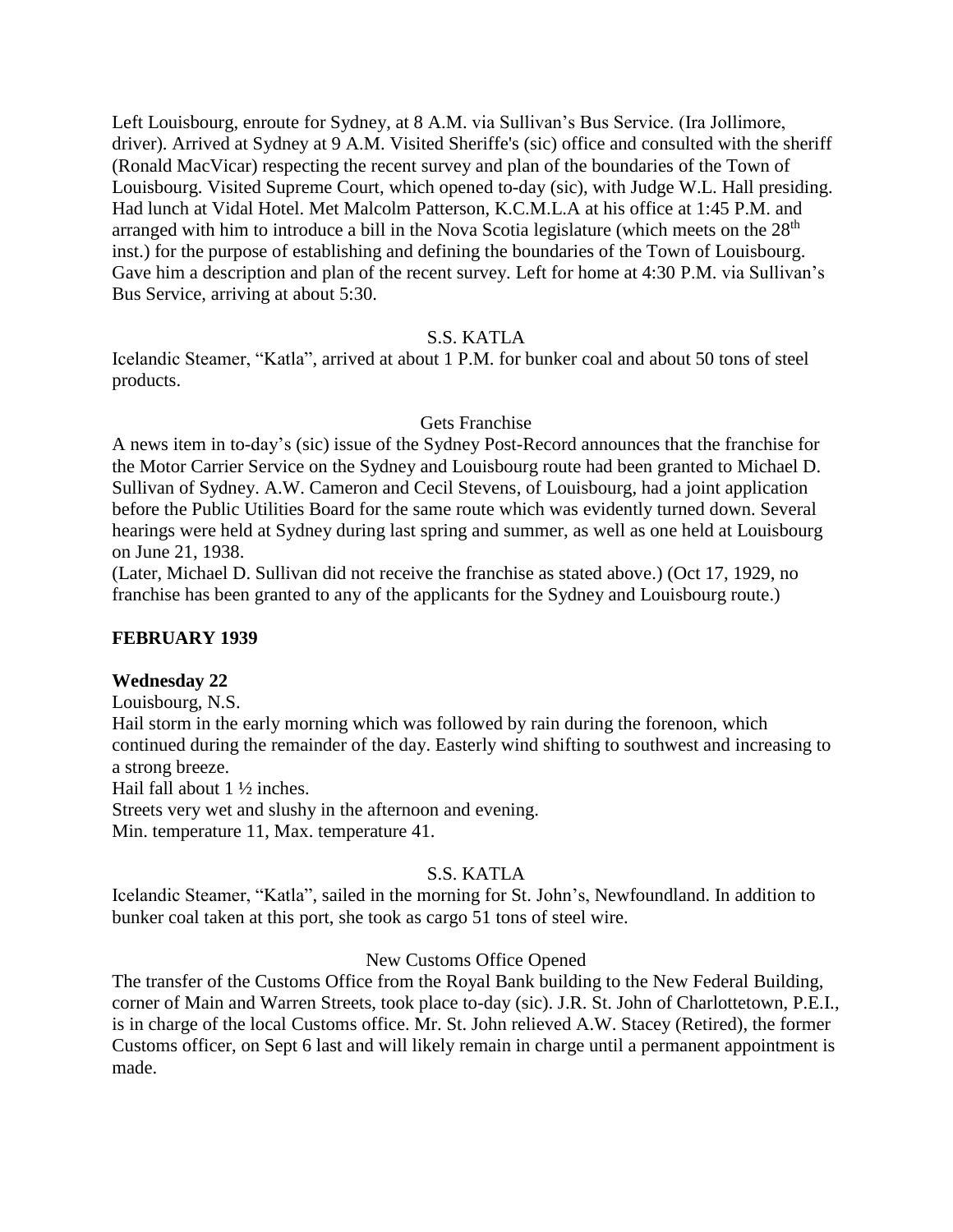## **FEBRUARY 1939**

#### **Thursday 23**

Louisbourg, N.S. Clear and moderately cold with fresh to light northwest wind. An ideal winter day. Streets covered with ice and very slippery. Min. temperature 7, Max. temperature 35.

#### New Customs Office

The transfer of the Customs office from the old to the new building was completed to-day (sic) with the removal of the old furniture, which is being stored in the back room in the new building.

#### First Entry and Clearance

The first ship to enter and clear at the new office was the Coast Wise Motor Vessel, "NATIONAL II", Captain John Savary. The NATIONAL II, plys between Louisbourg, Gabarus and Fourchu. She entered and cleared to-day (sic).

#### **FEBRUARY 1939**

#### **Friday 24**

Louisbourg, N.S. Clear and moderately cold, becoming cloudy in the afternoon with light snow squalls. Light to moderate variable wind, mostly southwest increasing at night. Min. temperature 1, Max. temperature 30.

#### S.S. MAGNHILD

Norwegian Steamer, "Magnhild", arrived at about 2:30 P.M. for bunker coal.

#### First Entrance and Clearance

The first ocean-going ship to enter and clear at the New Customs office was the Norwegian steamer, "MAGNHILD", commanded by Captain L. Falnes, which arrived this afternoon from Halifax, N.S.

The first Coast-Wise ship to enter and clear at the new custom office was the Coastal Motorship, "NATIONAL II', Capt. John Savary, which entered and cleared yesterday, one day ahead of the MAGNHILD.

#### Left For Halifax

Alonzo A. Martell, Deputy Clerk of the Provincial Legislature, left here to-day (sic) for Halifax for the purpose of attending the Session of the Legislature which opens on the  $28<sup>th</sup>$  inst. He was accompanied by Mrs. Martell.

#### **FEBRUARY 1939**

**Saturday 25** Louisbourg, N.S.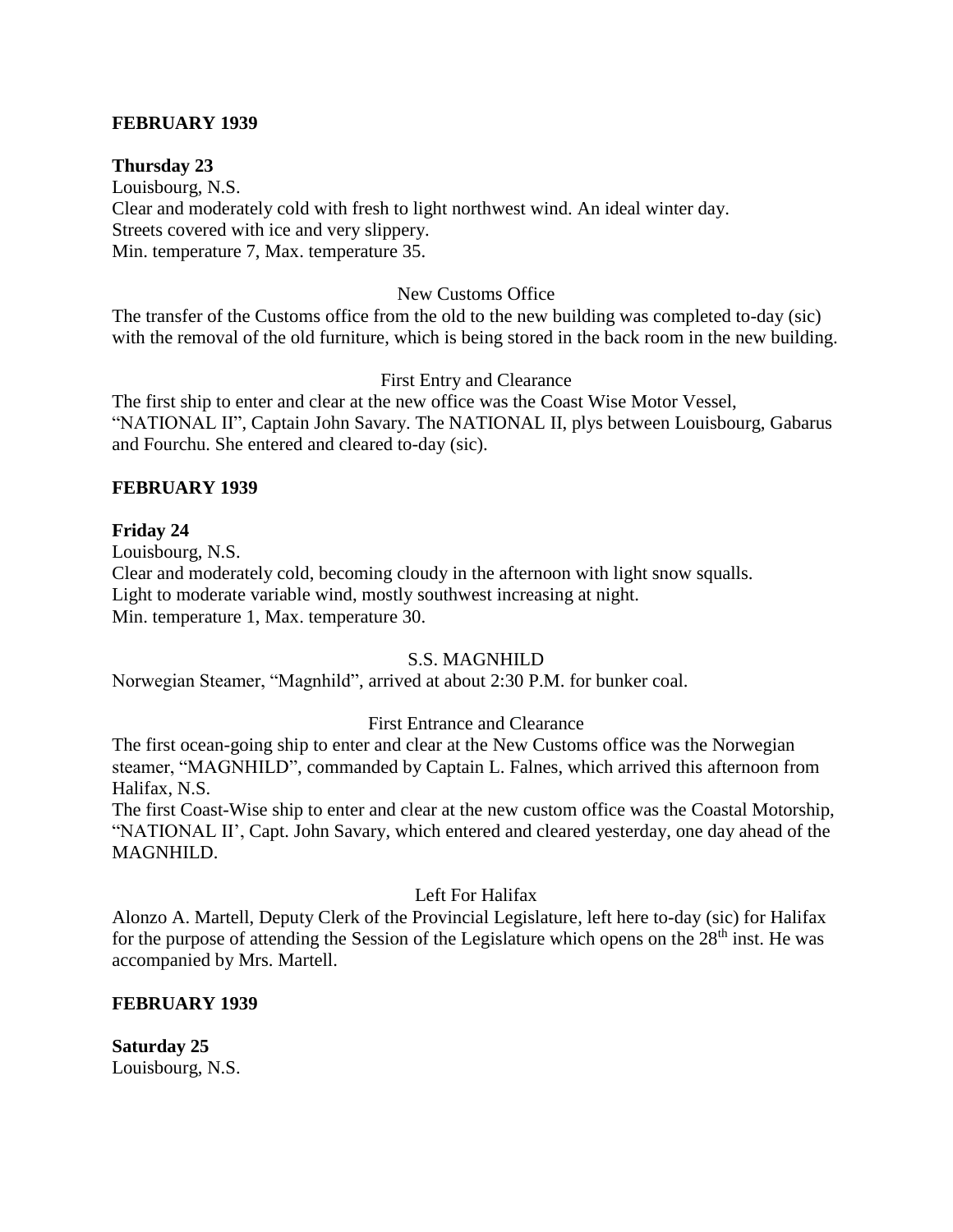Light snowfall in the early [blank] about 1 inch. Clear and mild during the day. Light to moderate southwest to northwest winds. An ideal winter day. Min. temperature 10, Max. temperature 37.

## S.S. MAGNHILD

Norwegian Steamer, "Magnhild", Capt. Falnes, sailed at about 8 A.M.

#### **FEBRUARY 1939**

#### **Sunday 26**

Louisbourg, N.S. Clear and comparatively mild becoming cloudy in the afternoon. Light west to southwest winds. Snow began to fall at about 6:30 P.M. Min. temperature 6, Max. temperature 34.

## Church Services

At 11 A.M. and 7 P.M., I attended services in the First United Church where Mr. Colin Nickerson, Student Pastor, conducted both services.

## S.S. ROSECASTLE

Steamer, "Rosecastle", Capt. Kenny, sailed at about 8 A.M. with a cargo of coal for St. John, N.B.

## **FEBRUARY 1939**

## **Monday 27**

Louisbourg, N.S.

Snowfall of last night was followed by rain shortly after midnight which continued until about 7 A.M. Foggy and mild during the day with snow melting very fast. Streets very wet and slushy. Moderate southwest wind shifting to northwest in the evening and increasing. Min. temperature 19, Max. temperature 37.

## S.S. EVEROLANDO

Latvian Steamer, "Everolando", arrived at about 10:30 A.M., after bunkering, she sailed at about 5 P.M.

#### **FEBRUARY 1939**

## **Tuesday 28**

Louisbourg, N.S. Clear and comparatively mild with moderate northerly wind shifted to easterly in the late afternoon deceasing to very light. Cloudy at night. Min. temperature 15, Max. temperature 27.

Death of Chandler Townsend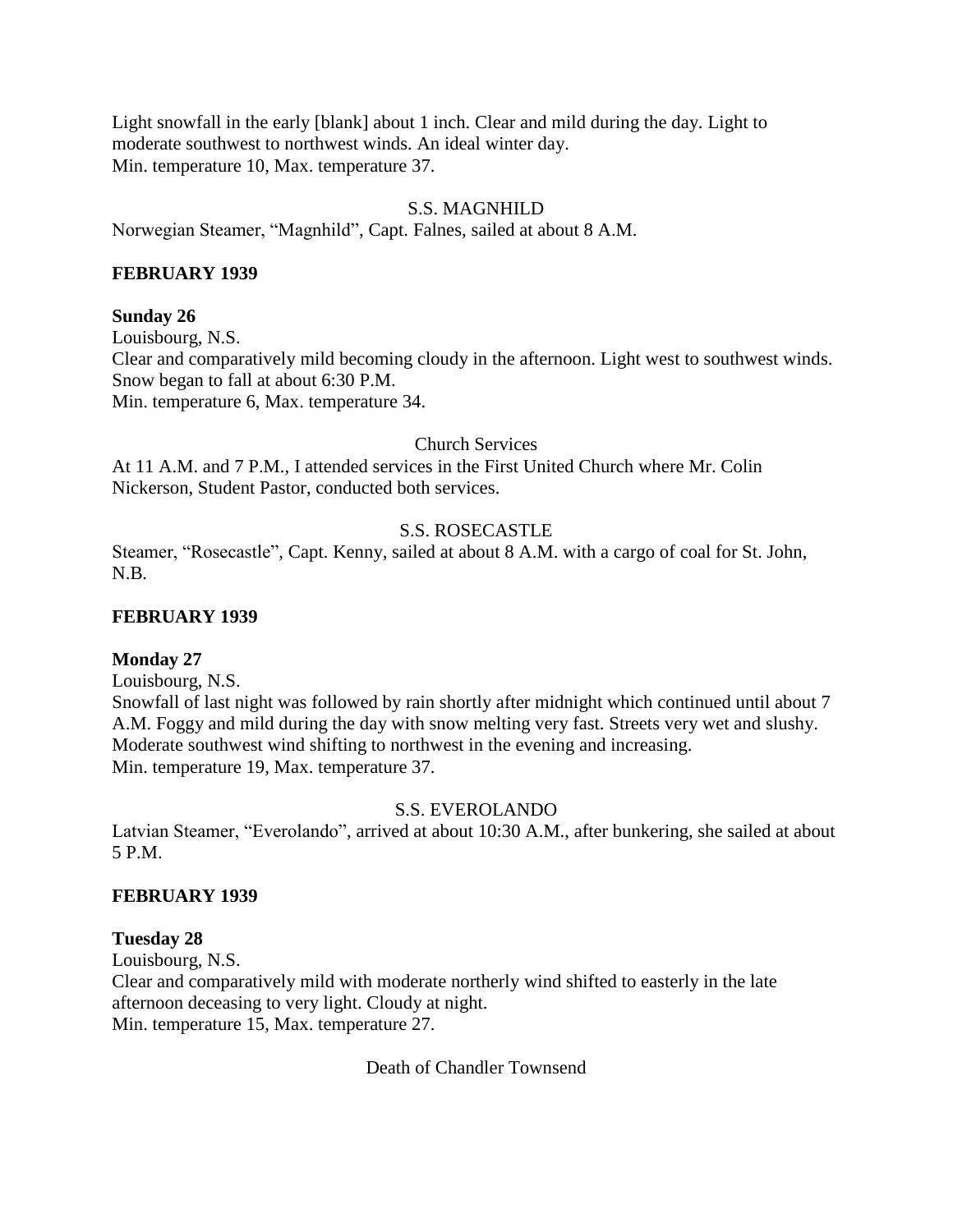The death of Chandler Townsend, a lifelong resident of Louisbourg, took place suddenly at his home at noon to-day (sic). He was about 46 years of age and is survived by two brothers and one sister. The sister, Mrs. Hunter (Ida) resides at Sydney, the brothers, David and Cleve, live at Louisbourg.

## Assessment Appeal Court

At 2 P.M., I attended and presided at the regular Annual Session of the Assessment Appeal Court of the Town of Louisbourg. Other members of the Court were Councillors G.B. Hiltz and James F.B. Townsend. Three appeals were dealt with, the first, being that of Allan J. MacDonald, Mrs. Alex Bates and Mrs. Beecher W. Townsend of New York. All the appeals were against alleged excessive valuations. Allan J. MacDonald was present and presented his case in person, while A.W. Stacey, represented Mrs. Bates. All the appeals were considered groundless by the Court and dismissed. Others present were John N. MacDonald and B.M. Spencer assessors and Counciller Alex C. MacDonald. D.A. Campbell, another of the assessors, did not arrive until after the three cases had been disposed of.

## S.S. KERSTEN MILES

German Steamer, "Kersten Miles", arrived at about 11:45 P.M. for bunker coal.

## **MARCH 1939**

## **Wednesday 1**

Louisbourg, N.S.

Snow storm in the early morning followed by rain which continued until about 8 A.M. Cloudy, foggy and showery during the greater part of the day. Clearing in the late afternoon. Fresh southeast wind shifting to south and southwest and late in the afternoon to west. Streets very slushy and wet.

Snow of this morning all disappeared during the day. Snowfall about 3 inches.

Min. temperature 24, Max. temperature 46.

## S.S. KERSTEN MILES

German Steamer, "Kersten Miles", after bunkering, moved away from the pier at about 10:30 A.M. and anchored in the southwest end of the harbour, she sailed at about 6 P.M.

## Legislature Opened Yesterday

The Provincial Legislature, under the Premiership of Hon. Angus L. MacDonald, was opened today by His Honor Lieutenant-Governor Robert Irwin. Dr. M.E. McGarry, M.L.A. for Inverness, C.B., was elected Speaker in the place of the late Lindsay Gardner. The address, in reply to the speech from the throne, was moved by George M. Morrison, M.L.A. Sydney, and seconded by H.A. Waterman, M.L.A. of Yarmouth. Hon. Percy C. Black, M.L.A. of Cumberland County, is leader of the Conservative Opposition.

## **MARCH 1939**

**Thursday 2**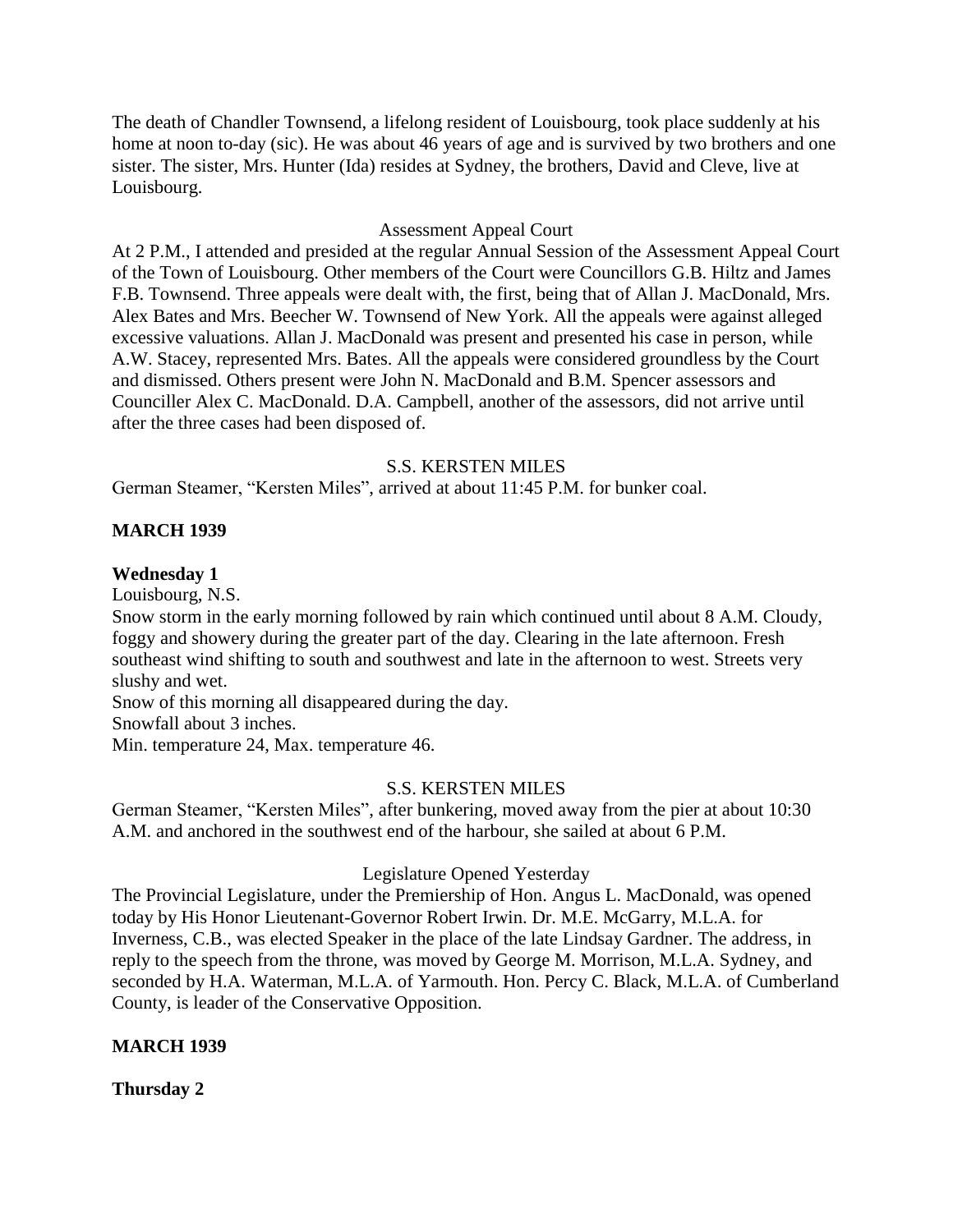Louisbourg, N.S. Clear and comparatively mild with moderate to fresh northwest wind. Min. temperature 13, Max. temperature 33.

#### Funeral

At 2 P.M., I attended the funeral of the late Chandler Townsend which took place from his late home to St. Bartholomew's Church. Services at the house, church and grave were conducted by Rev. [blank] Holbarrow of Christ Church, Sydney, in the absence of Rev. George Arnold, the regular pastor. Interment took place in the Anglican Cemetery on Clarkes Road. Members of the orange order and of the Steel Workers Union paraded to the church and cemetery.

## BIG FIRE AT HALIFAX

A fire, which broke out this morning at Halifax, totally destroyed the Queen Hotel and damaged or destroyed several other buildings. Of the 87 guests and about 30 employees, 20 are reported missing and are believed to have perished in the flames of the hotel. Upwards of 20 were taken to hospitals suffering from injuries. Later, 28 persons lost their lives in the hotel fire.

#### Pope Elected

At Vatican City, Rome, to-day (sic), Cardinal EUGENIO PACELLI was elected Pope of the Roman Catholic Church. He is to be known as PIUS XII and succeeds PIUS XI who passed away on February 10, 1939.

#### **MARCH 1939**

**Friday 3** Louisbourg, N.S. Clear and cold with strong northwest wind. Min. temperature 7, Max. temperature 21.

#### Congregational Meeting

At 7:30 P.M., I attended a special meeting of the Congregation of the First United Church held in the church for the purpose of extending a call to a Minister to fill the vacancy caused by the death of the Rev. D.A. MacMillan which took place on Sept 16, 1938. Rev. D.M. Sinclair of Trinity United Church was Chairman and M.S. Huntington, Secretary.

After devotional exercises, led by Rev. D.M Sinclair, assisted by Rev. John MacKinnon (Retired) of Sydney, the following names came before the meeting as candidates: Rev. Donald MacLeod, Rev. Grant MacDonald, Rev. A.R. Wallis, Rev. R.A. Ross, Rev. N. Cole, Rev. [blank] Brodie, Rev. T.A. Constable, Rev. S.E. Hayward, Rev. B.D. Earle, Rev. G.N. Somers, Rev. J.P. Kay, Rev. T.B. Asbell, Rev. Alfred Leaman and Rev. Gordon Fraser. Of the above names, the following were nominated;

Rev. Donald MacLeod by Dan Nicholson Sr., Rev. A.R. Wallis by Arthur M. Townsend, Rev. N. Cole by Mrs. A.W. Stacey, Rev. Grant MacDonald by J.M. MacRury. A vote was then taken by Ballot resulting as follows: MacLeod 22, Cole 17, MacDonald 4, Wallis 1. MacDonald and Wallis being eliminated, a ballot was taken on MacLeod and Cole, which resulted in MacLeod receiving 25 votes and Cole 18. Majority for MacLeod 7. On Motion of Arthur M. Townsend, Seconded by John N. MacDonald, the Call was made unanimous by a Standing Vote.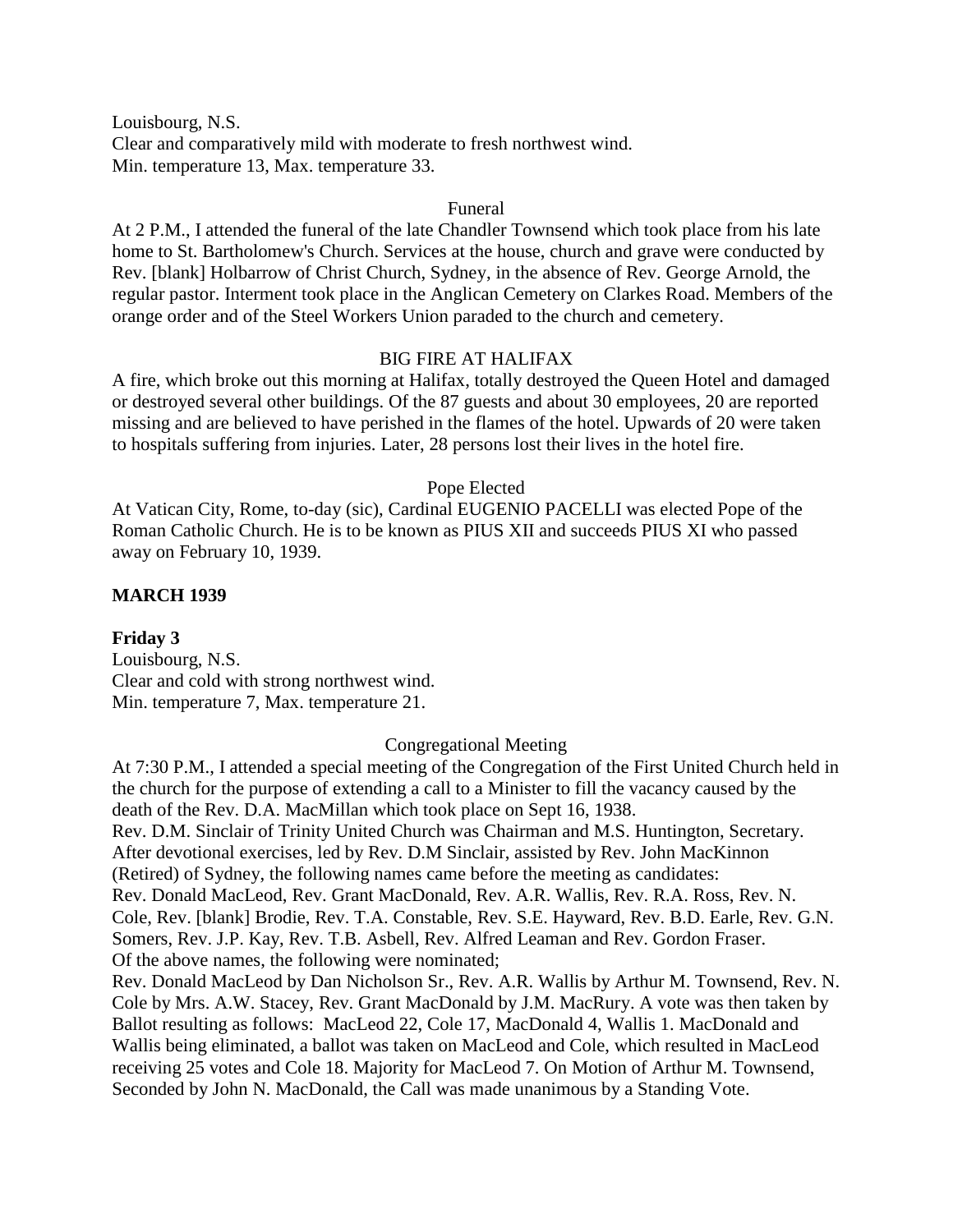Meeting closed with benediction by the chairman. About 75 persons present.

# DEATH OF MURRAY HUNTINGTON

The death of Murray Huntington of Salmon River took place in the City Hospital, Sydney, today (sic). He was the only son of William Huntington and the late Mrs. Huntington of Salmon River.

## **MARCH 1939**

## **Saturday 4**

Louisbourg, N.S. Clear and mild with light west to southwest wind. Min. temperature 10, Max. temperature 35.

## S.S. OTTO PETERSEN

Danish Steamer, "Otto Petersen", arrived at about 10 A.M. and after bunkering sailed at about 3 P.M.

# S.S. BRANT COUNTY

Norwegian Steamer, "Brant County", Capt. [blank] arrived at about 9 P.M. for a cargo of steel products and anchored in the stream.

#### Funeral

The funeral of the late Murray Huntington took place to-day (sic).

## **MARCH 1939**

#### **Sunday 5**

Louisbourg, N.S. Light fall of snow in the morning followed by rain early in the forenoon. Showery and mild with some fog during the greater part of the day. Light variable wind mostly southwest. Snowfall about 1 inch.

Min. temperature 29, Max. temperature 37.

## Church Services

At 11 A.M. and 7 P.M., I attended services in the First United Church. Both services were conducted by Mr. Colin Nickerson, student pastor.

## S.S. ROSECASTLE

Steamer, "Rosecastle", Capt. Kenny, arrived at about 9 A.M. from St. John for a cargo of coal.

## M.S. ALDINGTON COURT

British Motorship, "Aldington Court", Capt. A. Stewart, arrived in the afternoon for a part cargo of steel products and docked at the freight wharf.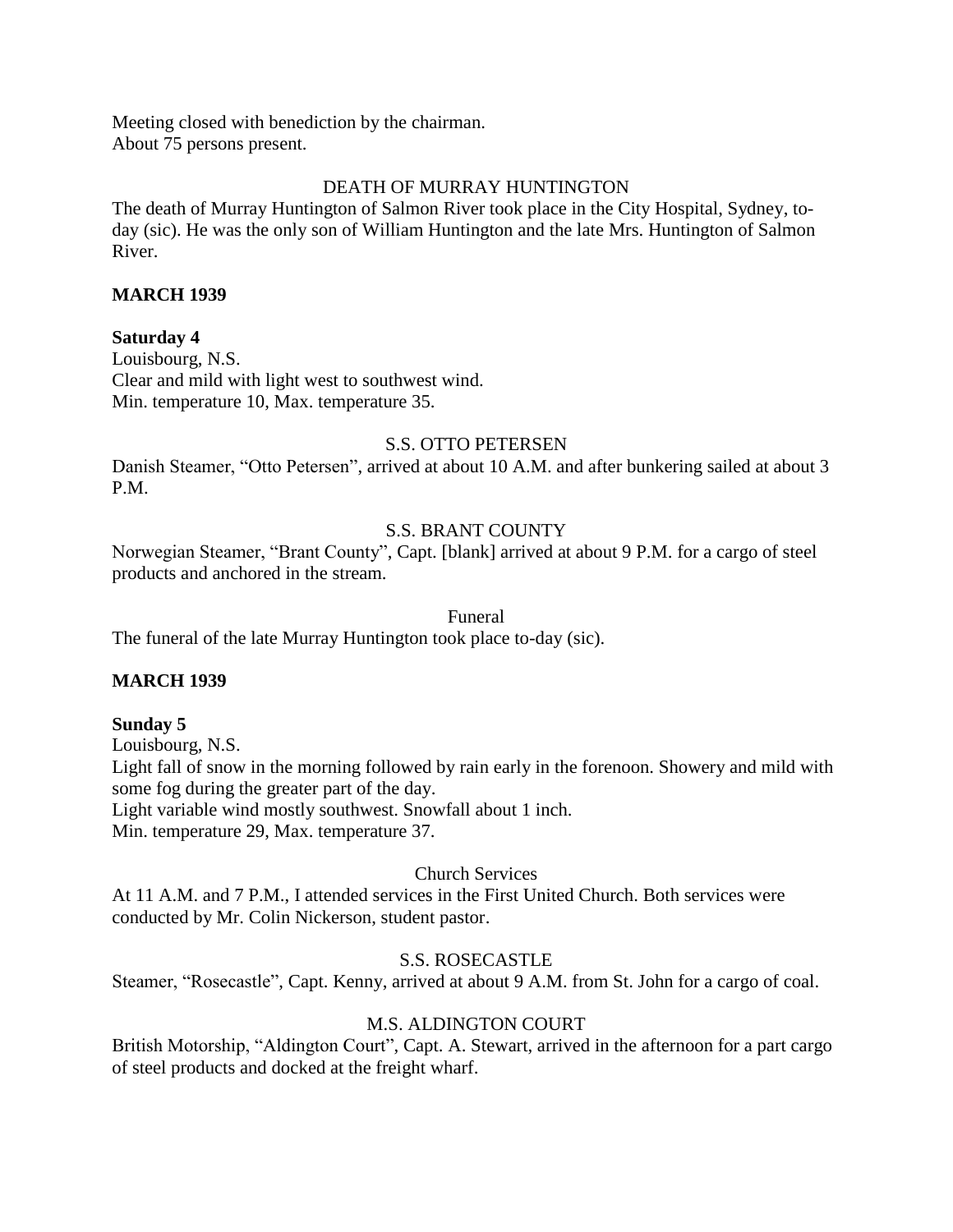## **MARCH 1939**

## **Monday 6**

Louisbourg, N.S.

Cloudy and mild with light variable winds during the greater part of the day. Mostly northeast and east. Light snowfall in the evening followed by rain and accompanied by strong southeast to south winds reaching gale force.

Min. temperature 31, Max. temperature 39.

Glace Bay's Plebiscite

The results of a plebiscite held at Glace Bay today, in conjunction with the Town elections, on the question as to whether or not the Town of Glace Bay should apply for a City Charter was as follows: 1303 for and 2,186 against.

Majority against City Charter 883.

## **MARCH 1939**

## **Tuesday 7**

Louisbourg, N.S.

Cloudy and mild in the morning followed by snow squalls early in the forenoon then clearing. Light southwest wind shifting to northwest and increasing to a strong breeze. Snow squalls during the night.

Min. temperature 22, Max. temperature 37.

## S.S. ALDINGTON COURT

British Motorship, "Aldington Court", Capt. A. Stuart, sailed at about 4 P.M. enroute to Vancouver, B.C., via Halifax, N.S. While here, this ship took on board 1657 tons of steel products.

## S.S. BRANT COUNTY

Norwegian Steamer, "Brant County", which arrived here on last Saturday night and has been at anchor since her arrival, docked at the freight wharf at about 4:20 P.M. and began loading a cargo of steel products.

## S.S. ROSE CASTLE

Steamer, "Rose Castle", Capt. Kenny, sailed at about 5 P.M. for Halifax, N.S., with a cargo of coal.

## **MARCH 1939**

## **Wednesday 8**

Louisbourg, N.S.

Snow squalls in the early morning and forenoon accompanied by a moderate northwest gale. Very blustery and cold throughout the day. Probably the coldest and most unpleasant day during the entire winter. Snowfall about 2 inches.

Min. temperature about zero, Max. temperature about 18.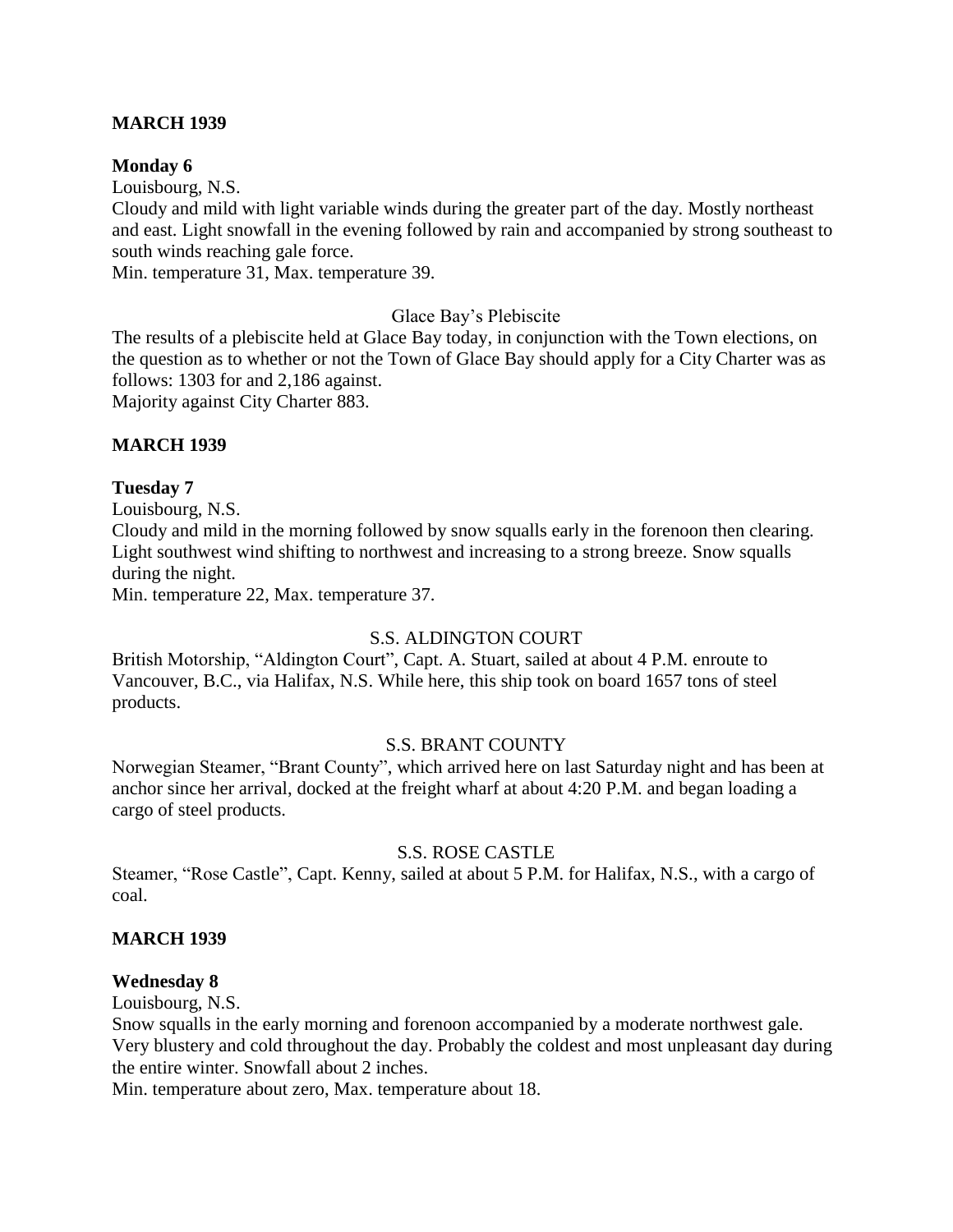## S.S. KATLA

Icelandic Steamer, "Katla", arrived at about 3:30 P.M. for bunker coal and about 50 tons of steel products.

# **MARCH 1939**

# **Thursday 9**

Louisbourg, N.S. Clear and cold with moderate northwest wind. Min. temperature about 6 below, Max. temperature 17.

# S.S. KATLA

Icelandic Steamer, "Katla", sailed in the early morning. While in port, she loaded 55 tons of steel products.

## S.S. NEW TEXAS

British Steamer, "New Texas", arrived at about 3:30 P.M. for part cargo of steel products.

## **MARCH 1939**

## **Friday 10**

Louisbourg, N.S. Clear and cold with light to moderate north to northeast wind. Min. temperature about 2 below, Max. temperature 25.

# S.S. MONTCALM

Government Icebreaker, "Montcalm", Captain O'Hearn, sailed in the morning for the purpose of opening up a passage way in the Bras d'Or Lakes up to Baddeck.

# **MARCH 1939**

## **Saturday 11**

Louisbourg, N.S. Clear and cold with light to moderate northerly wind. Min. temperature about 4 below zero, Max. temperature about 16.

# S.S. CARIBOU

Newfoundland Steamer, "Caribou", Capt. Tavernor, arrived at about 9:30 A.M. from Port-au-Basque, Nfld., with passengers, mails and freight.

## Maud Huntington Arrives

Maud Huntington arrived on the evening bus from Sydney for the purpose of visiting us for a few days.

## **MARCH 1939**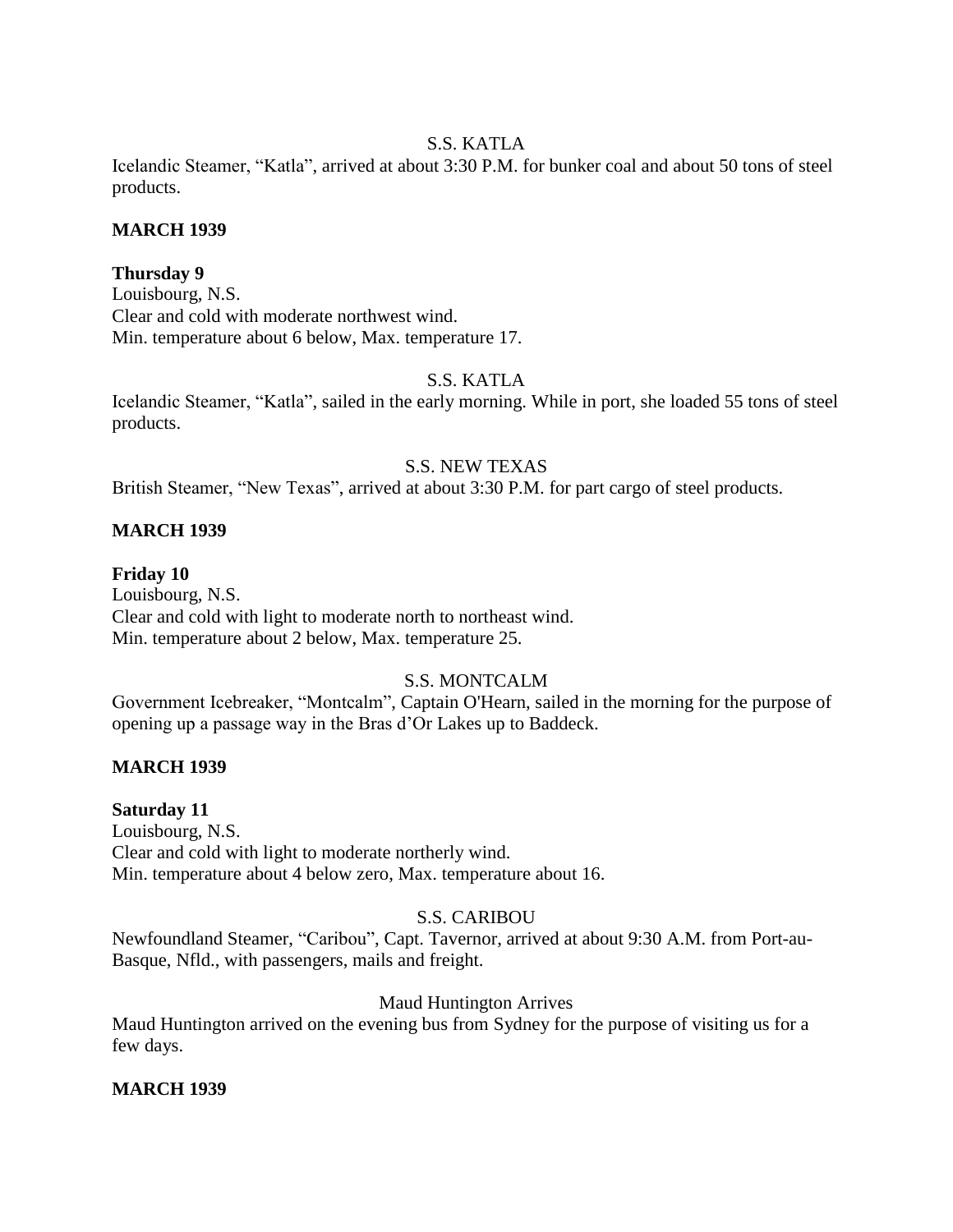## **Sunday 12**

Louisbourg, N.S. Clear and moderately cold with light northeast and east winds. Min. temperature 2, Max. temperature 26.

## S.S. NEW TEXAS

British Steamer, "New Texas", Captain Williams, sailed in the morning enroute to Cape Town, South Africa via St. John, N.B. While in port, this ship took on board 508 tons of steel products and about 400 tons of bunker coal.

## S.S. ROSE CASTLE

Steamer, "Rose Castle", Captain Kenny, arrived from Halifax, N.S., at about 7 P.M. for a cargo of coal.

## Church Services

At 11 A.M. and 7 P.M., I attended services in the First United Church where Mr. Colin Nickerson was the preacher, both morning and evening.

To-day (sic), I took my place in the choir after being absent for several weeks, owing a cold and hoarseness. The last time I was in the choir, previous to to-day (sic), was on the 5<sup>th</sup> of last month.

# S.S. CARIBOU

Newfoundland Steamer, "Caribou", Capt. Tavernor, sailed shortly before noon for Port-au-Basque, Nfld., with passengers, mails and freight.

# **MARCH 1939**

# **Monday 13**

Louisbourg, N.S. Cloudy and chilly with light to moderate easterly wind which increased to a strong breeze during the night. Snow began to fall at about 10 P.M. Min. temperature about zero.

# **MARCH 1939**

# **Tuesday 14**

Louisbourg, N.S.

Snow storm, which began at 10 P.M. yesterday, continued throughout the entire day and late into the night accompanied by a strong east, northeast and north wind which sometimes reached gale force. Snowfall about 15 inches. Streets and highways blocked with huge drifts. By far, the biggest snowstorm of the season. Owing to the high wind, many sections of the streets are entirely bare while in many places there are banks of snow five or six feet in depth. Min. temperature about 20, Max. temperature about 25.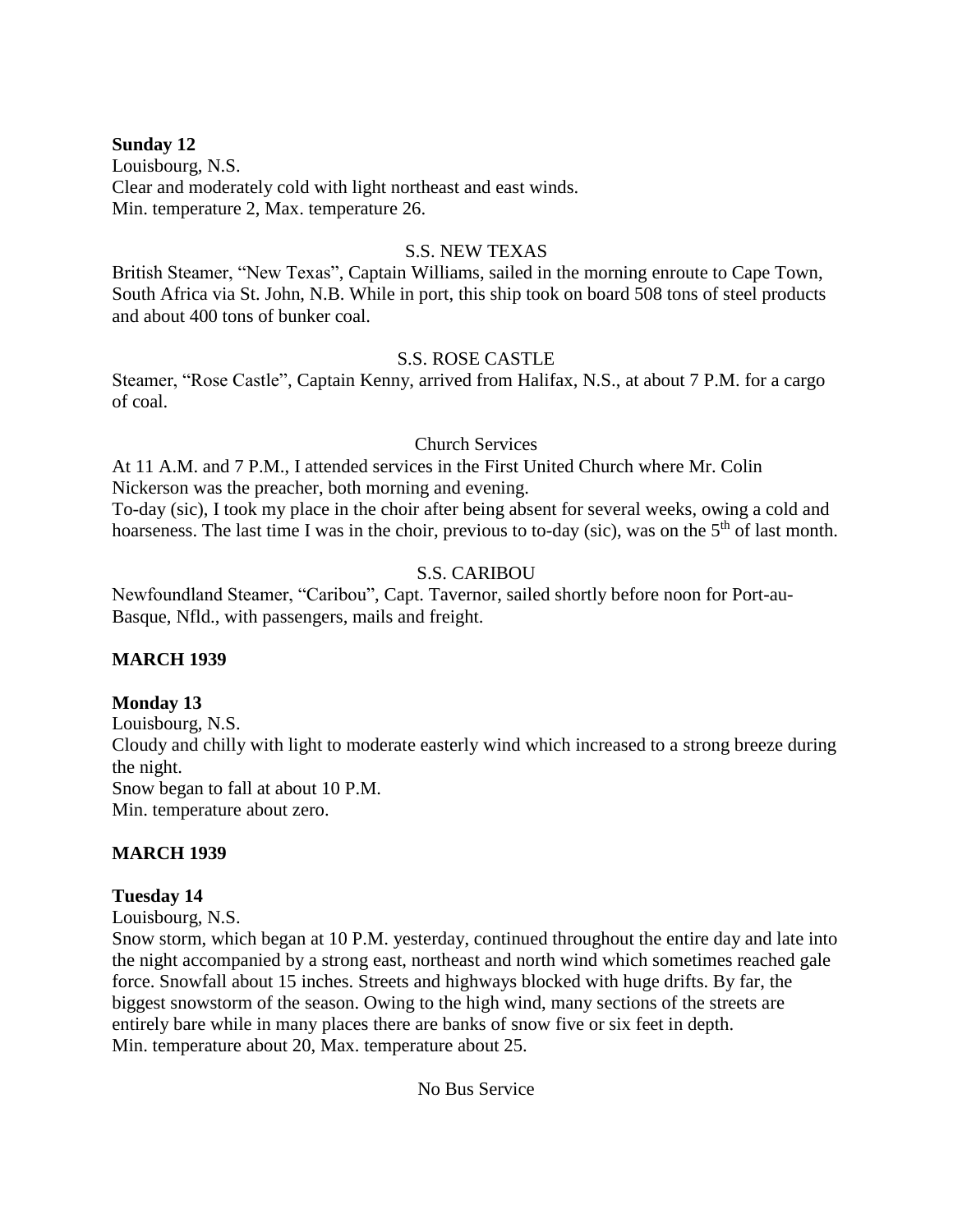Traffic demoralized on the highways owing to the storm. No bus service between here and Sydney to-day (sic). Mails due here, by bus, at 10 A.M. came through by train in the evening.

## **MARCH 1939**

# **Wednesday 15**

Louisbourg, N.S.

Moderately cold and mostly clear with strong northwest wind which moderated in the afternoon. Min. temperature about 22, Max. temperature 26.

## S.S. ROSE CASTLE

Steamer, "Rose Castle", Capt. C.D. Kenny, sailed at about 7:30 A.M. for [blank] with a cargo of coal.

#### S.S. BRANT COUNTY

Norwegian Steamer, "Brant County", sailed at about 8 A.M. for England with a cargo of steel products, 5508 tons.

## **MARCH 1939**

## **Thursday 16**

Louisbourg, N.S. Mild and partly clear with light to moderate winds, mostly southerly increasing during the night.

## S.S. CARIBOU

Newfoundland Steamer, Capt. Tavernor, arrived at about 7 A.M. with passengers, mails and freight.

## Meeting of School Board

At 7:30 P.M., I attended and presided at a meeting of the School Board. At this meeting, I was, again, reelected Chairman of the board, for the 14<sup>th</sup> consecutive term. I have now entered on my 20<sup>th</sup> consecutive year as a Member of the Louisbourg School Board, having first been elected February 1920.

Those present at tonight's meeting were Commissioners; G.B. Hiltz, Clarence Peters, D.A. Campbell, and M.S. Huntington. Secretary; B.M. Spencer, Attendance Officer; D.M. Johnston.

At this meeting the request of the Women's Institute of Louisbourg for the use of one of the rooms in the school building for the purpose of establishing a "Well Baby Clinic" was granted. Miss [blank] MacDonald, Provincial Health Nurse whose headquarters has been at Louisbourg for the past several while, will likely be in charge of the clinic.

The following estimates, for School purposes, were approved of by the board; Teacher's Salaries, \$3100.00, Janitor; \$400.00, Fuel; \$280.00, Insurance Premium; \$110.00, Water Rates; \$50.00, Repairs; \$500.00, Cleaning; \$40.00, Supplies; \$45.00, Total; \$4575.00.

# **MARCH 1939**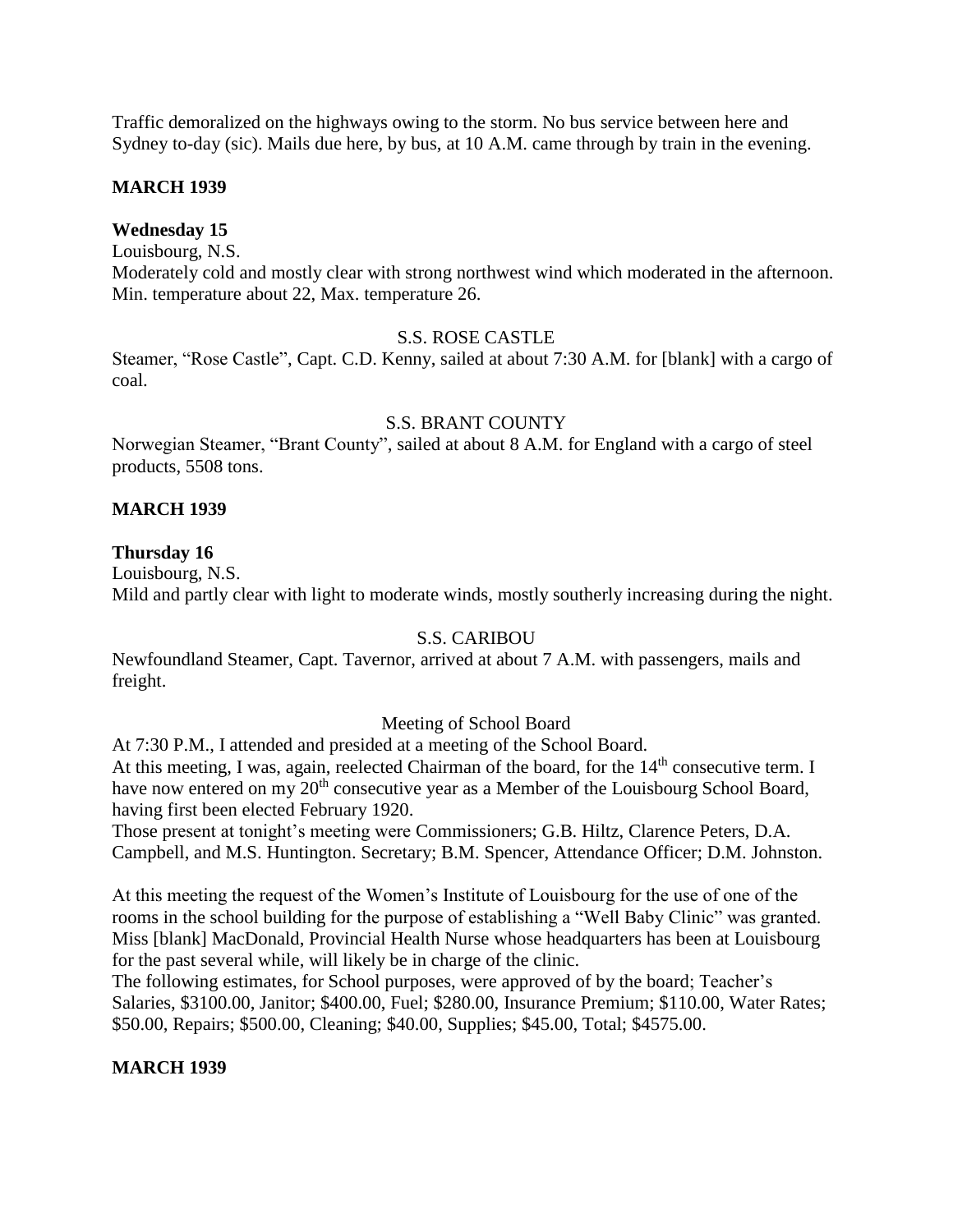## **Friday 17**

Louisbourg, N.S.

Heavy rain in the early morning which lasted until about 8:30 A.M. Cloudy and foggy during the forenoon. Clear and very mild in the afternoon.

Light southwest wind shifting to west and northwest.

Min. temperature about 26, Max. temperature about 42.

Snow rapidly disappearing brooks and ponds in the streets as a result of last night's rain and today (sic). Mild weather and sunshine.

## Drift Ice

Coast blocked with drift ice.

# S.S. CARIBOU

Newfoundland Steamer, "Caribou", Capt. Tavernor, sailed at about 5 A.M. enroute for Port-au-Basque, Nfld., with passenger, mails and freight.

Owing to ice conditions, she made slow progress after leaving Louisbourg. As late as 4 P.M., she was still in sight a few miles off the harbour.

# **MARCH 1939**

## **Saturday 18**

Louisbourg, N.S. Clear and moderately cold with light winds.

## Drift Ice

Mouth of harbour and coast blocked with drift ice.

# Council Meeting

At 7:30 P.M., I attended and presided at a meeting of the Town Council. Those present were Councillors; G.B. Hiltz, D.J. MacInnis, James F.D. Townsend and Alex C. MacDonald. Mayor; M.S. Huntington, Clerk; B.M. Spencer and Police Officer; D.M. Johnston. At this meeting, the assessment of properties in the Town of Louisbourg, Real and personal, amounting to 262.600.00 was adopted.

# Bus Service Resumed

Sullivan's Bus Service between Louisbourg and Sydney, which suspended operations on last Monday night owing to a heavy snow storm which blocked the highways, resumed the service to-day (sic), arriving here at about 11 A.M. with mails and passengers.

# Left For Sydney

Maud Huntington, who has been visiting us since last Saturday, left for Sydney on the 8:15 A.M. train to resume her duties at the City Hospital Annex.

## **MARCH 1939**

**Sunday 19**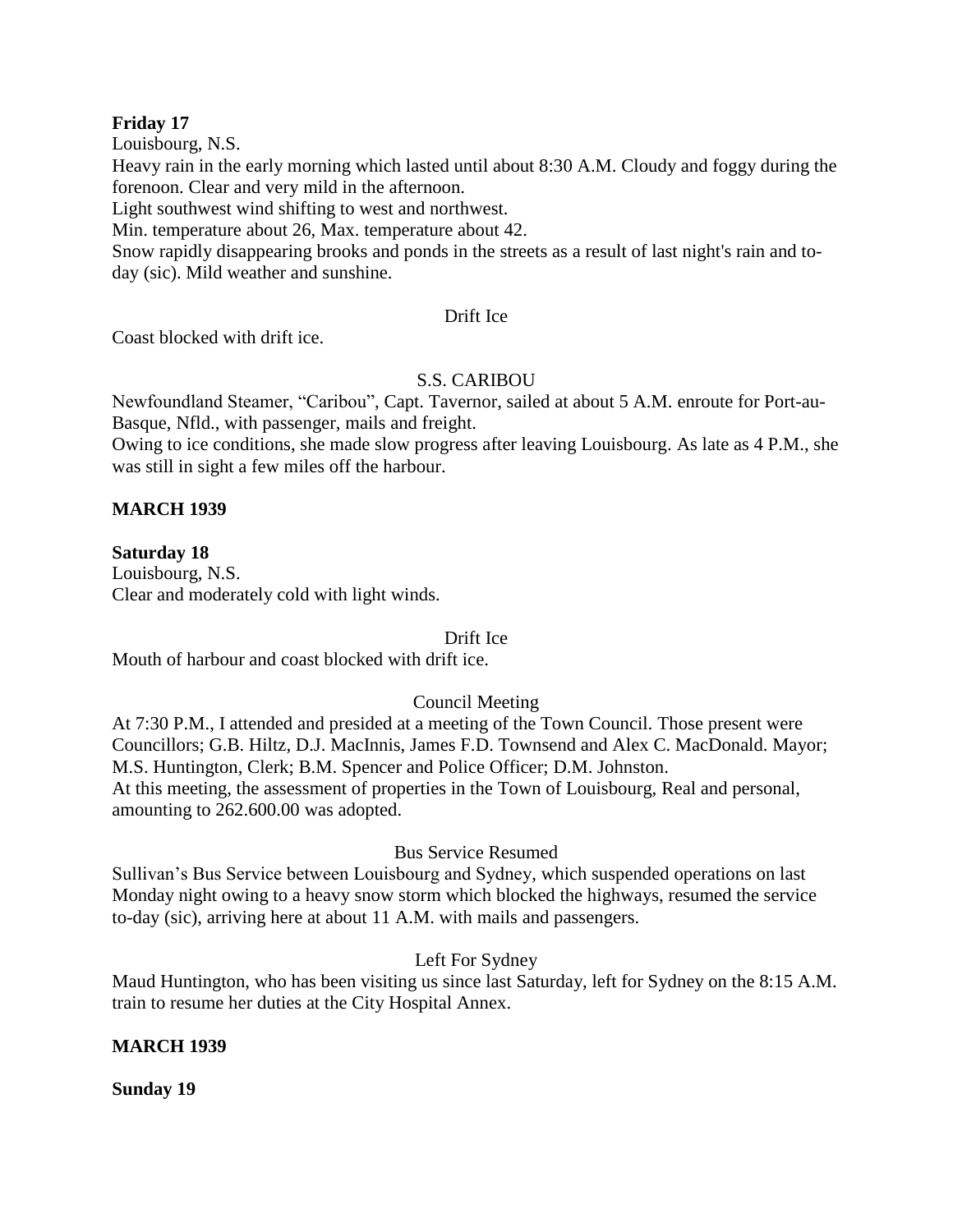Louisbourg, N.S.

Snow storm, which began in the early morning, continued until about 4 P.M. Snowfall about 4 inches. Light southish wind shifting to north and northwest in the late afternoon. Moderately cold at night.

## Church Services

At 11 A.M. and 7 P.M., I attended services in the First United Church where Mr. Colin Nickerson, Student Minister, was the preacher.

## **MARCH 1939**

**Monday 20** Louisbourg, N.S. Clear and moderately cold with light west to southwest winds. Min. temperature about 6, Max. temperature about 30.

## S.S. CARIBOU

Newfoundland Steamer, "Caribou", Capt. Tavernor, arrived at about 12:30 A.M. with passengers, mails and freight from Port-au-Basque, Nfld. She sailed to return at about 12:30 P.M.

## **MARCH 1939**

#### **Tuesday 21**

Louisbourg, N.S.

Snow storm in the early morning was followed by light rain at about 8 A.M., which continued all day and late into the night. Heavy showers in the evening. Snowfall about 4 inches. Streets very wet and slushy during the afternoon and night.

## Death of Michael A. Holland

Michael A. Holland, a former resident of the Town of Louisbourg, died this morning at his home, Mira Road, near Sydney. Mr. Holland, who was about [blank] years of age, is survived by four sons and one brother. The sons are Angus, Robert, Roy and Francis. The brother, James, is an inmate of the Cape Breton Hospital, Sydney River.

#### **MARCH 1939**

#### **Wednesday 22**

Louisbourg, N.S. Clear and moderately cold with light to moderate west to northwest winds.

#### Drift Ice

Drift ice, which has been blocking the coast and mouth of the harbour for the past few days, moved off the shore a short distance during the day.

## S.S. WATUKA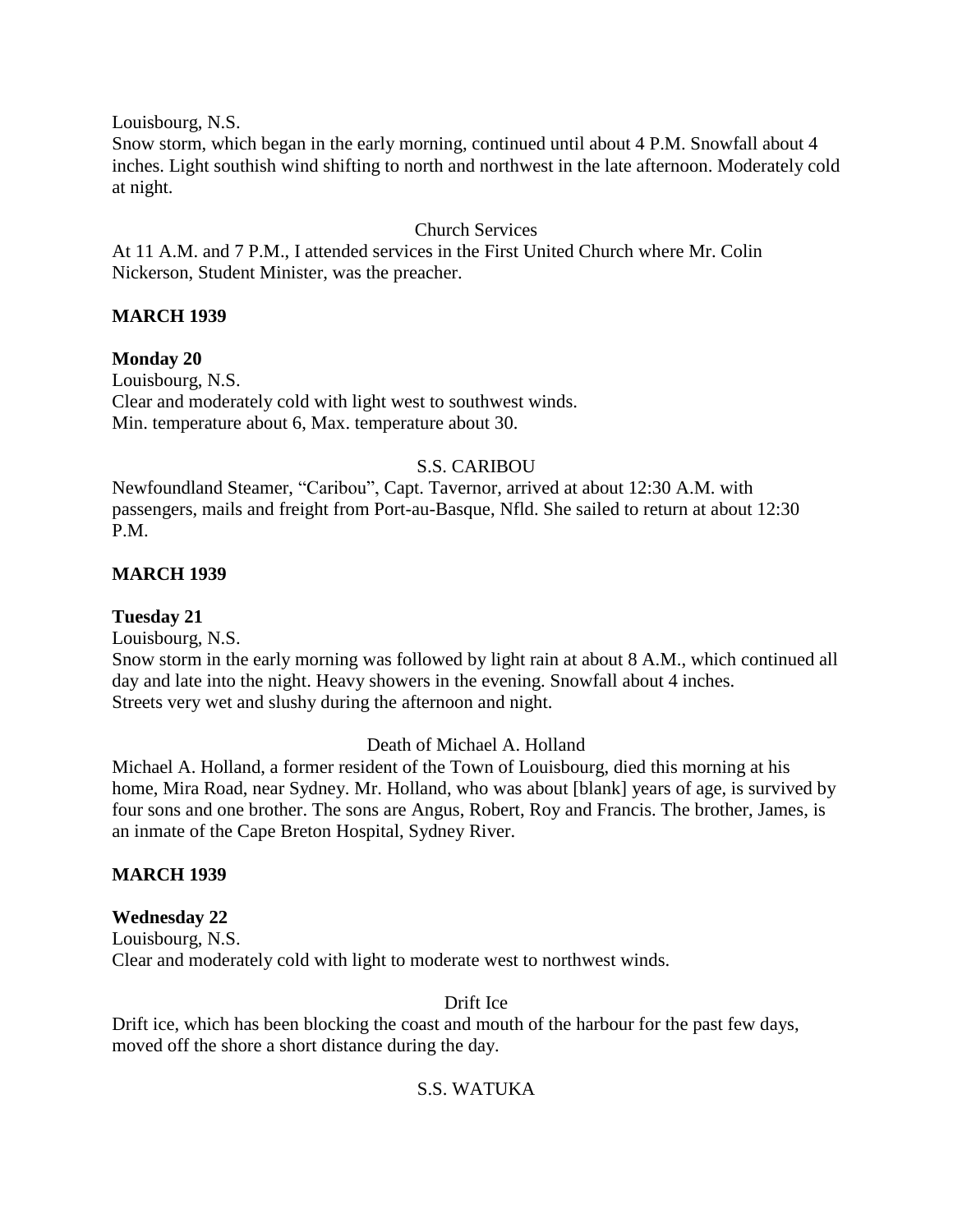Steamer, "Watuka", Capt. Hooper, arrived from Halifax, N.S., at about 5 P.M. for a cargo of coal.

Choir Practice

At 8:30 P.M., I attended choir practice in the First United Church.

## **MARCH 1939**

## **Thursday 23**

Louisbourg, N.S.

Clear in the morning but becoming cloudy early in the day. Cold with light to fresh northwest to north winds. Light snow flurries in the evening and night. Min. temperature about 5.

#### S.S. MARIANNE

Norwegian Steamer, "Marianne", arrived at about 2 A.M. for bunker coal.

## S.S. CARIBOU

Newfoundland Steamer, "Caribou", Capt. Tavernor, arrived at about 3:30 A.M. from Port-au-Basque, Nfld., with mails, passengers and freight.

## S.S. WATUKA

Steamer, "Watuka", Capt. Hooper, sailed at about 11:30 A.M. for St. John, N.B., with a cargo of coal.

## M.S. SHANALIAN

Small Motor Vessel " Shanalian", arrived in the forenoon from Yarmouth, N.S., for a cargo of coal enroute to Newfoundland.

Funeral

The funeral of the late Michael Holland took place from Curry's Funeral Parlor, Sydney, this afternoon. Service was held in Christ Church by Rev. F.R. Holbarrow. Interment took place in Catalone Cemetery.

#### **MARCH 1939**

#### **Friday 24**

Louisbourg, N.S. Clear and cold with fresh north to northwest winds which moderated at night. Light snow flurries in the early morning.

S.S. LEKA

Norwegian Steamer, "Leka", arrived at about 1:30 A.M., after bunkering, she sailed in the afternoon.

## S.S. MARIANNE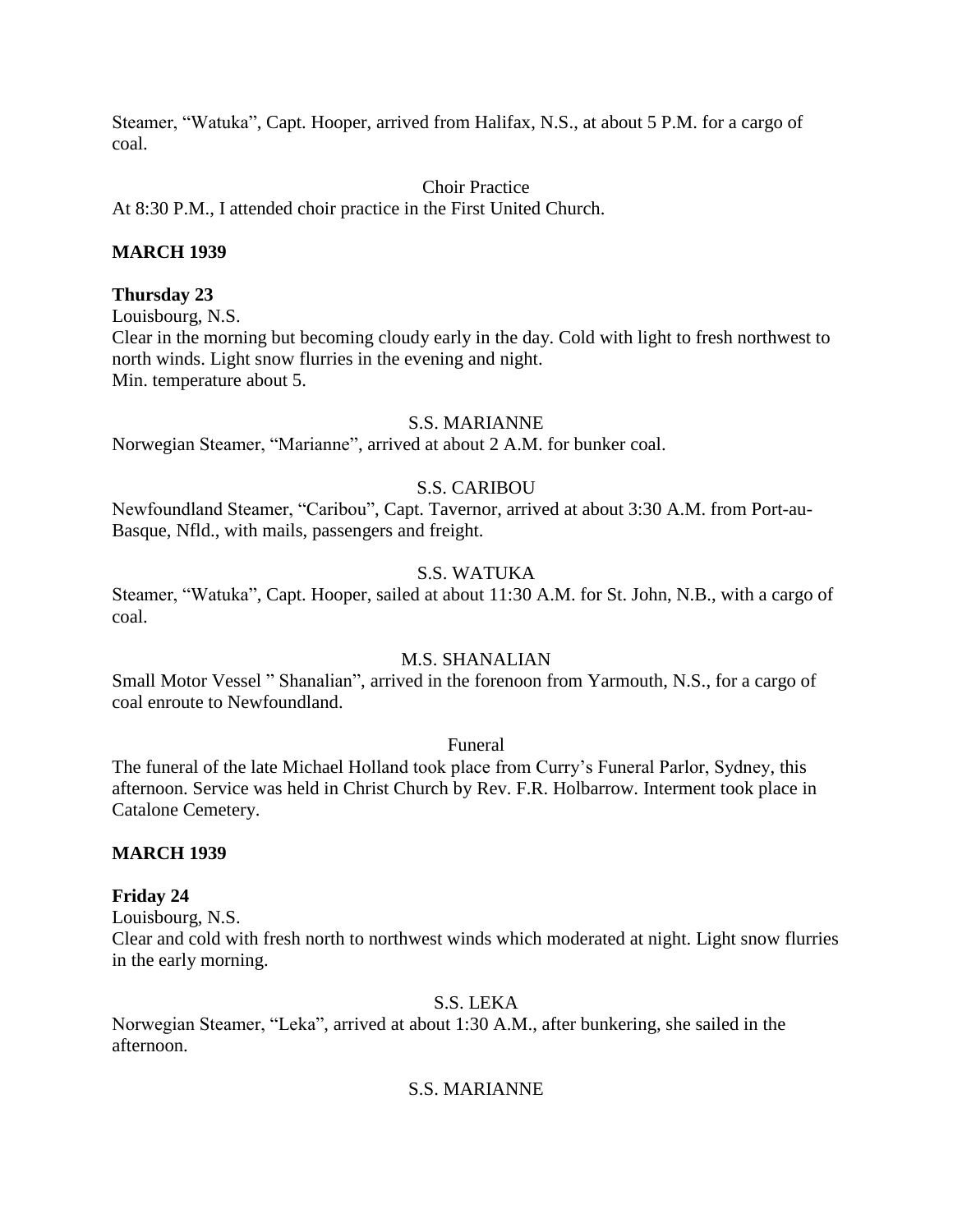Norwegian Steamer, "Marianne", which arrived for bunker coal yesterday morning, hauled out from the coal pier at about 8 A.M. and anchored in the stream.

## Drift Ice

Drift Ice, owing to the fresh winds of yesterday and to-day (sic), has moved off out of sight from the shore.

## M.S. SHANALIAN

Small Motor Vessel, "Shanalian", loaded a cargo of about 300 tons of coal.

## **MARCH 1939**

## **Saturday 25**

Louisbourg, N.S. Clear and cold with moderate to fresh northwest wind.

#### **MARCH 1939**

## **Sunday 26**

Louisbourg, N.S.

Clear and cold in the morning and early part of the day but became cloudy at noon. Light southwest winds, wind shifting to south in the late afternoon and increasing at night. Min. temperature about 2 below zero.

#### S.S. MARIANNE

Norwegian Steamer, "Marianne", which has been anchored in the stream since last Friday morning, sailed in the morning for Port-au-Basque, Nfld.

## Church Services

At 11 A.M. and 7 P.M., I attended services in the First United Church. Both services were conducted by Mr. Colin Nickerson, student pastor.

## M.S. TAMERLANE

Norwegian Motorship, "Tamerlane", arrived at about 6:30 P.M. for cargo of steel products and docked on the east side of the freight wharf.

#### **MARCH 1939**

#### **Monday 27**

Louisbourg, N.S.

Cloudy and foggy in the morning with light drizzle of rain which froze as it fell. Mild and partly clear in the afternoon.

Light southeast wind shifting to northwest in the afternoon.

## S.S. CARIBOU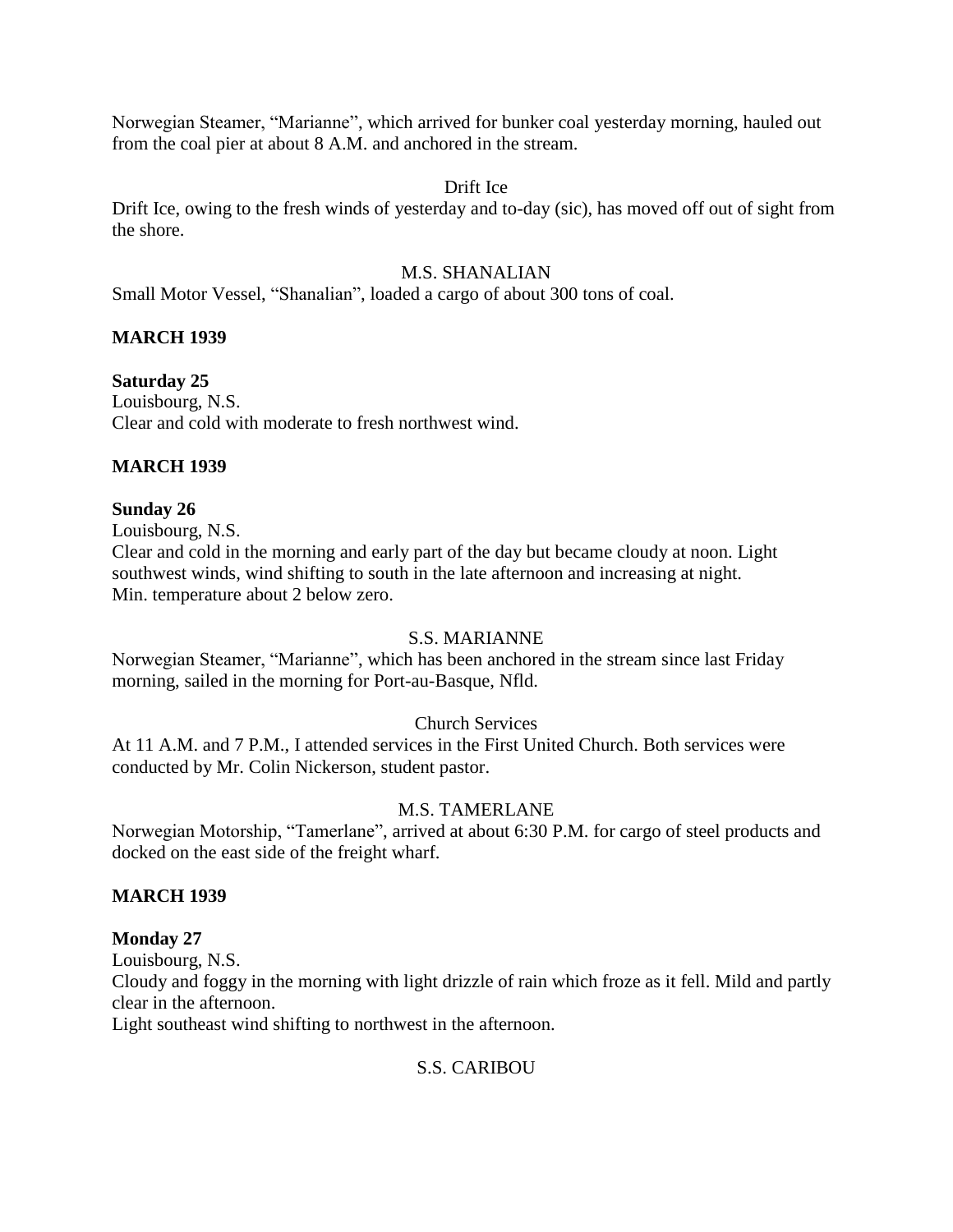Newfoundland Steamer, "Caribou", Capt. Tavernor, arrived at about 12:30 P.M. from Port-au-Basque, Nfld., with passengers, mails and freight. She sailed to return at about 10 P.M.

## **MARCH 1939**

#### **Tuesday 28**

Louisbourg, N.S.

Clear and moderately cold in the early part of the day becoming cloudy in the afternoon. Light variable wind, easterly at night.

Snow began to fall at about 6 P.M. and continued during the night. Snowfall about 6 inches.

## M.S. TAMERLANE

Owing to the Steamer, "Yorkmoor", due to arrive today, being scheduled to load ahead of the Tamerlane, the latter ship moved away from the wharf in the afternoon and anchored in the southwest end of the harbour.

## **MARCH 1939**

## **Wednesday 29**

Louisbourg, N.S.

Cloudy in the morning but clearing during the forenoon. Moderately cold with light northerly wind.

#### YORKMOOR

British Steamer, "Yorkmoor", arrived at about 9:45 A.M. for part cargo of steel products and docked on the east side of the freight wharf.

#### Marriage

The marriage of Charles Mous Shelley of Middlesex, England and Miss Normena MacLeod, daughter of Mr. and Mrs. John MacLeod of this town, took place at Sydney to-day (sic) where Rev. John MacKinnon (Retired) of Sydney, performed the ceremony.

#### **MARCH 1939**

#### **Thursday 30**

Louisbourg, N.S.

Mostly cloudy with moderate to fresh southwest wind. Snowfall, of about 1 inch, during the first half of the night was followed by rain.

#### S.S. CARIBOU

Newfoundland Steamer, "Caribou", Capt. Tavernor, arrived at about 3 A.M. from Port-au-Basque, Nfld., with passengers, mails and freight. She sailed on the return trip at about 11 P.M.

## S.S. WATUKA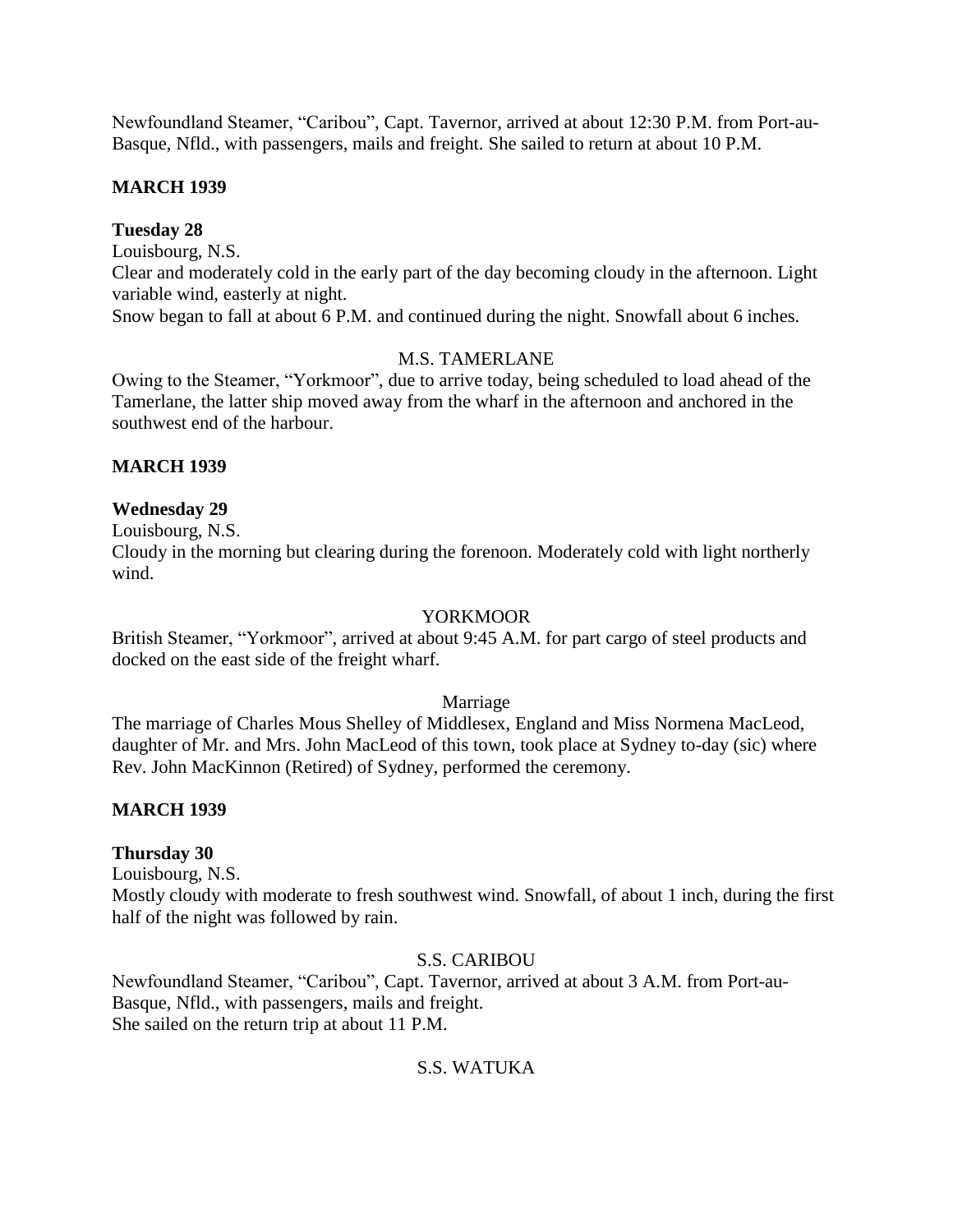Steamer, "Watuka", Capt. Hooper, arrived at about 8 A.M. from St. John, N.B., for a cargo of coal.

#### Debate

At about 9 P.M., I attended and presided at a debate in Calvin hall, between teams from the Young People's Society of the First United Church, Louisbourg, and from the Young People's Society of Calvin United Church, New Waterford. The Louisbourg team consisted of Charles Stacey and Miss Mary Campbell, while Stuart Ledbeater and Miss Florence Marsh were the New Waterford contestants. Subject for debate was "Resolved that Communism represents higher ideals than either Fascism or Naziism". Louisbourg upheld the affirmative side and New Waterford the negative. The Judges were L.A. Terrice, B.Sc. Of New Waterford, [blank] Butts of Sydney and John MacIntyre of Mira Ferry. New Waterford won the decision by a narrow margin.

## **MARCH 1939**

## **Friday 31**

Louisbourg, N.S.

Heavy rain in the early morning. Cloudy and foggy until late in the afternoon when it cleared. Fresh southwest wind shifting to westerly in the afternoon.

## S.S. WATUKA

Steamer, "Watuka", Capt. Hooper, sailed at about 10:30 A.M. with a cargo of coal for St. John, N.B., but returned to port at about 1:30 P.M. owing to fog and unfavorable ice conditions.

## M.S. TAMERLANE

Norwegian Steamer, "Tamerlane", which has been at anchor in the southwest end of the harbour since last Tuesday evening, docked on the west side of the Freight wharf at about 6 P.M.

## Death of Thomas Mann

Yesterday's issue of the Halifax Herald mentioned the death of Thomas Mann which took place recently at his home at Point Judith, Rhode Island, U.S.A. Mr. Mann was a native of Louisbourg but moved away to the United States early in life.

From another source, I have learned Mr. Mann's death took place on the 26<sup>th</sup> inst. Mrs. H.C.N. Levatte, of Halifax N.S. and formerly of Louisbourg, is a Sister of the deceased.

Death of Clarence E. MacKinnon

The death occurred today, at his home, King Edward Street, Glace Bay, of Clarence E. MacKinnon, 7 year old son of Mr. and Mrs. James H. MacKinnon, formerly of Louisbourg.

## **APRIL 1939**

**Saturday 1** Louisbourg, N.S. Cloudy and mild with light variable wind. No drift ice in sight.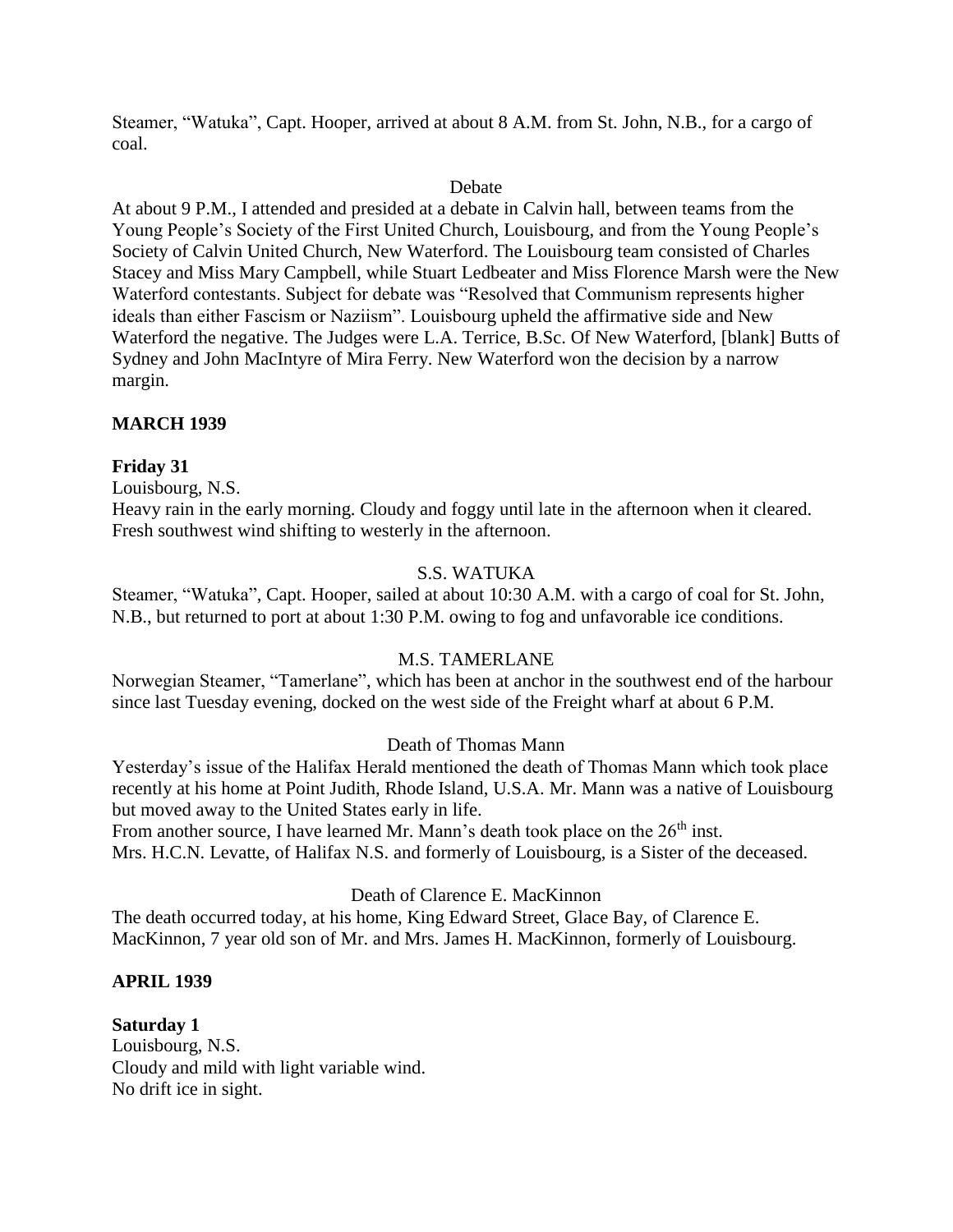## S.S. WATUKA

Steamer, "Watuka", Capt. Hooper, sailed at [blank] in the morning for St. John, N.B., with a cargo of coal.

#### S.S. CARIBOU

Newfoundland Steamer, "Caribou", Capt. Tavernor, arrived at about 10 P.M. from Port-au-Basque, Nfld., with passengers, mails and freight, making the run in about 11 hours.

Death of Mrs. Lauchlin MacVicar

The death of Mrs. Lauchlin MacVicar took place, last night, at Glace Bay. Mrs. MacVicar, who before her marriage was Miss Margaret Townsend, a native of Louisbourg, was about 87 years of age.

#### **APRIL 1939**

## **Sunday 2**

Louisbourg, N.S.

Cloudy and chilly with moderate easterly wind. Snow flurries followed by rain and silver thaw during the night.

## Church Services

At 11 A.M. and 7 P.M., I attended services in the First United Church. At the morning service, Rev. D.M. Sinclair of Trinity United Church, Sydney, was the preacher with Mr. Colin Nickerson, student pastor, assisting in the service. At 7 P.M., the service was conducted by Mr. Nickerson. At 11 A.M., Service the Communion of the Lord's Supper was administered. The following persons became members of the church at the morning service: Edison Skinner, Donald Phalen, Ralph Townsend, Oscar Harris, Lawrence Cann, Howard Cann and James F. MacDonald.

#### Funeral

The funeral of the late Clarence E. MacKinnon took place from his late home at Glace Bay in the afternoon. The service was conducted by Rev. John MacDonald of Knox United Church, Glace Bay. The remains were brought to Louisbourg in the late afternoon for burial in Willow Grove Cemetery on Clarkes Road, where Mr. Colin Nickerson, student pastor of the United Church, Louisbourg, conducted the burial service.

#### **APRIL 1939**

#### **Monday 3**

Louisbourg, N.S.

Light rain and silver thaw in the early morning. Cleared shortly before noon. Mild during the day. Moderate to fresh southwest wind.

## S.S. CARIBOU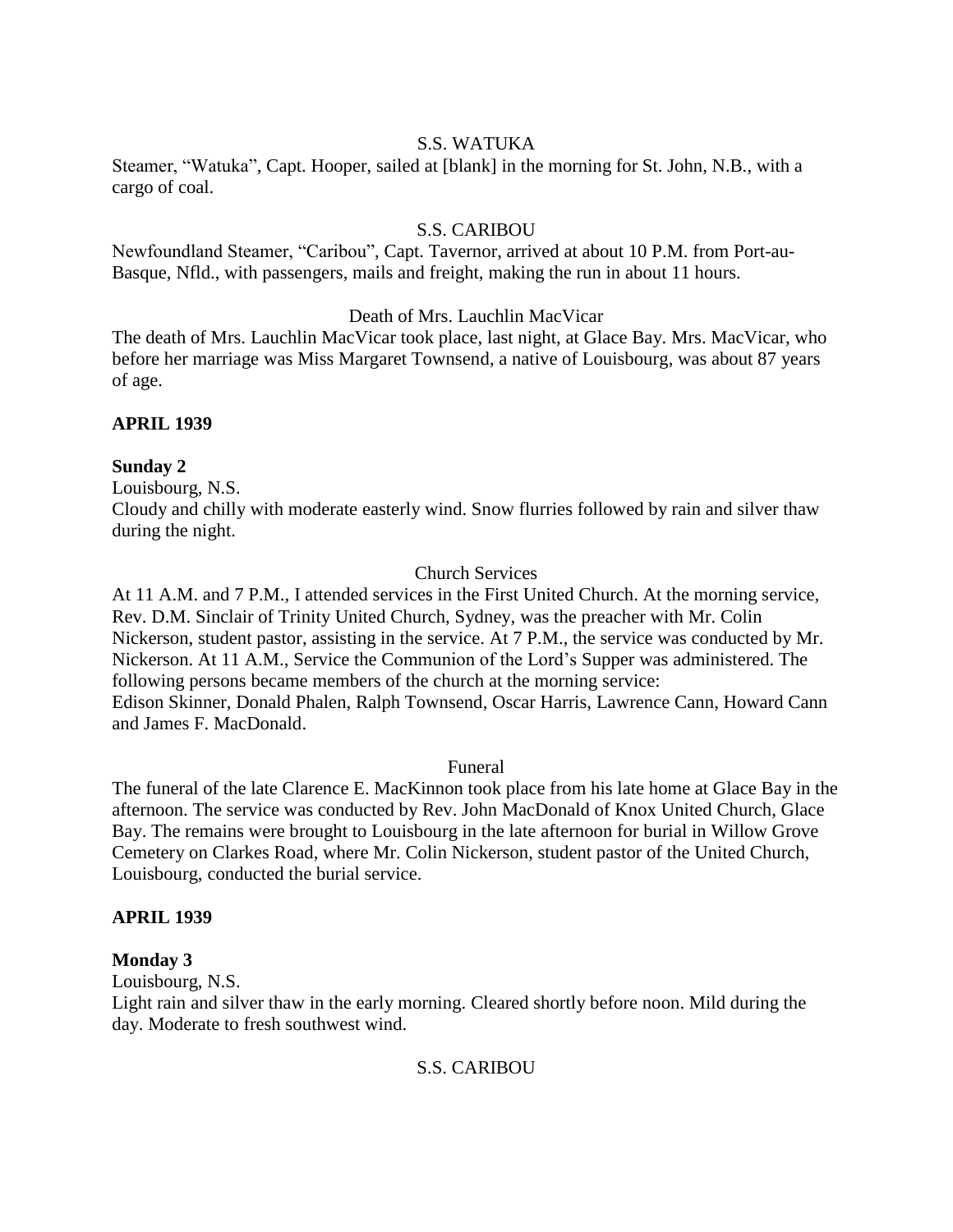Newfoundland Steamer, "Caribou", Capt. Tavernor, sailed at about 1:30 P.M. for Port-au-Basque, Nfld., with passengers, mails and freight.

Drift Ice Coast blocked with drift ice and a small amount in the harbour.

## **APRIL 1939**

#### **Tuesday 4**

Louisbourg, N.S.

Cloudy with a few light snow squalls. Foggy during the greater part of the day. Partly clear for a short time in the afternoon. Light southwest wind.

## **APRIL 1939**

## **Wednesday 5**

Louisbourg, N.S. Cloudy and foggy, partly clear for a short time in the afternoon. Light variable wind.

#### Drift Ice

Harbour partly filled with loose drift ice. Some ice off the coast.

## S.S. CARIBOU

Newfoundland Steamer, "Caribou", Capt. Tavernor, arrived at about 3 P.M. from Port-au-Basque, Nfld., with passengers, mails and freight. The 13<sup>th</sup> trip to Louisbourg this season.

#### S.S. JAN

Norwegian Steamer, "Jan", arrived at about 3:45 P.M. for bunker coal.

Choir Practice

At 8:30 P.M., I attended choir practice in the First United Church. Tonight we had the final rehearsal for the Easter Cantata, "The Garden of Joseph" which is to be put on, on Good Friday evening.

#### **APRIL 1939**

#### **Thursday 6**

Louisbourg, N.S. Clear and cool with moderate northerly wind.

#### Drift Ice

Drift ice in sight, off the coast but not close enough to interfere with shipping entering or leaving the harbour.

## S.S. YORKMOOR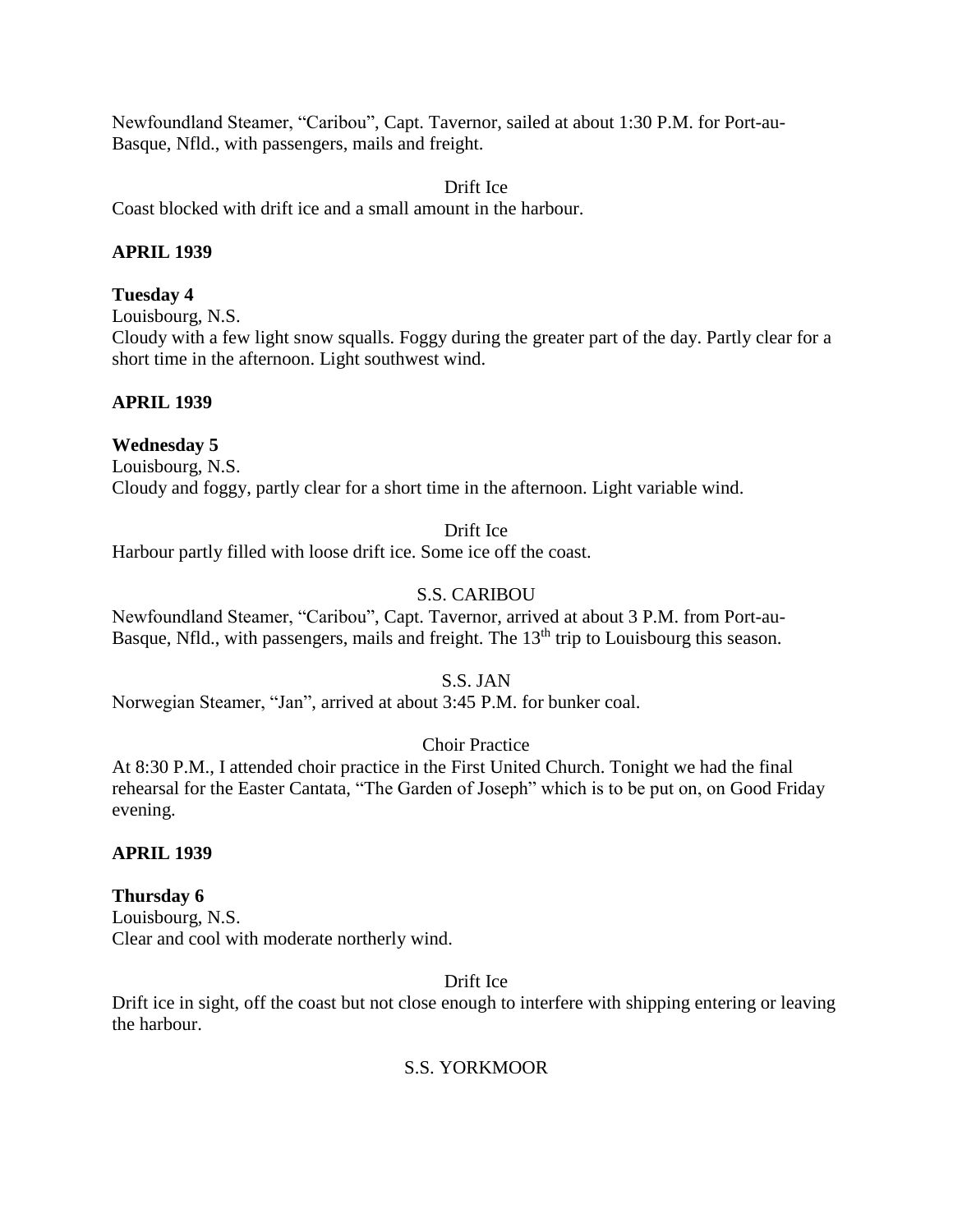British Steamer, "Yorkmoor", Capt. Walsh, sailed at about 6:30 A.M. with part cargo of steel rails, 5349 tons, enroute to Vancouver, B.C., via Halifax, N.S.

#### S.S. JAN

Norwegian Steamer, "Jan", sailed during the forenoon for St. John's, Nfld.

#### S.S. INGERSEKS

Norwegian Steamer, "Ingerseks", arrived in the afternoon for a cargo of steel products and anchored in the southwest end of the harbour.

## S.S. WATUKA

Steamer, "Watuka", Capt. Hooper, arrived at about 5 P.M. for a cargo of coal and docked on the east side of the coal pier.

#### S.S. CARIBOU

Newfoundland Steamer, "Caribou", Capt. Tavernor, sailed at about noon for Port-au-Basque, Nfld., with passengers, mails and freight.

#### **APRIL 1939**

#### **Friday 7**

Louisbourg, N.S.

Cloudy with moderate southerly wind. Light drizzle of snow followed by rain in the afternoon.

#### S.S. MAGNHILD

Norwegian Steamer, "Magnhild", arrived at about 11 A.M. for bunker coal and part cargo.

#### Drift Ice

Drift ice, a short distance off the coast in the forenoon, came in on the shore in the afternoon. Some loose ice in the harbour.

#### Easter Cantata

At 7:30 P.M., I attended and took part in an Easter Cantata entitled, "The Garden of Joseph", in the First United Church. Sang solo, "The Christ of the Cross". This Cantata, which was under the direction of John A. MacDonald, choir leader, was well attended considering unfavorable weather conditions.

#### S.S. WATUKA

Steamer, "Watuka", Capt. Hooper, sailed in the morning with a cargo of coal for St. John, N.B.

#### **APRIL 1939**

**Saturday 8** Louisbourg, N.S. Cool and partly clear with light to moderate northwest wind.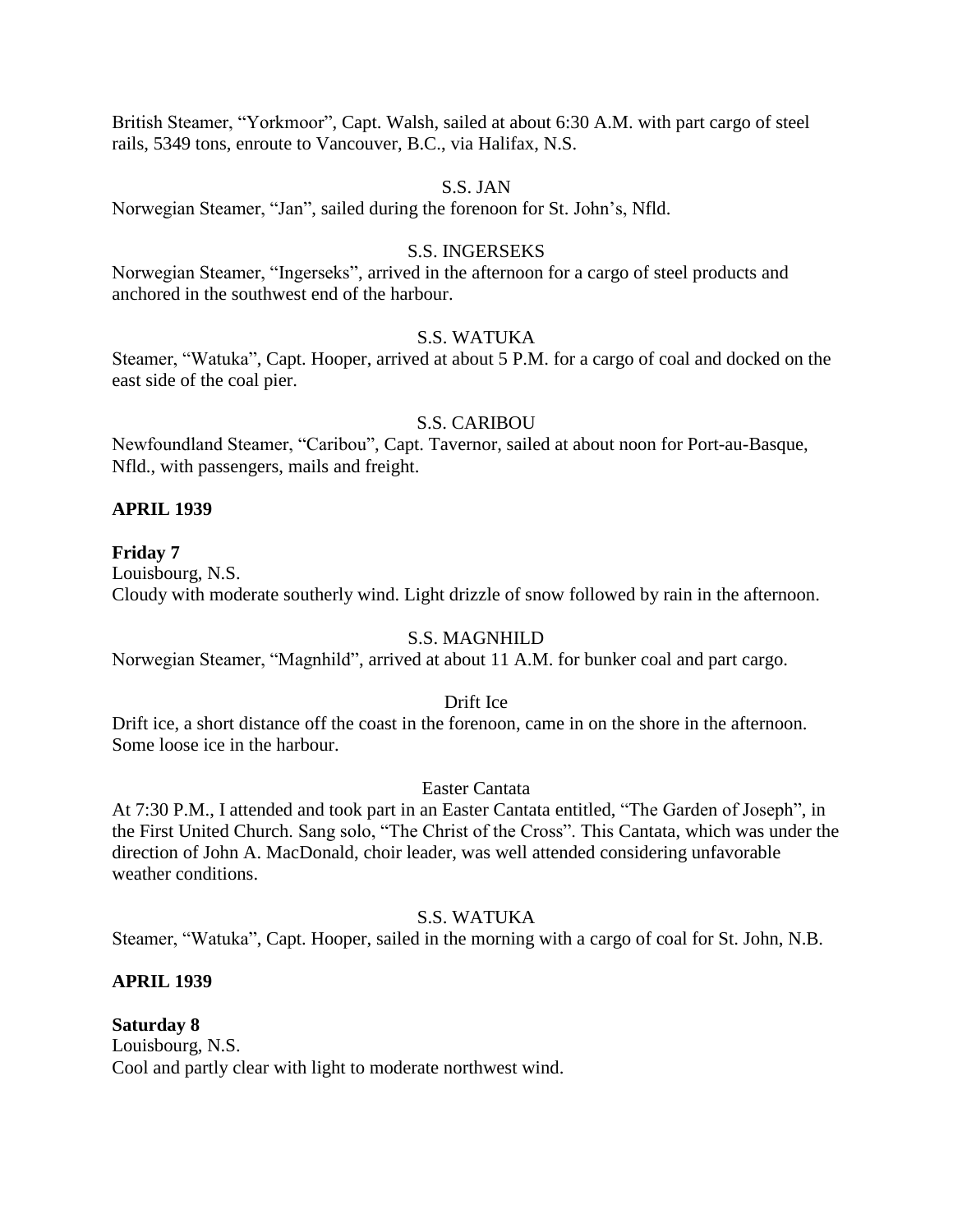#### S.S. ALFRED

French trawler, "Alfred", arrived at about 8 A.M. for bunker coal.

#### S.S. MAGNHILD

Norwegian Steamer, "Magnhild", sailed at about 1 P.M. after taking bunker coal and part cargo, about 600 tons of coal.

#### S.S. CARIBOU

Newfoundland Steamer, "Caribou", Capt. Tavernor, arrived at about 4 P.M. from Port-au-Basque, Nfld., with passengers, mails and freight.

#### S.S. MONTCALM

Canadian Government ice-breaker, "Montcalm", Capt. O'Hearn, arrived here at about 10 P.M. from the vicinity of Big Bras d'Or where she had been stuck in the ice since March 10. The Montcalm sailed from here on the 10<sup>th</sup> of March enroute to Baddeck but failed to reach her destination owing to unfavorable ice conditions. Since that time she has been ice-bound near the entrance to Big Bras d'Or. She released herself this [blank] and proceeded to Louisbourg. While in the ice, she lost her rudder and the tips off the blades of the propellor.

#### **APRIL 1939**

#### **Sunday 9**

Louisbourg, N.S. Big Snow Storm. Snow fell continuously from about 6 A.M. until 10 P.M. Fresh east northeast wind. Snowfall about 12 inches.

#### S.S. CARIBOU

Newfoundland Steamer, "Caribou", Capt. Tavernor, sailed shortly after noon for Port-au-Basque with passengers, mails and freight.

#### Church Services

At 11 A.M. and 7 P.M., I attended services in the First United Church where Mr. Colin Nickerson was the preacher, both morning and evening. The Easter Cantata, which was to be repeated after the close of the evening service tonight, was postponed until 8:30 P.M. next Sunday.

#### S.S. ALFRED

French Trawler, "Alfred", sailed in the morning.

Emeline and I visited Mr. and Mrs. Fletcher Townsend in the afternoon.

#### S.S. INGERSEKS

Norwegian Steamer, "Ingerseks", which has been at anchor in the harbour since last Thursday afternoon, docked on the west side of the freight wharf in the afternoon for the purpose of loading a cargo of steel products.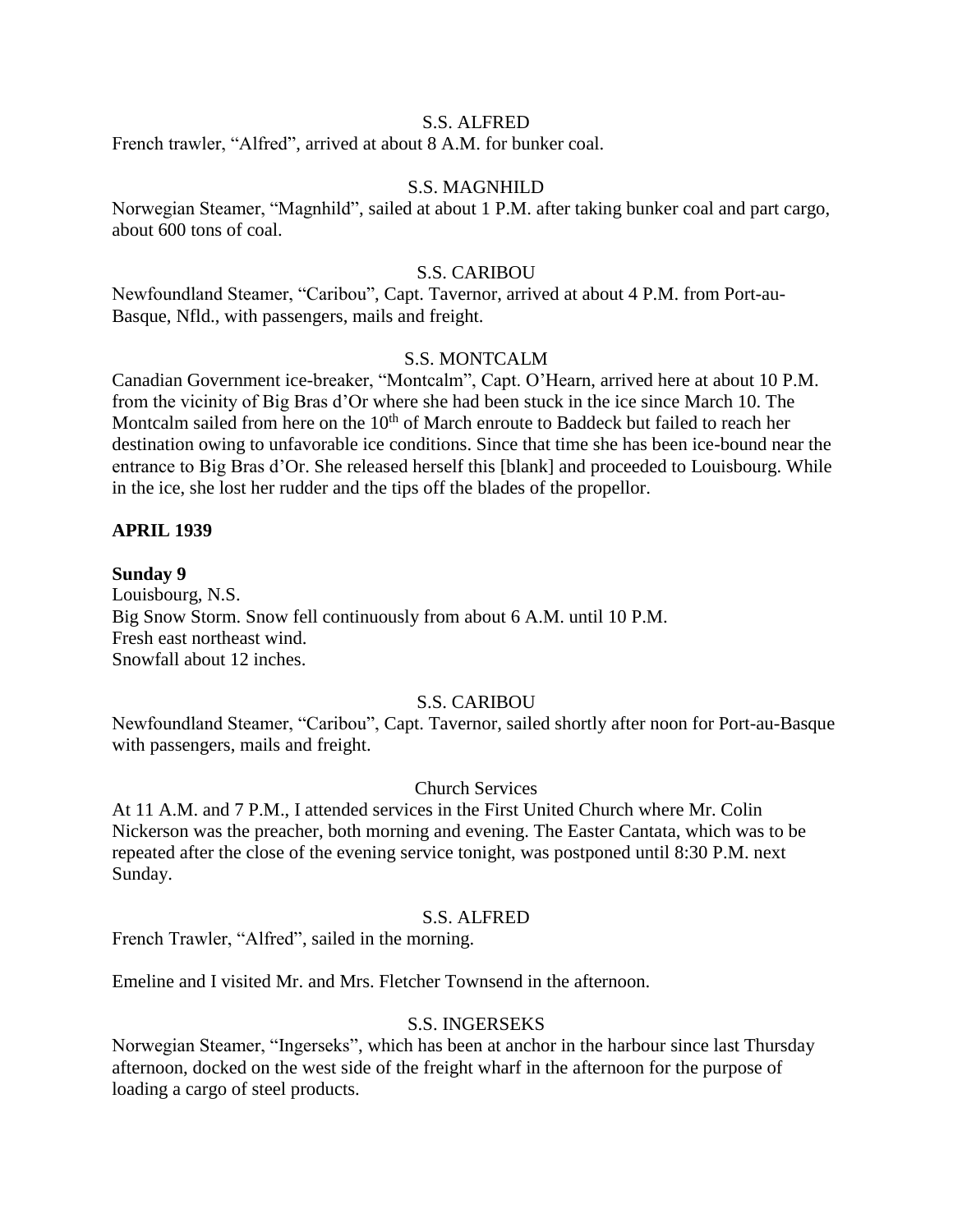## **APRIL 1939**

#### **Monday 10**

Louisbourg, N.S. Clear and cool with moderate to fresh northwest wind.

## **APRIL 1939**

#### **Tuesday 11**

Louisbourg, N.S.

Partly clear in the morning. Light snow in the afternoon followed by mist and light drizzle of rain. Foggy at night. Light variable wind.

## Fox Sparrows

Fox Sparrows, which visit us in the early spring on their way north to their nesting grounds, have arrived. To-day (sic) I saw the first one this season. They usually remain here for about three weeks. In 1938, the first to attract my attention arrived on April 2. The Bronze Grackles are also here, I saw the first one to-day (sic).

## **APRIL 1939**

## **Wednesday 12**

Louisbourg, N.S.

Cloudy and foggy with mist freezing as it fell in the morning. Heavy showers in the forenoon and part of the afternoon. Silver thaw. Thick fog at night. Light winds mostly easterly.

#### M.S. PORT MONTREAL

British Motorship, "Port Montreal", arrived at about 7 A.M. for part cargo of steel products and docked on the west side of the freight wharf.

The Norwegian Steamer, "Ingerseks", which was docked on the west side of the wharf for the past few days loading steel, moved out from the wharf and anchored in the southwest end of the harbour to make room for the new arrival.

## S.S. MONTCALM

Government ice-breaker, "Montcalm", Capt. O'Hearn, sailed in the forenoon for Sydney.

Choir Practice

At 8:30 P.M., I attended choir practice in the First United Church.

## **APRIL 1939**

## **Thursday 13**

Louisbourg, N.S. Cloudy and cool with snow flurries and moderate to fresh northwest to north winds.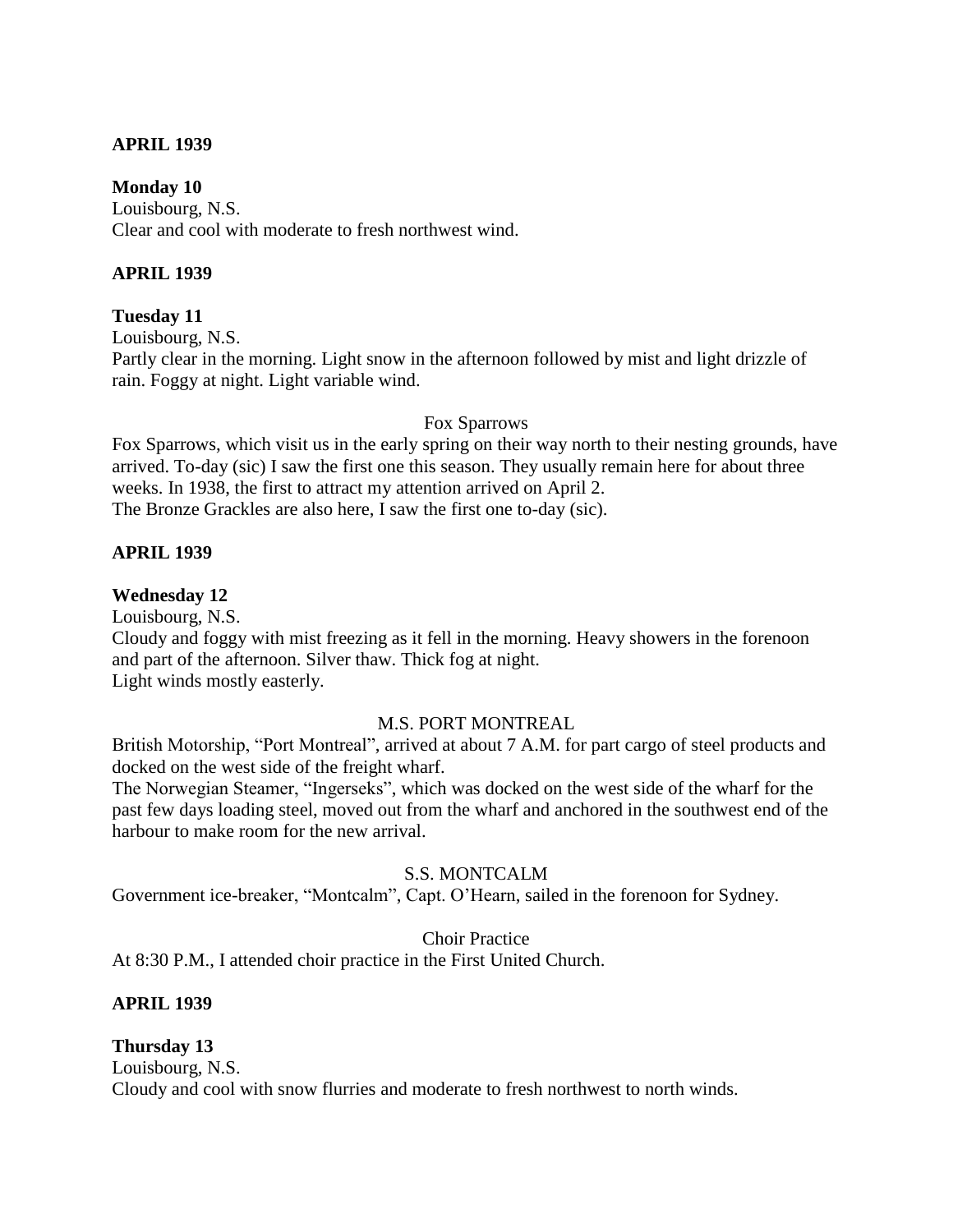#### S.S. WATUKA

Steamer, "Watuka", Capt. Hooper, arrived at about 6 A.M. from St. John, N.B., for a cargo of coal.

## M.S. PORT MONTREAL

British Motorship, "Port Montreal", sailed at about 7:30 A.M. enroute to New Zealand ports via Panama Canal. While in port, she took on board 555 tons of steel products. The Norwegian steamer, "Ingerseks", was redocked on the west side of the freight wharf, after the departure of the Port Montreal.

#### S.S. LISTO

Norwegian Steamer, "Listo", arrived at about 9:30 A.M. for bunker coal and anchored in the stream.

## S.S. WATUKA

Steamer, "Watuka", sailed for St. John, N.B., with a cargo of coal in the evening.

## Death of Col. M.D. MacKeigan

The death of Col. Murdoch D. MacKeigan occurred this evening at Camp Hill Military Hospital, Halifax, N.S., after a short illness.

## **APRIL 1939**

**Friday 14** Louisbourg, N.S. Clear and cool with light to moderate northwest wind.

## S.S. LISTO

Norwegian Steamer, "Listo", sailed in the morning after taking on board bunker coal last night.

#### S.S. ROSE CASTLE

Steamer, "Rose Castle", Capt. Kenny, arrived at about 10 A.M. from Halifax and docked at the coal pier and begun loading a cargo of coal.

#### **APRIL 1939**

#### **Saturday 15**

Louisbourg, N.S.

Cloudy and cool. Snow began to fall at about 11 A.M. and continued moderately until the evening. Light southwest wind shifting to northwest at night and increasing to a fresh breeze during the night. Snowfall about 4 inches.

#### **APRIL 1939**

**Sunday 16** Louisbourg, N.S.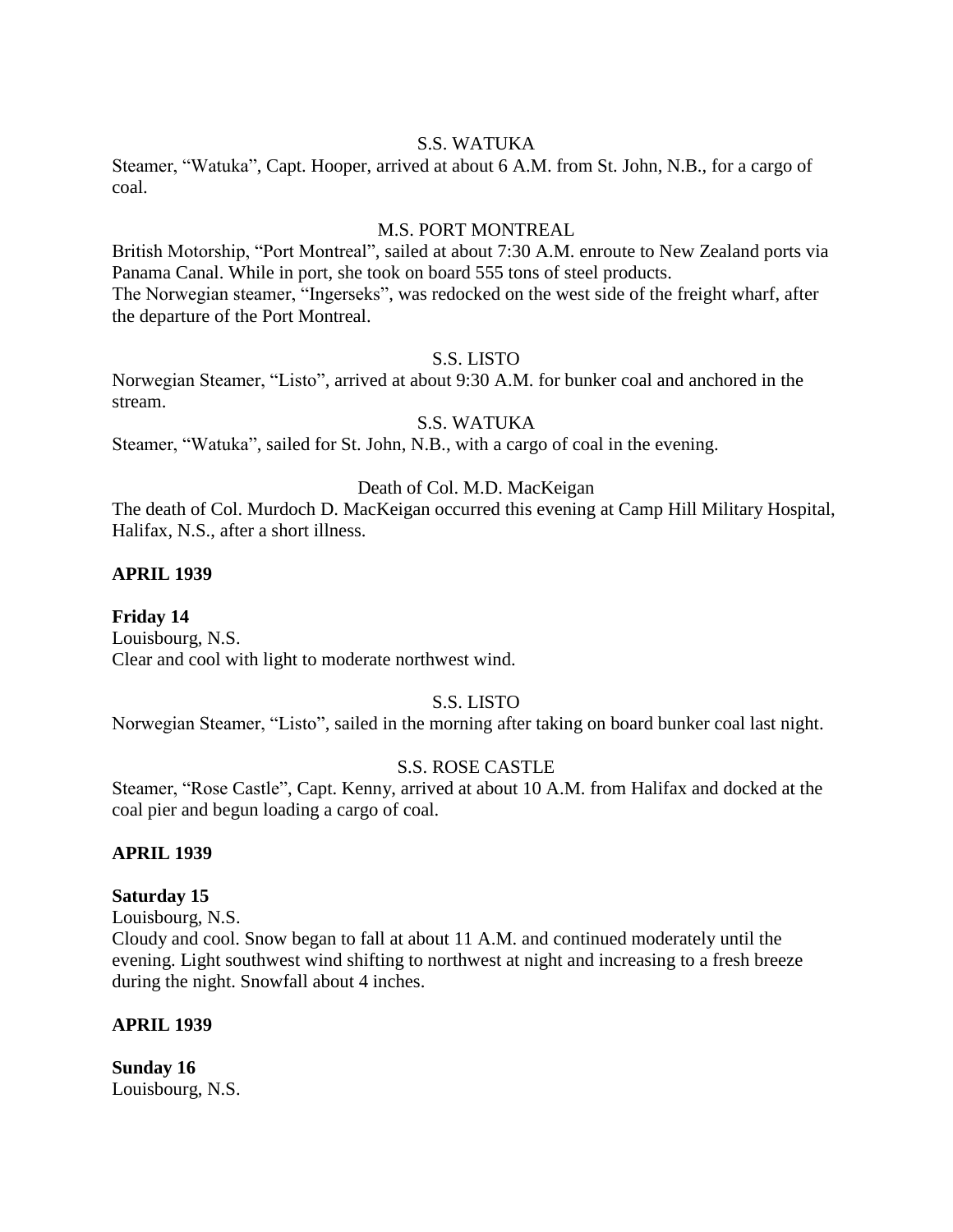Cold and mostly cloudy with fresh northwest wind and snow squalls. A real wintery day, very unusual weather for this time of year.

#### Church Services

At 11 A.M. and 7 P.M., I attended services in the First United Church where Mr. Colin Nickerson, student pastor, was the preacher. Emeline accompanied me in the evening. After the close of the evening service, the choir repeated the Easter Cantata, "The Garden of Joseph", which was held in the church on Good Friday evening.

## S.S. MAUD THORDEN

Finnish Steamer, "Maud Thorden", arrived at about 8:30 A.M. for bunker coal and anchored in the stream until about 6 P.M. when she docked on the east side of the coal pier.

#### S.S. LORD STRATHCONA

Steamer, "Lord Strathcona", Capt. [blank], enroute from Halifax to Sydney, arrived at about 4 P.M. and anchored in the southwest end of the harbour.

# Visited Mr. and Mrs. Fletcher Townsend

In the afternoon, Emeline and I visited Mr. and Mrs. Fletcher Townsend.

#### **APRIL 1939**

## **Monday 17**

Louisbourg, N.S. Clear and cold with moderate to fresh northwest wind. Very cold and winter like for this time of year.

## S.S. LORD STRATHCONA

Steamer, "Lord Strathcona", sailed for Sydney in the morning.

S.S. CRUIZER

British Empire Steel and Coal Company's tug, "Cruizer", sailed for Sydney in the morning.

#### S.S. DUX S.S. SAMSO

Norwegian Steamer, "Dux", and Danish Steamer, "Samso", arrived in the evening for bunker coal. The Samson docked on the east side of the coal pier while the Dux anchored in the stream and docked during the night. The Samso, after bunkering, sailed during the night.

#### **APRIL 1939**

#### **Tuesday 18**

Louisbourg, N.S.

Clear and cold in the morning, moderating during the forenoon and becoming cloudy shortly after noon. Light northwest wind shifting to southwest.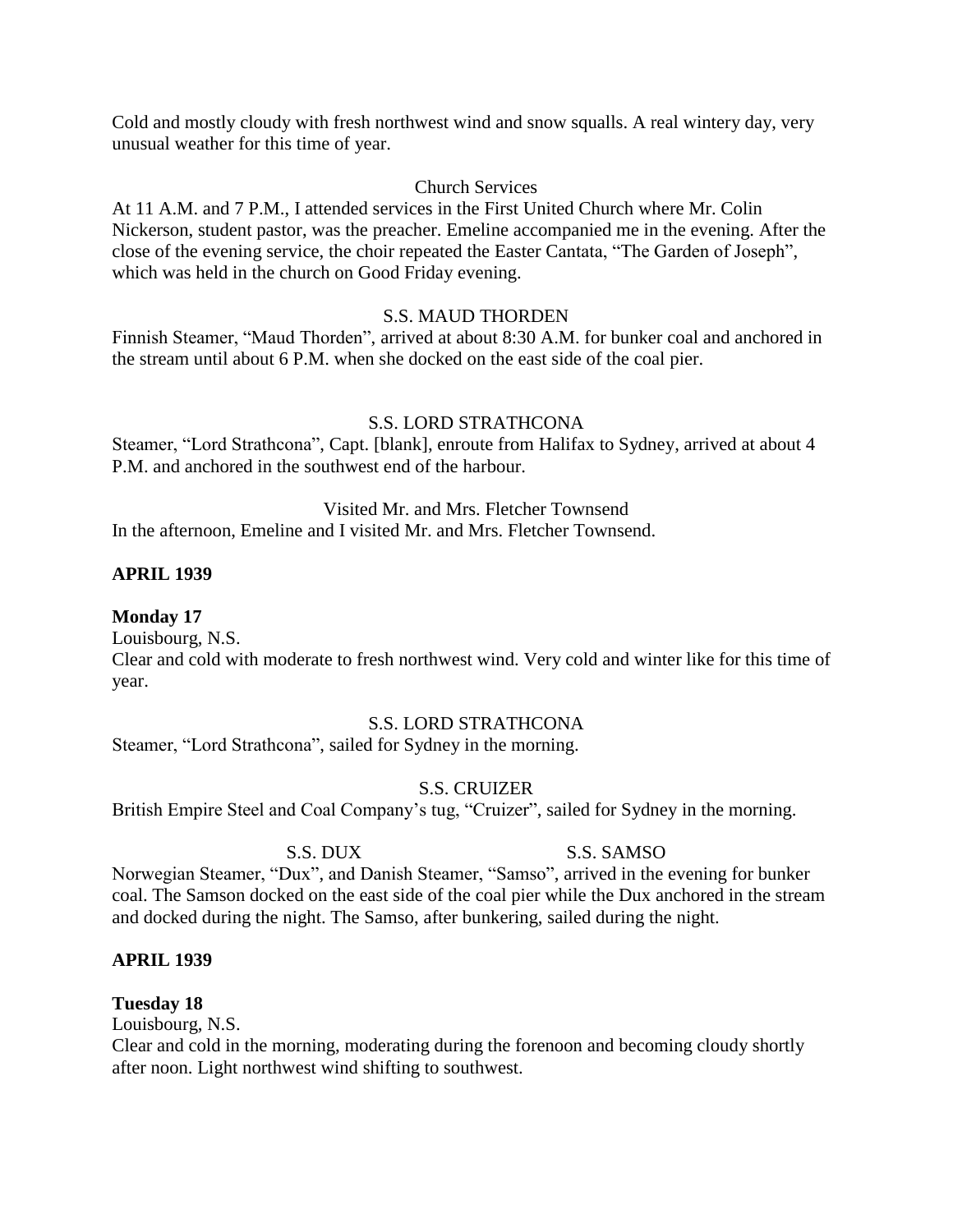#### S.S. HADA COUNTY

Norwegian Steamer, "Hada County", arrived in the morning for bunker coal. After bunkering, she sailed at about 3 P.M.

#### S.S. DUX

Norwegian Steamer, "Dux", after bunkering, sailed at about 8 A.M.

#### S.S. WENDOVER

British Steamer, "Wendover", arrived in the morning from England to go on charter with the British Empire Steel and Coal Co. Ltd. She anchored in the southwest end of the harbour and, at about 4 P.M., docked on the west side of the coal pier.

#### S.S. ROSE CASTLE

British Steamer, "Rose Castle", Capt. Kenny, having completed loading a cargo of coal for the St. Lawrence route, hauled out from the pier in the morning and anchored in the southwest end of the harbour to await favorable ice conditions on her route.

## S.S. CALGARY

Elder Dempster Line Steamer, "Calgary", arrived in the afternoon for bunker coal and anchored in the southwest end of the harbour.

#### S.S. INGERSEKS

Norwegian Steamer, "Ingerseks", Capt. Larsen, sailed at about 7 P.M. for England with a cargo of 7421 tons of steel products.

#### S.S. CRUIZER

Tug, "Cruizer", Capt. Gilfoil, returned from Sydney at about 12:30 A.M.

#### **APRIL 1939**

#### **Wednesday 19**

Louisbourg, N.S.

Heavy rain in the early morning. Cloudy and foggy during the day. Sun shining through the fog for a short time in the afternoon.

#### S.S. TAMERLANE

Norwegian Motorship, "Tamerlane", Capt. Krafft, sailed at about 6 A.M. with part cargo, 8900 tons of steel products.

#### S.S. WATUKA

Steamer, "Watuka", Capt. Hooper, arrived in the afternoon from St. John, N.B., for a cargo of coal.

Choir Practice

At 8:30 P.M., I attended choir practice in the First United Church.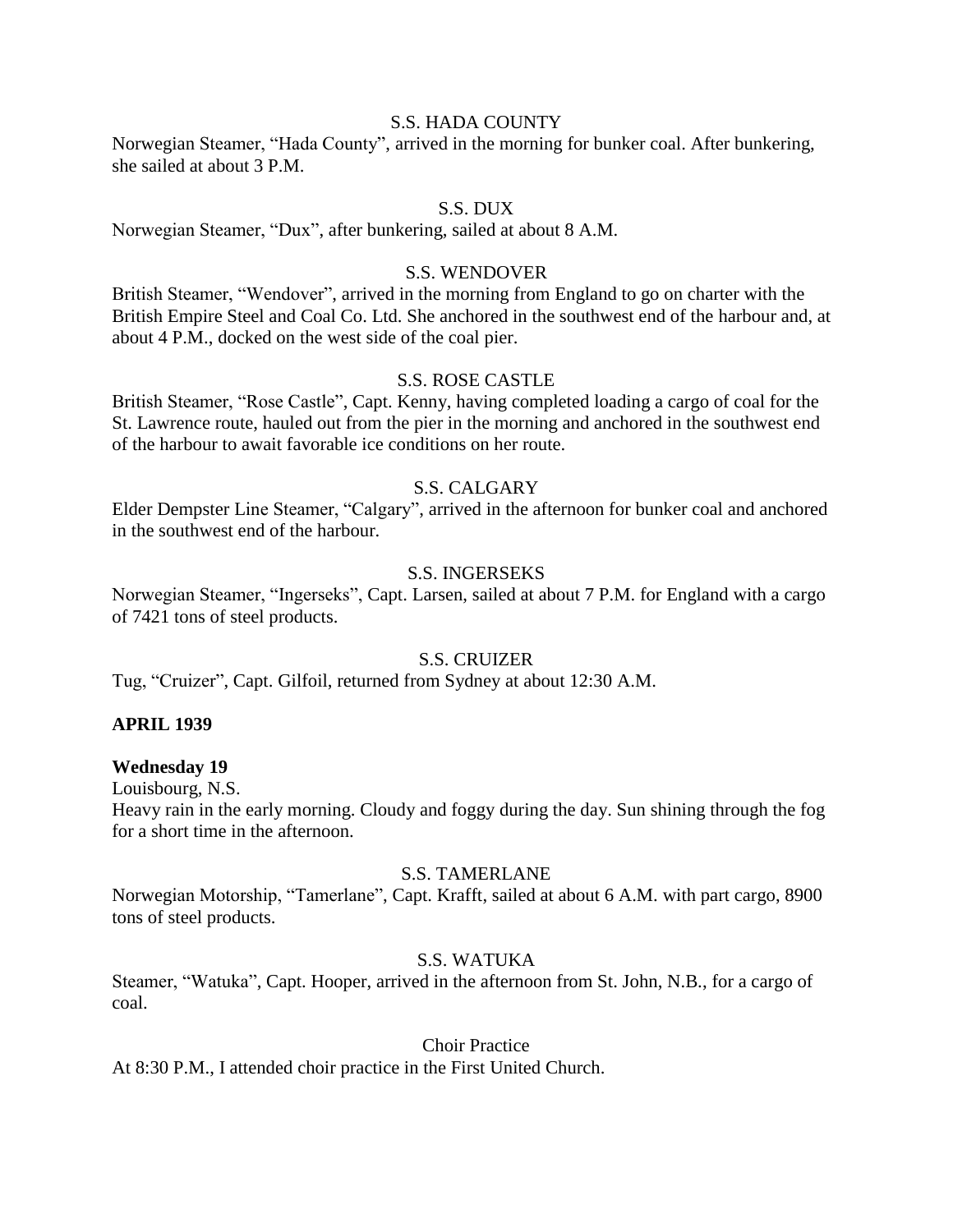#### Baby Clinic

A baby clinic was opened to-day (sic) in one of the vacant rooms in the School building. This clinic is to be run under the Auspices of the Women's Institute of this town. Miss Harriet MacDonald, District Health Nurse, was present as well as Dr. H.J. Townsend, Medical Health Officer for Louisbourg.

#### **APRIL 1939**

#### **Thursday 20**

Louisbourg, N.S. Heavy rain in the early morning and occasional heavy showers during the day. Foggy all day with light to moderate southwest wind.

#### S.S. WENDOVER

British Steamer, "Wendover", Capt. [blank] finished loading about 7500 tons of coal and sailed for Halifax, N.S., at about 5 P.M.

#### S.S. ROSE CASTLE

British Steamer, "Rose Castle", Capt. Kenny, sailed in the late afternoon for the St. Lawrence with a cargo of coal. First cargo of coal for the St. Lawrence from Cape Breton this season.

#### Attended Supper

At about 6:30 P.M., in company with Emeline, Mrs. E.A. Grant and Clara Gillis, I had supper in the C.M.B.A. hall, served by the Young Men of the Roman Catholic Congregation.

#### **APRIL 1939**

#### **Friday 21**

Louisbourg, N.S. Cloudy with some fog in the morning, clearing early in the day. Clear and warm during the afternoon. First spring like day of this season.

#### S.S. WATUKA

Steamer, "Watuka", sailed in the forenoon for St. John, N.B., with a cargo of coal.

#### S.S. MAUD THORDEN

Finnish Steamer, "Maud Thorden", which arrived here on last Sunday for bunker coal, sailed this afternoon for the Great Lakes.

#### S.S. MAKEFJELL

Norwegian Steamer, "Makefjell", arrived at about 6:30 P.M. and anchored in the northeast end of the harbour. At about 8 P.M., she docked at the Government wharf. This ship has a damaged propellor and rudder and docked for examination.

#### **APRIL 1939**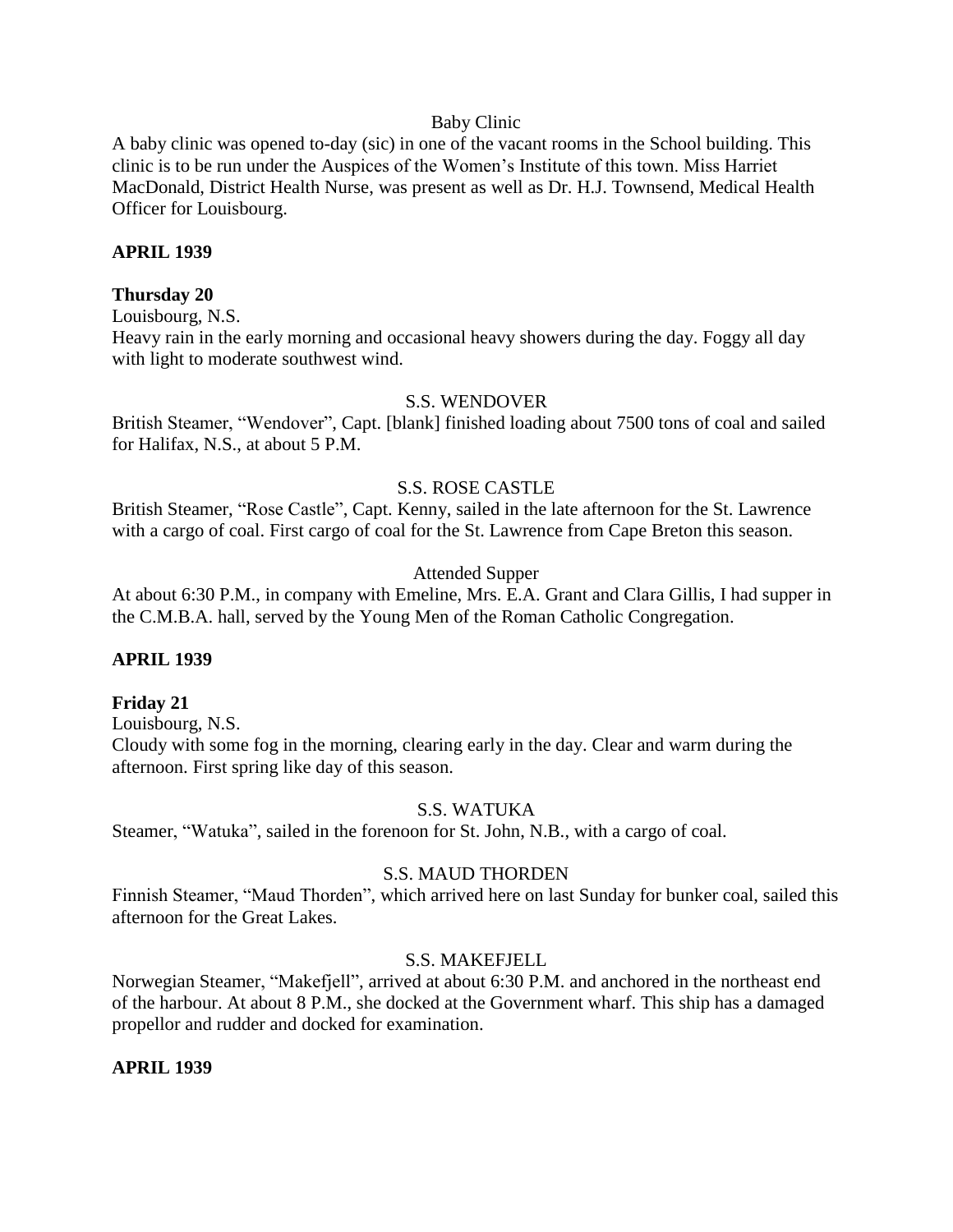**Saturday 22**

Louisbourg, N.S. Clear and moderately warm with light southwest wind. Spring like.

## S.S. CALGARY

Elder Dempster Line Steamer, "Calgary", Capt. Wilkinson, sailed in the morning. While in port, she took on board about 1700 tons of bunker coal.

## S.S. CRUIZER

British Empire Steel and Coal Company's tug, "Cruizer", Capt. Gilfoil, sailed for Sydney in the morning to resume her duties at that port during the spring, summer and autumn months.

## S.S. MAKEFJELL

After an examination of the damages sustained by the Norwegian Steamer, "Makefjell", which arrived here yesterday and docked at the Government wharf, it was decided that repairs could not be effected at this port owing to lack of facilities for a job of this nature. This ship will likely proceed to Halifax for the purpose of going dry dock. In the afternoon, she hauled over to the coal pier and took on board bunker coal.

## **APRIL 1939**

## **Sunday 23**

Louisbourg, N.S.

Rain in the morning with light easterly wind which shifted to northwest in the afternoon. Mild and partly clear in the afternoon and evening. Showers during the night.

## Church Services

At 11 A.M. and 7 P.M., I attended services in the First United Church where Mr. Colin Nickerson was the preacher at both services.

## Visited Mr. and Mrs. Townsend

In the afternoon, Emeline and I visited Mr. and Mrs. Fletcher Townsend.

## S.S. PHILIP T. DODGE

Steamer, "Philip T. Dodge", Capt. Hutchinson, arrived at about 4 P.M. for bunker coal.

## S.S. MAKEFJELL

Damaged Norwegian Steamer, "Makefjell", hauled out from the coal pier and anchored southeast from the pier, her place was taken at the pier by the "Philip T. Dodge".

## **APRIL 1939**

**Monday 24** Louisbourg, N.S. Cool and mostly cloudy with moderate to fresh northwest wind.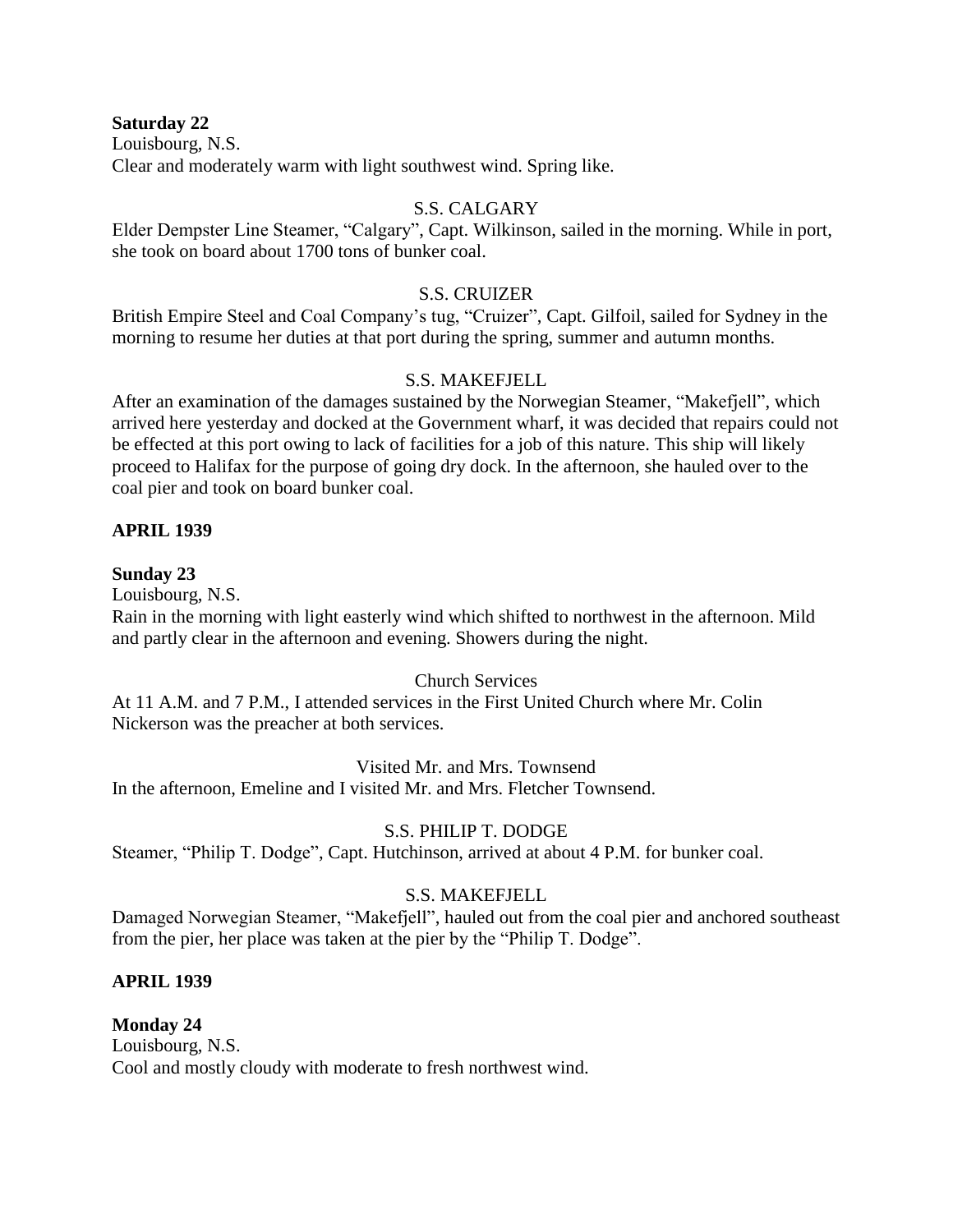## S.S. PHILIP T. DODGE

Steamer, "Philip T. Dodge", Capt. Hutchinson, after bunkering, sailed at 7 A.M.

#### Installing Clock

The work of installing a clock in the new Federal Building (Post Office and Custom office), begun to-day (sic). Lewis's Company, of this town, have the contract for the job, which is being carried out under the direction of Blaine MacIsaac, Electrician of Louisbourg. The clock is an electric one and I understand it to be run off batteries.

#### **APRIL 1939**

#### **Tuesday 25**

Louisbourg, N.S. Cool and partly clear with moderate northwest wind which, in the afternoon, shifted to easterly.

#### S.S. MAKEFJELL

Norwegian Steamer, "Makefjell", sailed at about 11:30 A.M. for Halifax under her own power, for the purpose of entering dry dock for repairs.

The Makefjell arrived here on last Friday evening with a damaged rudder and propellor.

## M.S. HANNINGTON COURT

British Motorship, "HANNINGTON COURT", arrived in the evening for part cargo of steel products.

#### **APRIL 1939**

#### **Wednesday 26**

Louisbourg, N.S. Cool and mostly clear with light variable winds, mostly easterly.

#### S.S. CHR. J. KAMPMANN

Danish Steamer, "Chr. J. Kampmann", arrived at about 5:30 A.M. for bunker coal and docked on the west side of the coal pier. After bunkering, she sailed at about 3 P.M.

#### S.S. WATUKA

Steamer, "Watuka", Captain Hooper, arrived at about 1:30 P.M. from St. John, N.B., for a cargo of coal.

Choir Practice

At 8:30 P.M., I attended choir practice in the First United Church.

#### **APRIL 1939**

**Thursday 27** Louisbourg, N.S. Cloudy and cool with light east to northeast winds.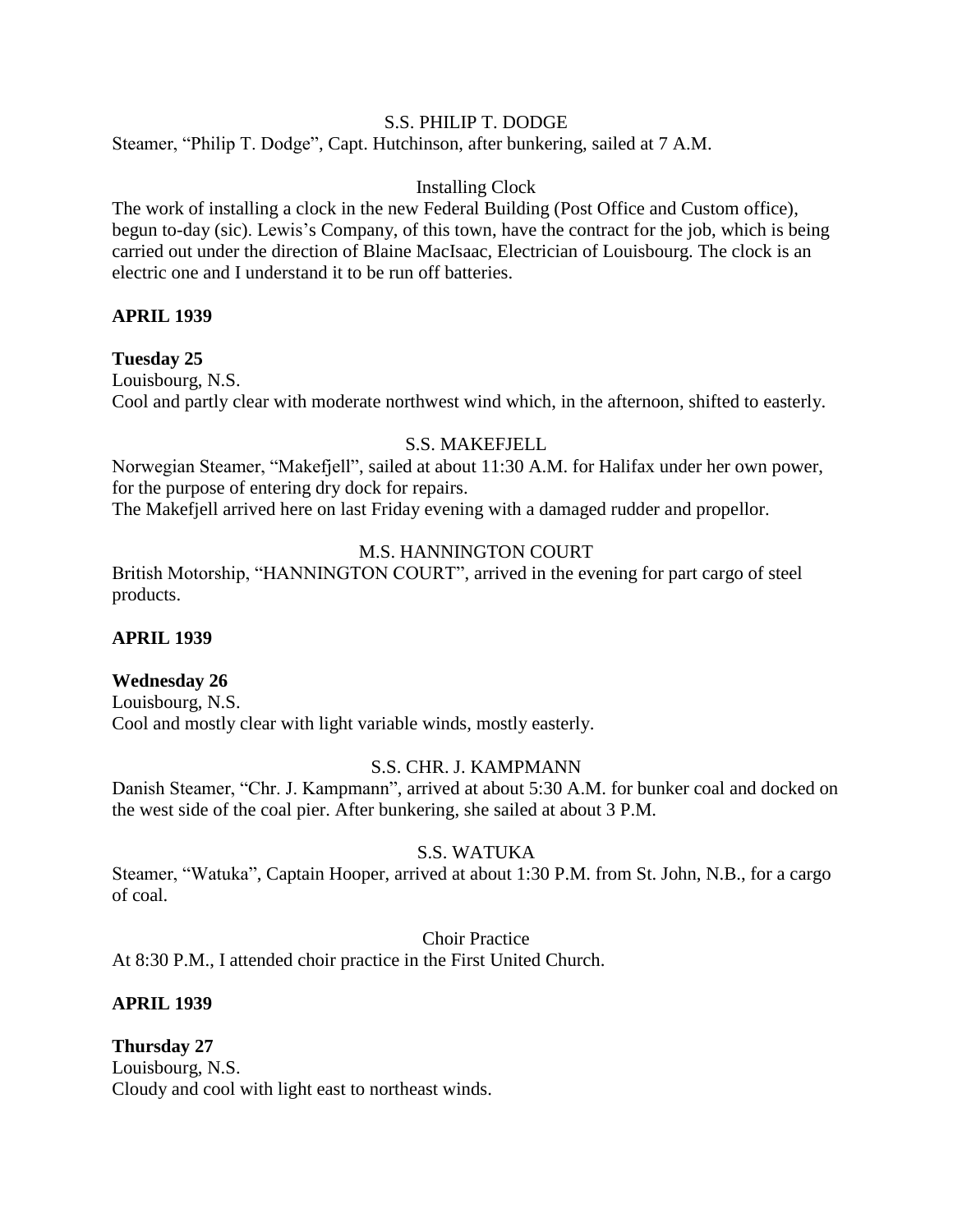## S.S. WATUKA

Steamer, "Watuka", sailed in the morning for St. John, N.B., with a cargo of coal.

## M.S. HANNINGTON COURT

British Motorship, "Hannington Court", finished loading part cargo of steel products, 792 tons, and sailed at about 4 P.M. for Montreal to complete her cargo. The Hannington Court is a new ship, the steel products loaded at Louisbourg being her first cargo.

## **APRIL 1939**

## **Friday 28**

Louisbourg, N.S. Clear and cool with light variable wind, mostly northeast and east.

## S.S. AUN

Norwegian Steamer, "Aun", arrived at about noon, after bunkering, she sailed in the evening.

## Birthday Party

In the evening, I attended a Birthday party in Calvin hall, held under the Auspices of the Ladies Aid of the First United Church. Took part in the programme by singing solo, "O'er The Billowy Sea".

#### **APRIL 1939**

## **Saturday 29**

Louisbourg, N.S. Clear and cool with light to moderate northwest wind, shifting to southwest in the forenoon.

#### S.S. DEA

Norwegian Steamer, "Dea", arrived at about 4 P.M.

## S.S. BJORNEBORG

Finnish Steamer, "Bjorneborg", arrived at about 10 P.M. for bunker coal.

## Federal Building Clock

The installation of an electric clock in the tower of the Federal Building (Post Office and Customs office) was completed to-day (sic) by Blaine MacIsaac, of this town. I believe that this clock is the second one to be installed in a public building on the Island of Cape Breton, the other being in the Post and Customs office at Sydney. The clock at Louisbourg is the first electric clock in a public building on the Island. The clock began its time keeping career at 9:35 P.M.

## Donald Wilson Received Appointment

The appointment of Donald Wilson, of Louisbourg, to the position of Customs Officer for the Louisbourg Office arrived to-day (sic). Mr. Wilson, who has been on the teaching staff of the Town of Louisbourg since September 1936, will likely take over his new job early next week. In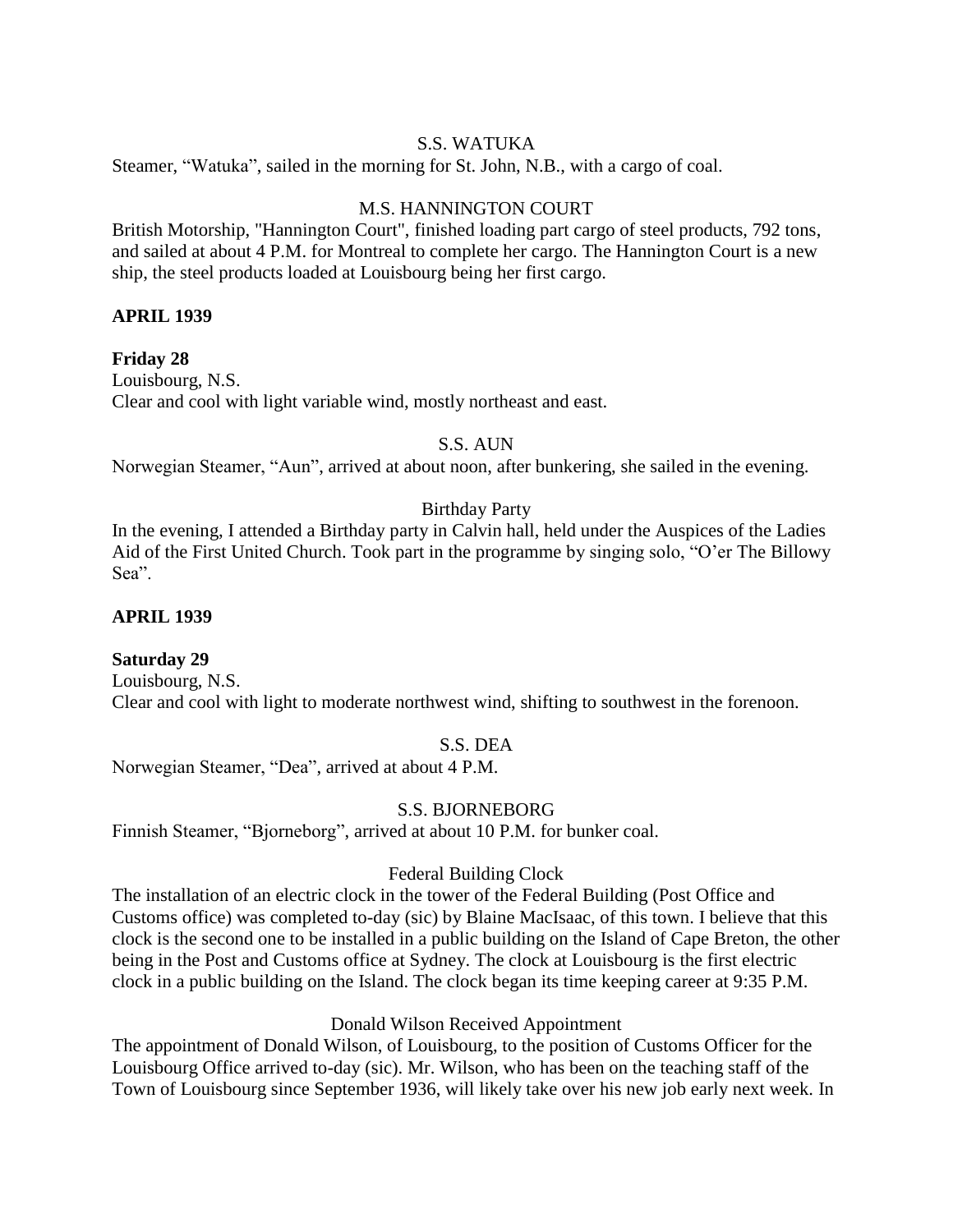the Civil Service examinations, held at Louisbourg last autumn for the above position, among about 15 others, Mr. Wilson made the highest marks. Mr. Wilson succeeds Mr. A.W. Stacey, who retired on pension on Sept 6, 1938. Mr. J.R. St. John of Charlottetown, P.E.I., has been in charge of the Louisbourg office since Mr. Stacey's retirement.

## **APRIL 1939**

#### **Sunday 30**

Louisbourg, N.S.

Cloudy and cold with moderate gale of east to east-north wind. Snowfall during the forenoon and was followed by hail, rain and drizzle during the afternoon and evening. A very disagreeable day.

## S.S. DEA

Norwegian Steamer, "Dea", sailed in the morning.

#### Church Services

At 11 A.M. and 7 P.M., I attended services in the First United Church where Mr. Colin Nickerson, student pastor, was the preacher.

## **MAY 1939**

## **Monday 1**

Louisbourg, N.S.

Clear and cold with fresh to moderate northwest wind. Milder in the afternoon. Snow squalls in the morning. Ground covered with snow in the morning and trees and all out-of-doors covered with ice as a result of yesterday's silver thaw. Snow and ice all melted before noon. Snowfall of yesterday and last night about 2 inches.

## S.S. BJORNEBORG

Finnish Steamer, "Bjorneborg", after bunkering, sailed.

## S.S. HAZELSIDE S.S. CONSUL CORFITZON

British Steamer, "Hazelside", and Swedish Steamer, "Consul Corfitzon", arrived for bunker coal during the early part of the night and anchored in the southwest end of the harbour.

#### S.S. HARPATHIAN

British Steamer, "Harpathian", arrived in the afternoon for bunker coal and docked on the west side of the coal pier.

#### S.S. WATUKA

Steamer, "Watuka", Capt. Hooper, arrived in the afternoon from St. John, N.B., for a cargo of coal.

#### Meeting of School Board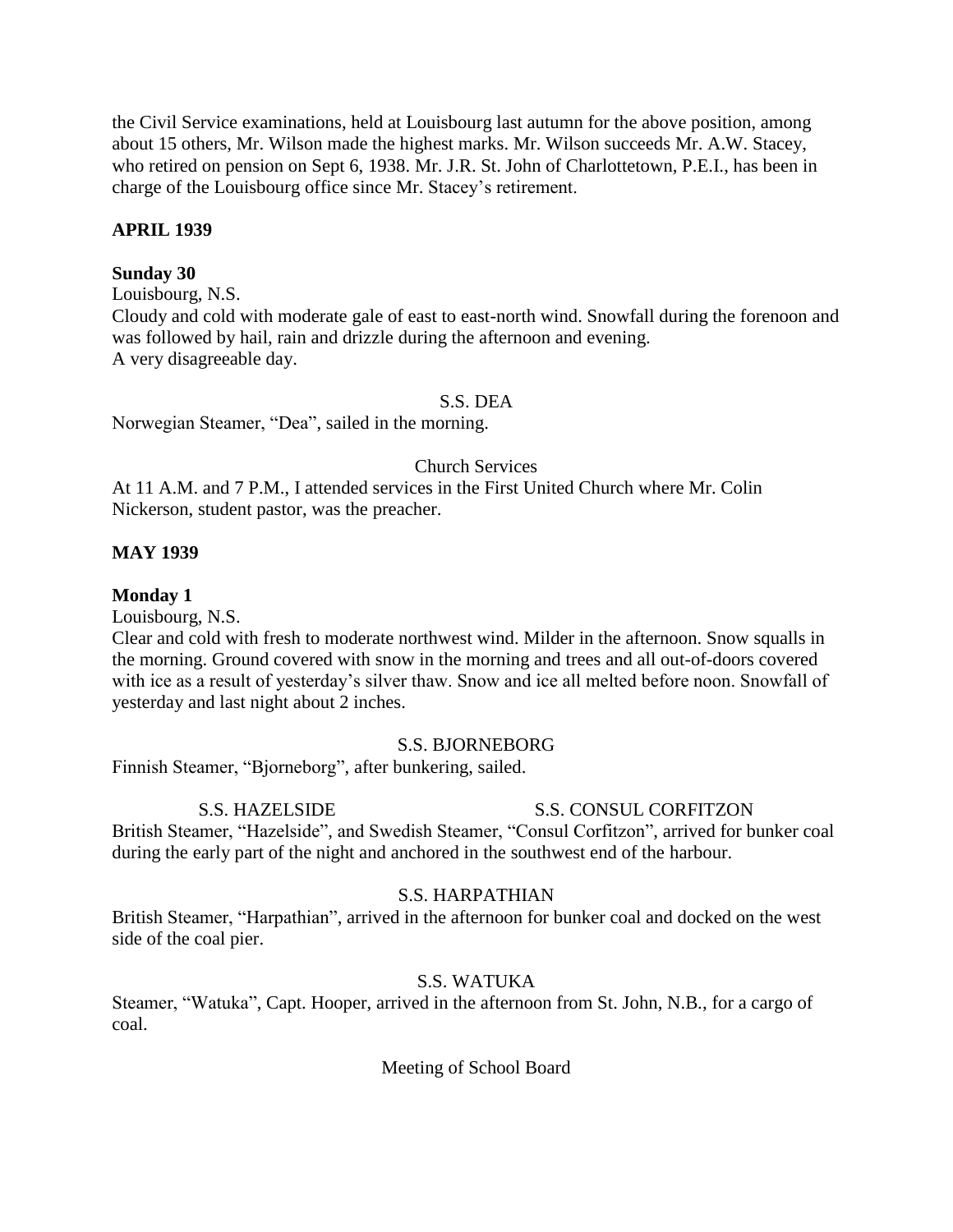At 7:30 P.M., I attended and presided at a special meeting of the School Board. This meeting was called for the purpose of discussing the question of obtaining a substitute teacher to fill out the balance of the term of Donald Wilson, who was recently appointed Customs Officer in charge of the Louisbourg office. The matter, on motion of the meeting, was left in the hands of Mr. Wilson, to procure a person satisfactory to the board to fill out the balance of the term. Those present were Commissions G.B. Hiltz, Clarence Peters and M.S. Huntington (chairman).

#### **MAY 1939**

#### **Tuesday 2**

Louisbourg, N.S.

Cold and partly clear with moderate northwest wind. A few light rain and part snow squalls in the afternoon.

#### S.S. WATUKA

Steamer, "Watuka", Capt. Hooper, sailed at noon for Liverpool, N.S., with a cargo of coal.

#### S.S. HAZELSIDE

British Steamer, "Hazelside", which arrived yesterday evening, docked at about 3 P.M. on the east side of the coal pier to take on board bunker coal.

## S.S. KATLA

Icelandic Steamer, "Katla", arrived in the evening and anchored in the northeast end of the harbour.

## S.S. ARANMORE

Government Steamer, "Aranmore", arrived at about 7:30 P.M. and anchored in the southwest end of the harbour.

#### S.S. SONGDAL

Norwegian Steamer, "Songdal", arrived in the afternoon for bunker coal and anchored in the southwest end of the harbour.

#### **MAY 1939**

#### **Wednesday 3**

Louisbourg, N.S. Cool and mostly clear with light to moderate southwest wind.

#### Death of George Tutty

George Tutty passed away this morning he was in the  $77<sup>th</sup>$  year of his age.

#### S.S. HARPATHIAN

British Steamer, "Harpathian", finished taking on board about 1000 tons of bunker coal and sailed shortly before noon.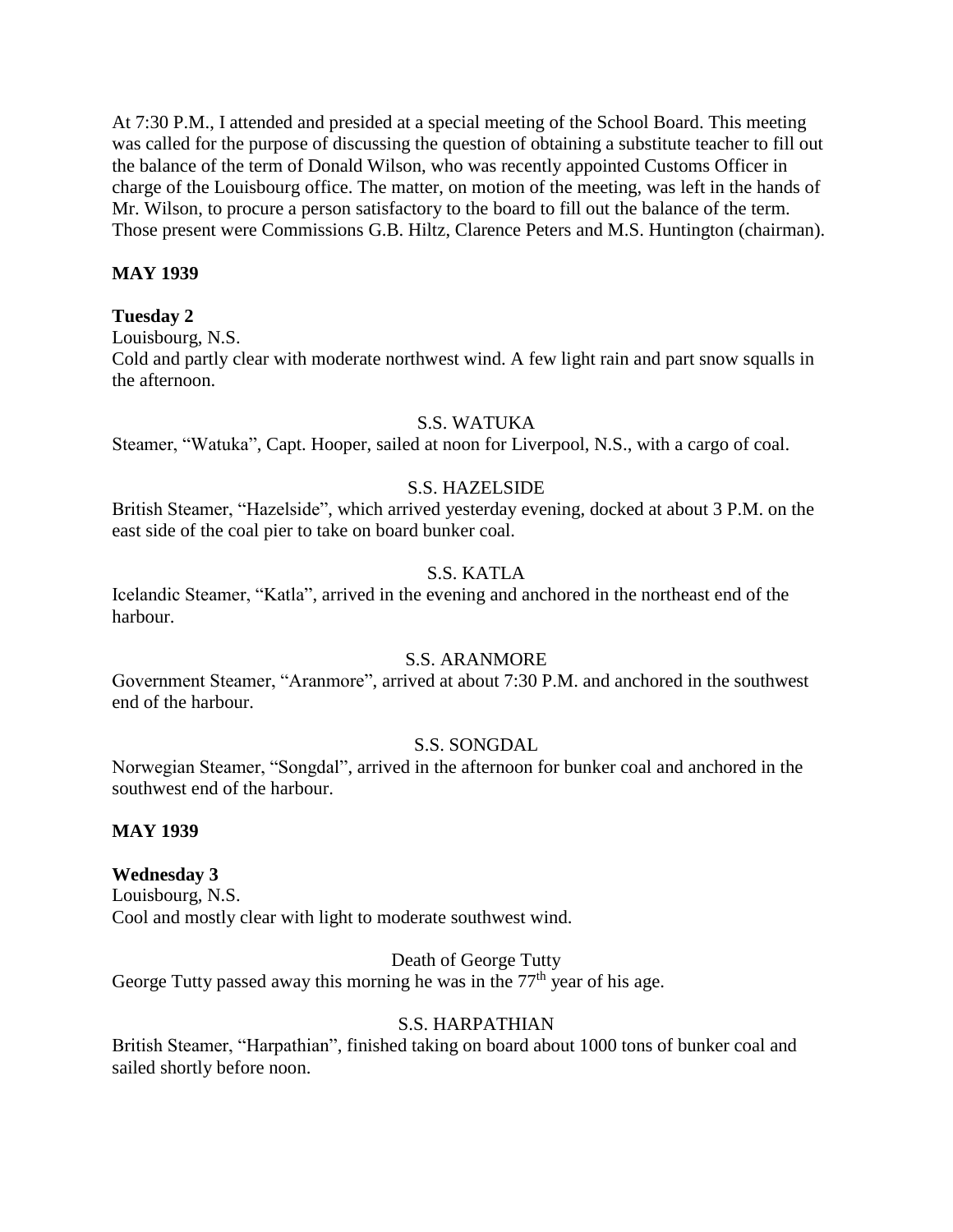#### S.S. CONSUL CORFITZON

Swedish Steamer, "Consul Corfitzon", docked in the afternoon, bunkered and sailed in the evening.

#### S.S. HAZELSIDE

British Steamer, "Hazelside", finished taking on board about 1000 tons of bunker coal and sailed during the night.

## S.S. ANTHEA

British Steamer, "Anthea", Capt. Watts, under charter to the British Empire Steel and Coal Corporation Ltd., arrived from England at about 10 P.M. and docked on the west side of the coal pier where she will load a cargo of coal for the St. Lawrence.

#### Sworn Into Office

Mr. Donald Wilson, of this town, was sworn into office to-day (sic) by Customs Inspector, R.H. Pope of Halifax, and entered on his duties as Customs Officer for the port of Louisbourg. Inspector Pope was accompanied by Assistant Inspector Eaton who, for some time, has been stationed at Sydney. J.R. St. John, who has been in charge of the customs office here since Sept 6, 1938, will likely remain here for a short time or until Mr. Wilson gets familiar with the office work.

#### Placing Buoys

Government Steamer, "Aranmore", placed the harbour can buoys in position to-day (sic).

#### Choir Practice

At 8:30 P.M., I attended choir practice in the First United Church.

#### **MAY 1939**

#### **Thursday 4**

Louisbourg, N.S.

Cloudy and chilly with light to moderate southeast to east winds. Rain during the afternoon and evening.

#### S.S. SONGDAL

Norwegian Steamer, "Songdal", after bunkering, sailed at 8 A.M.

#### Drift Ice

Drift ice, which has been absent from the Louisbourg shore for the past three weeks, made its appearance to-day (sic) and in the evening had come in on the shore and filled the entrance to the harbour.

#### S.S. ARANMORE

Government Steamer, "Aranmore", Capt. MacDonald, sailed in the morning.

#### Marriage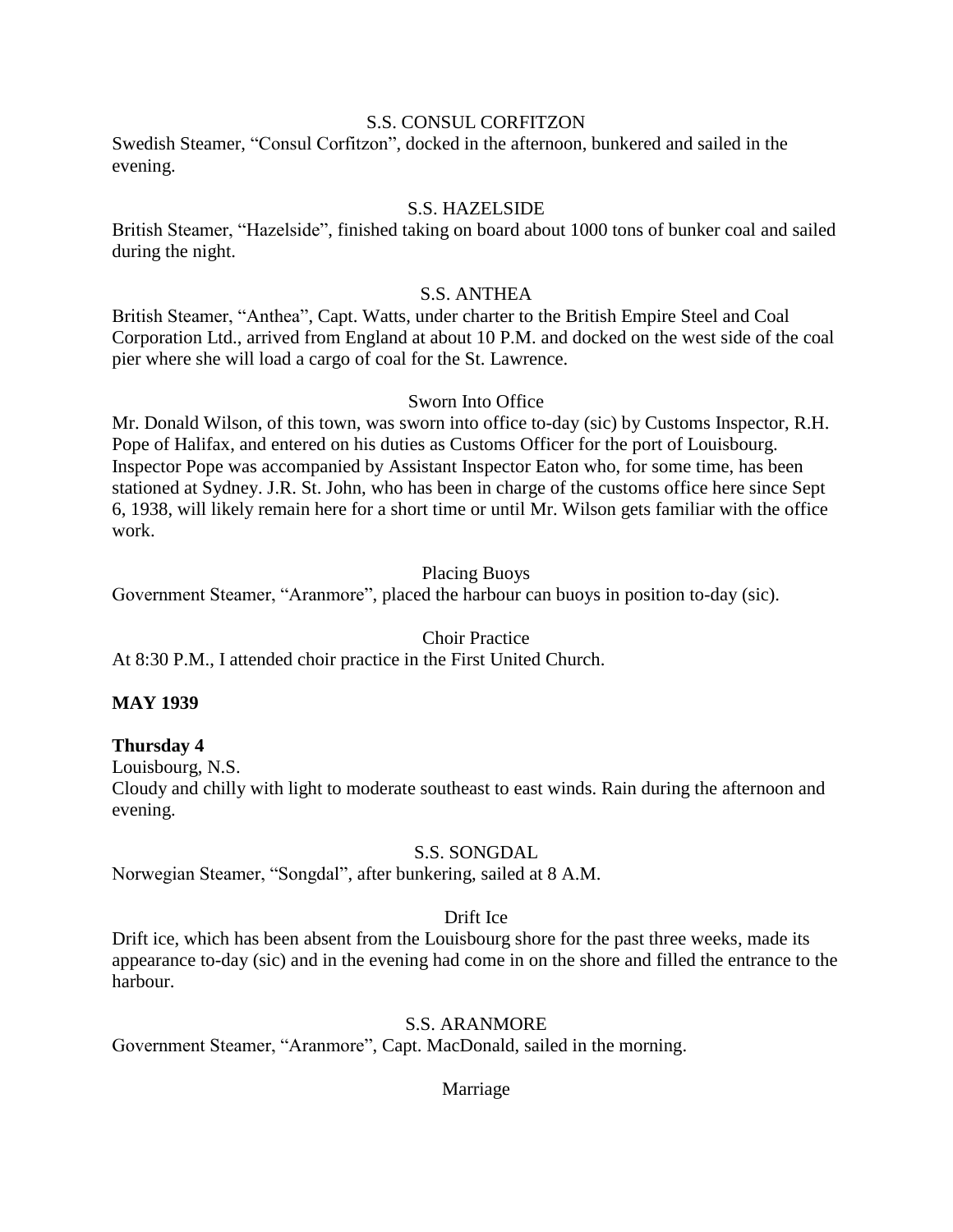The marriage of Howard MacPhail to Miss Mamie MacLeod, both of Louisbourg, took place this evening at Sydney. The ceremony was performed by Rev. Maxwell MacOrdrum.

#### **MAY 1939**

## **Friday 5**

Louisbourg, N.S. Cloudy, chilly and raw with moderate to fresh northeast to north winds and showers in the morning and afternoon. Thunder and lightning in the early morning.

#### Drift Ice

Coast blocked with drift and harbour about half full. As a result of fresh northerly wind, the ice moved off and freed the entrance of the harbour in the afternoon.

#### S.S. KATLA

Icelandic Steamer, "Katla", which arrived here on last Tuesday, sailed for Iceland at about 5 P.M.

#### Funeral

At 2 P.M., I attended the funeral of the late George Tutty which took place from his residence at Havenside to St. Bartholomew's Church where Rev. George Arnold conducted the funeral service. Interment took place in the English Church Cemetery on Clarkes Road. Services at the house, church and grave were conducted by Rev. George Arnold.

#### **MAY 1939**

#### **Saturday 6**

Louisbourg, N.S. Clear and cold with fresh north to northeast winds.

#### Drift Ice

Drift ice in sight off the coast and a small portion, in the southwest end of the harbour, held there by the wind.

#### S.S. AARO

Danish Steamer, "Aaro", arrived in the morning for bunker coal and anchored in the northeast end of the harbour.

#### S.S. PRIMO

Norwegian Steamer, "Primo", arrived in the morning for bunker coal and docked on the east side of the coal pier. After bunkering, she sailed at about 6:30 P.M.

#### S.S. WATUKA

Steamer, "Watuka", arrived from Liverpool, N.S., at about 3 P.M. for a cargo of coal, later she docked on the east side of the coal pier.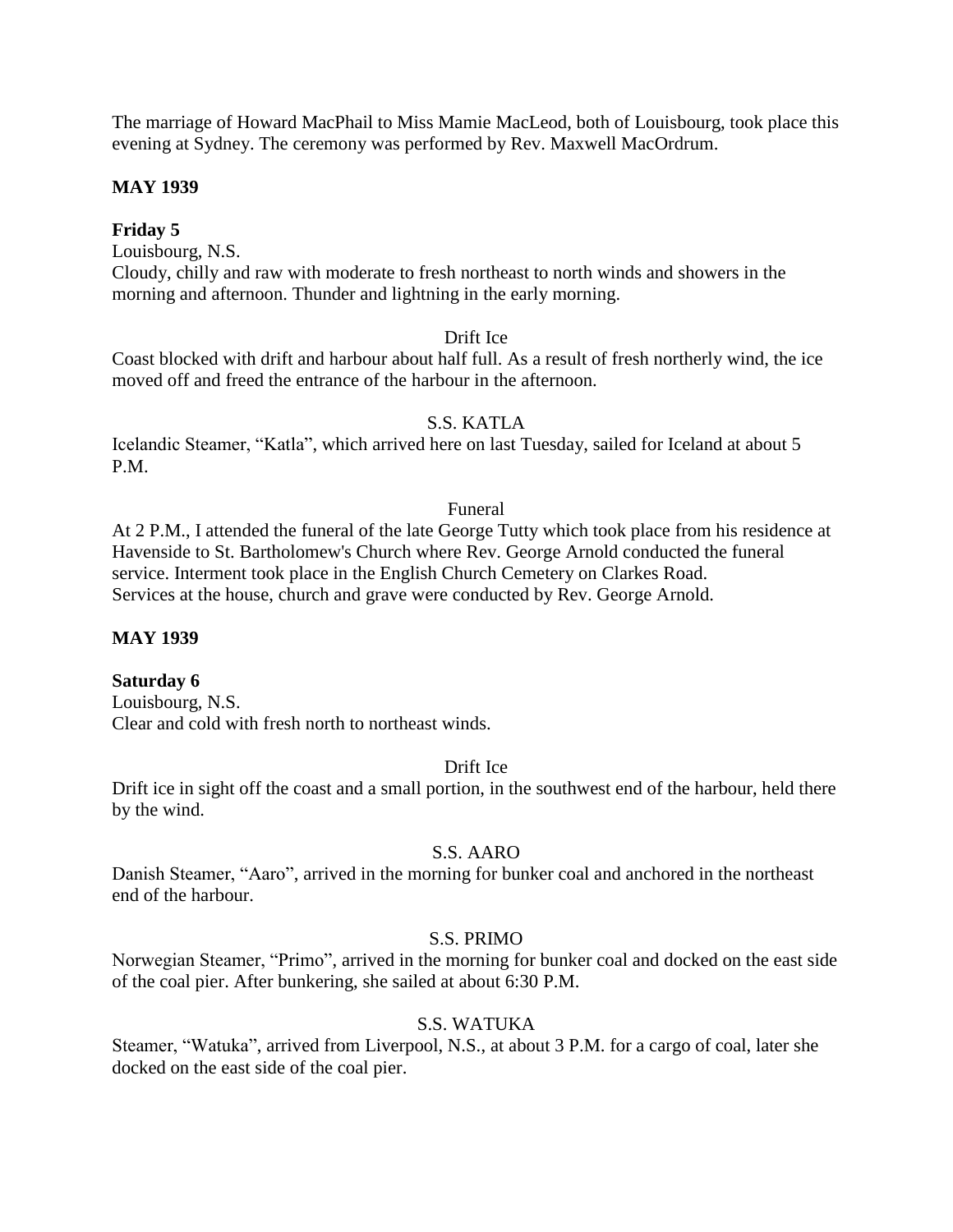## S.S. URLA

British Steamer, "Urla", arrived at about 3 P.M. and anchored in the southwest end of the harbour.

## King and Queen Sail For Canada

King George the  $6<sup>th</sup>$  sailed from Portsmouth, England, to-day (sic) on board the Canadian Pacific liner, Empress of Australia. The King is accompanied by Queen Elizabeth. They are enroute to Canada and intend to spend about a month visiting the Dominion and the United States. The King and Queen are due to arrive at Quebec on May 15.

The Empress of Australia is being escorted across the Atlantic by the Cruisers, Southampton and Glasgow and, for a short distance, by the Battle Cruiser, Repulse. The original intention was to come to Canada on the Repulse but owing to unsettled conditions in Europe, it was decided recently to keep the cruiser at home. As a substitute, the Empress of Australia was chosen for the voyage. The Empress is commanded by Capt. A.R. Meikle.

## **MAY 1939**

## **Sunday 7**

Louisbourg, N.S. Cloudy and cool with light variable wind, clearing in the evening.

## Drift Ice

Drift ice in sight, a short distance off the coasts and some loose ice scattered all over the harbour.

## S.S. JERNFJELD

Norwegian Steamer, "Jernfjeld", arrived at about 11 A.M. for bunker coal and anchored in the northeast end of the harbour, in the afternoon, she docked on the west side of the coal pier.

#### S.S. ANTHEA

British Steamer, "Anthea", Capt. Watt, sailed at about 4 P.M., enroute to the St. Lawrence, with a cargo of coal.

#### S.S. ROSE CASTLE

Steamer, "Rose Castle", Capt. Kenny, arrived from the St. Lawrence at about 7:30 P.M. for a cargo of coal and anchored in the stream.

#### Church Services

At 11 A.M. and 7 P.M., I attended services in the First United Church where Mr. Colin Nickerson was the preacher both morning and evening.

#### Visited Mr. & Mrs. Townsend

In the afternoon, Emeline and I visited Mr. and Mrs. Fletcher Townsend.

#### **MAY 1939**

**Monday 8**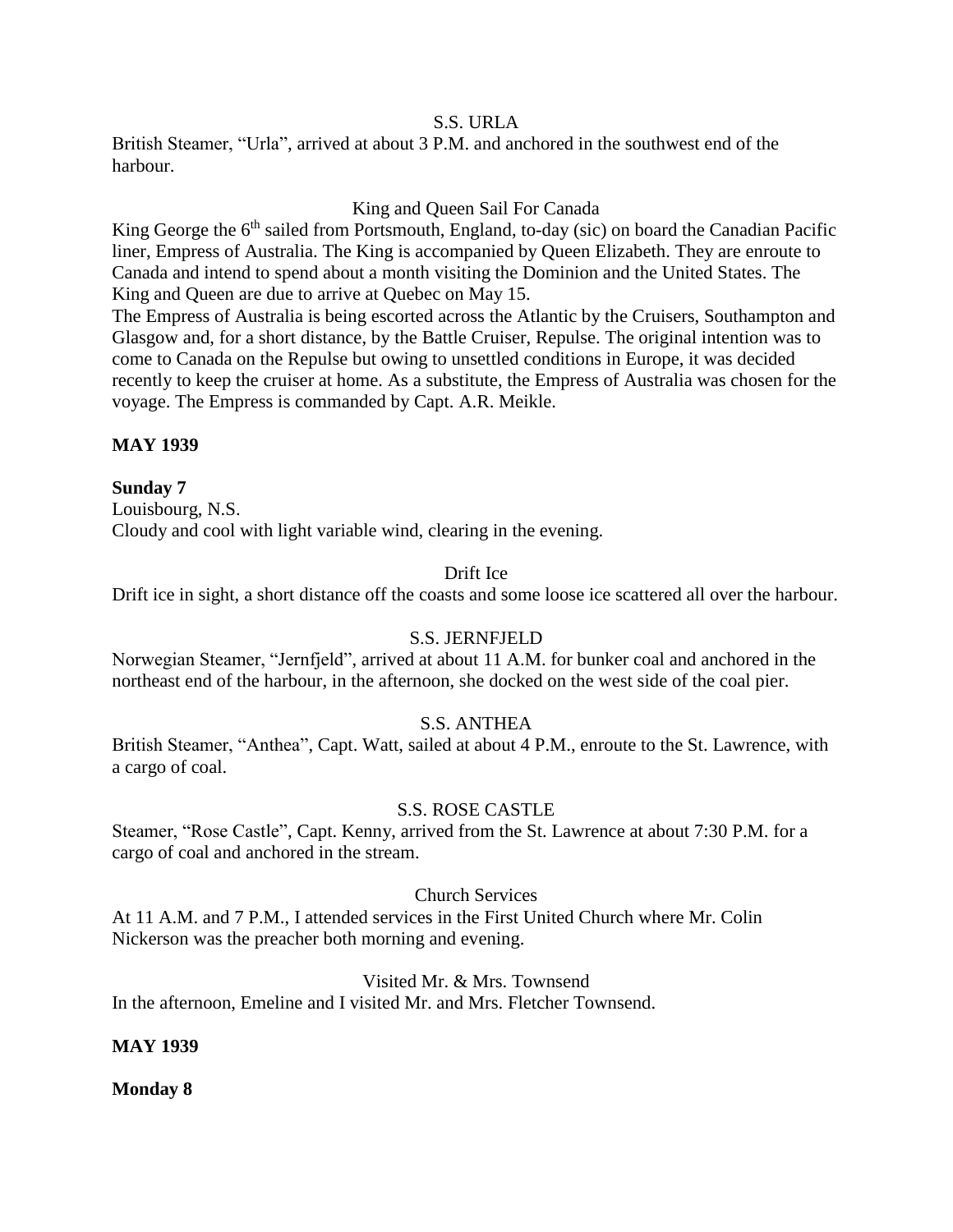Louisbourg, N.S.

Cloudy and cool with light to moderate winds, mostly southwest. Light hail squalls in the afternoon and rain during the night. Drift ice in sight a short distance off the harbour mouth.

#### S.S. OVE TOFT

Danish Steamer, "Ove Toft", arrived in the morning. After bunkering, she sailed at about 6:30 P.M.

#### S.S. AARO

Danish Steamer, "Aaro", sailed at about 11 A.M.

#### S.S. KELET

Dutch Steamer, "Kelet", arrived at noon and anchored in the stream. She docked at the coal pier at 7 P.M. to take bunker coal.

#### S.S. ANTONIOS STATHATOS

Greek Steamer, "Antonios Stathatos", arrived shortly after noon for bunker coal and anchored in the southwest end of the harbour.

## S.S. BELLE ISLE

Passenger and freight Steamer, "Belle Isle", Capt. [blank], enroute from Montreal to St. Pierre and St. John's, Nfld., via Sydney, arrived here at about 8:30 P.M. and anchored in the stream. She was unable to make her Sydney call owing to ice conditions.

#### S.S. RIVER TYNE

British Steamer, "River Tyne", arrived for bunker coal at about 10:30 and anchored in the northeast end of the harbour.

#### S.S. WATUKA

Steamer, "Watuka", finished loading a cargo of coal, moved out from the coal pier and anchored in the stream.

#### Marriage

The marriage of John Kehoe, formerly of Louisbourg, to Miss Margaret MacMullen, of Louisbourg, took place this morning. Rev. Father D.H. Doyle performed the ceremony. Mr. and Mrs. Kehoe will reside at Glace Bay.

#### **MAY 1939**

#### **Tuesday 9**

Louisbourg, N.S. Rain in the early morning. Cool, cloudy and foggy with light southwest wind. A narrow fringe of drift ice along the coast and a few loose pans in the harbour.

#### S.S. WATUKA

Steamer, "Watuka", Capt. Hooper, sailed at about 9 A.M. with a cargo of coal for [blank].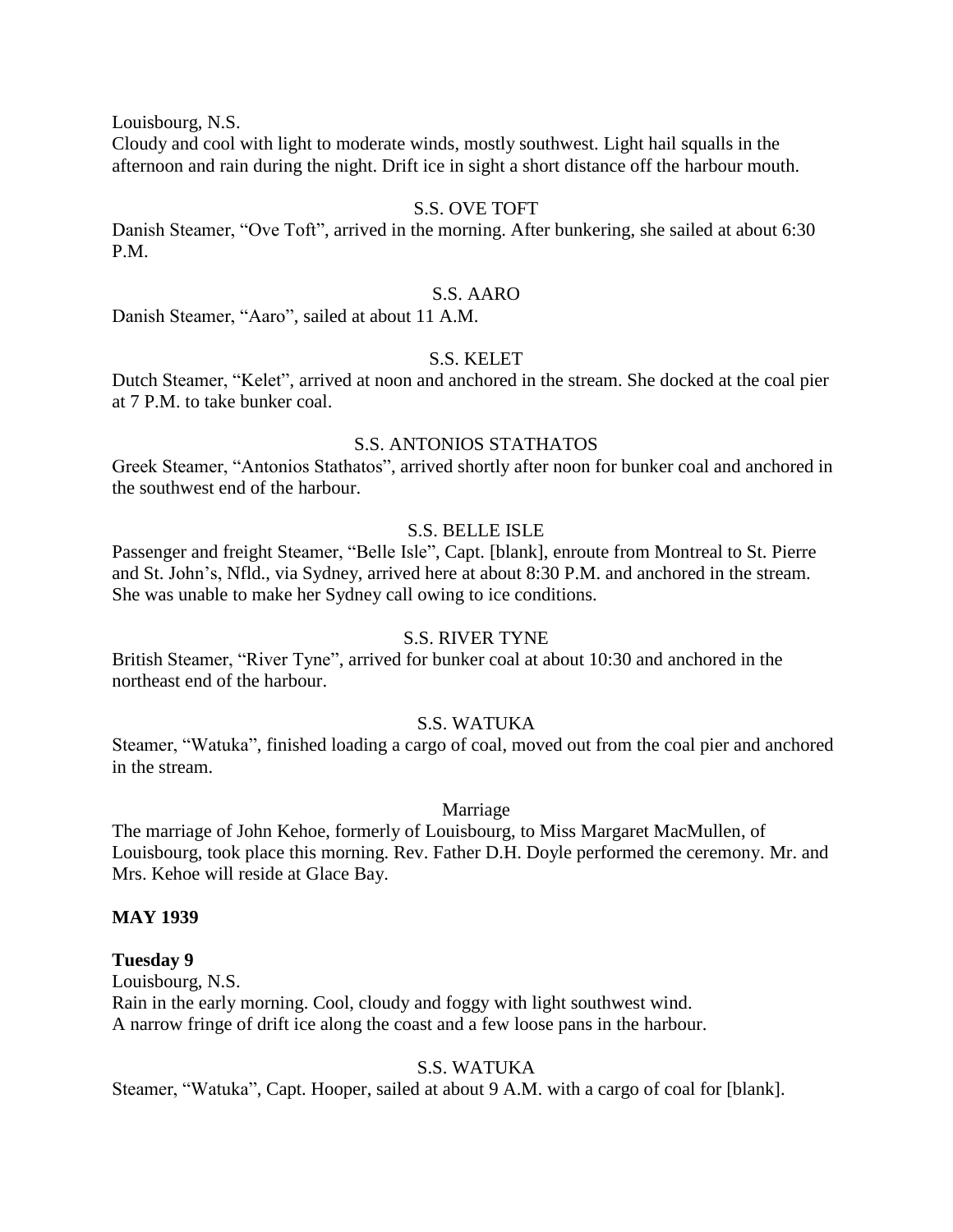#### S.S. KELET

Hungarian Steamer, "Kelet", after bunkering last night, sailed during the forenoon.

#### S.S. BELLE ISLE

Passenger and freight Steamer, "Belle Isle", after taking on board passengers and mails, which were conveyed from Sydney by bus, sailed for St. Pierre and St. John's, Nfld., at about 1 P.M. The Belle Isle was docked at the freight pier.

#### S.S. LOKE

Norwegian Steamer, "Loke", arrived at about 1 P.M. and anchored in the stream.

#### S.S. ANTONIOS STATHATOS

Greek Steamer, "Antonios Stathatos", finished bunkering in the evening, moved away from the pier and anchored in the stream. Her place at the pier was taken by the British ship, "River Tyne".

#### **MAY 1939**

#### **Wednesday 10**

Louisbourg, N.S. Cloudy, cool and foggy with light to moderate southwest wind.

#### Drift Ice

Harbour full of scattered loose ice, narrow fringe of ice along the coast but not sufficient to interfere with shipping.

#### S.S. RIVER TYNE

British Steamer, "River Tyne", sailed.

#### S.S. ROSE CASTLE

Steamer, "Rose Castle", Capt. Kenny, finished loading a cargo of coal in the early morning, anchored in the stream and, after the fog lifted at about 4 P.M., sailed for the St. Lawrence.

#### S.S. LOKE

Norwegian Steamer, "Loke", bunkered and sailed at about 4:30 P.M.

## S.S. ATNA

Norwegian Steamer, "Atna", arrived at about 6 P.M. for bunker coal and docked on the west side of the coal pier.

#### S.S. URLA

British Steamer, "Urla", under charter to the British Empire Steel and Coal Corporation Ltd., which arrived here on last Saturday afternoon, docked in the morning and began loading a cargo of coal.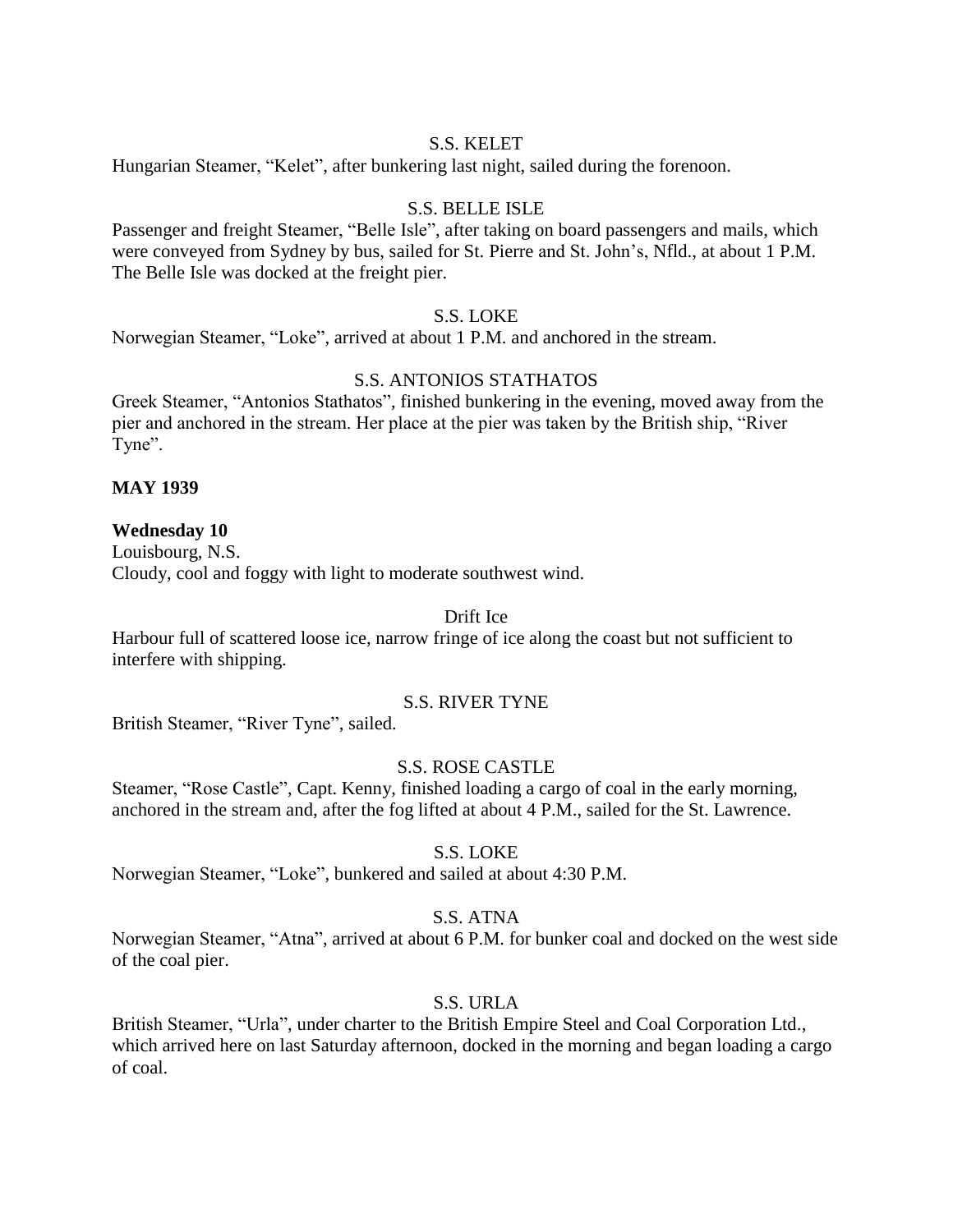#### S.S. ANTONIOS STATHATOS

Greek Steamer, "Antonios Stathatos", sailed in the morning.

Choir Practice At 8:30 P.M., I attended choir practice in the First United Church.

#### **MAY 1939**

#### **Thursday 11**

Louisbourg, N.S.

Cloudy, cool and foggy during the early part of the day. Clear and cool during the afternoon and evening. Light to moderate southwest wind.

S.S. ATNA

Norwegian Steamer, "Atna" finished bunkering in the morning and sailed at about 9:30 A.M.

Drift Ice

A small quantity of loose drift ice in the harbour.

#### Marriage

The marriage of Ananias King of Louisbourg, to Miss Mildred Retford of Glace Bay, took place yesterday at Sydney. The ceremony was performed by Rev. A.A. Murray of Westminister Presbyterian Church.

#### **MAY 1939**

#### **Friday 12**

Louisbourg, N.S.

Clear, mild and spring like during the forenoon. Hazy and chilly during the afternoon and evening.

Light southwest winds shifting to southeast at noon and late in the afternoon to northeast.

#### Drift Ice

No drift in sight of the coast but a small quantity of loose ice in the harbour, shifting from side to the other with the changes of the wind.

#### S.S. URLA

British Steamer, "Urla", Capt. Marshall, sailed in the morning for the St. Lawrence with a cargo of coal.

#### S.S. ESTHER THORDEN

Finnish Steamer, "Esther Thorden", arrived at about 10:30 P.M. for bunker coal.

#### **MAY 1939**

**Saturday 13**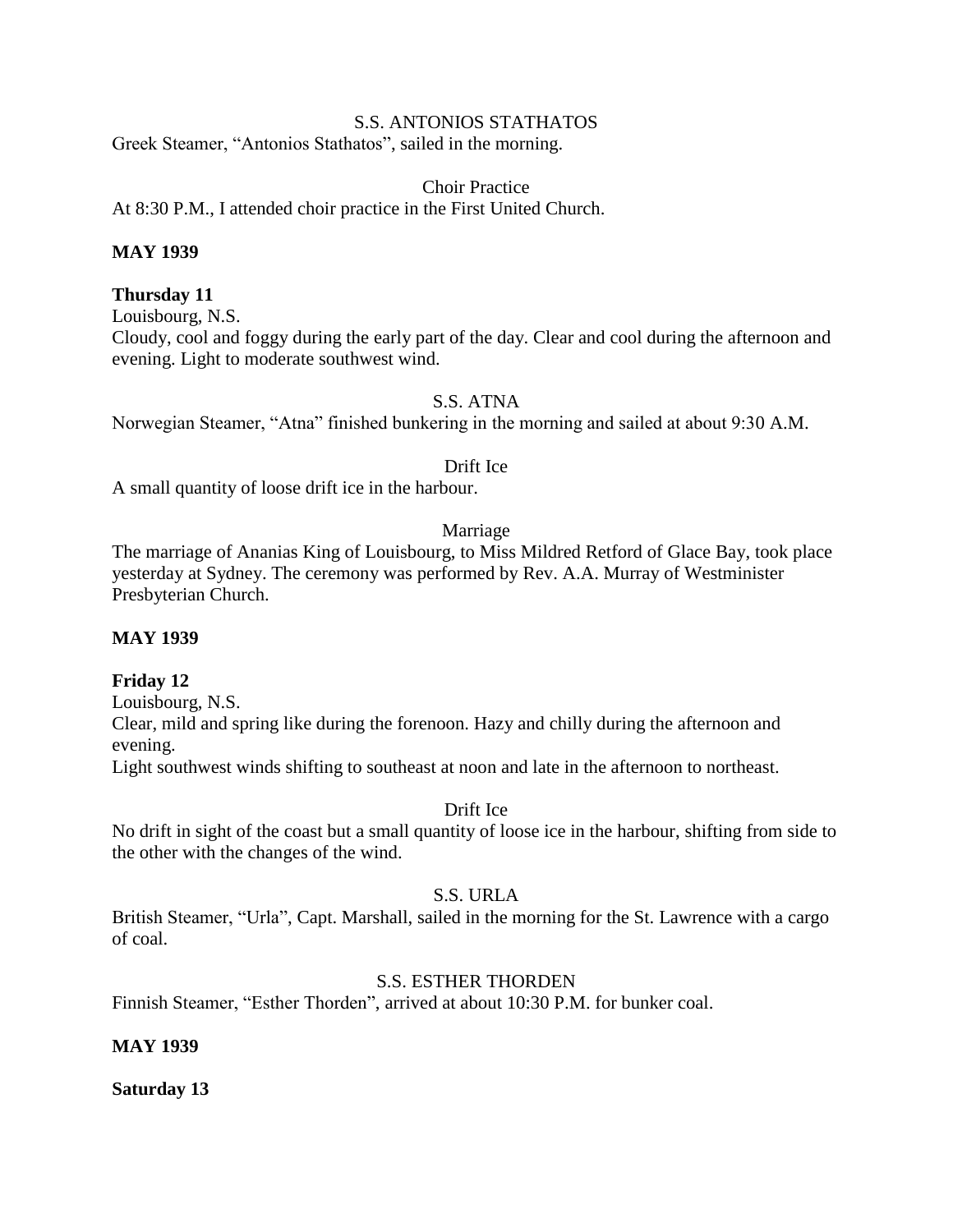Louisbourg, N.S.

Clear and cool with moderate northeast wind.

#### Drift Ice

Harbour and coast near Louisbourg clear of ice.

#### S.S. ESTHER THORDEN

Finnish Steamer, "Esther Thorden", sailed in the morning after bunkering.

#### M.S. KAIPAKI

British Motorship, "Kaipaki", arrived at about 1:30 P.M. and docked on the east side of the freight. This ship is here for the purpose of loading a small order of steel products.

#### Death of Charles Reid

The death occurred at about 1 A.M. to-day (sic), at his house on Main Street, of Charles Reid. Mr. Reid, who was about 82 years of age, is survived by his wife, 3 sons and 4 daughters.

## S.S. LADY LAURIER

Government Steamer, "Lady Laurier", on buoy service, arrived in the evening and docked at the Government wharf.

#### **MAY 1939**

#### **Sunday 14 Mother's Day**

Louisbourg, N.S.

Clear and cool with light to moderate south to southwest winds. No drift ice in sight from Louisbourg.

#### S.S. MAGNHILD

Norwegian Steamer, "Magnhild", arrived at about 11 A.M. for bunker coal.

#### Church Services

At 11 A.M. and 7 P.M., I attended services in the First United Church where Mr. Colin Nickerson, student minister, was the preacher. Services, both morning and evening, dealt with the subject of "Mother's Day".

The Children's Choir, under the direction of the regular organist, Mrs. John A. MacDonald, took the place of the regular choir at both services.

Visited Mr. and Mrs. Townsend

In the afternoon, Emeline and I visited Mr. and Mrs. Fletcher Townsend.

#### M.S. KAIPAKI

British Motorship, "Kaipaki", sailed in the morning with part cargo of steel products, 344 tons, enroute to New Zealand via Montreal, where she goes to complete her cargo. The "Kaipaki" is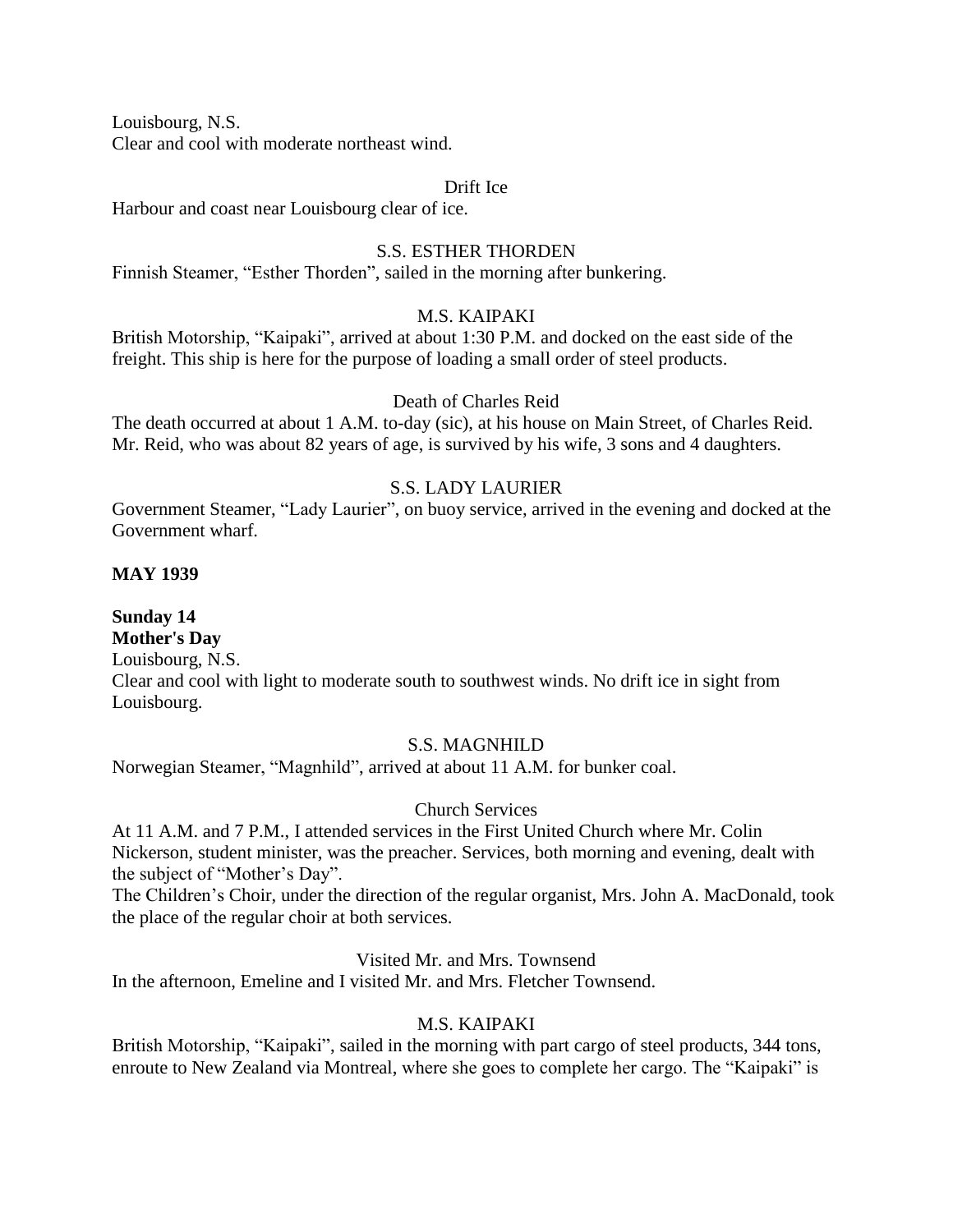on her maiden voyage, the first cargo she had on board was loaded at Louisbourg yesterday evening.

After the close of the church service in the evening, Emeline and I visited the home of the late Charles Reid.

## **MAY 1939**

#### **Monday 15**

Louisbourg, N.S.

Clear and cool with light to moderate winds, varying from East-north-east to southeast. Fog off the coast in the late afternoon. Drift ice, reported in sight from the lighthouse, off Port Nova. No ice in the harbour.

#### S.S. MAGNHILD

Norwegian Steamer, "Magnhild", after bunkering, sailed in the morning.

## S.S. BERTO

Norwegian Steamer, "Berto", arrived at about 5 P.M. for bunker coal and docked on the east side of the coal pier. She sailed at 9 P.M.

#### S.S. VINDECCEN

Norwegian Steamer, "Vindeccen", arrived at about 7 P.M. for bunker coal and docked on the west side of the coal pier.

#### Funeral

At 2 P.M., I attended the funeral of the late Charles Reid. After a short service at the house, the remains were taken to the First United Church. Services at the house, church and grave were conducted by Mr. Colin Nickerson, student pastor, assisted by Rev. C. M. Nicholson, of Calvin United Church, New Waterford. Interment took place in the United Church Cemetery on Clarkes Road.

#### Left For Charlottetown

J.R. St. John, who has been in charge of the Customs Office at Louisbourg since the retirement of A.W. Stacey on Sept 6, 1938, left at 1 P.M. to-day (sic) enroute to Charlottetown, P.E.I. Donald Wilson, of this town, who was sworn into office on May 3, 1939, is now in charge of the Louisbourg office.

#### S.S. LADY LAURIER

Government Steamer, "Lady Laurier", sailed in the morning enroute to Sydney.

#### **MAY 1939**

**Tuesday 16** Louisbourg, N.S.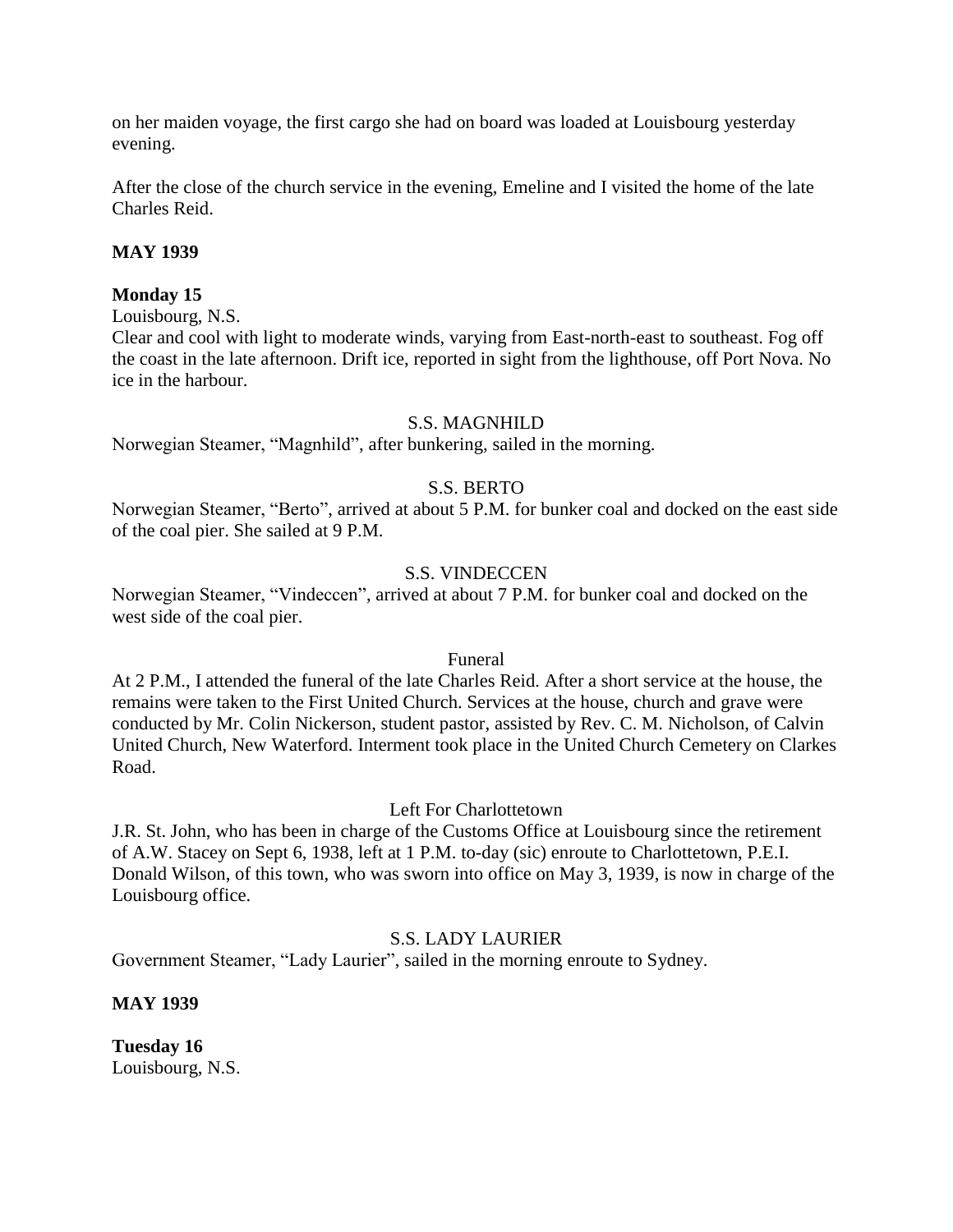Cloudy and cool with moderate to fresh northeast wind. Misty during the forenoon, rain in the afternoon.

#### S.S. VINDECCEN

Norwegian Steamer, "Vindeccen", finished bunkering and sailed at about 8 A.M.

#### S.S. LADY LAURIER

Government Steamer, "Lady Laurier", which sailed from here yesterday morning enroute to Sydney on buoy service, returned to Louisbourg at about 8 A.M., being unable to reach Sydney owing to unfavorable ice conditions.

#### S.S. GRO

Norwegian Steamer, "Gro", arrived at about 2 P.M. for bunker coal.

#### S.S. FJORD

Norwegian Steamer, "Fjord", arrived for bunker coal at about 4 P.M.

#### Lobster Fishing Season Opens

#### **MAY 1939**

#### **Wednesday 17**

Louisbourg, N.S.

Clear and cool becoming (sic) in the afternoon. Heavy showers in the evening. Light variable winds, mostly east and southeast.

#### S.S. FERNFIELD

Steamer, "Fernfield", arrived in the morning for bunker coal.

#### S.S. FJORD

Norwegian Steamer, "Fjord", finished bunkering and sailed at about 8:30 A.M.

#### S.S. LADY LAURIER

Government Steamer, "Lady Laurier", took bunker coal in the afternoon.

#### S.S. GRO

Norwegian Steamer, "Gro", finished bunkering and sailed in the early morning.

#### King and Queen Arrive At Quebec

C.P.R. liner, "Empress of Australia", Capt. A.R. Meikle, with King George the Sixth and Queen Elizabeth on board, arrived at Quebec to-day (sic), after a 12 day voyage from Portsmouth, England.

#### **MAY 1939**

**Thursday 18**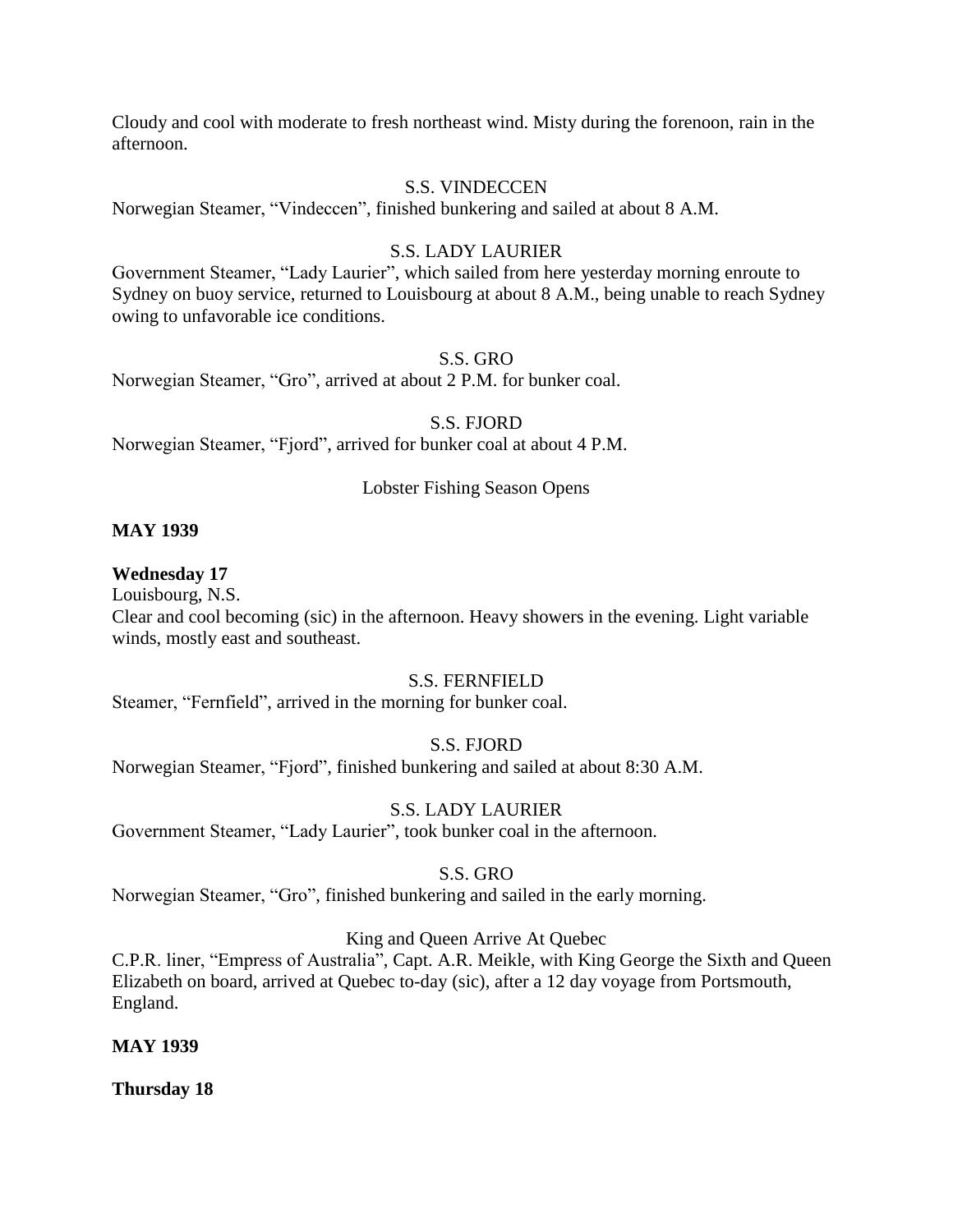Louisbourg, N.S.

Cloudy and foggy in the morning, with moderate southwest wind. Cleared during the forenoon, wind shifting to northwest and increasing to a fresh breeze. Cloudy and foggy in the afternoon with fresh southwest wind, which again, shifted to northwest in the evening. Partly clear at night. Very chilly and raw all day.

#### Drift Ice

Lower end of the harbour, for some distance, west of the shipping pier blocked with drift ice which entered the harbour last night. The rest of the harbour and coast clear of ice.

#### S.S. WATUKA

Steamer, "Watuka", Capt. Hooper, arrived in the morning from Chicoutimi, Quebec, for a cargo of coal and docked on the east side of the shipping pier.

#### S.S. GEZINA

Norwegian Steamer, "Gezina", arrived at about 10 P.M. for bunker coal and docked on the west side of the coal pier.

#### Death of Duncan L. Crowdis

The death occurred at 12 O'Clock last night, at his home at New Waterford, of Duncan L. Crowdis. Mr. Crowdis, who was employed for many years as conductor with the Sydney and Louisbourg Railway, came to Louisbourg with his parents, Mr. and Mrs. George H. Crowdis, in about 1894.

#### **MAY 1939**

#### **Friday 19**

Louisbourg, N.S. Cool and mostly clear with moderate to fresh southwest wind.

#### Drift Ice

Northeast end of the harbour full of ice up to a short distance west of the Government wharf. No ice in sight off the coast.

#### S.S. WATUKA

Steamer, "Watuka", sailed at about 7 A.M. with a cargo of coal.

#### S.S. GEZINA

Norwegian Steamer, "Gezina", after bunkering, sailed at about 7:30 A.M.

#### S.S. FERNFIELD

Steamer, "Fernfield", sailed in the morning.

#### S.S. LADY LAURIER

Government Steamer, "Lady Laurier", sailed in the morning.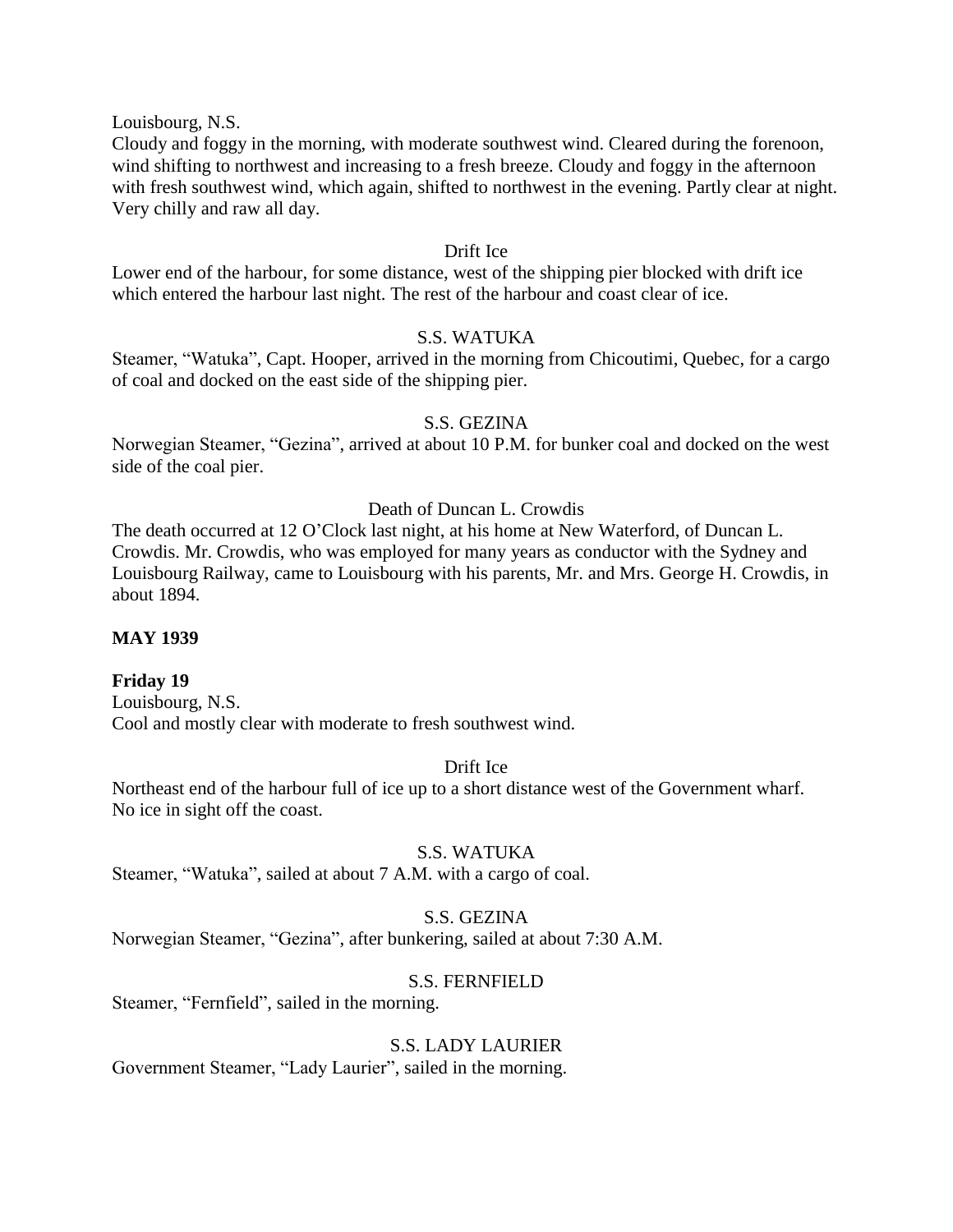#### S.S. GIMLE

Norwegian Steamer, "Gimle", arrived during the night for bunker coal and docked on the east side of the coal pier.

#### Left For Ireland

Rev. Joseph Cathcart, pastor of the Presbyterian Church, Louisbourg, and son, Thomas, left here for Sydney today, enroute to Belfast, Ireland. They intend sailing from Sydney tonight or tomorrow on board the Swedish Steamer, "CONSUL OLSEN", which is now loading a cargo of steel products. Mr. Cathcart, after an absence of about two months, intends returning to Louisbourg while Thomas is to remain at Belfast where he is engaged to serve an apprenticeship with the firm of Harland and Wolfe ship builders.

#### **MAY 1939**

## **Saturday 20**

Louisbourg, N.S. Clear and cool with moderate westerly wind, shifting to northeast at night.

#### Drift Ice

A small amount of drift ice in the northeast end of the harbour east of the shipping piers. No ice in sight off the coast of Louisbourg or Sydney.

## S.S. GIMLE

Norwegian Steamer, "Gimle", after bunkering, sailed in the morning.

## S.S. RUTH I

Norwegian Steamer, "Ruth I", arrived in the morning. After bunkering, she sailed in the afternoon.

#### Funeral

In the afternoon, I motored to New Waterford with A.A. Martell where we attended the funeral of the late Duncan Crowdis. Other occupants of the car from Louisbourg were A.W. Stacey and Lyle Skinner. After a short service at the house, the remains were taken to Calvin United Church where service was conducted by Rev. C.M. Nicholson, assisted by Rev. Mr. Whidden, a former pastor.

#### **MAY 1939**

#### **Sunday 21**

Louisbourg, N.S. Clear and cool with light variable wind, mostly northerly and easterly.

#### S.S. LADY LAURIER

Government Steamer, "Lady Laurier", arrived in the forenoon and docked at the Government wharf.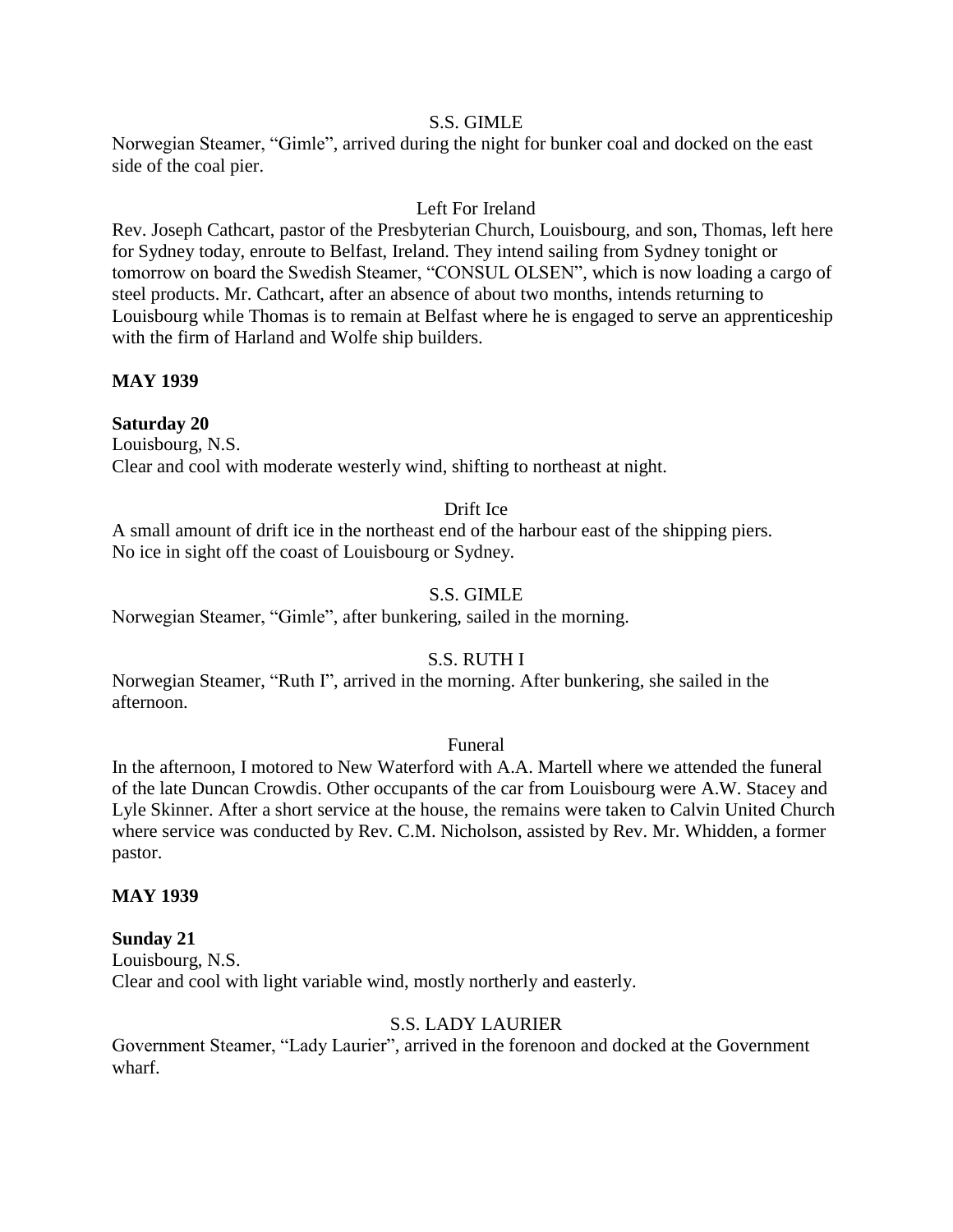#### Church Services

At 11 A.M. and 7 P.M., I attended services in the First United Church where Mr. Colin Nickerson, student minister, was the preacher both morning and evening.

## Arrives From Gabarus

Mrs. E.D. MacKillop, of Gabarus, arrived in the forenoon by motor car and spent the day with us. She left for home at about 6 P.M.

#### Visited Mr. and Mrs. Fletcher Townsend

In the afternoon, Emeline, Mrs. MacKillop and I visited Mr. and Mrs. Fletcher Townsend and also called at the home of Mr. and Mrs. B.M. Spencer, who were out of town for the afternoon.

## **MAY 1939**

## **Monday 22**

Louisbourg, N.S. Clear and cool with light variable wind.

## S.S. HELLE

Norwegian Steamer, "Helle", arrived at about 9:30 and after bunkering, sailed at about 5:30 P.M.

## **MAY 1939**

**Tuesday 23** Louisbourg, N.S. Clear and cool with light variable winds.

Death of Mrs. John MacIntosh

The death of Mrs. John MacIntosh, a former resident of Louisbourg, took place to-day (sic).

#### **MAY 1939**

#### **Wednesday 24**

Louisbourg, N.S. Clear and moderately warm with light southwest wind. An ideal day.

#### Races

At about 10 A.M., a programme of running races was staged on the streets of Louisbourg under the direction of James Crowdis.

#### Planted Dahlias

In the afternoon, I planted 8 dahlia bulbs in the garden. First of the season.

#### **MAY 1939**

**Thursday 25**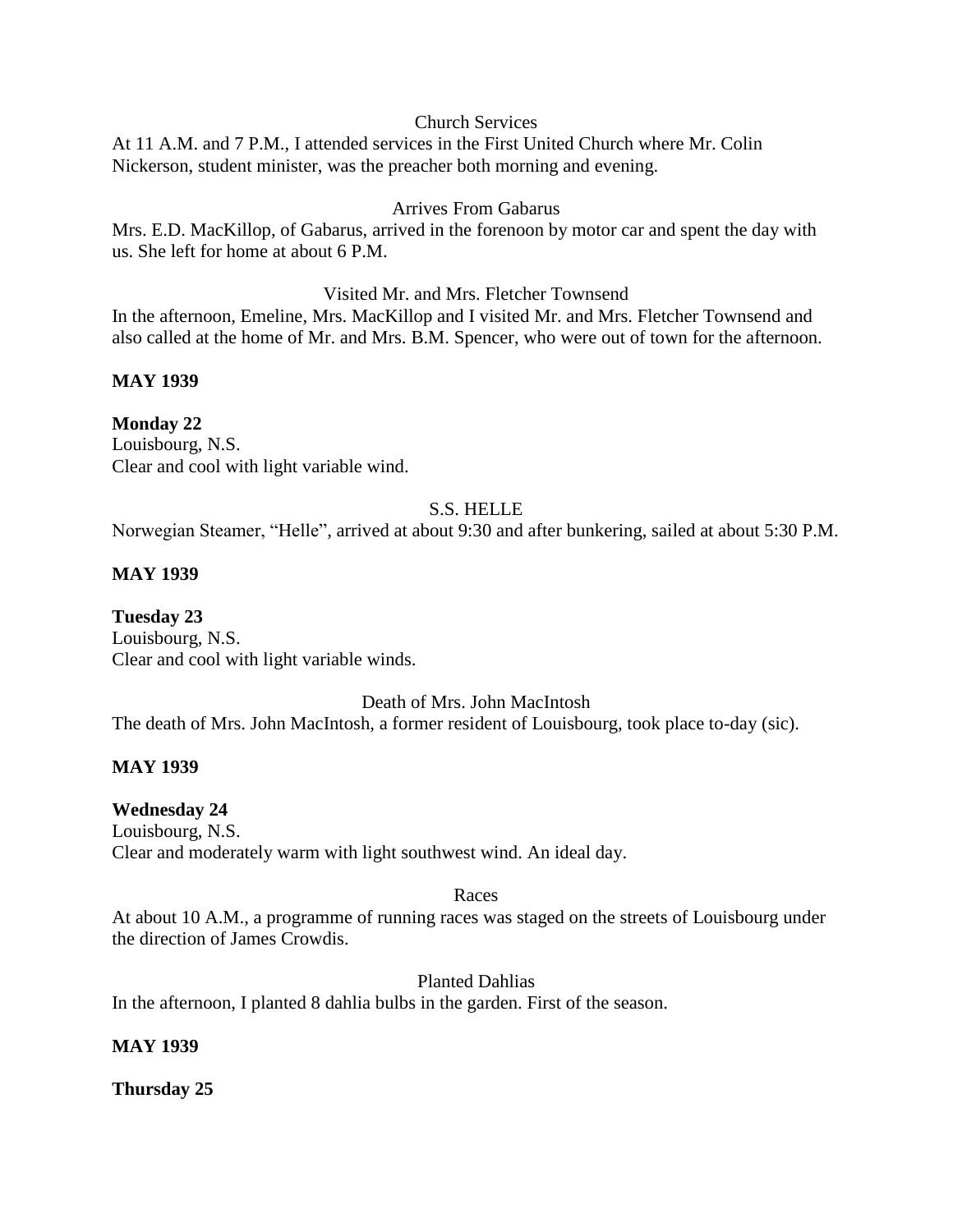Louisbourg, N.S.

Cloudy and cool in the morning, clearing in the forenoon and becoming moderately warm. Cool at night. Moderate southwest wind shifting to northwest in the forenoon and increasing to fresh breeze and later to north and northeast.

## Funeral

The funeral of the late Mrs. John MacIntosh took place at about 2 P.M. The remains arrived by truck at about 2 P.M. from her late home at [blank] and were taken directly to Willow Grove Cemetery on Clarkes Road, where the burial service was conducted by Rev. John MacIntosh D. D. (Retired) of Sydney and Mr. Colin Nickerson, student pastor, of the First United Church, Louisbourg.

#### S.S. RAVNANGER

Norwegian Steamer, "Ravnanger", arrived at about 10 P.M. for bunker coal.

## **MAY 1939**

**Friday 26** Louisbourg, N.S. Clear and cool with light to moderate northeast to southeast winds.

## S.S. NERVA

Norwegian Steamer, "Nerva", arrived at about 11 P.M. for bunker coal.

## S.S. RAVNANGER

Norwegian Steamer, "Ravnanger", after bunkering, sailed in the morning.

#### **MAY 1939**

#### **Saturday 27**

Louisbourg, N.S.

Clear and very cool with moderate to fresh southwest wind. Rain began to fall at about 10:45 P.M.

Heavy frost last night. Lower end of the harbour frozen over, in the morning, up as far as the Government wharf.

#### S.S. NERVA

Norwegian Steamer, "Nerva", after bunkering, sailed at about 9 A.M.

#### S.S. ASTRID

Swedish Steamer, "Astrid", arrived at about 9:45 A.M. for bunker coal. After bunkering, she sailed at about 6:30 P.M.

## S.S. VESTLAND

Norwegian Steamer, "Vestland", arrived at about 2 P.M. for bunker coal. After bunkering, she sailed at about 7 P.M.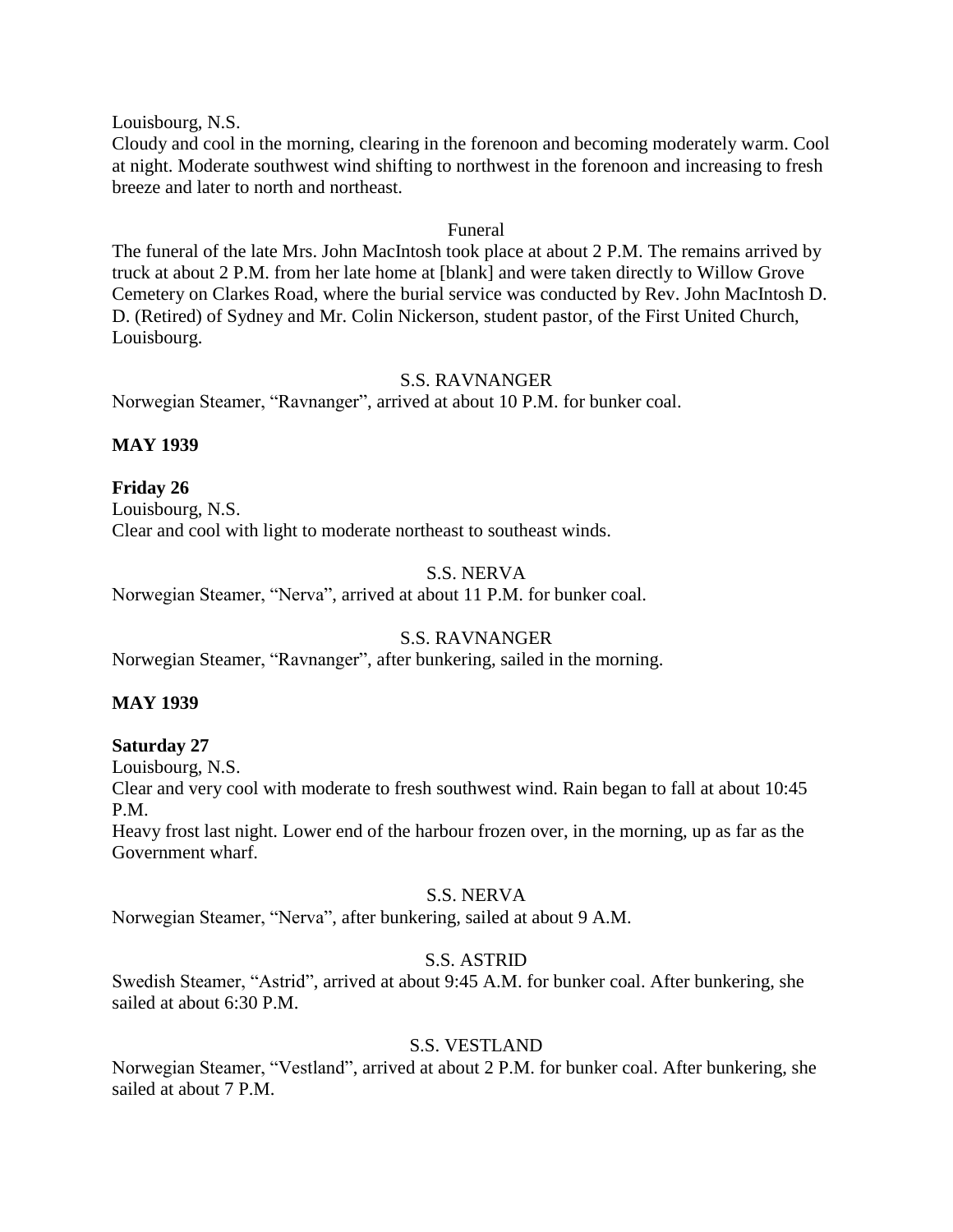## S.S. CARTIER

Canadian Government Survey Ship, "Cartier", Captain [blank], arrived at about 7:30 P.M. and docked at the freight wharf.

## **MAY 1939**

## **Sunday 28**

Louisbourg, N.S.

Heavy rain in the morning, followed by mist at about 9 A.M. Cloudy and moderately cool during the day with some fog in the afternoon and evening.

Light to moderate southwest wind becoming variable in the late afternoon.

## S.S. CHR. J. KAMPMANN

Danish Steamer, "Chr. J. Kampmann", arrived at about 7:30 P.M. for bunker coal.

## Church Services

At 11 A.M. and 7 P.M., I attended services in the First United Church. Mr. Colin Nickerson, Student Pastor, was the preacher at both services.

## Death of Dr. John MacMillan

Dr. John MacMillan of Westville, N.S., died to-day (sic). Dr. MacMillan was a brother of the late Rev. D.A. MacMillan, who was, for many years, pastor of the First United Church, Louisbourg. As a boy, Dr. MacMillan attended school for several years in this town.

In the afternoon, Emeline and I visited Mr. and Mrs. Fletcher Townsend.

## **MAY 1939**

## **Monday 29**

Louisbourg, N.S. Cloudy and cool with light to moderate northeast wind. Light showers in the late afternoon.

## S.S. CHR. J. KAMPMANN

Danish Steamer, "Chr. J. Kampmann", after bunkering, sailed in the morning.

## FERNFIELD

Steamer, "Fernfield", arrived, bunkered and sailed in the morning.

## S.S. EVERAGRA

Latvian Steamer, "Everagra", arrived at about 9:30 A.M. after bunkering. She sailed at about 3 P.M.

#### First Mackerel

The first mackerel to be caught here, this season, were reported to-day (sic).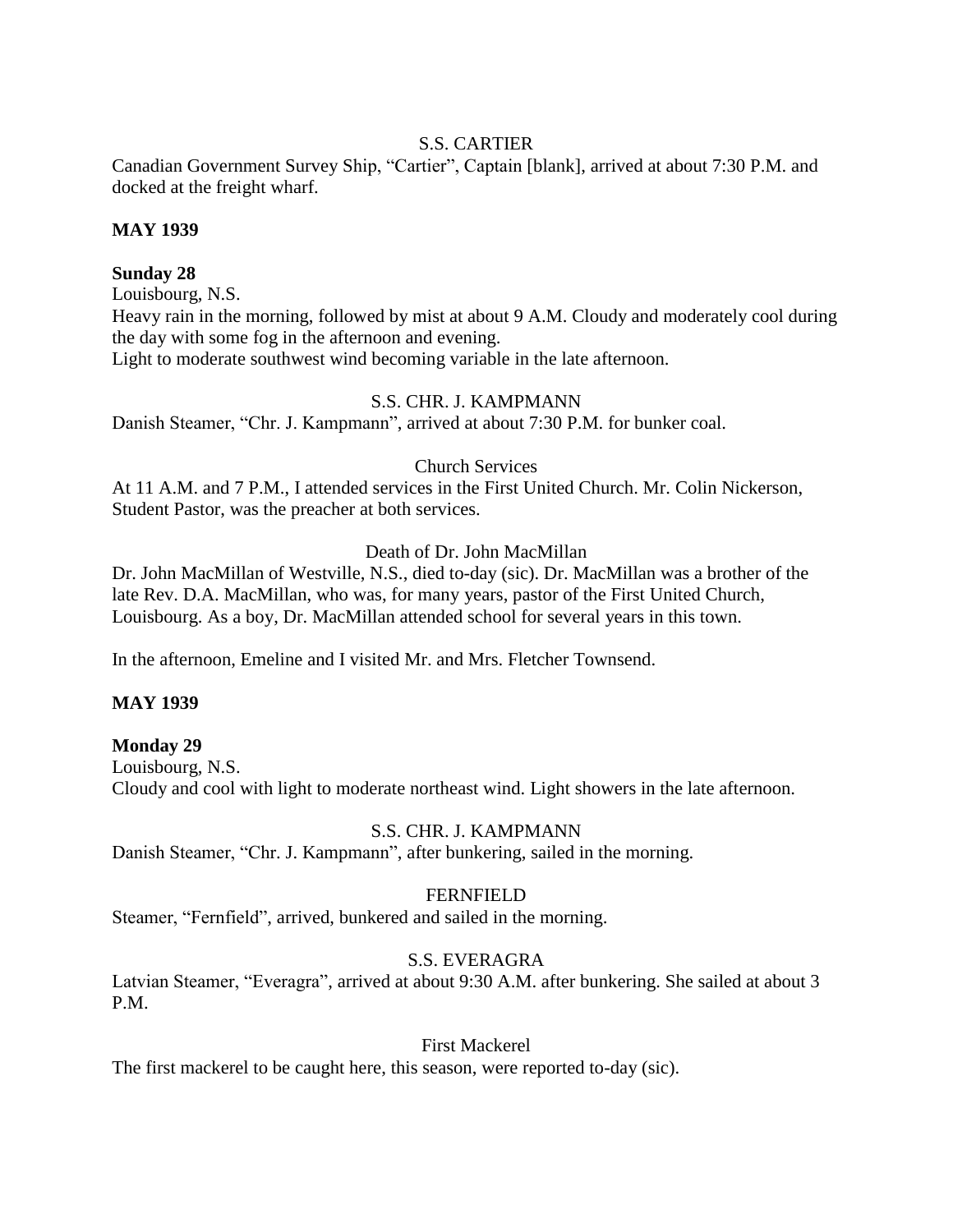#### **MAY 1939**

#### **Tuesday 30**

Louisbourg, N.S. Cloudy, foggy and very cool with moderate to fresh southwest wind. Rain during the night.

#### S.S. E.M. DALGAS

Danish Steamer, "Dalgas", arrived in the morning for bunker coal. After bunkering, she sailed at about 3 P.M.

#### **MAY 1939**

#### **Wednesday 31**

Louisbourg, N.S. Cool and mostly clear with moderate northwest wind.

#### S.S. WIPUNEN

Finnish Steamer, "Wipunen", arrived at about 8:30 A.M., bunkered and sailed at about 2:30 P.M.

#### S.S. CARTIER

Government Survey Steamer, "Cartier", Capt. Roach, arrived and sailed.

#### S.S. LADY LAURIER

Government Steamer, "Lady Laurier", sailed in the morning.

#### Motored To Glace Bay

Left Louisbourg at about 4 P.M. by motor car with A.A. Martell, James H. Crowdis and B.M. Spencer for the purpose of attending the annual meeting of the associated Board of Trade of Cape Breton Island, being held in the Glace Bay Hotel at 8 P.M.

At about 6:30 P.M., attended a meeting of the executive of the associated Board with Hon. A.S. MacMillan, present. At about 8:30 P.M., attended a banquet of the Board in the dining room of the Glace Bay Hotel, where Hon. A.S. MacMillan, Minister of Highways, was the guest speaker, Johnston Chew, Presiding.

Officers elected for the present year; Lloyd Weatherbee, New Waterford, President, Reg MacNeil, North Sydney, Vice-President and Lawrence Doucette, New Waterford, Secretary-Treasurer. Meeting adjourned shortly after midnight, after which, we motored back home, arriving at about 1:30 A.M., June 1.

#### **JUNE 1939**

#### **Thursday 1**

Louisbourg, N.S. Clear and very cool with strong northwest wind or moderate gale.

#### S.S. HAVTOR

Norwegian Steamer, "Havtor", arrived at about 7 P.M. for bunker coal.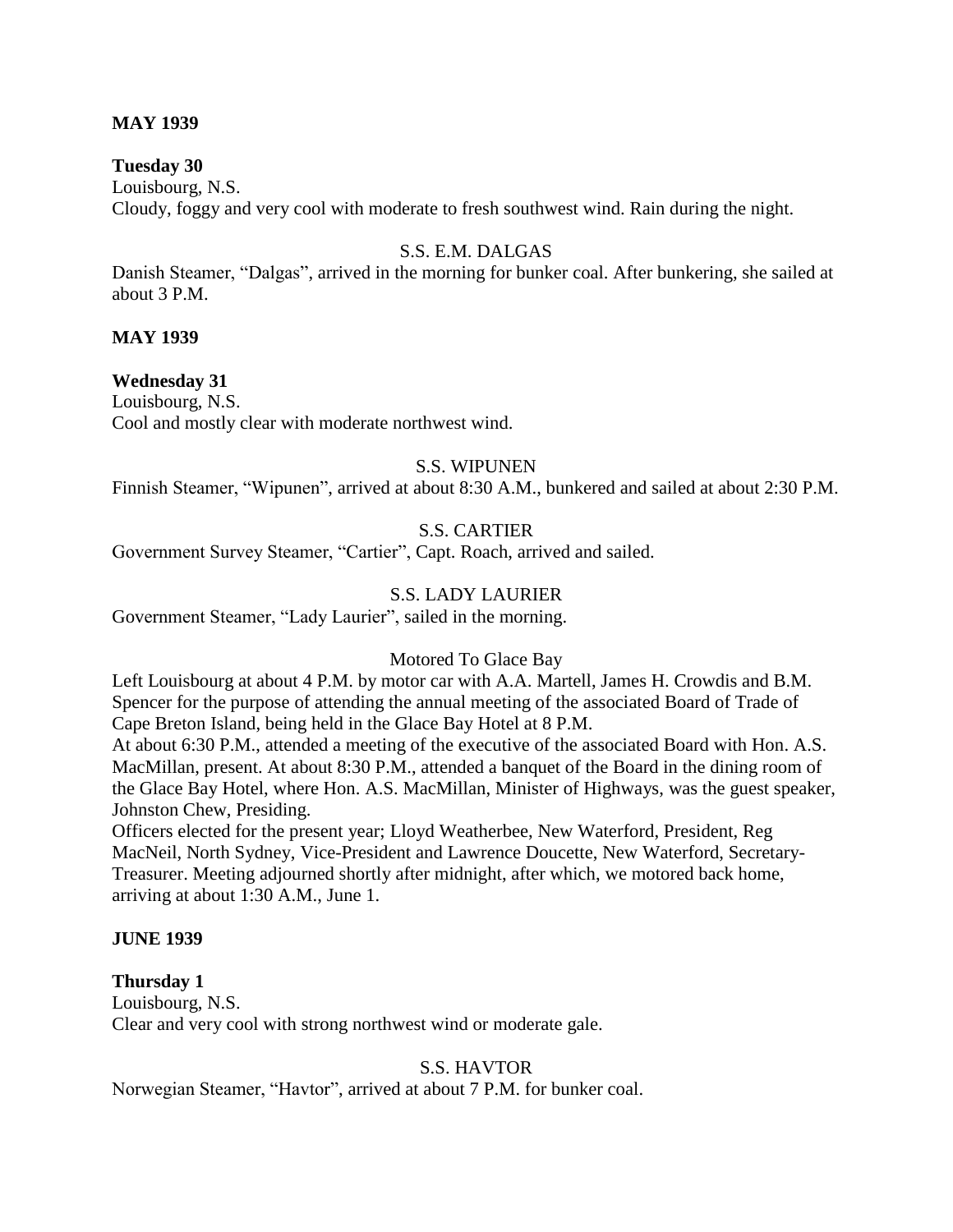Visited National Park

In the afternoon, I visited the Louisbourg National and Historic Park with Ex-Mayor, S.E. Muggah of Sydney, and Mr. Lamb of St. John, N.B.

## **JUNE 1939**

## **Friday 2**

Louisbourg, N.S. Clear and cool with moderate to fresh northwest wind.

## S.S. HAVTOR

Norwegian Steamer, "Havtor", finished bunkering and sailed in the early morning.

## S.S. ESTHER THORDEN

Finnish Steamer, "Esther Thorden", arrived at about 10:30 A.M. After taking bunker coal, she sailed at about 4:30 P.M.

## S.S. EVVIVA

Norwegian Steamer, "Evviva", arrived at about 10:45 A.M. and sailed at about 8 P.M. after taking bunker coal.

## **JUNE 1939**

## **Saturday 3**

Louisbourg, N.S. Clear and moderately warm with light variable wind. An ideal day.

## S.S. CARTIER

Government Survey Steamer, "Cartier", Capt. Roach, arrived.

## Council Meeting

At 7:30 P.M., I attended and presided at a meeting of the Town Council. Those present were: Councillors; D.J. MacInnis, G.B. Hiltz, James F.D. Townsend and Alex C. MacDonald. Mayor; M.S. Huntington, Clerk; B.M. Spencer, Police Officer; D.M. Johnston.

#### Canadian Parliament Prorouged

Canadian Parliament, which has been session at Ottawa since Thursday, January 12, 1939, prorouged to-day (sic).

#### **JUNE 1939**

#### **Sunday 4** Louisbourg, N.S. Clear and moderately cool with moderate to fresh southwest wind.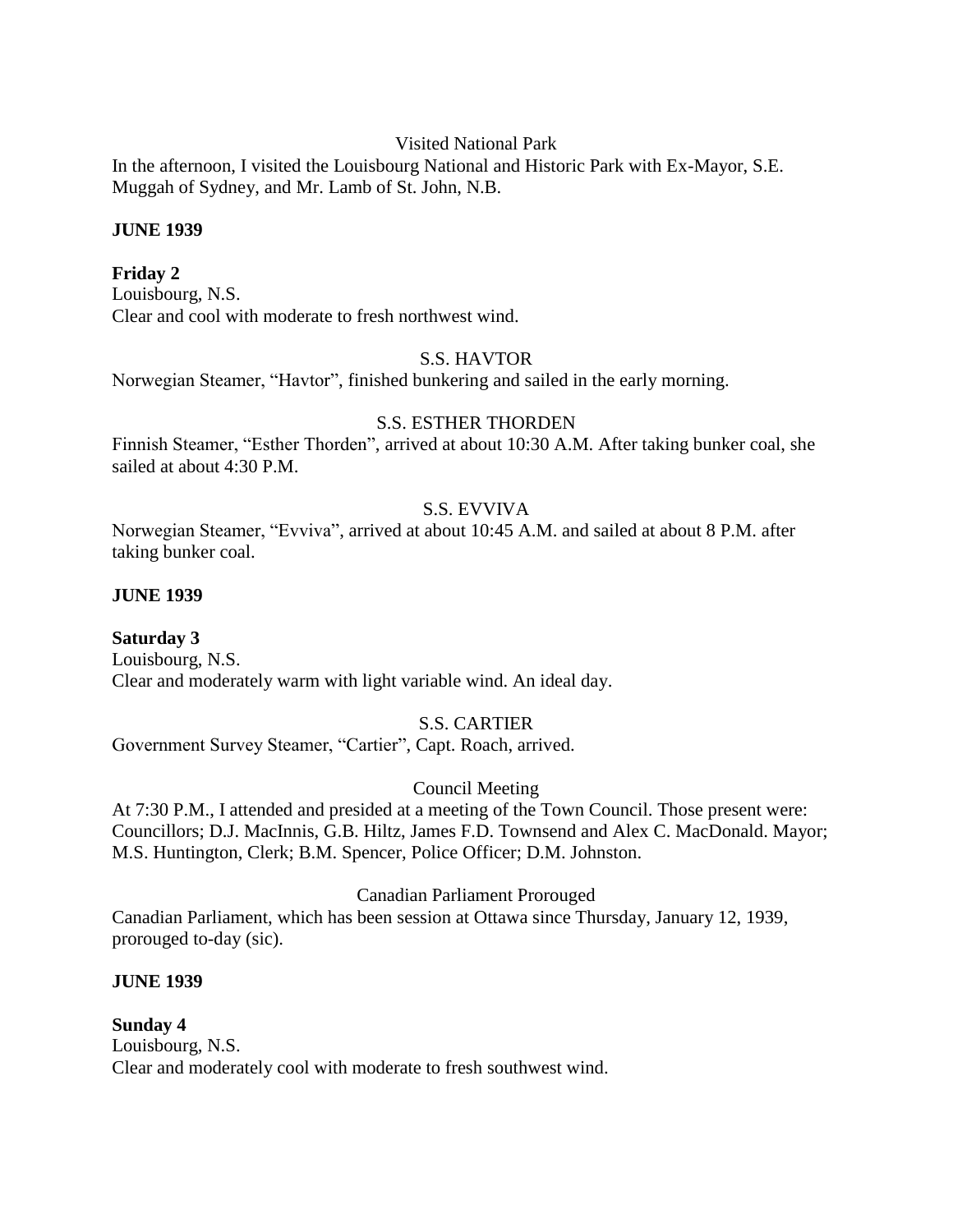## S.S. CETUS

Norwegian Steamer, "Cetus", arrived at about 8:30 A.M. for bunker coal.

## Church Services

At 11 A.M. and 7 P.M., I attended services in the First United Church. Rev. J.S. Nickerson of the United Church at Leitches Creek, C.B., was the preacher, both morning and evening.

Visited Mr. and Mrs. Fletcher Townsend

In the afternoon, Emeline and I visited Mr. and Mrs. Fletcher Townsend.

Fire

In the late afternoon, a small forest fire started west of Riverdale Street, at the foot of Blueberry Hill. After burning over an area of about 40 feet by 10 feet, it was extinguished before any serious damage was done.

## **JUNE 1939**

## **Monday 5**

Louisbourg, N.S.

Partly clear and moderately warm with light variable wind. Showers in the early morning and during the early part of the night.

## S.S. CETUS

Norwegian Steamer, "Cetus", sailed at about 8 A.M. after bunkering.

## S.S. AUDUN

Norwegian Steamer, "Audun", arrived at about 1:30 P.M. After bunkering, she sailed at about 7 P.M.

#### **JUNE 1939**

#### **Tuesday 6**

Louisbourg, N.S.

Cloudy and mild with light winds and fog in the morning. Moderate to fresh northeast wind in the afternoon and very cool. Heavy rain during the night.

#### S.S. SVIEN PII

Danish Steamer, "Svien PII", arrived at about 1 A.M. After taking bunker coal, she sailed at about 11 A.M.

#### S.S. BOREAS

Norwegian Steamer, "Boreas", arrived at about 1 A.M. After bunkering, she sailed at about 1 P.M.

## S.S. LYSAKER V.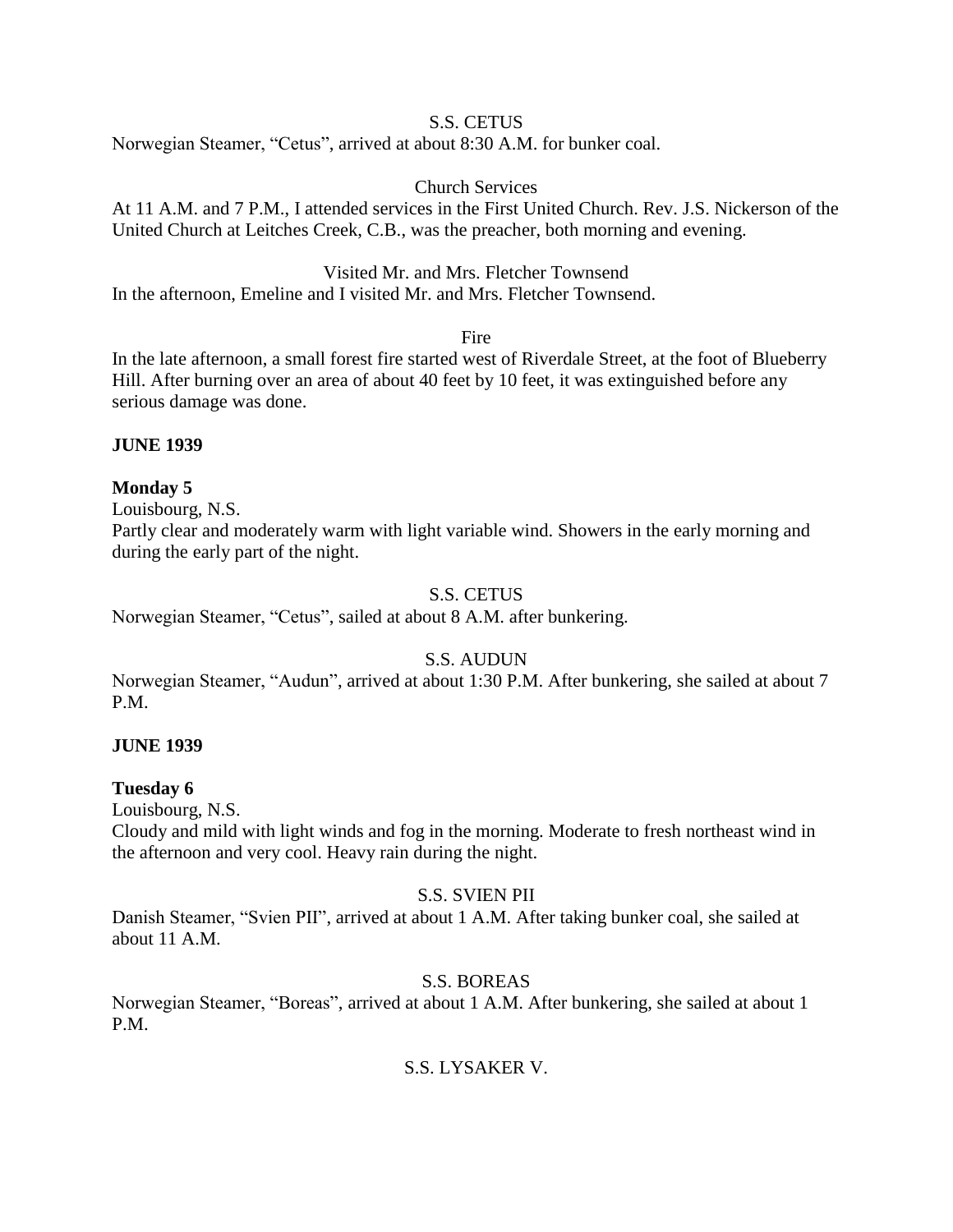Norwegian Steamer, "Lysaker V.", arrived in the early morning and anchored in the stream. After docking and bunkering, she sailed at about 3 P.M.

### S.S. FIDO

Norwegian Steamer, "Fido", arrived at about 10 P.M. for bunker coal.

### Left For Montreal

At 7 A.M., E.A. Grant, accompanied by his wife and mother-in-law, Mrs. William Bagnall, left by automobile enroute to Montreal.

### **JUNE 1939**

### **Wednesday 7**

Louisbourg, N.S.

Heavy rain accompanied by moderate northeast gale in the early morning. Cloudy and misty during the day. Wind moderating. Very cool.

#### S.S. FIDO

Norwegian Steamer, "Fido", bunkered and sailed.

### S.S. MAID OF STIRLING

Steamer, "Maid of Stirling", arrived and bunkered. Sailed during the night.

### S.S. RIMFAKSE

Norwegian Steamer, "Rimfakse", arrived at about 6 P.M. After bunkering, she sailed during the night.

#### Motored To Sydney

#### **JUNE 1939**

### **Thursday 8**

Louisbourg, N.S. Cloudy and cool with moderate to fresh northeast wind. Misty in the late afternoon and evening.

### **JUNE 1939**

### **Friday 9**

Louisbourg, N.S. Cloudy and cool with a few light showers in the evening. Moderate northeast wind.

### Present Prizes

At the opening of a dance held in Masonic hall in the evening, I presented Cups and souvenir prizes to the winners of the foot races held on the streets of Louisbourg on May 24, 1939.

### S.S. FERNFIELD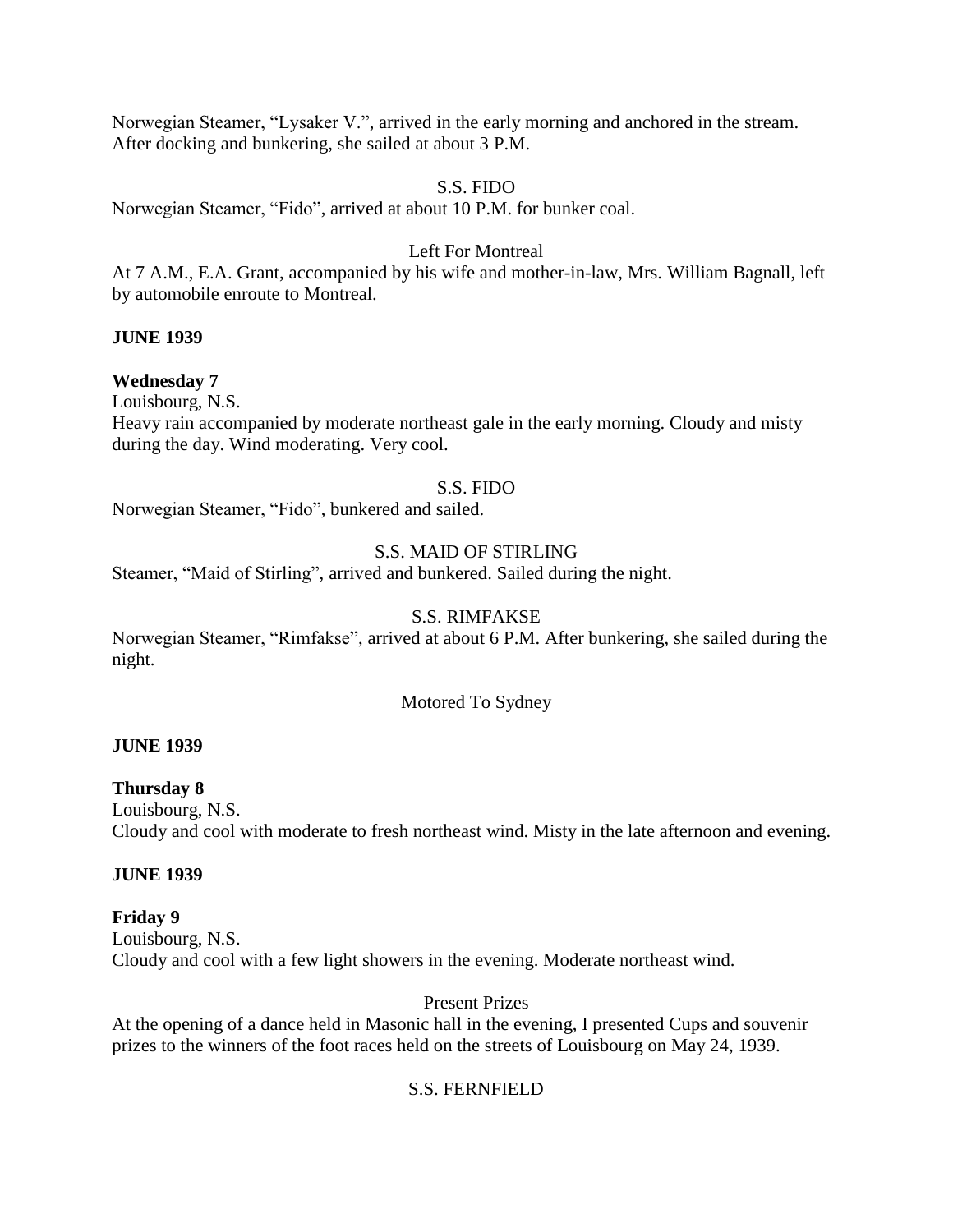Steamer, "Fernfield", enroute to Newfoundland, arrived, bunkered and sailed.

### **JUNE 1939**

### **Saturday 10**

Louisbourg, N.S. Cloudy and cool in the morning but cleared in the forenoon and became moderately warm in the afternoon. Fog off the coast. Moderate variable wind.

## S.S. ELIE

Danish Steamer, "Elie", arrived in the early morning. After bunkering, she sailed at about 11 A.M.

### **JUNE 1939**

### **Sunday 11**

Louisbourg, N.S. Clear and moderately cool with light to moderate southwest wind. Fog off the coast.

## Church Services

At 11 A.M. and 7 P.M., I attended services in the First United Church where Mr. Colin Nickerson was the preacher at both services.

Visited Mr. & Mrs. Fletcher Townsend In the afternoon, Emeline and I visited Mr. and Mrs. Fletcher Townsend.

### **JUNE 1939**

## **Monday 12**

Louisbourg, N.S. Cloudy and foggy with light southwest wind.

## S.S. MARIA THEREZA

Brazilian Steamer, "Maria Thereza", arrived in the morning. After bunkering, she anchored in the stream.

This, a former Canadian ship which is being delivered to her new owners in Brazil.

## S.S. FJORDHEIM

Norwegian Steamer, "Fjordheim", arrived in the morning. After bunkering, she sailed in the afternoon.

### S.S. ILA

Norwegian Steamer, "Ila", arrived and anchored east of the coal pier. Later, she docked, bunkered and sailed.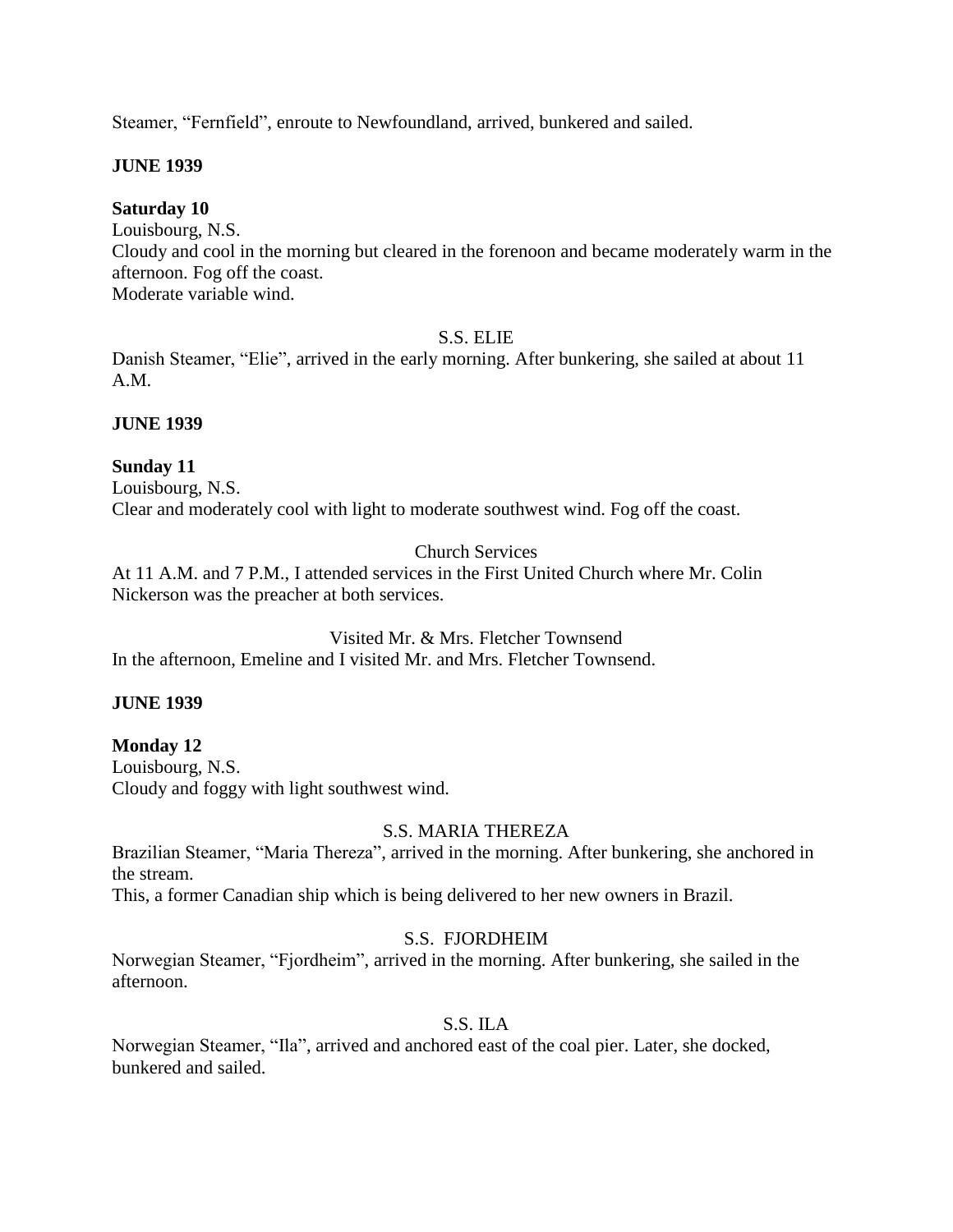#### S.S. PENOLVER (WRECKED)

British Steamer, "Penolver" Capt. F.O. Taylor, enroute from Boston, Mass. to England with a cargo of scrap iron, struck on a ledge a short distance east of the entrance of Louisbourg harbour, this morning, while making her way through the fog to Louisbourg for the purpose of taking bunker coal. When the accident occurred there was no pilot on board. A short time later she was boarded by Pilot Edward Wilcox and brought into port where it was learned that she was in a sinking condition. She was then taken to the eastern end of the harbour and run ashore at Havenside, near the former residence of the late Elias Townsend, where she rests with her bow near the shore heading about southwest and her stern resting on the bottom with her deck awash at high tide.

### **JUNE 1939**

### **Tuesday 13**

Louisbourg, N.S.

Cloudy and foggy in the morning but clearing early in the day. Clear and warm during the remainder of the day. Moderate southwest wind shifting to west in the afternoon and increasing to fresh.

### S.S. BUR

Norwegian Steamer, "Bur", arrived in the morning, bunkered and sailed at about 3 P.M.

### Wreck of S.S. PENOLVER

British Steamer, "Penolver", which arrived here yesterday morning in a damaged condition and now lies stranded at Havenside, in to-days (sic) issue of the Sydney-Post-Record, to-days (sic) issue gave the following description of the damaged ship:

"Built at West Hartlepool, England, in 1912, 350 feet in length, 3720 tons Registry and owned by the Chellew Navigation Company, Falmouth, England."

The two funnel tug, "Foundation Franklin", Capt. Power, arrived at about 7 O'clock yesterday evening and was lying alongside the stranded ship until this afternoon when she sailed, I understand, for Halifax for scows and pontoons to assist in the salvaging operations. Capt. Featherstone of the Foundation Company also arrived by automobile, last evening or today (sic), for the purpose of making arrangements for salvaging.

### **JUNE 1939**

### **Wednesday 14**

Louisbourg, N.S.

Cloudy and foggy with moderate southwest wind. Cool with a few showers in the late afternoon and evening.

#### S.S. INGRID THORDEN

Finnish Steamer, "Ingrid Thorden", arrived at about 1 A.M. After bunkering, she sailed during the forenoon.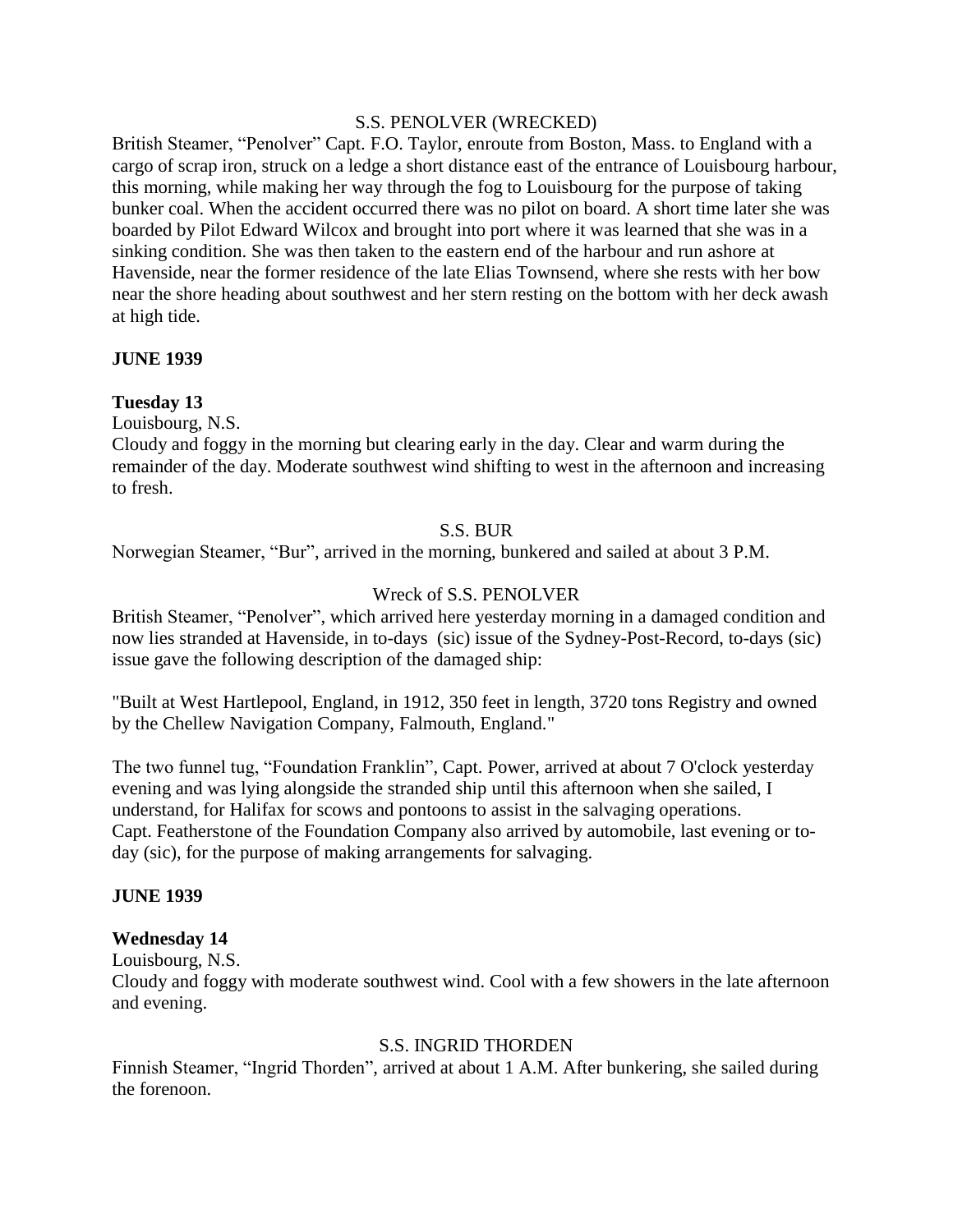### Marriage

The marriage of Archie Munroe, of Louisbourg, to Miss [blank] MacLeod

Choir Practice At 8:30 P.M., I attended choir practice in the First United Church.

King and Queen Visit Pictou and New Glasgow

King George the VI and Queen Elizabeth, who are now nearing the end of their Canadian and United States tour, arrived this evening at Pictou, N.S., from Charlottetown, P.E.I., on board the Canadian Destroyer, "Skeena".

From Pictou they motored to New Glasgow, after which they boarded the Royal train to spend their last night in Canada, on a Siding at Valley Station, Colchester County, N.S.

### **JUNE 1939**

## **Thursday 15 Provincial Holiday**

Louisbourg, N.S.

Heavy showers and strong wind in the morning. Cleared early in the day, wind shifting from southwest to northwest and moderated to a light breeze at noon. Clear and moderately warm during the afternoon and evening and very pleasant.

## S.S. ERIKA HENDRIX FISSER

German Steamer, "Erika Hendrix Fisser", arrived at about 10:30 A.M. for bunker coal.

### Visit Of King George VI and Queen Elizabeth

Their Majesties, King George VI and Queen Elizabeth, on the last day of their Canadian and United States tour, arrived at Halifax, N.S., at about 11 A.M. where they were received by Provincial Government and Civic Officials.

The Royal Party sailed from Halifax at about 6:30 P.M. on board the Canadian Pacific Liner, "Empress of Britain", enroute for England via St. John's, Nfld.

## Death of Horatio Tanner

The death of Horatio Tanner took place at about 2 P.M. to-day (sic) at his home at Big Lorraine, after a long illness. Mr. Tanner, who was about 60 years of age, was born at Louisbourg where he lived the greater part of his life. A few years ago he moved to Big Lorraine. He is survived by his wife and two step-sons: Harry and Wallace Townsend.

### **JUNE 1939**

### **Friday 16**

Louisbourg, N.S.

Cloudy and cool with light to moderate southwest wind and some fog in the afternoon and evening, also showers.

### S.S. ERIKA HENDRIX FISSER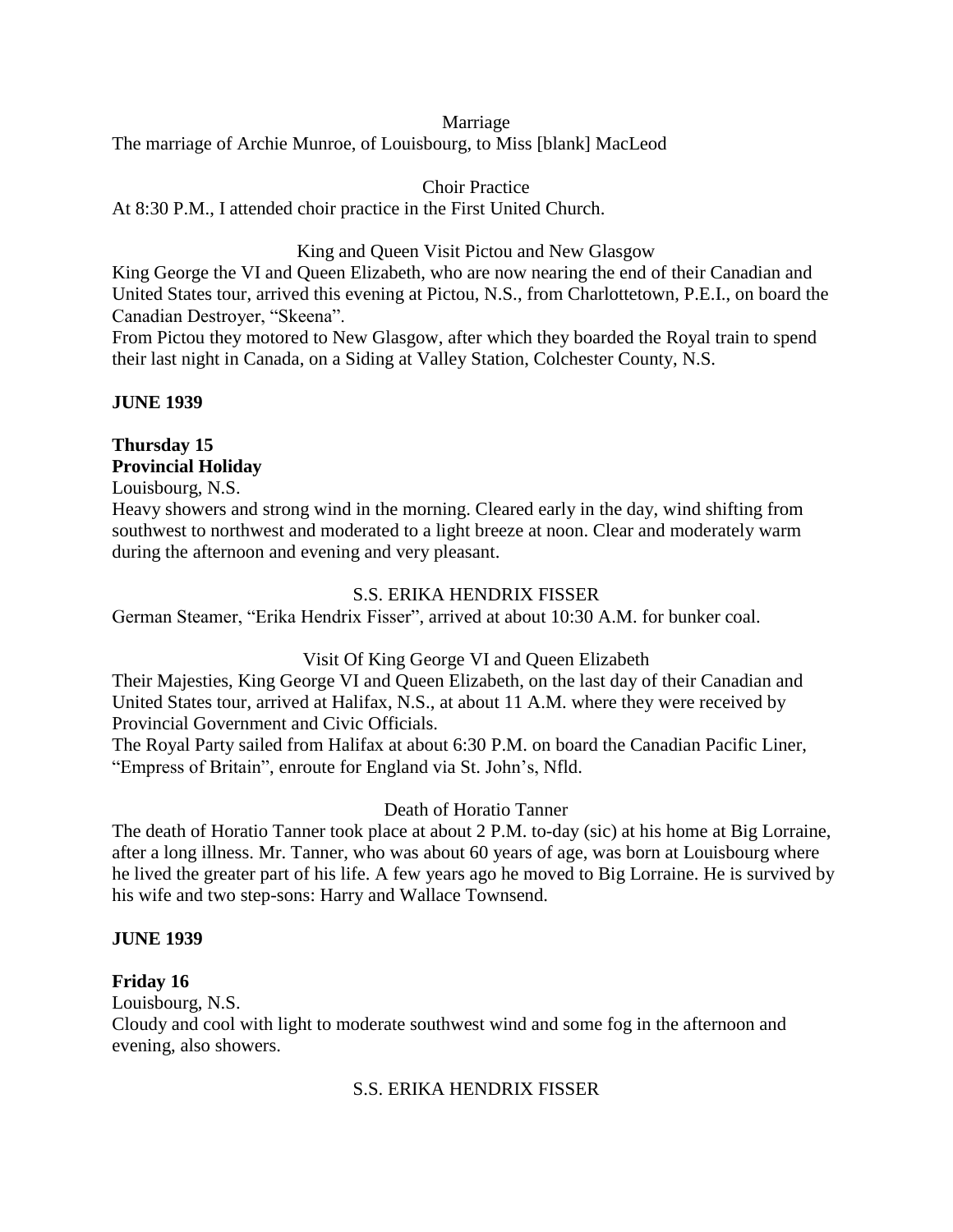German Steamer, "Erika Hendrix Fisser", after bunkering, sailed in the morning.

### S.S. FOUNDATION FRANKLIN

Tug, "Foundation Franklin", Capt. Power, arrived from Halifax in the early morning with a scow and derrick in tow to be used in salvage operations in connection with S.S. Penolver.

### S.S. BANSURF

Halifax Tug, "Bansurf", arrived at about 1:30 P.M. from Halifax with two scows in tow to be used for removing cargo from the hold of S.S. Penolver. The work of discharging cargo began to-day (sic).

#### S.S. SAMNANGER

Norwegian Steamer, "Samnanger", arrived at about 6:30 P.M. After bunkering, she sailed during the night.

#### **JUNE 1939**

#### **Saturday 17**

Louisbourg, N.S. Clear and cool with strong northwest wind.

### Visited Louisbourg National Park

As arranged by the office of the British Empire Steel and Coal Corporation Ltd. Sydney, with A.A. Martell of Louisbourg, I motored to the Louisbourg National and Historic Park where we met John R. MacIsaac, Traffic Manager of the Steel and Coal Corporation, F.W. Gray, Assistant Gen. Manager, Col. John A. MacDonald, Electrical Supt., S.J. Hungerford, Chairman and President Canadian National Railways and President Trans-Canada Air Lines, W.U. Appleton, Vice-President and Gen. Manager, Atlantic Region, Canadian National Railways, E.L. Daley, Director C.N.R. and several others. Two motor cars full in all.

At the park, Mr. Martell and I showed them points of historic interest. I also gave the party a short talk on Louisbourg's early history.

At about 12:30 P.M., the party left to return to Sydney.

### Death of Miss Emily S. MacAlpine

The death of Miss Emily S. MacAlpine, an aged resident of this town, took place at about noon to-day (sic), at her home on Strathcona Street where she and her niece, Miss Henrietta Nicholson, lived together.

Funeral

The funeral of the late Horatio Tanner took place this afternoon from his home at Big Lorraine. Services in the Anglican Church at Big Lorraine and at the grave-side were conducted by Rev. George Arnold. Interment took place in the United Church Cemetery, (formerly Methodist), on Clarkes Road.

#### **JUNE 1939**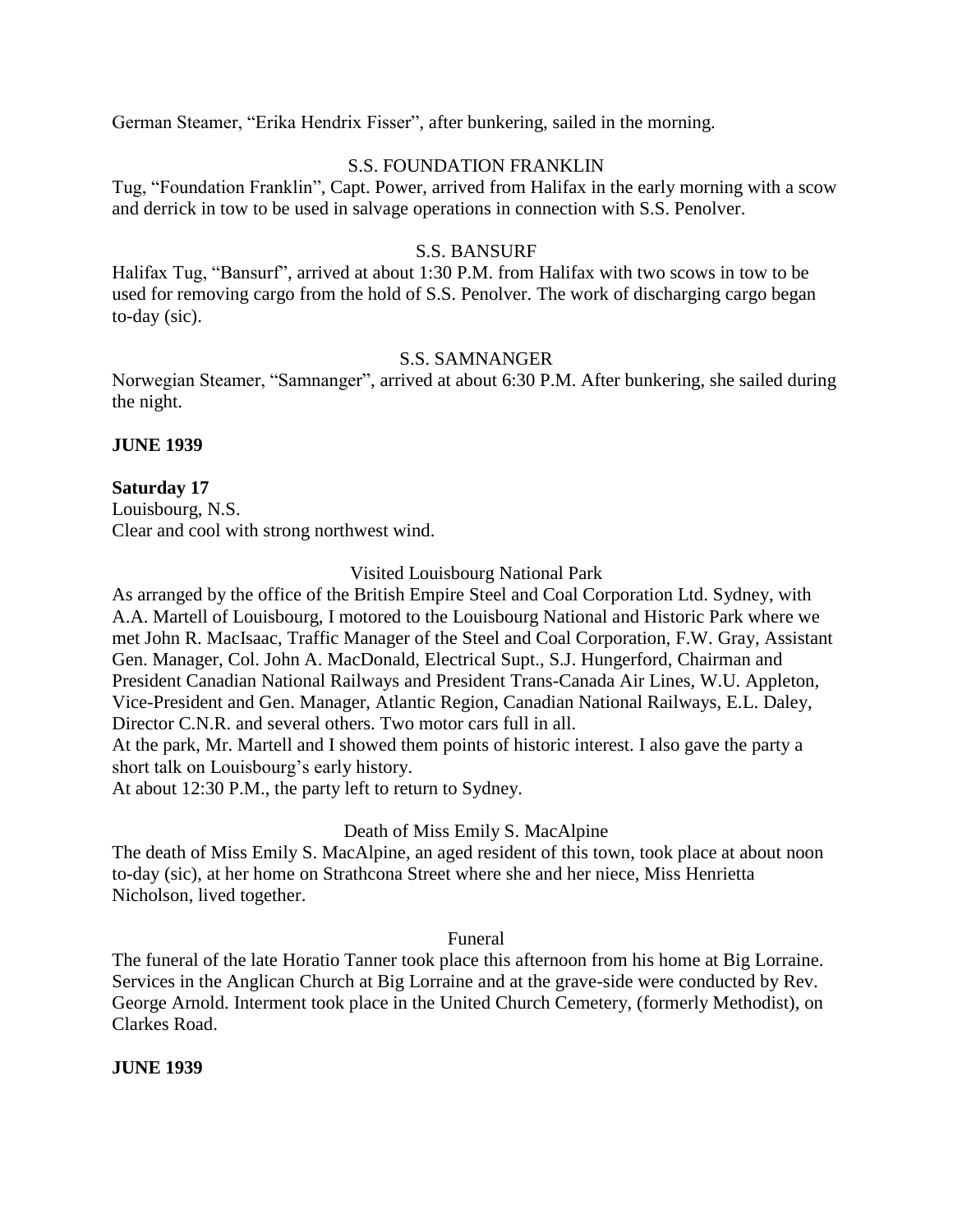**Sunday 18**

Louisbourg, N.S. Very cool and mostly cloudy with fresh to strong northwest to north winds.

## Church Services

At 11 A.M. and 7 P.M., I attended services in the First United Church where Mr. Colin Nickerson, student pastor, was the preacher.

## **JUNE 1939**

## **Monday 19**

Louisbourg, N.S. Clear and cool with strong, northerly wind which shifted to northeast and late in the afternoon, to southwest and decreasing.

### Funeral

At about 1:30 P.M., I attended the funeral of the late Emily MacAlpine. Services at the house, St. Bartholomew's Church and the grave were conducted by Rev. George Arnold. Interment took place in the Anglican Cemetery on Clarkes Road.

## S.S. BANSURF

Halifax Tug, "Bansurf", sailed in the evening for Rimouski, Quebec, for to tow a barge to Louisbourg for to assist in salvaging the cargo of the British Steamer, "Penolver".

## **JUNE 1939**

**Tuesday 20** Louisbourg, N.S. Cloudy and cool with light variable wind.

## S.S. LISTO

Norwegian Steamer, "Listo", arrived at about 8 A.M. After bunkering, she sailed at about 3 P.M.

## S.S. CYRIL

Danish Steamer, "Cyril", arrived at about 8 P.M. After bunkering, she sailed during the night.

## Meeting Of Fishermen's Race Committee

At 8 P.M., I attended and presided at a meeting of the Race Committee, promoters of the Fishermen's Annual Boat race. The following were present:

A.A. Martell, Bert Wilcox, A.W. Stacey, John A. MacDonald, Edgar Bate and M.S. Huntington. On motion of the meeting, M.S. Huntington and A.A. Martell were re-elected Chairman and Secretary, respectively. Meeting, which was held in the Town office, was adjourned to meet on next Tuesday evening in the same place and at the same hour.

## **JUNE 1939**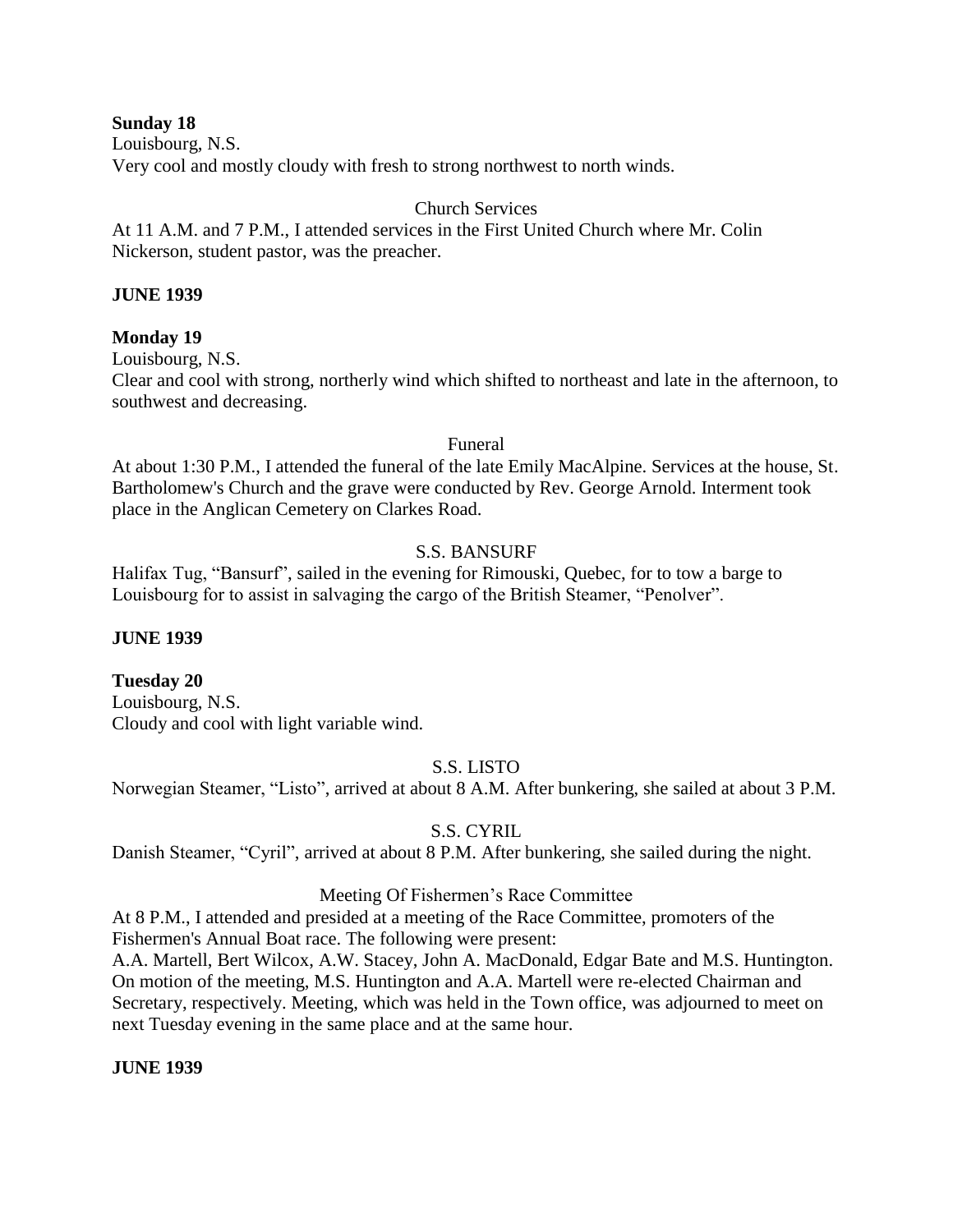### **Wednesday 21**

Louisbourg, N.S. Cloudy, foggy and cool in the morning. Clearing at noon and becoming warm. A very pleasant afternoon and evening. Max. temperature about 80. Moderate variable wind. Heavy rain in the early morning.

### S.S. WISA

Finnish Steamer, "Wisa", arrived at about 8 A.M. After bunkering, she sailed at about 1 P.M.

#### **JUNE 1939**

#### **Thursday 22**

Louisbourg, N.S. Mostly clear and moderately cool with moderate to fresh northwest wind.

#### S.S. SPIND

Norwegian Steamer, "Spind", arrived for bunker coal.

#### **JUNE 1939**

**Friday 23** Louisbourg, N.S. Cool and mostly clear with light to moderate easterly wind.

### Motored To Sydney And Salmon River

Left Louisbourg at 8 A.M. on Sullivan's Bus , Ira Jollimore, driver, enroute to Salmon River for the purpose of spending a few days with my brother, Heber and his wife, at my old home. Arrived at Sydney at about 8:45 A.M. Made some business calls. Left for Salmon River at about 6:30 P.M. by motor car with my nephew, Fred Huntington. Other occupants of the car were Lillian and Larry Huntington. Arrived at Clifford Huntington's at about 7:30 P.M. After spending about one hour at Clifford's, Fred drove me, in his car, up to Heber's. Found all the folks well and pleased to see me.

#### **JUNE 1939**

#### **Saturday 24**

Salmon River, N.S. Clear and moderately warm with light to moderate variable winds, mostly southeast. Max. temperature about 70.

Spent the day relaxing around my old home.

S.S. FAR

Norwegian Steamer "Far", arrived at Louisbourg and took bunker coal.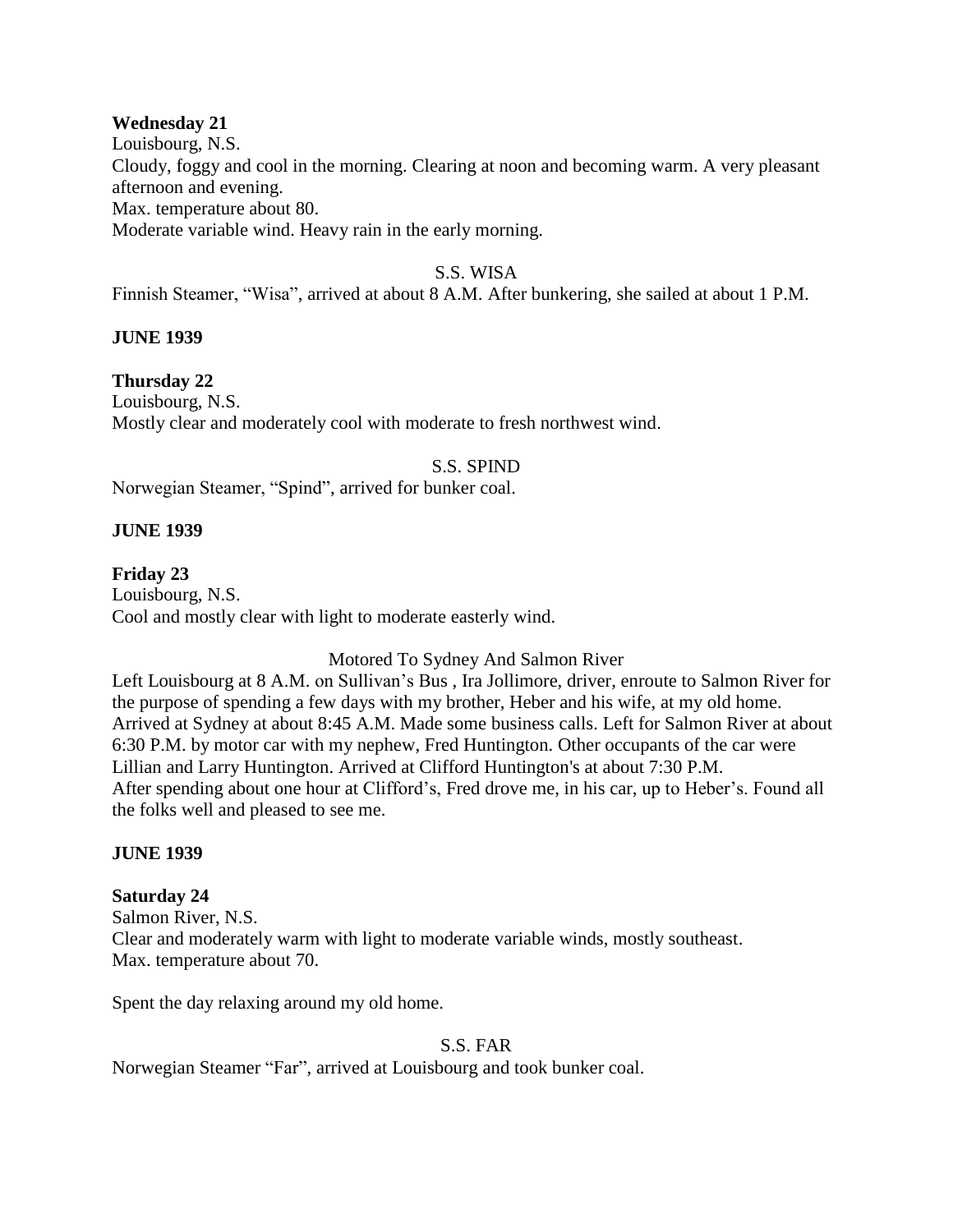#### S.S. BANSURF

Tug, "Bansurf", arrived at Louisbourg in the evening from Rimouski, Quebec, with barge, QUEENSVALE, in tow. The barge is to be used in the salvaging operations of the British Steamer," Penolver" no (sic) stranded in Louisbourg harbour.

### **JUNE 1939**

### **Sunday 25**

Salmon River, N.S. Moderately warm and partly clear with light to moderate variable wind, mostly south. Max. temperature about 70.

#### Church Services

At 7:30 P.M., I attended service in the Grand Mira Baptist Church where Mr. [blank] Churchill, student pastor, was the preacher. After service, returned to Heber's.

#### S.S. PENOLVER REFLOATED

British Steamer, "Penolver", which was wrecked and stranded at Louisbourg on the 12<sup>th</sup> of this month, was refloated to-day (sic) and sailed for Halifax in the afternoon in tow of the tugs, FOUNDATION FRANKLIN and BANSURF. Since the stranding, part of the cargo of scrap iron was removed on to scows and temporary repairs made to several holes in the bottom.

### Farewell Sermon

Mr. Colin Nickerson, Student Pastor, of the First United Church, Louisbourg, preached his farewell sermon this evening. Mr. Nickerson was assisted at the morning service by Rev. Grant MacDonald of Fourchu.

#### **JUNE 1939**

### **Monday 26**

Salmon River, N.S.

Clear and cool, becoming cloudy in the afternoon. Light to moderate easterly wind. Misty during the night.

Max. temperature about 65.

To-day (sic), I made the following calls; Mr. & Mrs. Cecil Hussey's, Mr. & Mrs. Clifford Huntington's, Mr. & Mrs. Caleb Huntington's, Mr. & Mrs. Arthur Huntington's. Left Heber's at about 9:30 A.M. and returned at about 4:30 P.M.

Provincial Examinations

Provincials High School examinations begun to-day (sic). At Louisbourg the following candidates wrote:

> Grade 12: Viola Burke Bert Hiltz Beatrice Dickson Ethel Tucker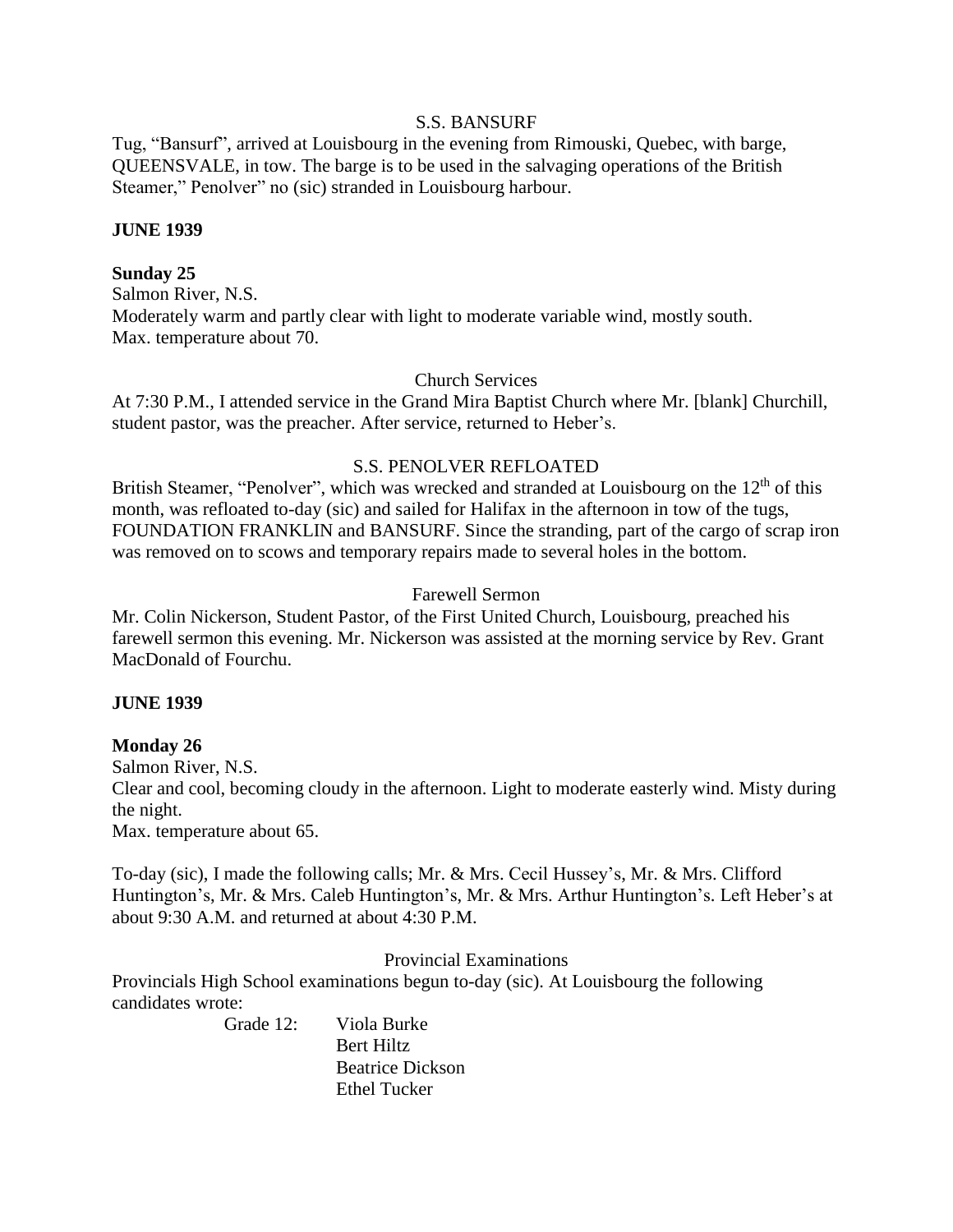Grade 11: Peggy Martell Mora Martell Harvey Lewis Robert Thomas Madge MacIntyre (Big Pond) Catherine Tompkins (Dominion) Mabel Ferguson (Mira Gut)

All of the above named candidates attended the Louisbourg High School throughout the past term with the exception of Mabel Ferguson. Roy Sheppard of Louisbourg is deputy examiner.

### **JUNE 1939**

### **Tuesday 27**

Salmon River, N.S. Cloudy and cool, misty in the morning. Light to moderate northeast wind.

#### Salmon River To Louisbourg

Left Heber's at about 7 A.M. and motored with him to the end of the new road where I met F.A. Huntington and motored with him to Sydney. Other occupants of the car were Mrs. Clifford Huntington and Mrs. Alex MacKinnon. At Sydney, I connected with Sullivan's Bus, Ira Jollimore, driver, and proceeded to Louisbourg, arriving at about 10:30 A.M.

### Meeting of Race Committee

At 7:30 P.M., I attended and presided at a meeting in the Town Office of the Fishermen's Race Committee which was held for the purpose of completing arrangements for the annual boat race which is being held on next Saturday, July the first.

Those present were: A.A. Martell, Bert Wilcox, Edgar Bate, John A. MacDonald, L.H. Cann, A.W. Stacey and M.S. Huntington.

Meeting adjourned to meet again at A.A. Martell's office at 1 P.M. on Thursday, June 29<sup>th</sup>.

### **JUNE 1939**

### **Wednesday 28**

Louisbourg, N.S. Cloudy and very cool with light to moderate northeast wind. Cleared in the afternoon.

#### S.S. FOUNDATION FRANKLIN S.S. BANSURF

Tugs, "Foundation Franklin", Capt. Power, and "Bansurf", arrived at about noon from Halifax, N.S., for the purpose of towing two scows and the barge, "QUENSVALE", laden with scrap iron to Halifax, N.S. The scrap iron is part of the cargo of the Steamer, "PENOLVER", which was rendered here on the  $12<sup>th</sup>$  of this month.

#### **JUNE 1939**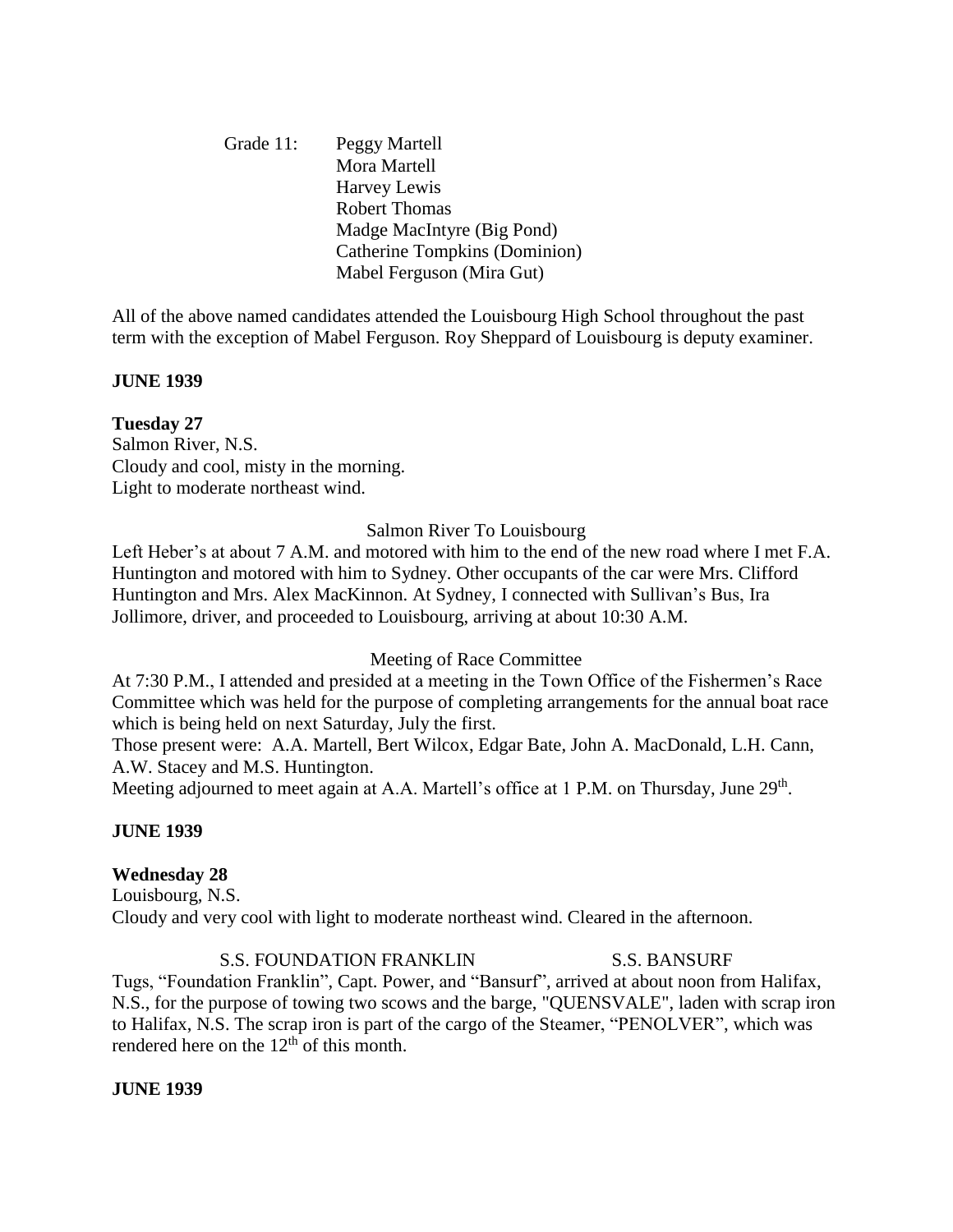**Thursday 29** Louisbourg, N.S. Cool and mostly clear. Frost in the early morning.

S.S. FOUNDATION FRANKLIN S.S. BANSURF Tugs, "Foundation Franklin" and "Bansurf", sailed in the morning for Halifax, N.S.

Meeting of Racing Committee

In the afternoon, a meeting of the Fishermen's Race Committee was held in the office of A.A. Martell.

**JUNE 1939**

**Friday 30** Louisbourg, N.S. Cloudy and cool with some fog. Moderate south west wind. Max. temperature 64.

### Induction

The induction of Rev. Donald MacLeod, M.A., to the pastorate of the First United Church, Louisbourg, took place at 7:30 P.M.

### **JULY 1939**

### **Saturday 1**

Louisbourg, N.S. Cloudy and foggy in the early part of the day. Fog lifted shortly before noon. Cloudy but visibly good in the afternoon. Moderate southwest wind. Min. temperature 49, Max. temperature 62.

Fishermen's Boat Races

## S.S. VESTLAND

Norwegian Steamer, "Vestland", arrived in the evening for bunker coal.

### **JULY 1939**

## **Sunday 2**

Louisbourg, N.S. Light to moderate southwest wind and foggy. Rained during the greater part of the day. Rainfall about ½ inch. Min. temperature 50, Max. temperature 57.

Church Services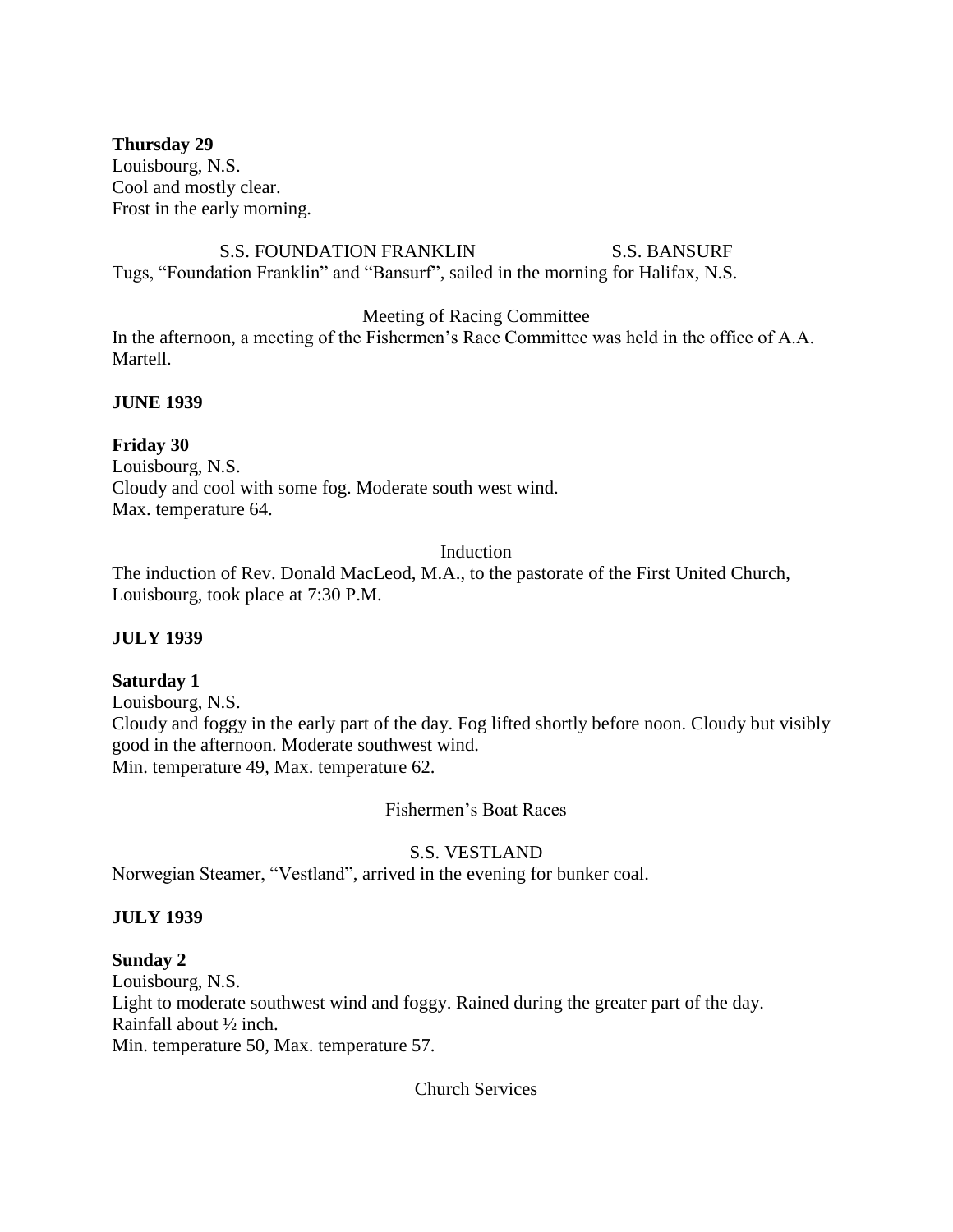At 11 A.M. and 7 P.M., I attended services in the First United Church where Rev. Donald MacLeod, M.A., was the preacher both morning and evening. To-day (sic)'s services were the first since Mr. MacLeod entered on the pastorate of the First United Church, Louisbourg.

### **JULY 1939**

### **Monday 3**

Louisbourg, N.S. Light to moderate southwest wind becoming variable in the evening. Cloudy and foggy with showers at night. Min. temperature 48, Max. temperature 64.

# S.S. VESTLAND

Norwegian Steamer, "Vestland", after bunkering, sailed in the morning.

### S.S. BRITA THORDEN

Finnish Steamer, "Brita Thorden", arrived at about 10 A.M. After bunkering, she sailed in the evening.

### Leaves For Home

Miss Clara Gillis, who has been in our service as housemaid since May 6, 1937, left this morning on the 8 O'clock bus for Sydney, enroute to her home in Newfoundland. Her services with us were very satisfactory and we regretted to have her leave us. We understand it is her intention to take a course in a beauty parlor.

## New Maid Arrives

Miss Annie MacIntyre, of Mira Ferry, arrived this evening for the purpose of entering our service as housemaid.

### Marriage

The marriage of Malcolm MacDonald, of Glace Bay, to Miss Annie MacCuish, of Louisbourg, took place at Sydney this evening. The ceremony was performed by Rev. Maxwell MacOdrum of Sydney.

Mr. and Mrs. MacDonald will reside at Louisbourg.

### **JULY 1939**

### **Tuesday 4**

Louisbourg, N.S.

Moderate northeast to north winds with rain in the morning. Cloudy and misty in the afternoon. Partly clear in the evening.

Min. temperature 48, Max. temperature 64.

### S.S. WAALHAVEN

Dutch Steamer, "Waalhaven", arrived at about 10 A.M. After bunkering, she sailed in the afternoon.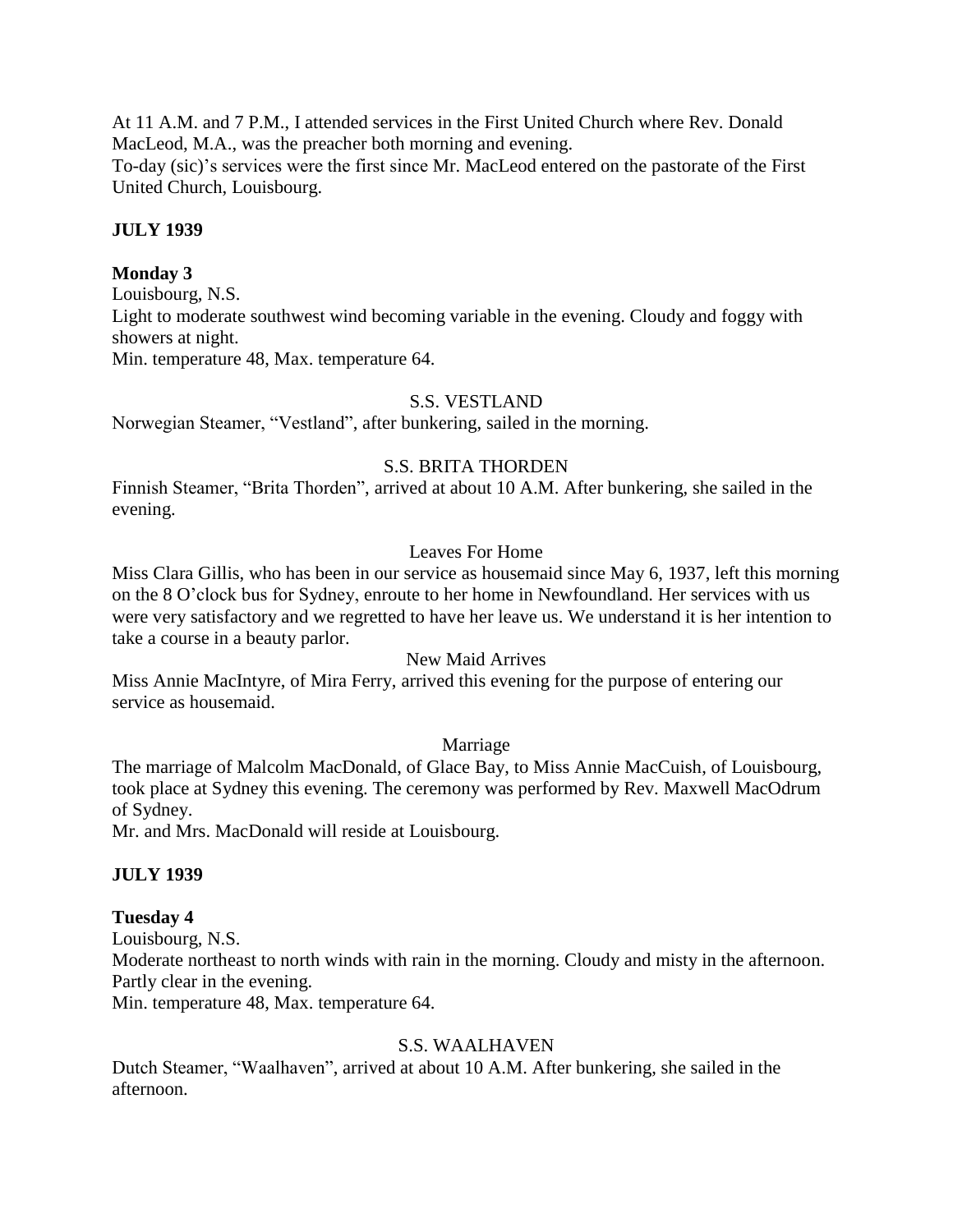### S.S. SEVERN LEIGH

British Steamer, "Severn Leigh", arrived at about 3:30 P.M. After bunkering, she sailed during the night.

### S.S. FAR

Norwegian Steamer, "Far", arrived at about 7 P.M. for bunker coal.

#### Engaged Clerk

Miss Christine MacDonald entered on her duties as clerk in my shop this morning. Miss MacDonald was employed by E.A. Grant previous to the fire which destroyed his store on February 18, 1939.

#### Town Clerk Ill

B.M. Spencer, Town Clerk and Stipendiary Magistrate for the Town of Louisbourg, has been confined to his bed, through illness, since yesterday morning.

#### **JULY 1939**

#### **Wednesday 5**

Louisbourg, N.S. Partly clear and moderately warm with light to moderate southwest wind. Min. temperature 46, Max. temperature 74.

#### S.S. FAR

Norwegian Steamer, "Far", after bunkering, sailed in the morning.

#### S.S. BIRTE

Danish Steamer, "Birte", arrived in the morning. After bunkering, sailed at about 4:30 P.M.

#### S.S. TRAJAN

Norwegian Steamer, "Trajan", arrived in the morning. After bunkering, she sailed at about 1:30 P.M.

#### S.S. EVERONIKA

Latvian Steamer, "Everonika", arrived at about 11:30 A.M. for bunker coal and anchored in the stream, docking in the afternoon.

#### HEADSTONE DISCOVERED

This forenoon, while workmen, under the direction of N.A. Sparks, Engineer, Ottawa and foreman, R.A. Peters, Louisbourg, were excavating in the ruins of the Old French Hospital at the Louisbourg Historic and National Park, a headstone was found, 29 inches wide and 50 inches high, and about 4 inches thick, containing the following inscription:

> "HERE LIES INTERR'D THE BODY OF RICHARD MUMFORD ESQ.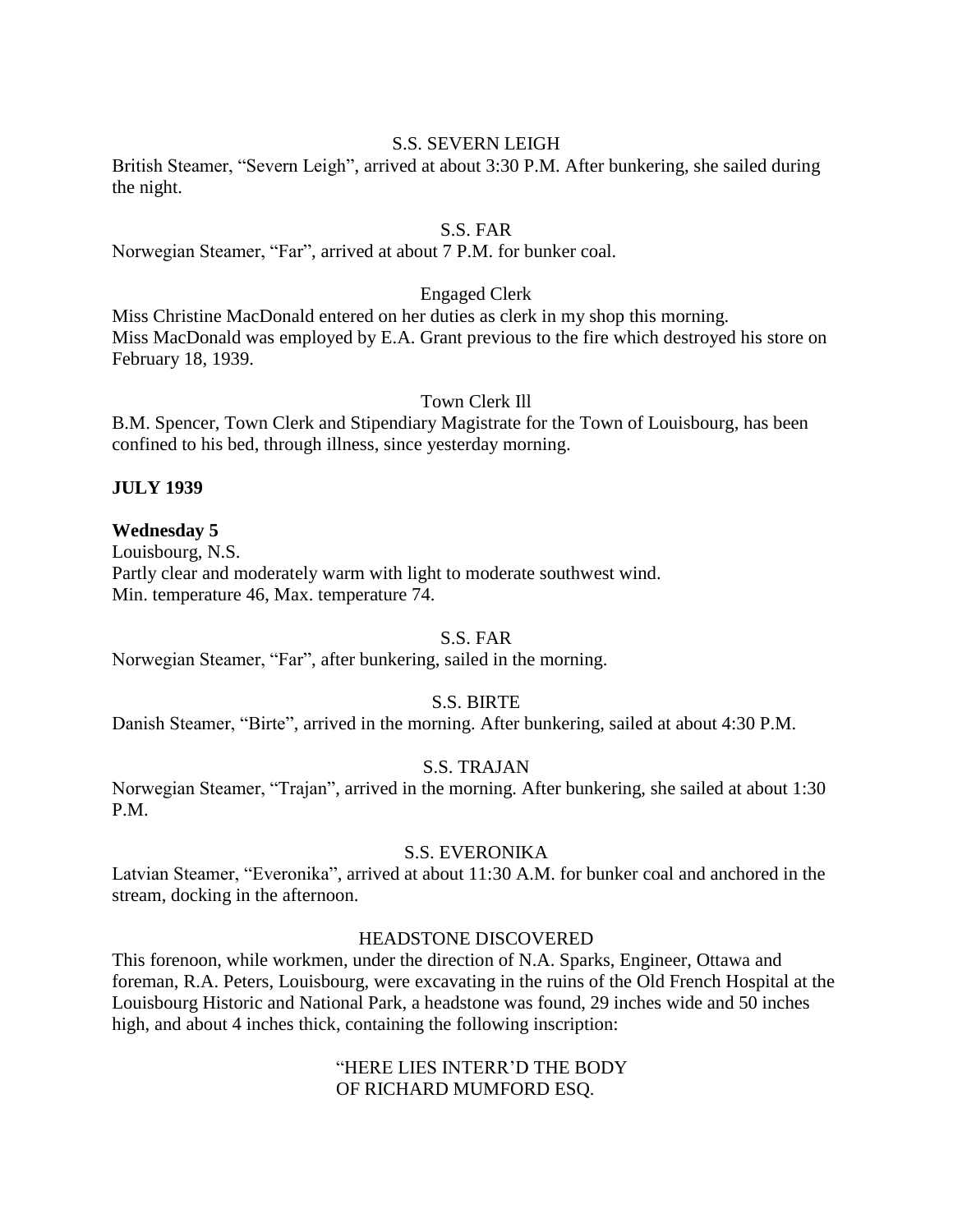WHO WAS THE CAPTAIN OF THE FIRST COMPANY OF FOOT SOLDIERS SENT BY THE COLONY OF RHODE ISLAND & TO ASSIST IN THE REDUCTION OF CAPE BRETON WHO DIED ON THE FIFTH DAY OF OCTOBER ANNO DNI. 1745 IN THE 45TH YEAR OF HIS AGE.

After learning of the discovery of the headstone, I motored to the park at about 2 P.M. with William Lewis Jr. Examined the stone and took photographs of it.

At 8:30 P.M., Emeline and I attended choir practice in the First United Church.

### **JULY 1939**

### **Thursday 6**

Louisbourg, N.S. Mostly clear with light southwest wind. Warmest day so far this season. Min. temperature about 55, Max. temperature 78. Foggy off the coast. An ideal day on shore.

### S.S. EVERONIKA

Latvian Steamer, "Everonika", finished bunkering and sailed in the morning.

## **JULY 1939**

**Friday 7** Louisbourg, N.S. Moderately warm and partly clear with light to moderately southwest wind. Min. temperature 54, Max. temperature 72.

### S.S. GRO

Norwegian Steamer, "Gro", arrived at 10 A.M. After bunkering, sailed in the late afternoon.

### **JULY 1939**

### **Saturday 8**

Louisbourg, N.S.

Moderately warm and mostly clear with light to moderate southwest wind. Fog off the coast all day and on shore in the evening.

Min. temperature 54, Max. temperature 72.

### S.S. KARIN THORDEN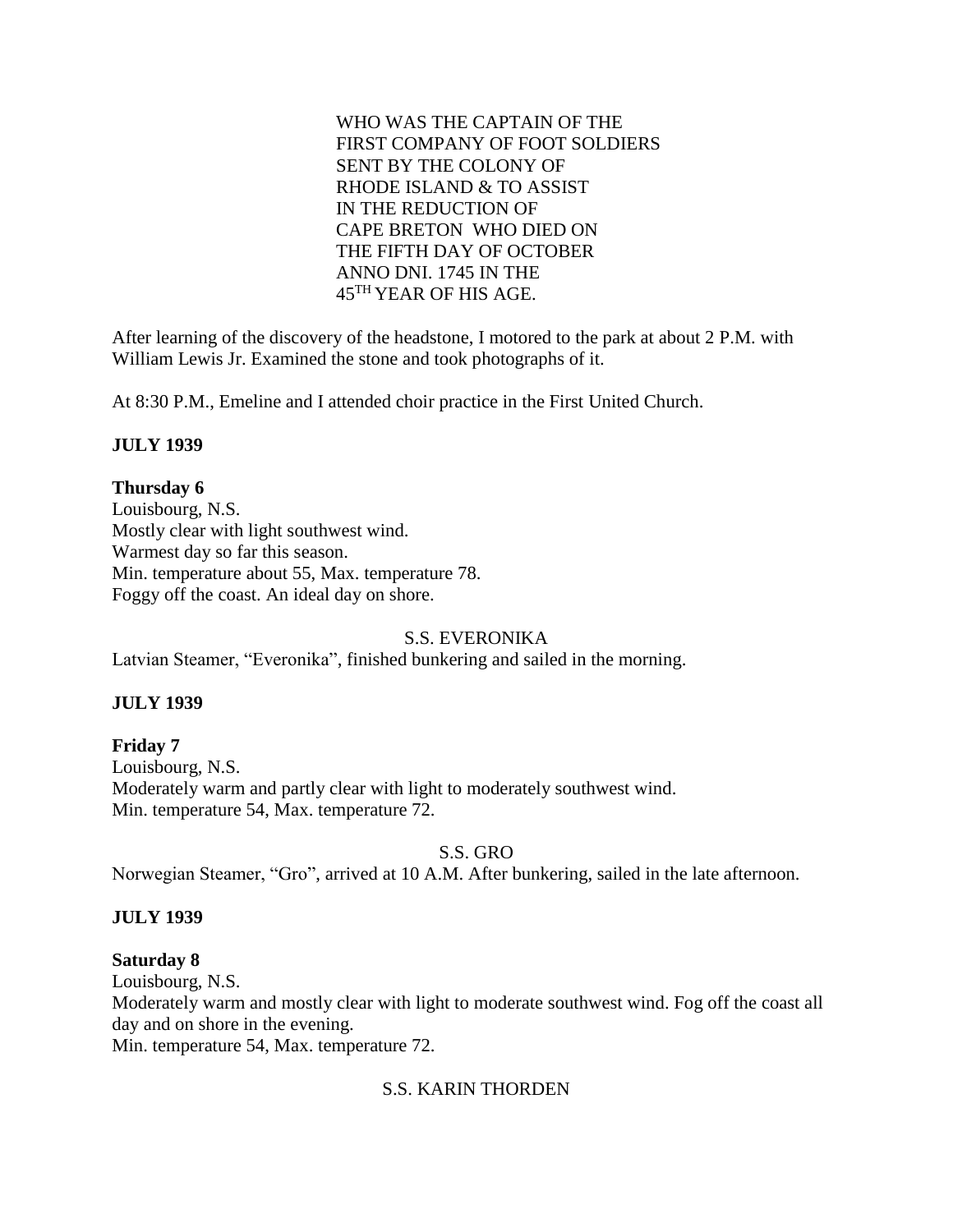Finnish Steamer, "Karin Thorden", arrived in the early morning, bunkered and sailed at about 9:30 A.M.

### S.S. ALBUERA

British Steamer, "Albuera", arrived at about 1:30 P.M. After bunkering, she sailed at about 7 P.M.

## S.S. CARTIER

Survey Steamer, "Cartier", Capt. Roach, arrived and docked at the freight wharf.

## **JULY 1939**

### **Sunday 9**

Louisbourg, N.S.

Warm and mostly clear. Moderate to fresh southwest wind, shifting to west and northwest in the forenoon and in the late afternoon to northeast.

Min. temperature 50, Max. temperature 78.

### Church Services

At 11 A.M. and 7 P.M., I attended services in the First United Church where Rev. Donald MacLeod was the preacher, both morning and evening. A new order of service was introduced and used to-day (sic) for the first time in the church here.

### S.S. ASTRA

Norwegian Steamer, "Astra", arrived at about noon for bunker coal.

## Sir Charles G.D. Roberts Visited Louisbourg

Sir Charles G.D. Roberts, noted Author and poet, visited the Louisbourg National and Historic Park this afternoon. On the invitation of Miss Katherine MacLennan, Honorary Curator of the Louisbourg Museum, I motored to the Park with Roy Ingraham at about 2:15 P.M. for the purpose of meeting Sir Charles. The party including Sir C.D.G. Roberts, Miss MacLennan and Miss Elsie Pomary of Toronto, arrived at about 4 P.M.

### **JULY 1939**

## **Monday 10**

Louisbourg, N.S.

Clear and moderately cool with light to moderate southeast wind. Visibility good. Cloudy in the evening.

Min. temperature 48, Max. temperature 67.

## S.S. ASTRA

Norwegian Steamer, "Astra", after bunkering, sailed during the forenoon.

## S.S. FERNFIELD

Steamer, "Fernfield", bunkered and sailed.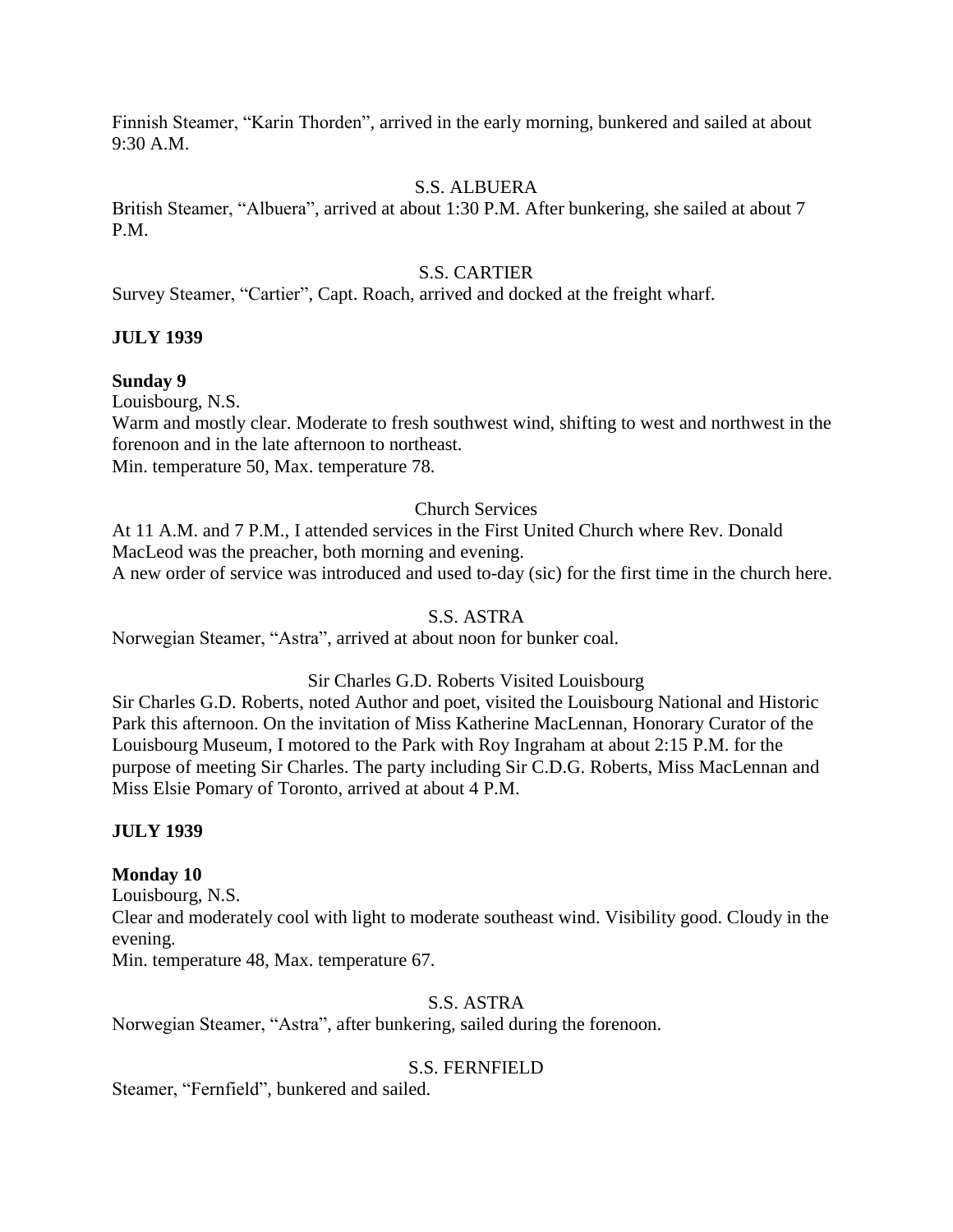### S.S. CARTIER

Government Survey ship, "Cartier", Capt. Roach, sailed in the morning and returned in the evening.

### S.S. SAMNANGER

Norwegian Steamer, "Samnanger", arrived at about 10:30 P.M. for bunker coal.

#### Monument Erected To Major Newton

To-day (sic) a head stone was erected at Point Rockfort Cemetery, Louisbourg National and Historic Park, to the memory of Major Israel Newton, who died at Louisbourg on May 24, 1745. Major Newton was an officer in the Connecticut Regiment, which served at the siege of Louisbourg (April 30 to June 17, 1745).

This stone which is 30 inches in width and 59 inches in height, 4 inches thick, is a replica of one in an old cemetery at Colchester, Connecticut, U.S.A. Inscriptions as follows:

(Front Side) IN MEMORY OF MAJOR ISRAEL NEWTON WHO DIED AT THE SIEGE OF CAPE BRETON ON THE 24TH DAY OF MAY A.D. 1745 AE TATIS 51 MO

(Reverse side) "THIS REPLICA OF THE ORIGINAL STONE STONE (sic) IN THE CEMETERY AT COLCHESTER, CONNECTICUT IS PLACED HERE BY THE SOCIETY OF COLONIAL WARS IN THE STATE OF CONNECTICUT"

This stone was placed in position by the firm of John D. Steele & Sons, North Sydney, N.S.

### **JULY 1939**

#### **Tuesday 11**

Louisbourg, N.S.

Cloudy and foggy with light to moderate southwest wind. Misty in the evening. Showers during the night.

Min. temperature 52, Max. temperature 70.

#### S.S. SAMNANGER

Norwegian Steamer, "Samnanger", after bunkering, sailed at about 9 A.M.

### S.S. GEZINA

Norwegian Steamer, "Gezina", arrived at noon. After bunkering, she sailed at 4:15 P.M.

### Death Of Norman MacLeod

The death of Norman MacLeod, a former resident of Louisbourg, took place at Kirkland Lake, Ontario to-day (sic), after a brief illness. Mr. MacLeod spent his boyhood days at Louisbourg. After growing to manhood, he went to Halifax, N.S., and later to Ontario. He is survived by his wife, two daughters and one son. Also one sister and two brothers. The sister is Mrs. William Phalen, Louisbourg, the brothers; Malcolm, Louisbourg and Angus at New Waterford.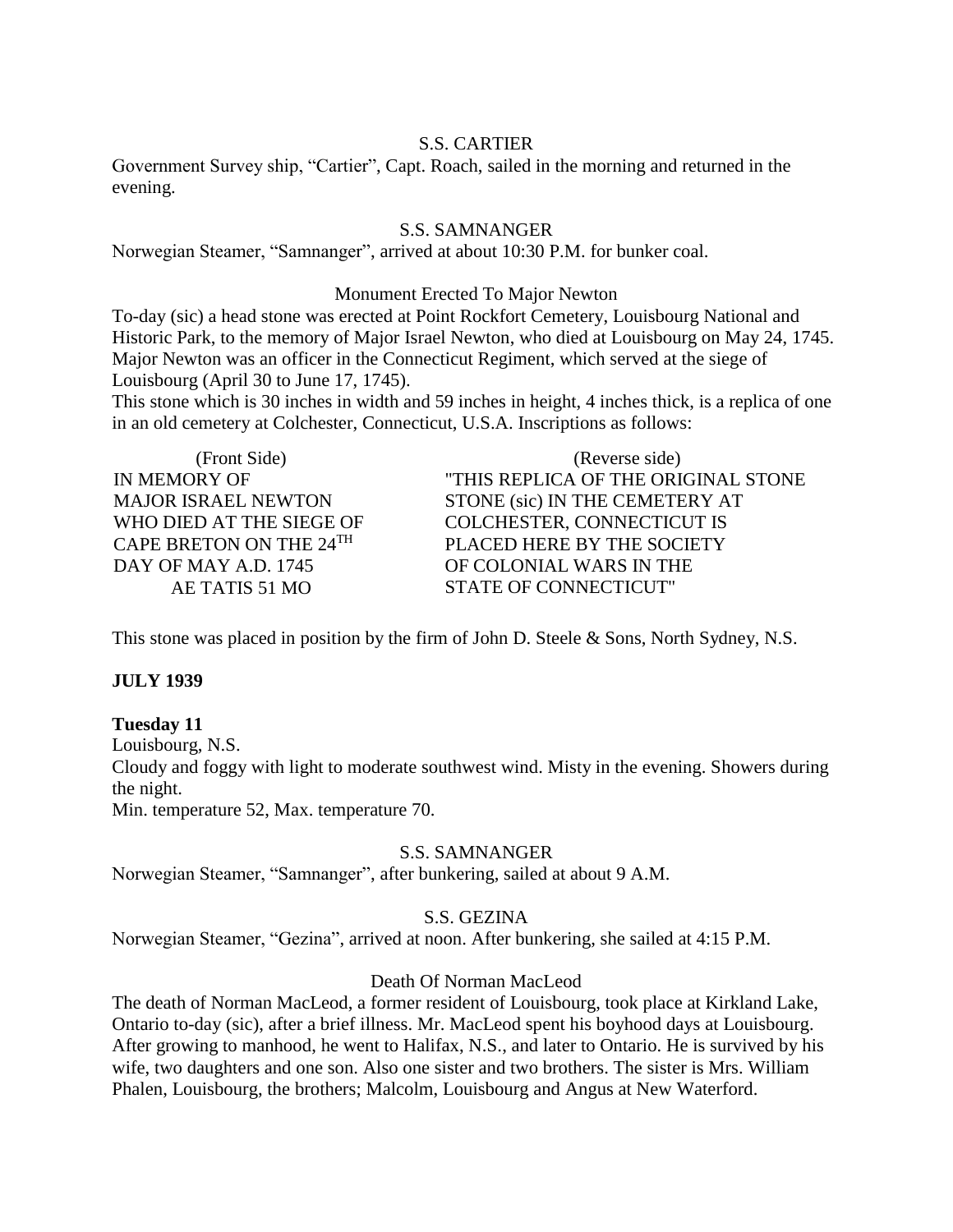### **JULY 1939**

### **Wednesday 12**

Louisbourg, N.S. Cloudy and very foggy with light southwest wind. A few light showers in the afternoon. Min. temperature 52, Max. temperature 61.

#### Choir Practice

At 8:30 P.M., Emeline and I attended choir practice in the First United Church.

### **JULY 1939**

## **Thursday 13**

Louisbourg, N.S. Cloudy and foggy with light southwest wind. Min. temperature [blank]. Max. temperature 57.

### S.S. NORDLYS

Danish Steamer, "Nordlys", arrived in the early morning. After bunkering, she sailed during the forenoon.

### Flag At Half Mast

The flag at the Post Office and Customs Office was half masted to-day (sic), for the death of Hon. Fernand Rinfret, Secretary of State in the Dominion Government which took place at San Francisco, California.

### **JULY 1939**

### **Friday 14**

Louisbourg, N.S. Clear and cool with fresh southwest wind, becoming cloudy in the late afternoon. Min. temperature 46, Max. temperature 68.

### S.S. STALHEIM

Norwegian Steamer, "Stalheim", arrived at about 11 A.M. and sailed at about 4:30 P.M. after bunkering.

### **JULY 1939**

#### **Saturday 15**

Louisbourg, N.S.

Cloudy and foggy, partly clear in the afternoon but becoming cloudy and foggy again in the evening.

Heavy showers from 7 to 8 A.M. and during the night. Light to moderate southwest wind. Min. temperature 56, Max. temperature 71.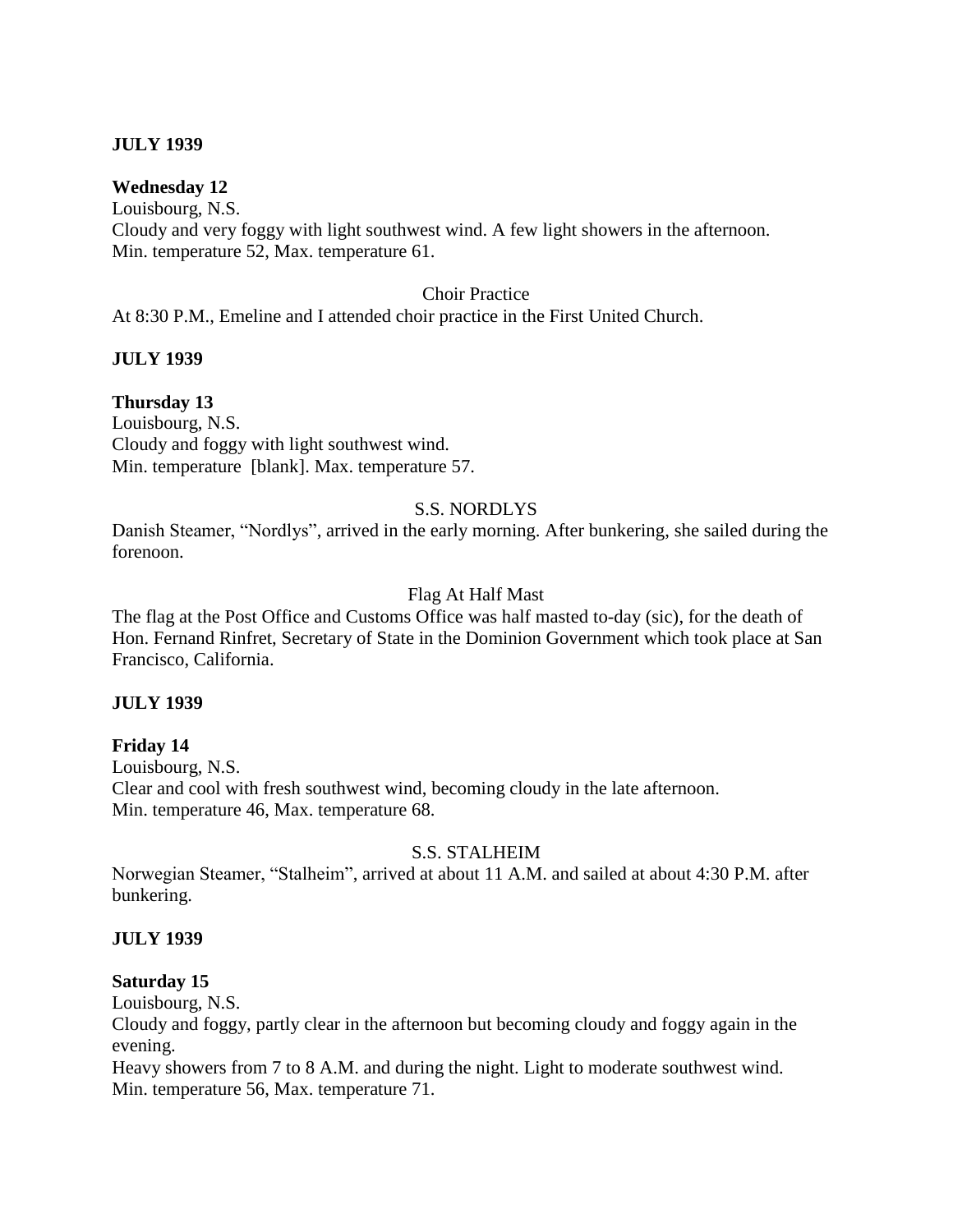### S.S. CARTIER

Government Survey Steamer, "Cartier", Capt. Roach, arrived at about 3 P.M.

### Visited Louisbourg Park

At about 3 P.M., I visited the Louisbourg National and Historic Park with Major T.G. Jaycocks and Ken Johnston, representing "Toronto Saturday Night" of Toronto, Canada. These two men are interested in getting information including photographs of Old Louisbourg for the purpose, I understand, of writing a story on Louisbourg as it was and is. While at the park, Major Jaycocks took quite a number of snapshots of points of interest including movies of the surf breaking on the shore.

### Council Meeting

At 7:30 P.M., I attended and presided at a meeting of the Town Council. Those present were: Councillors D.J. MacInnis, G.B. Hiltz, and James F.D. Townsend. Mayor M.S. Huntington, Police Office Officer D.M. Johnston, who acted as clerk and took a record of the minutes in the absence of the Clerk.

### **JULY 1939**

### **Sunday 16**

Louisbourg, N.S. Cloudy and foggy with frequent showers during almost the entire day. Light southwest wind. Rainfall of last night and today about [blank] Min. temperature 56, Max. temperature 67.

### Church Services

At 11 A.M., 3 P.M. and 7 P.M., I attended services in the First United Church where Rev. Donald MacLeod, M.A., the regular pastor, was the preacher. The afternoon service was a special for the Loyal Orange Lodge and kindred associations. Lodges attending were, Samuel Moody, L.O.L., Loyal True Blue association, L.O.B.A. and two local junior lodges.

### **JULY 1939**

## **Monday 17**

Louisbourg, N.S. Clear and warm with moderate southwest wind. Min. temperature 52, Max. temperature 78.

Arrive From Valley Station

Mrs. H.D. Townsend and son, Alwyn, arrived here by motor car at about 3 P.M. from their home at Valley Station, Colchester County, N.S. They will be our guest for the next few days.

### **JULY 1939**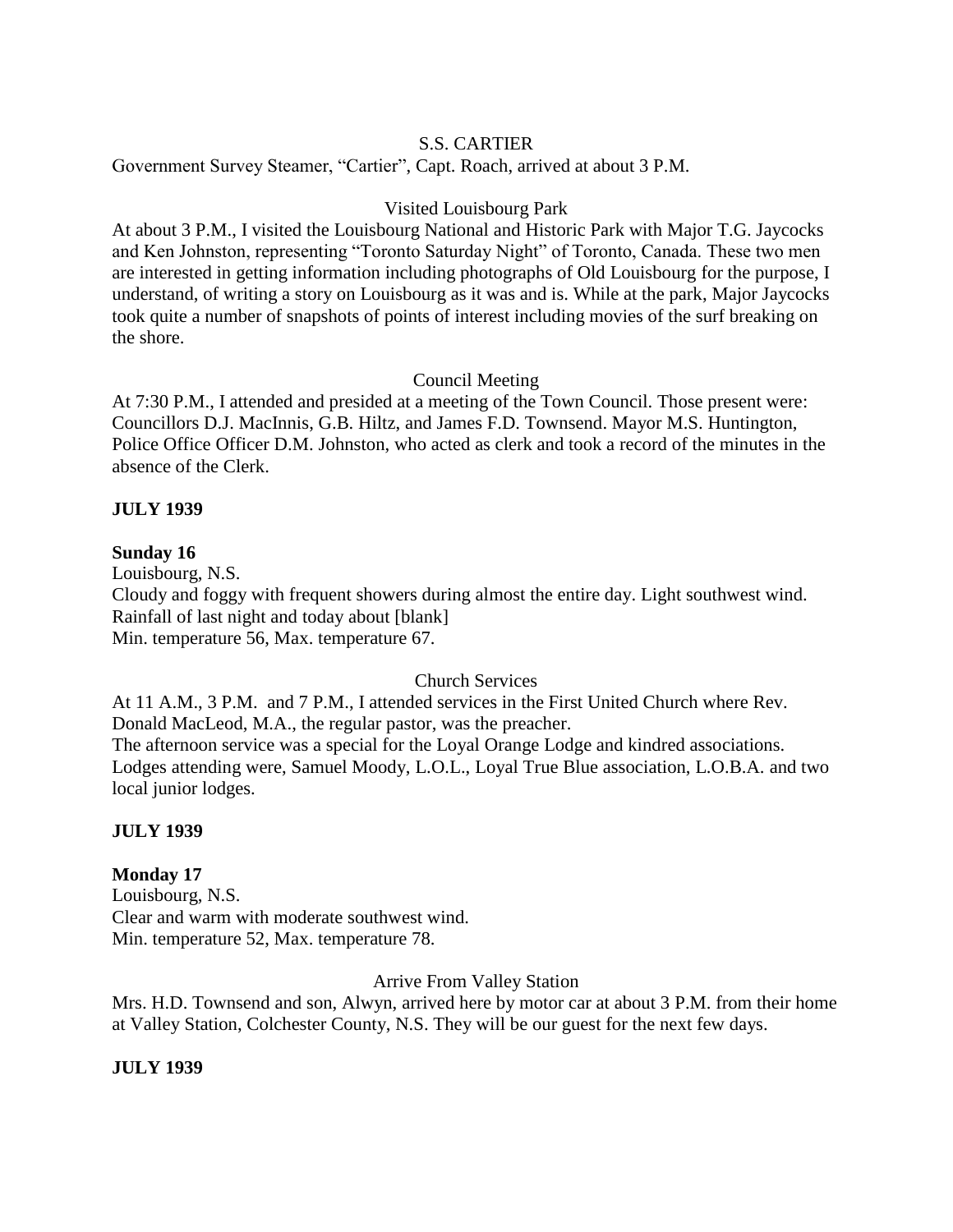#### **Tuesday 18**

Louisbourg, N.S.

Cloudy and foggy both morning and evening. Partly clear during the day. Moderate southwest wind.

Min. temperature 50, Max. temperature 70.

### S.S. LONGBIRD

British Steamer, "Longbird", Capt. Collins, arrived at about 12:30 A.M. for bunker coal.

### S.S. BROSUND

Danish Steamer, "Brosund", arrived at about 8:30 A.M. After bunkering, she sailed at about 4:30 P.M.

### S.S. SPIND

Norwegians Steamer, "Spind", arrived at about 10 P.M. for bunker coal.

### Motored To Gabarus

Leaving Louisbourg at about 11 A.M., Emeline and I motored to Gabarus with Mrs. H.D. Townsend and Alwyn Townsend of Valley Station, near Truro. At Gabarus, where we arrived at about noon, we visited Mrs. E.D. MacKillop, where we had dinner. After dinner, visited the cemetery also called to see Capt. John Grant. We had ice cream at the shop of Miss Blanche Hardy. Left for home at about 3 P.M. via Big Ridge, Marion Bridge, Albert Bridge, and Catalone, arrived at Louisbourg at about 4:15 P.M. On the way to Gabarus, we went by the shore road, but found the way rough so decided to return via the Marion Bridge route.

## **JULY 1939**

### **Wednesday 19**

Louisbourg, N.S. Cloudy and foggy with light to moderate southwest wind. Min. temperature 48, Max. temperature 68.

### S.S. SPIND

Norwegian Steamer, "Spind", after bunkering, sailed in the early morning.

### Death of John Lahey

The death of John Lahey took place at an early hour this morning at St. Rita Hospital, Sydney. Mr. Lahey, who was about 68 years of age, lived with his family on Pepperell Street, this town.

### **JULY 1939**

### **Thursday 20**

Louisbourg, N.S.

Cloudy, foggy and cool with moderate southwest wind which shifted to east at noon and later to northeast. Rain during the night. Min. temperature 50, Max. temperature 62.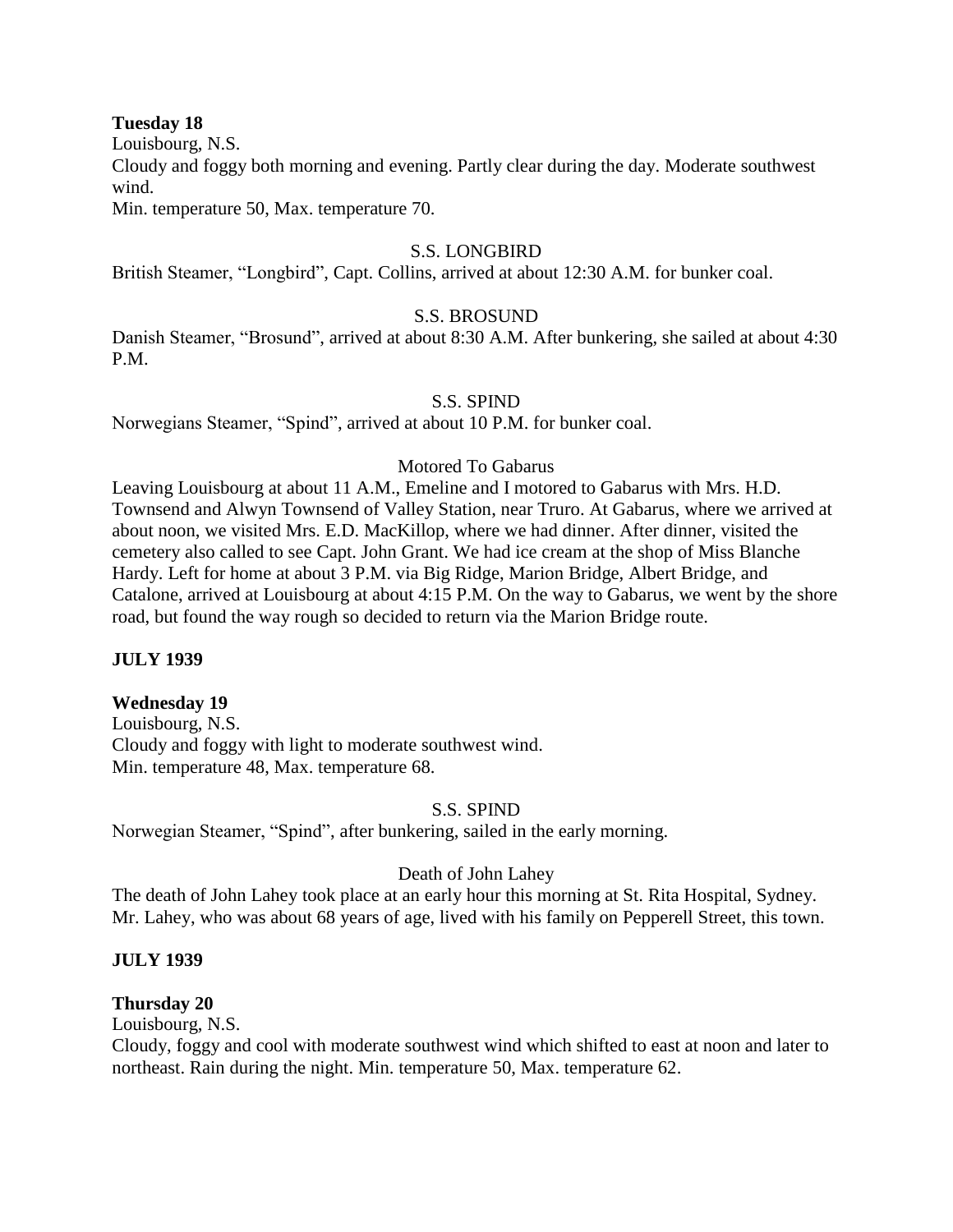#### S.S. LONGBIRD

British Steamer, "Longbird", which arrived here on the 18<sup>th</sup> for bunker coal, sailed at about 10 A.M. The "Longbird" was delayed in getting away from here by having the misfortune of having a hawser wound around her propeller while at the dock.

### Leave For Home

Mrs. H.D. Townsend and son, Alwyn, who arrived here on last Monday afternoon, left for their home at Valley Station, near Truro, N.S., at about 8:15 A.M.

### Meeting Of School Board

At 7:30 P.M., I attended and presided at a meeting of the School Board. I intended having a short session of the School Board to be followed by a meeting of the Town Council, but, as there were not enough members of the Council to form a quorum, we continued the school meeting until about 9:15 P.M.

Inspector [blank] MacDonald, of Antigonish, wired me shortly before noon that he wished to meet the members of the School Board. He arrived at about 7:30 by motor car with School Inspector Thomas Sullivan, who recently succeeded T.M. Phalen as inspector for Cape Breton. Inspectors MacDonald and Sullivan addressed the board on the question establishing Domestic Science Classes in Louisbourg Town and adjoining districts. Those present at the meeting were: Commissioners; G.B. Hiltz, Clarence Peters, D.A. Campbell and M.S. Huntington (Chairman). Councillor A.C. MacDonald, Police Officer D.M. Johnston, Clerk; B.M. Spencer, Rev. D.H. Doyle, Inspector MacDonald (Antigonish), Inspector Sullivan (Cape Breton).

### **JULY 1939**

### **Friday 21**

Louisbourg, N.S. Cool and mostly clear with moderate northeast to north winds. Visibility good. Min. temperature 47, Max. temperature 71.

### S.S. EVVIVA

Norwegian Steamer, "Evviva", arrived in the early morning for bunker coal and sailed at about 3 P.M.

#### S.S. PARKHAVEN

Dutch Steamer, "Parkhaven", arrived at about 10 A.M. After bunkering, she sailed at about 4 P.M.

### S.S. ANNAVORE

Norwegian Steamer, "Annavore", arrived at about 6 P.M. After bunkering, she sailed during the night.

#### Funeral

The funeral of the late William Holland, which took place from his residence on Sydney Road to the United Church at Catalone, leaving the house at about 1:15 P.M. Services at the house,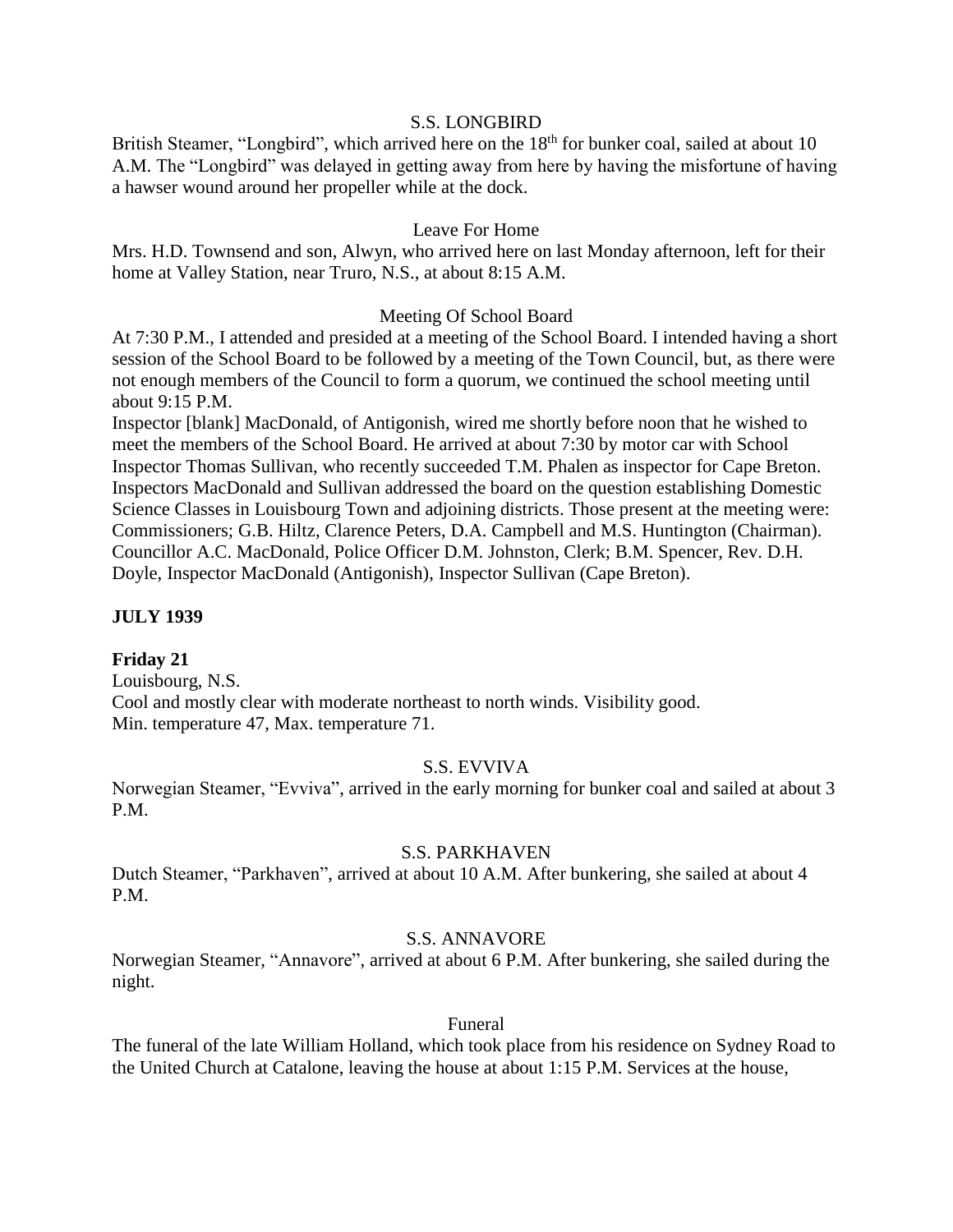church and grave were conducted by Rev. Donald MacLeod. Interment took place in Catalone Cemetery.

Pall Bearers were: William Severance, John MacLeod, Roderick MacLeod, Alex Bryan, Charles Beaver and M.S. Huntington.

I motored to the Holland house at about 1 P.M. with A.A. Martell. From Holland's to church at Catalone with Charles Beaver and from the cemetery back to Louisbourg with A.A. Martell. Funeral in charge of D.M Johnston, undertaker, Louisbourg.

Death of Mrs. MacNeil

The death of Mrs. Archibald MacNeil took place at about 3:30 P.M. at the home of her daughter and son-in-law, Mr. and Mrs. John Skinner, Skinner Street. After the body was prepared for burial, the family party left here at about 11 P.M. for Inverness where burial will take place (Continued on next page)

**JULY 1939**

### **Saturday 22**

Louisbourg, N.S.

Clear and warm with moderate to fresh north to northwest wind which moderated in the evening. Min. temperature 46, Max. temperature 79.

### Funeral

At 8:45 A.M., I attended the funeral of the late John Lahey which took place from his late residence on Pepperell Street to Stella Maris Church, where the funeral service was conducted by Rev. Father D.H. Doyle. Interment took place in the Roman Catholic Cemetery.

## Death of Mrs. MacNeil

## (Continued from preceding page)

take place (sic). The funeral is in charge of Lowden's Funeral Parlors, Sydney. Before the departure for Inverness, a brief service was held at the house by Rev. Donald MacLeod, pastor of the First United Church.

Mrs. MacNeil, who was in her 73<sup>rd</sup> year, is survived by one daughter, Mrs. John Skinner, with whom she lived for the last six or seven years, and one son, John at Inverness.

### First Swordfish

The first Swordfish to be landed here this season was brought in to-day (sic) and purchased by Lewis & Company. This catch, consisting of two fish, was harpooned about thirty or forty miles off Port Bickerton, Guysborough Co., N.S.

## S.S. CARTIER

Government Steamer, "Cartier", Capt. Roach, arrived in the afternoon to spend the weekend in port.

## **JULY 1939**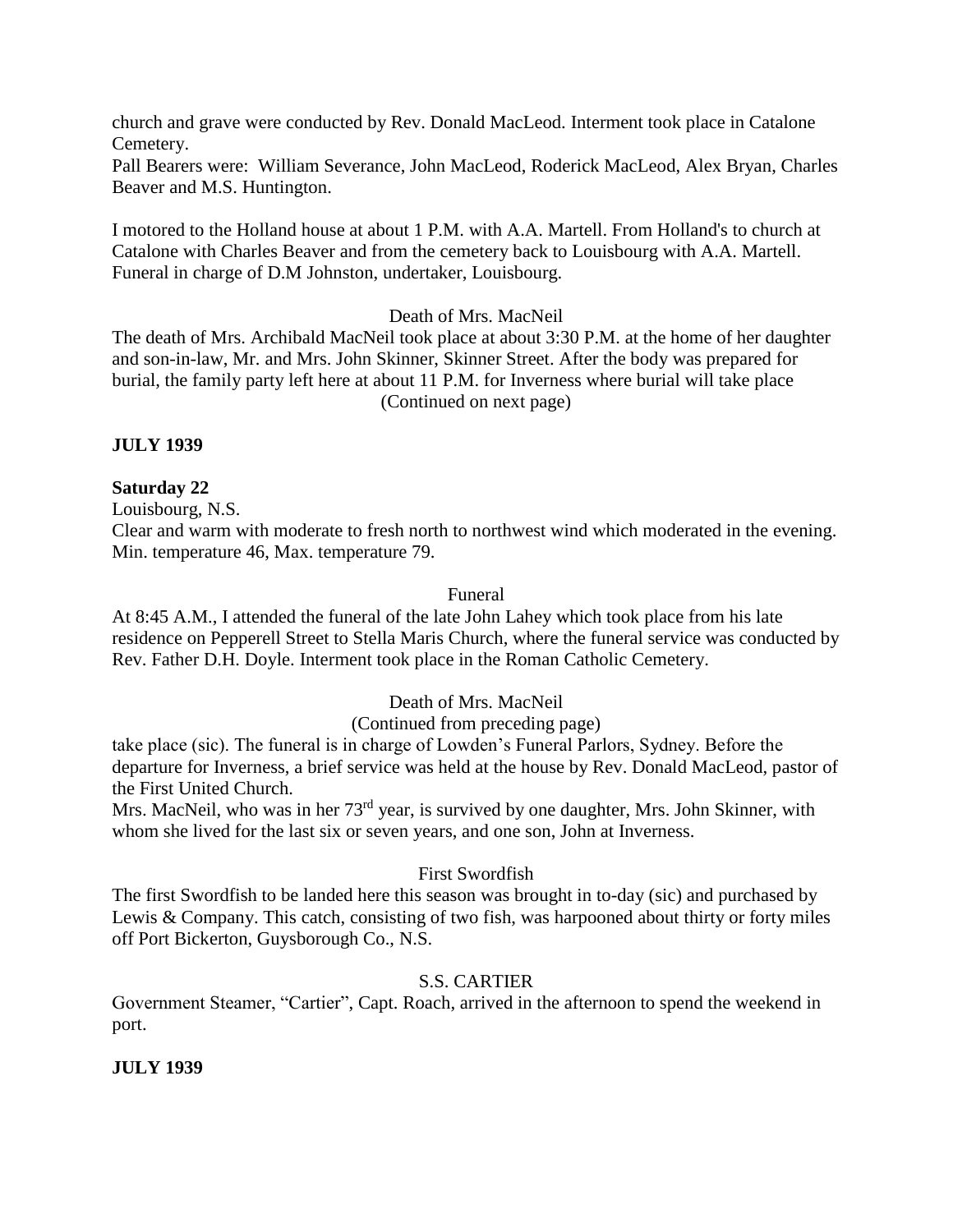#### **Sunday 23**

Louisbourg, N.S.

Clear and warm with moderate to fresh northwest wind which, in the forenoon, shifted to southwest.

Min. temperature 53, Max. temperature 80.

### S.S. GEZINA

Norwegian Steamer, "Gezina", arrived at about 12:30 A.M. for bunker coal.

### Church Services

(St. Bartholomew's Anniversary Service)

At 11 A.M., I attended service in the First United Church where Rev. Donald MacLeod was the preacher. At 7:30 P.M., Emeline and I attended an Anniversary Service in St. Bartholomew's Anglican Church in celebration of the 80<sup>th</sup> anniversary of the founding of St. Bartholomew's Church and the 133<sup>rd</sup> of the first Anglican Service held in what is now the Town of Louisbourg. Those taking part in the service were Rev. Whalley, Dean of All Saints Cathedral, Halifax, N.S., Rural Dean, W.K. Morrison of Coxheath, Arch-Deacon [blank] Arnold, Sydney, N.S. and Rev. George Arnold, pastor of St. Bartholomew's Church. After the service, Emeline and I were present at an informal reception at the rectory where Miss Arnold, Sister of the rector, was the hostess. A light lunch was served by the ladies of the Congregation.

### **JULY 1939**

**Monday 24** Louisbourg, N.S. Cloudy and cool with light variable wind. Light showers in the evening. Min. temperature 50, Max. temperature 70.

## S.S. WIRTA

Finnish Steamer, "Wirta", arrived at about 11 A.M., took bunker coal and sailed at about 3 P.M.

### S.S. GEZINA

Norwegian Steamer, "Gezina", bunkered and sailed at about 2 P.M.

### **JULY 1939**

### **Tuesday 25**

Louisbourg, N.S. Clear and warm with light to moderate northeast to north winds. Min. temperature 55, Max. temperature 77.

### Mr. Loeb Visits Louisbourg

Mr. Loeb, of the New York Times, arrived here in the forenoon and went to the National Park, arriving from the park at about noon, he called on me and we discussed matters regarding old Louisbourg. In the afternoon he returned to the park.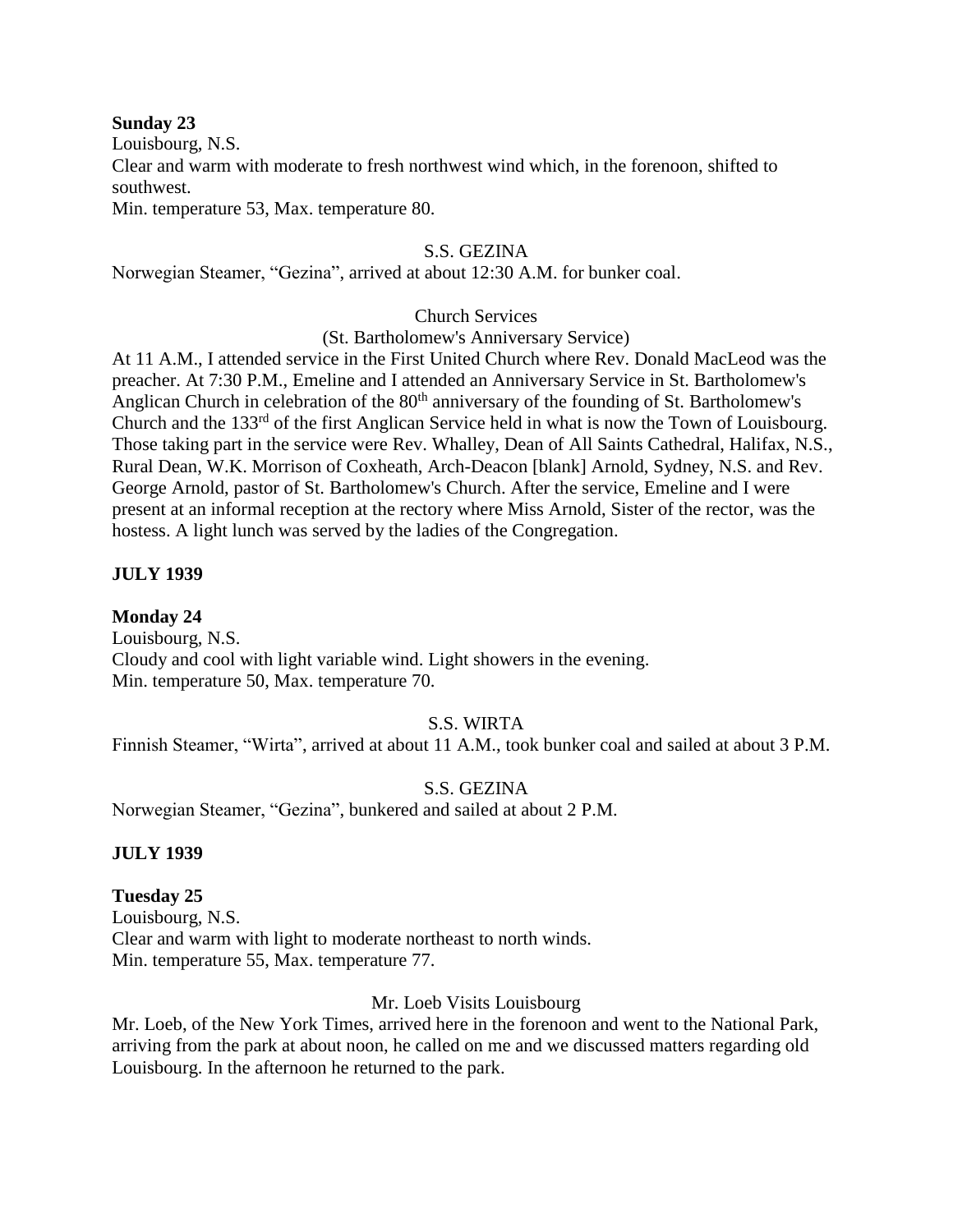#### Mr. Manville Visits Louisbourg

In the late afternoon, I visited the Louisbourg National Park with Mr. Manville of the Manville Press and his three sons. At the park, we met Mr. Loeb of the New York Times, and together we visited the Museum and other points of interest. Returning at about 6 P.M., we were accompanied by Mr. Loeb, who proceeded to Sydney with the Manville's.

#### Council Meeting

At 7:30 P.M., I attended and presided at a meeting of the Town Council. Those present were Councillors; G.B. Hiltz, D.J. MacInnis, Jeremiah Smith and Alex MacDonald. Clerk; B.M. Spencer, Police Officer; D.M. Johnson, Clive Townsend and Mayor M.S. Huntington. At this meeting, Councillor G.B. Hiltz and Mayor M.S. Huntington were appointed delegates to the convention of the Union of Nova Scotia Municipalities, which meets at Bridgewater, N.S., on August 29, 30 and 31, 1939.

#### S.S. HULDA THORDEN

Finnish Steamer, "Hulda Thorden", arrived at about 10 P.M. for bunker coal.

### **JULY 1939**

#### **Wednesday 26**

Louisbourg, N.S. Clear and warm with light southwest wind. An ideal day. Min. temperature 51, Max. temperature 76.

### S.S. HULDA THORDEN

Finnish Steamer, "Hulda Thorden", after bunkering, sailed at about 7 A.M.

### Visits Louisbourg Park

In the forenoon, I visited the Louisbourg National Park with Mr. and Mrs. F.G.J. Corneau of Halifax, N.S., who arrived here on Sullivan's Bus at about 10:15 A.M. After visiting points of interest in the park and also the Museum, we returned by the bus at about 1 P.M. to the Dundonald Inn where, on the invitation of Mr. and Mrs. Corneau, I had lunch with them. At 2:30 P.M. they left by bus enroute to Sydney. Mr. Corneau, before his retirement, was General Freight and Passenger Agent of the Dominion Atlantic Railway.

Choir Practice

At 8:30 P.M., Emeline and I attended choir practice in the First United Church.

#### **JULY 1939**

#### **Thursday 27**

Louisbourg, N.S. Cloudy and cool with some fog. Light to moderate southwest wind. Min. temperature 56, Max. temperature 72.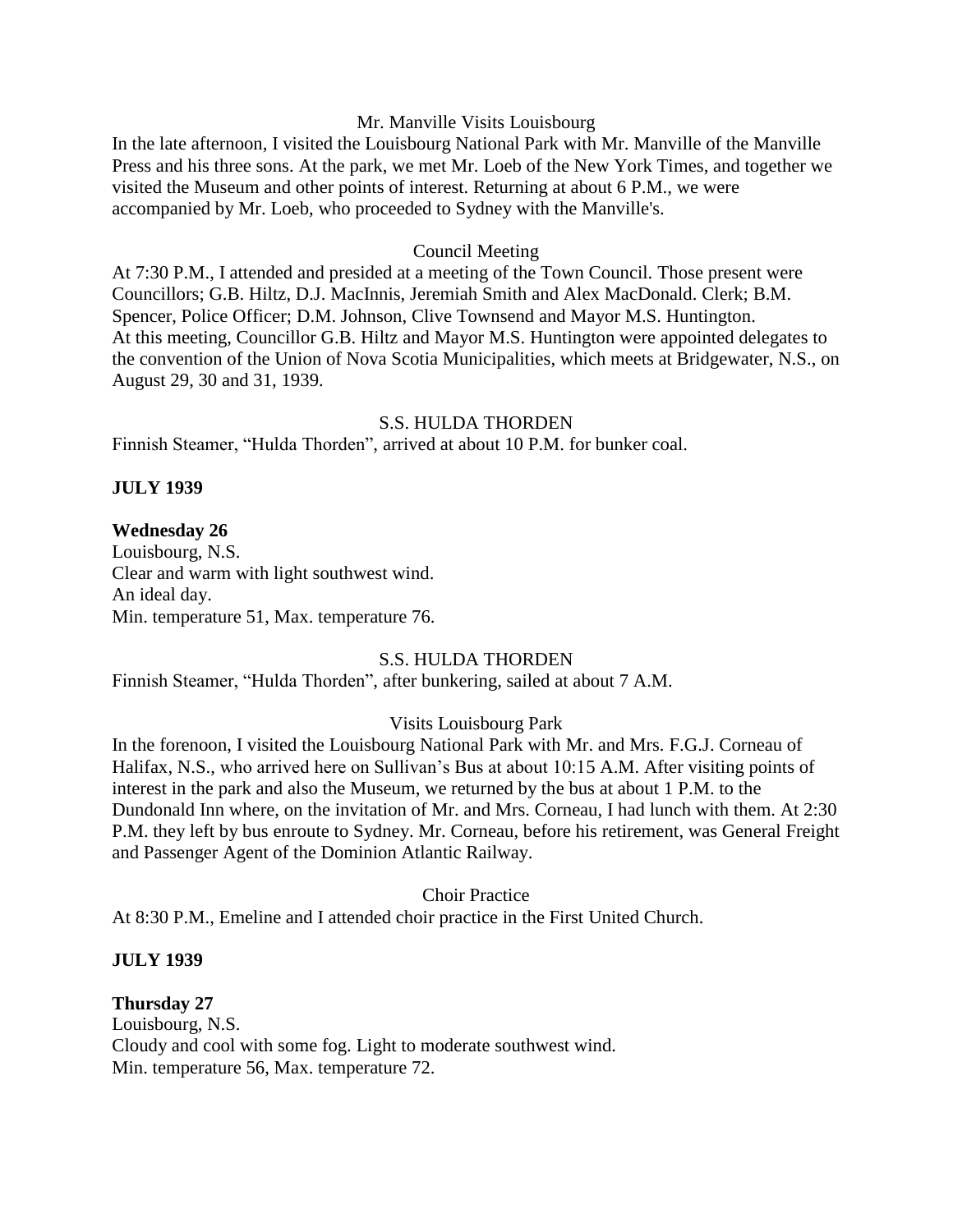### S.S. FJORD

Norwegian Steamer, "Fjord", arrived at about 7 A.M. and after bunkering, sailed during the afternoon.

### **JULY 1939**

### **Friday 27**

Louisbourg, N.S. Clear and warm with fresh to moderate southwest wind. Cloudy and foggy in the morning but clearing early in the day. Min. temperature 58, Max. temperature 73.

### S.S. VIGOR

Norwegian Steamer, "Vigor", arrived at about 7:30 A.M. and after bunkering, sailed at about 4 P.M.

#### First Swordfish Caught Off Louisbourg

Two Swordfish, the first to be taken off Louisbourg this season, were landed here to-day (sic). Two landed here on the 22<sup>nd</sup> were caught off Port Bickerton, Guysborough Co., N.S.

### **JULY 1939**

**Saturday 29** Louisbourg, N.S. Clear and warm with moderate southwest wind. Foggy during the night. Min. temperature 56, Max. temperature 75.

### S.S. USKO

Finnish Steamer, "Usko", arrived in the morning and sailed after bunkering at about noon.

### S.S. IBIS

Norwegian Steamer, "Ibis", arrived in the morning, bunkered and sailed at about 5 P.M.

#### Reception To Rev. Donald MacLeod

At 8 P.M., a reception was held in Calvin hall by members of the United Church Congregation for Rev. Donald MacLeod who was recently inducted into the pastorate of the First United Church. Mr. MacLeod's mother, who is keeping house for her son, was also present and was introduced to the members of the Congregation.

A short programme of songs, a recitation and short address was rendered. Lunch was served by ladies of the Congregation. A.W. Stacey was Chairman.

### Swordfish

About seven or eight Swordfish were landed here to-day (sic). There are a large number of Swordfish boats in port this evening probably upwards of one hundred.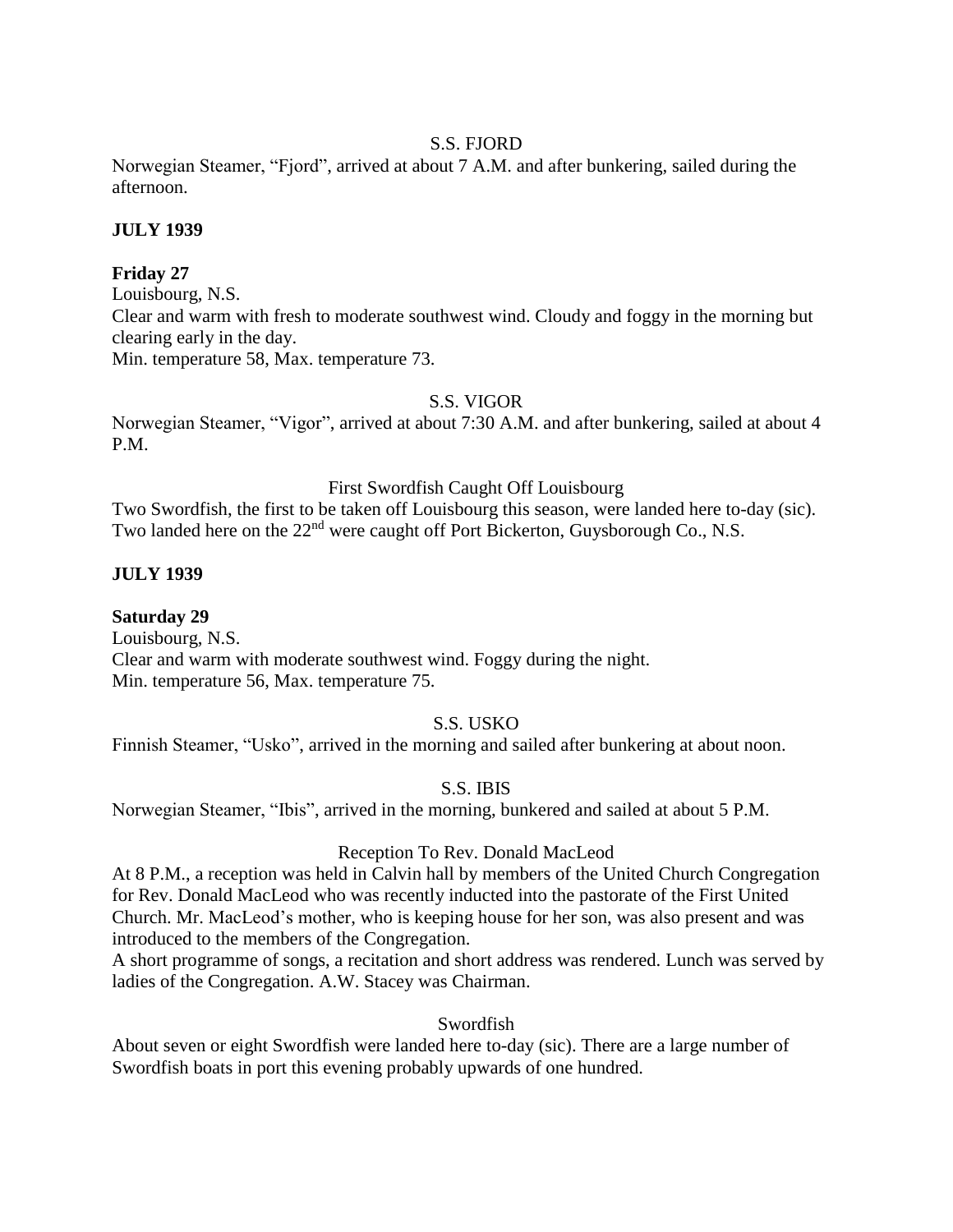### S.S. CARTIER

Government Survey Steamer, "Cartier", Capt. Roach, arrived in the evening to spend the week end in port.

### **JULY 1939**

### **Sunday 30**

Louisbourg, N.S. Warm and partly clear. Considerable fog. Light southwest wind. Almost perfectly calm. Min. temperature 58, Max. temperature 75.

S.S. NOVASLI S.S. POLARLAND Norwegian Steamer, "Novasli" and "Polarland", arrived in the morning for bunker coal.

### S.S. GERTRUD

Finnish Steamer, "Gertrud", arrived at about 1:30 P.M. for bunker coal and anchored off the Coal Pier.

### Church Services

At 11 A.M. and 7 P.M., I attended services in the First United Church where Rev. Donald MacLeod was the preacher.

### Visitors From Salmon River

Mr. and Mrs. Fred A. Huntington and daughter, Louise, arrived at about 2:30 P.M. and spent about an hour with us. They were followed about a half hour later by Mr. and Mrs. Heber Huntington and infant daughter, Jane, also Mrs. Huntington's mother, Mrs. D.W. of Glace Bay and her son, Arthur. They left to return at about 8 P.M. I accompanied the party on a visit to the Louisbourg National Park at about 4:30 where we visited the Museum and other points of interest.

## **JULY 1939**

## **Monday 31**

Louisbourg, N.S. Cloudy and foggy with light southwest wind. Min. temperature 62, Max. temperature 71.

### S.S. POLARLAND

Norwegian Steamer, "Polarland", after bunkering, sailed in the morning.

## S.S. NOVASLI

Norwegian Steamer, "Novasli", bunkered in the early part of the day and sailed at about noon.

### Meeting Of School Board

At 7:30 P.M., I attended and presided at a meeting of the School Board. Those present were: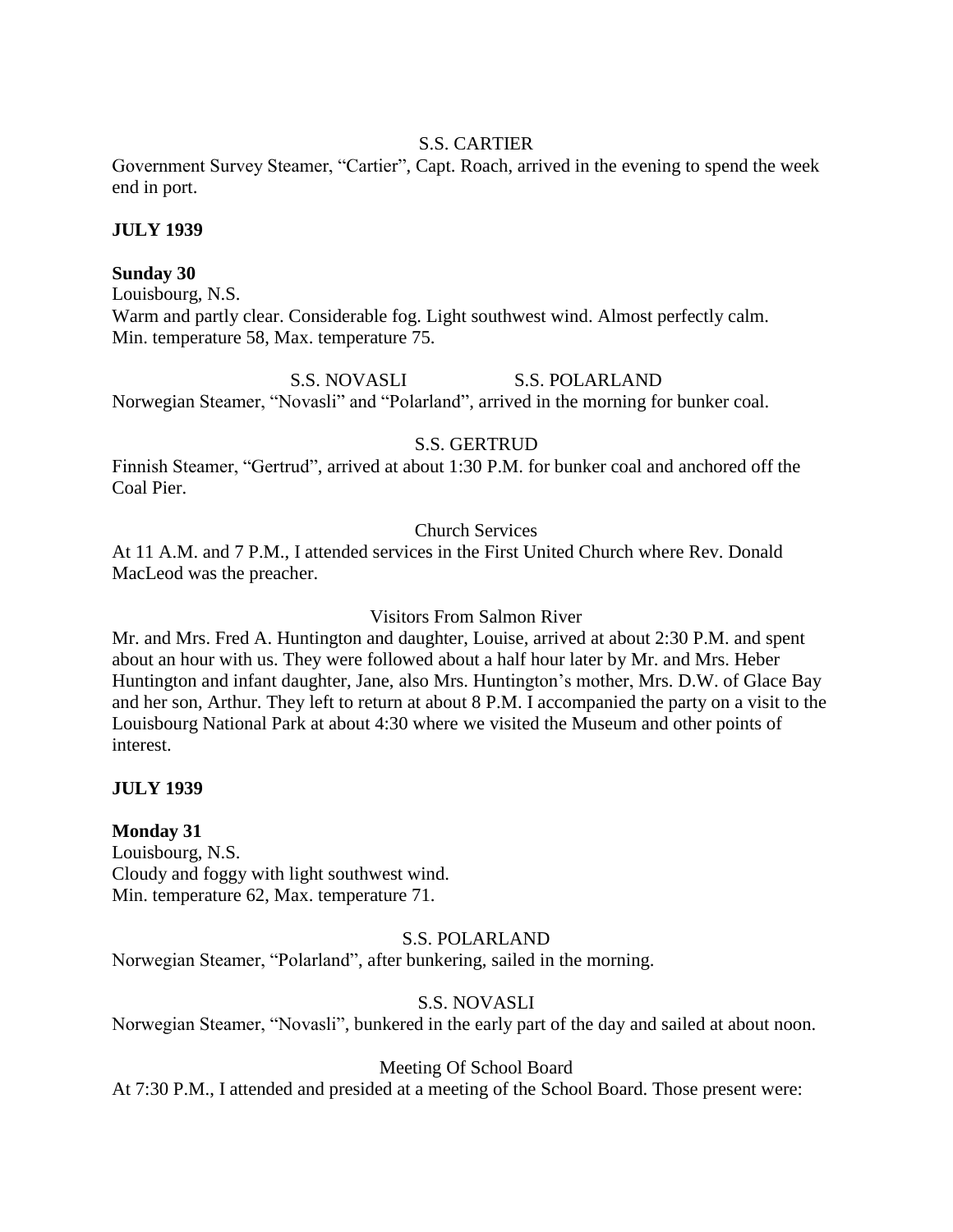Commissioners; G.B. Hiltz, Clarence Peters, D.A. Campbell and M.S. Huntington (Chairman). Clerk; B.M. Spencer, Attendance Officer; D.W. Johnston.

Two tenders received, for the labor of shingling a portion of southern and eastern sides of the roof of the School building, were opened and read and were as follows: Murray Wilson, \$5.00 per square (100 feet), Edward MacDonald \$5.25 per square. On Motion of the board, the tender of Murray Wilson was accepted.

### **AUGUST 1939**

### **Tuesday 1**

Louisbourg, N.S. Cloudy, misty and foggy in the morning. Clearing in the afternoon. Light to moderate southwest wind. Min. temperature 58, Max. temperature 74.

### **AUGUST 1939**

### **Wednesday 2**

Louisbourg, N.S. Partly clear and cool with strong to moderate northwest wind. Autumn like weather. Min. temperature 44, Max. temperature 68.

### S.S. BLAIRLOGIE

British Steamer, "Blairlogie", Capt. MacAlpine, arrived at about 12:30 A.M. After bunkering, she sailed shortly after noon.

Choir Practice

At 8 P.M., Emeline and I attended choir practice in the First United Church.

## Michael Lerner and Party Arrive

## **AUGUST 1939**

### **Thursday 3**

Louisbourg, N.S. Clear and cool with light to moderate southwest wind increasing at night. Min. temperature 42, Max. temperature 70.

S.S. STEINBEK

German Steamer, "Steinbek", arrived at about 11 P.M. for bunker coal.

## **AUGUST 1939**

**Friday 4** Louisbourg, N.S.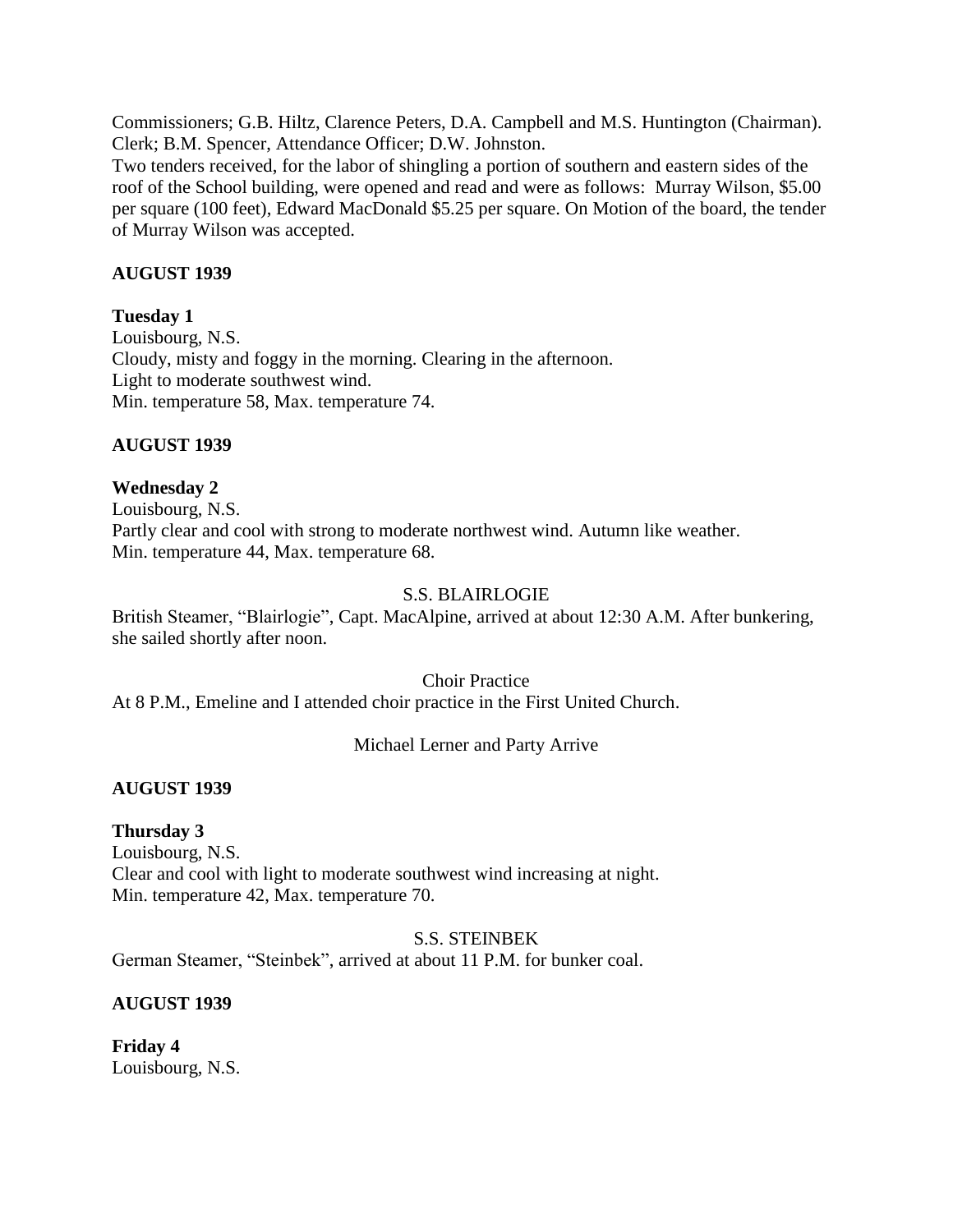Clear during the forenoon, followed by a cloudy and foggy afternoon and evening and a few light showers at night.

Min. temperature 56, Max. temperature 73.

#### S.S. STEINBEK

German Steamer, "Steinbek", bunkered and sailed.

### S.S. LYSAKER-V

Norwegian Steamer, "Lysaker-V" arrived in the morning, bunkered and sailed during the day.

### Motored To Sydney

Left Louisbourg at 8 A.M. and motored to Sydney on Sullivan's bus, [blank] MacPherson, Driver) arriving at about 9 A.M. Made a number of business calls during the day and left for home at 4:30 P.M. arriving at about 5:40 P.M.

#### **AUGUST 1939**

#### **Saturday 5**

Louisbourg, N.S. Cloudy, foggy and moderately warm with moderate southwest wind. Light showers at night. Min. temperature 62, Max. temperature 75.

#### S.S. EGTON

Steamer, "Egton", arrived in the afternoon, bunkered and sailed in the evening.

### Picture Show

In the evening, (about 7 P.M.), Emeline and I attended a picture show in the Masonic hall, given under the direction and courtesy of Mr. Michael Lerner, New York Sportsman. The pictures were in connection with the catching of Swordfish with rod and line. The most of them were taken at and off Louisbourg during the visit of the Lerner Expedition to Louisbourg in the Summer of 1938.

The hall was crowded by an audience that greatly enjoyed the show. Admission was free.

### **AUGUST 1939**

#### **Sunday 6**

Louisbourg, N.S.

Rainfall of about ½ inch in the early morning. Cloudy, foggy and warm clearing in the afternoon. Foggy in the evening.

Min. temperature 62, Max. temperature 78.

Church Anniversary Services

At 11 A.M., 3 P.M., and 7 P.M., I attended Anniversary Services in the First United Church where Rev. Donald MacLeod, the regular pastor, was the preacher both morning and evening.

### **AUGUST 1939**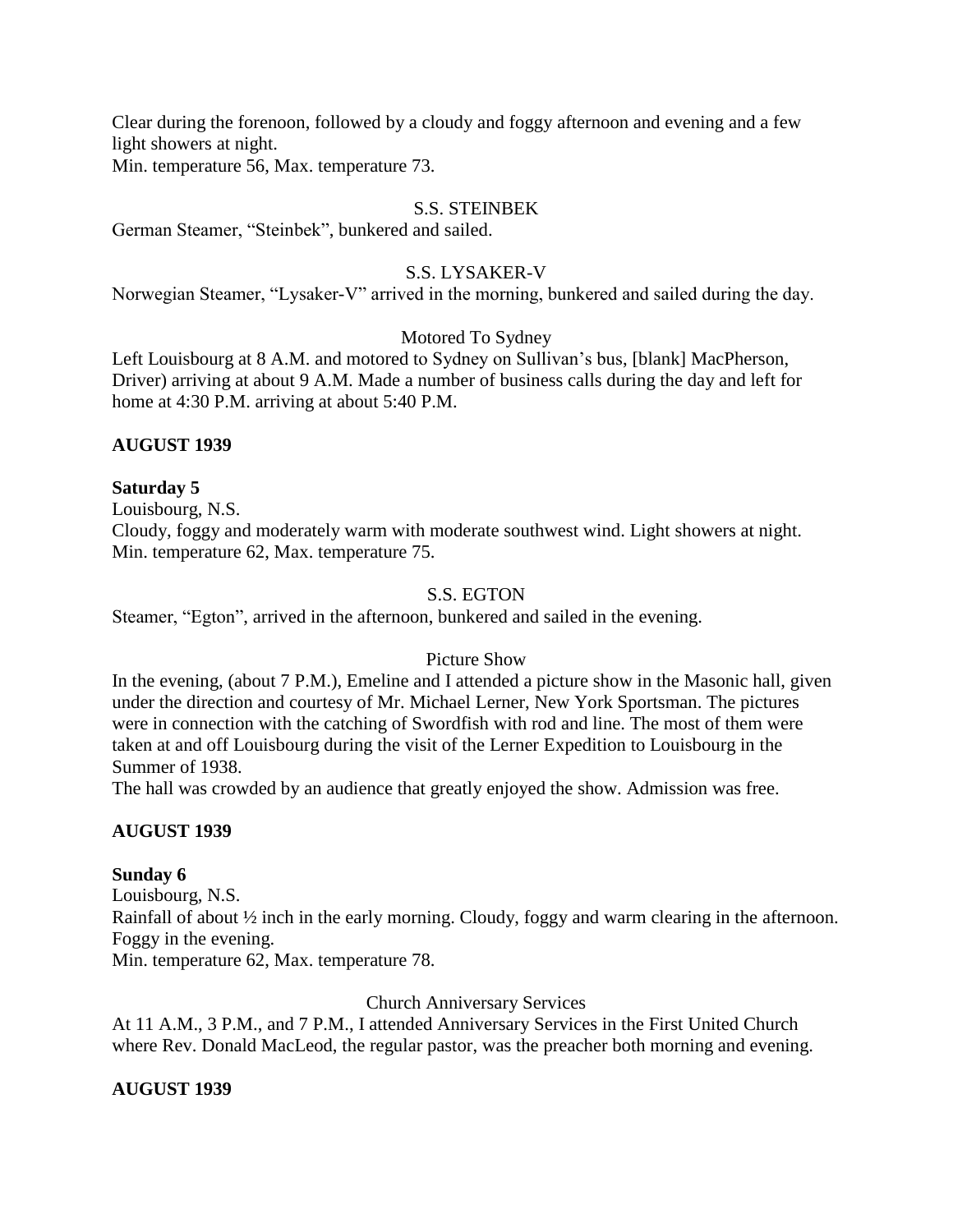### **Monday 7**

Louisbourg, N.S. Cloudy and warm with light to moderate north wind which shifted to southwest at noon. Foggy in the afternoon and rain during the night. Min. temperature 61, Max. temperature 78.

### Swordfish

About 160 Swordfish were landed here to-day (sic). This being, by far, the largest catch so far this season. The previous largest number landed in one day was about 25. Several Anglers are out to the fishing grounds every day, that is fit, including Mr. Lerner and Mr. Boyden, but so far no fish have been caught by rod and line.

## **AUGUST 1939**

### **Tuesday 8**

Louisbourg, N.S. Clear and warm with moderate to fresh north wind, moderating in the afternoon, calm in the evening. Min. temperature 62, Max. temperature 78. Rainfall of last night 1 ¼ inches.

### Automobile Accident

An automobile accident took place with fatal results. At about 8 P.M., on the west Louisbourg road near the residence of Richard Kennedy, about four hundred yards west of the town limit. The three occupants of the car, James Gillis, Margaree, Vidial [blank], Sydney, and Dennis Price, Louisbourg West, were badly injured when the car overturned after striking the ditch. All three [blank]

## **AUGUST 1939**

### **Wednesday 9**

Louisbourg, N.S.

Clear and warm becoming cloudy in the middle of the afternoon. Light to moderate southwest wind. Showers during the night.

Min. temperature [blank], Max. temperature 76.

## S.S. FIDELIO

Norwegian Steamer, "Fidelio", arrived in the morning, bunkered and sailed in the afternoon.

## **AUGUST 1939**

# **Thursday 10**

Louisbourg, N.S.

Cloudy, foggy and moderately warm with moderate to fresh southwest wind. A light shower at about 1:30 P.M.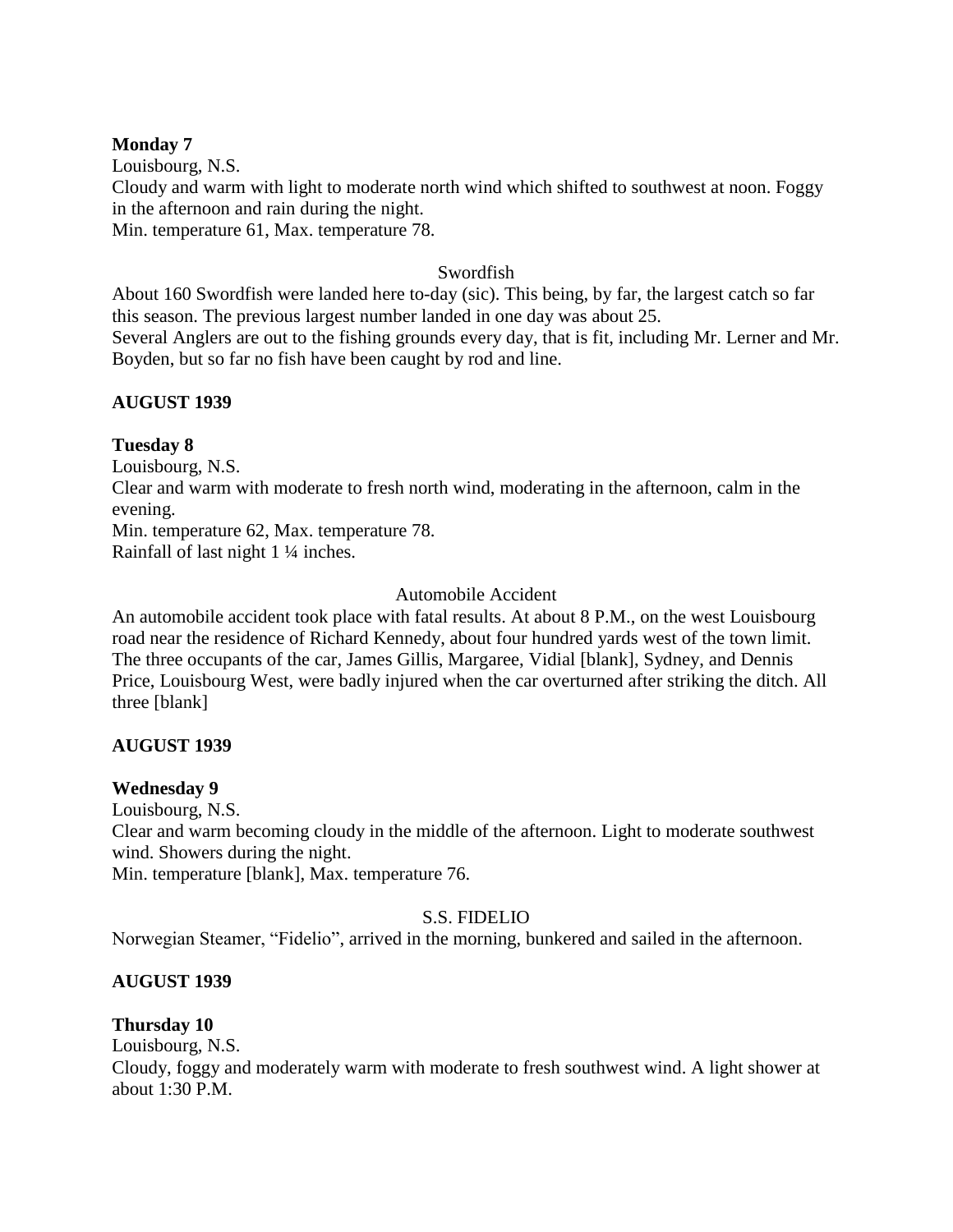Min. temperature [blank], Max. temperature [blank]

### Monuments Unveiled

At 3 P.M., I attended and presided at the unveiling of three on Point Rochefort, Louisbourg National and Historic Park.

### **AUGUST 1939**

### **Friday 11**

Louisbourg, N.S. Clear and warm with moderate to fresh northwest wind. Min. temperature [blank], Max. temperature 77.

#### S.S. ORION

Danish Steamer, "Orion", arrived in the morning. After bunkering, she sailed at about 10:30 A.M.

#### S.S. JAN

Norwegian Steamer, "Jan", arrived at about 4:30 P.M. After bunkering, she sailed during the night.

#### **AUGUST 1939**

## **Saturday 12**

Louisbourg, N.S. Clear and warm with light to moderate southwest wind. Visibility good. Min. temperature 50, Max. temperature 75.

### S.S. MAID OF STIRLING

Steamer, "Maid of Stirling", arrived at about 8 A.M., bunkered and sailed at noon.

#### Michael Lerner Landed Two Swordfish

Michael Lerner, New York Sportsman, caught two Swordfish with rod and line to-day (sic), about 45 miles off Louisbourg, weight as follows: 275 lbs and 367 ½ lbs. Mr. Lerner was in the fishing boat [blank], owned and Captained by John Poole of this town. Other members of the Crew were Henry Roberts and Ronald MacVicar. Mr. Lerner's party consisted of Hedly Doty, Photographer, [blank], Photographer and Douglas Osborne, Guide. They arrived at the wharf of Lewis & Co. at about 8:15 P.M. where a few minutes later I met and congratulated Mr. Lerner on his success.

Council Meeting

At 7:30 P.M., I attended and presided at a meeting of the Town Council. Those present were: Councillors; G.B. Hiltz, D.J. MacInnis, Jeremiah Smith and Alex MacDonald. Police Officer; D.W. Johnston, Town Clerk; B.M. Spencer, Mayor; M.S. Huntington. On hearing the news that Michael Lerner had arrived at the dock with two Swordfish caught by rod and line, meeting was adjourned without completing the business of the Session.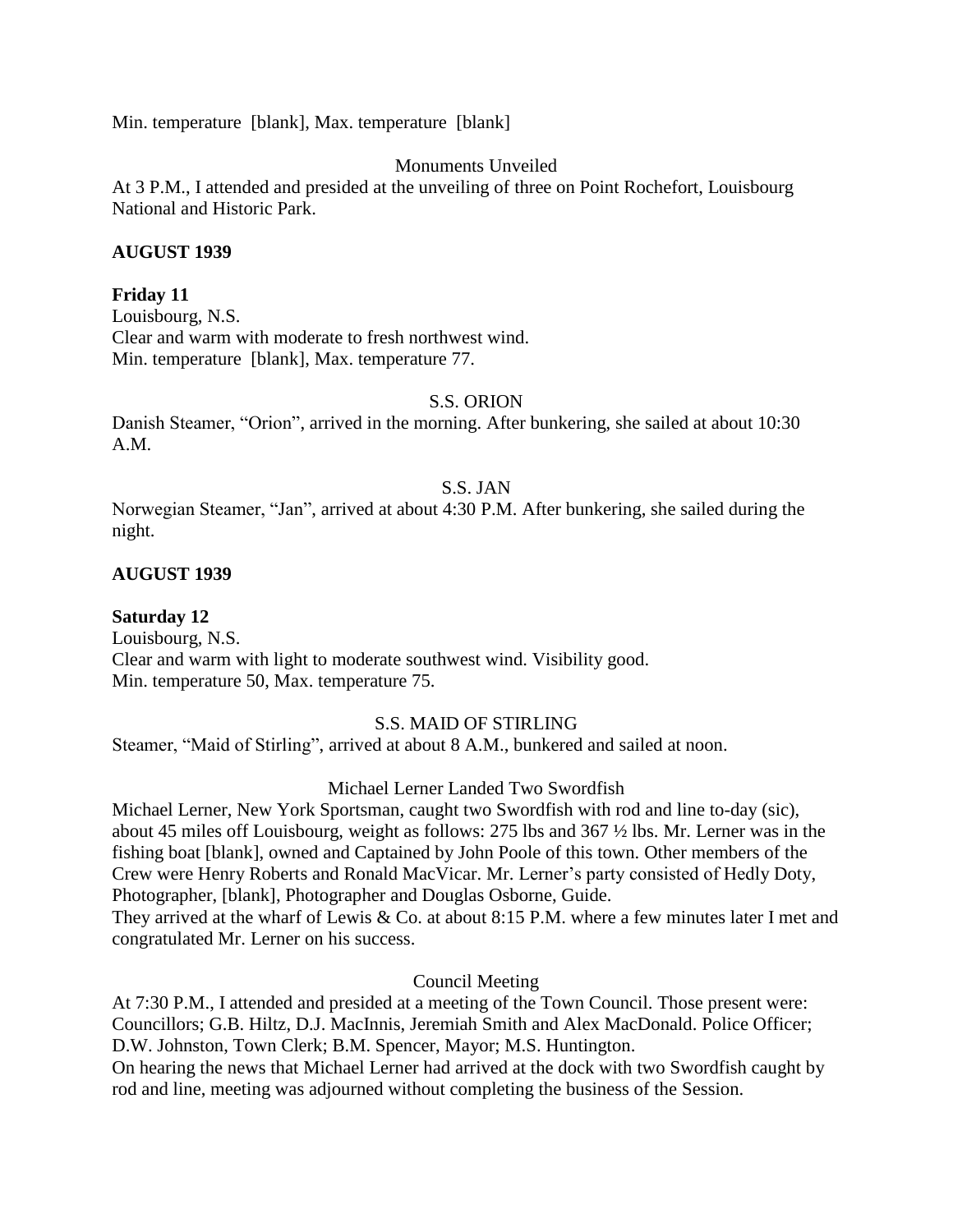#### **AUGUST 1939**

#### **Sunday 13**

Louisbourg, N.S. Clear and warm with moderate to fresh southwest wind. Min. temperature 58, Max. temperature 76.

### S.S. VESTLAND

Norwegian Steamer, "Vestland", arrived in the morning for bunker coal.

#### S.S. ERLING LINDOE

Steamer, "Erling Lindoe", arrived at about 8:30 P.M. for bunker coal.

#### Church Services

At 11 A.M. and 7 P.M., I attended services in the First United Church where Rev. Donald MacLeod was the preacher.

#### **AUGUST 1939**

#### **Monday 14**

Louisbourg, N.S. Warm and mostly cloudy with fresh to moderate southwest wind. Moderate shower in the forenoon. Clear in the evening. Min. temperature [blank], Max. temperature 76.

#### S.S. VESTLAND

Norwegian Steamer, "Vestland", bunkered, and sailed at about 11 A.M.

### S.S. MARISA THORDEN

Finnish Steamer, "Marisa Thorden", arrived at noon. After bunkering, she sailed at 6:30 P.M.

#### S.S. ERLING LINDOE

Norwegian Steamer, "Erling Lindoe", bunkered and sailed in the afternoon.

#### **AUGUST 1939**

#### **Tuesday 15**

Louisbourg, N.S. Clear and warm with light to variable wind. An ideal summer day. Min. temperature 54, Max. temperature 82.

#### Visited Louisbourg Park

At about 10:30 A.M., I visited the Louisbourg National and Historic Park with Rev. and Mrs. Mutch, son and daughter. Rev. Donald MacLeod, of the United Church, Louisbourg, was also in the party. At the park, I gave a short talk on Old Louisbourg and showed them points of interest.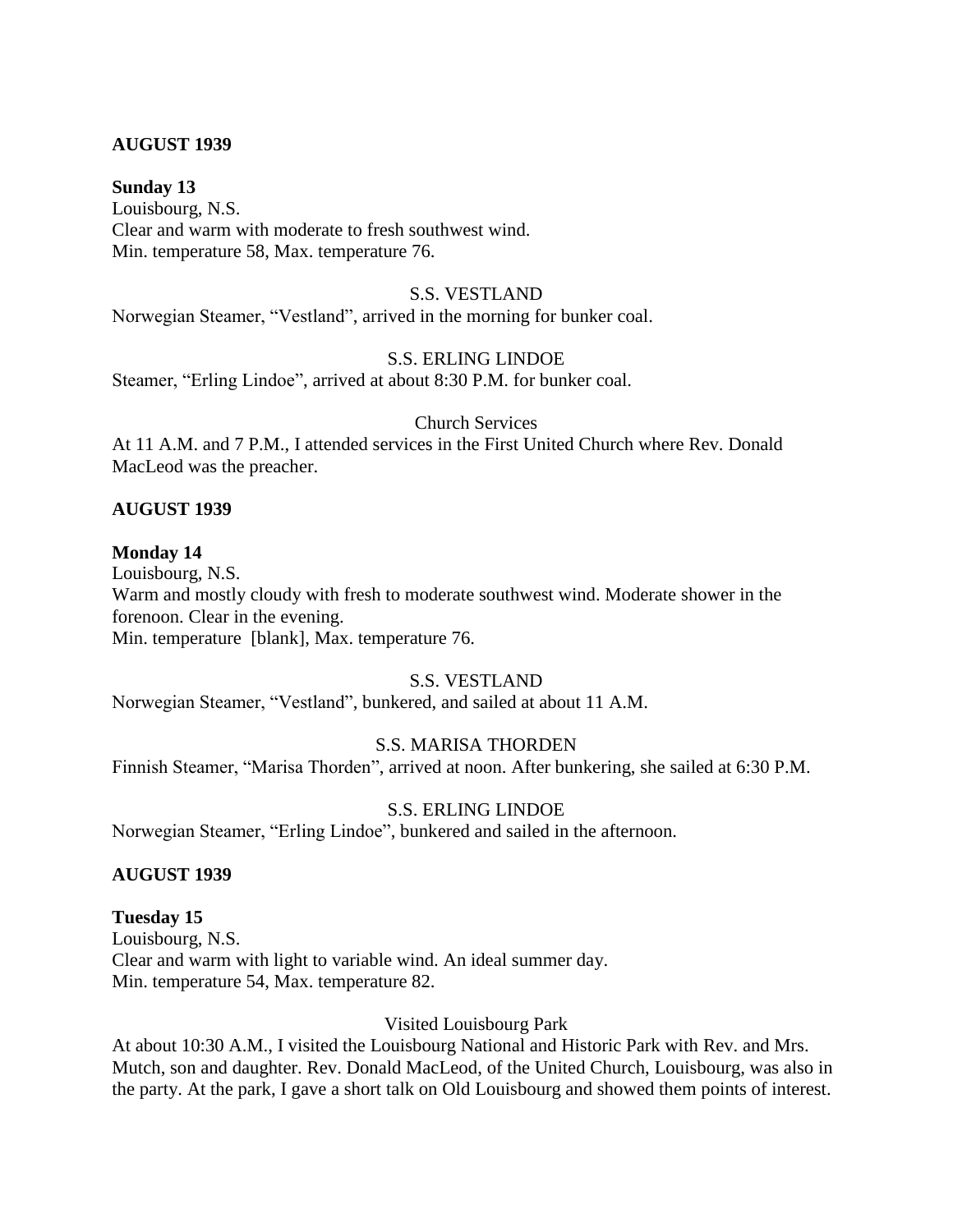Returned with Mr. MacLeod at about 1 P.M., while Mr. Mutch and family motored to Kennington Cove. Mr. Mutch is, at present, in charge of a United Church in the Province of Ontario.

### Swordfish

About 230 Swordfish were caught off this port and landed here to-day (sic), the largest one days catch so far, this Season.

### **AUGUST 1939**

### **Wednesday 16**

Louisbourg, N.S. Cloudy, foggy and misty with light easterly wind. Min. temperature 62, Max. temperature 67.

### S.S. WIPUNEN

Norwegian Steamer, "Wipunen", arrived in the morning. After bunkering, she sailed at about noon.

### S.S. P.N. DAMM

Danish Steamer arrived at about noon and after bunkering sailed at about 5 P.M.

### President Roosevelt Visits Sydney

Franklin D. Roosevelt, President of the United States of America, arrived in Sydney harbour this afternoon on board the United States Cruiser, "Tuscaloosa". The President did not come ashore but a delegation from the City of Sydney went on board the Cruiser and extended a welcome to him and his party.

### **AUGUST 1939**

### **Thursday 17**

Louisbourg, N.S. Cloudy and warm with light variable winds. Fog in the late afternoon and evening. Min. temperature 62, Max. temperature 76.

### Yacht ESROM-V Arrives

A United States Yacht, fitted out for swordfishing, arrived in the afternoon with Dr. Morse of Boston and party on board. The Esrom-V hails from Marblehead, Mass.

### Swordfish

About 100 Swordfish were landed here to-day (sic).

### **AUGUST 1939**

**Friday 18** Louisbourg, N.S.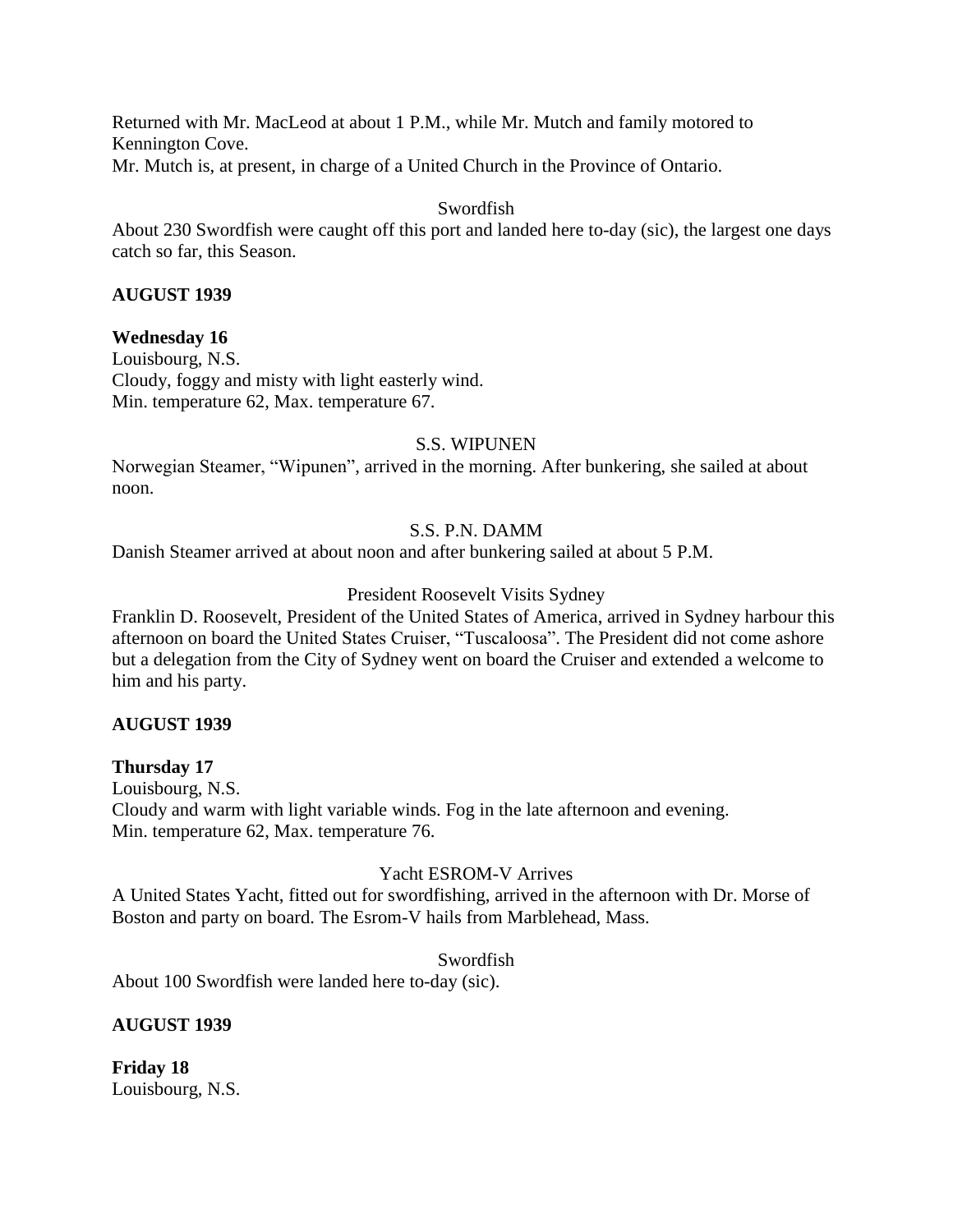Cloudy and foggy in the morning, partly clear in the forenoon. Mostly clear with good visibility in the afternoon.

Min. temperature [blank], Max. temperature 78.

## S.S. GEZINA

Steamer, "Gezina", arrived at about 5:30 P.M. after bunkering, she sailed at about 10 P.M.

### Swordfish

About 40 Swordfish were landed here to-day (sic).

### **AUGUST 1939**

### **Saturday 19**

Louisbourg, N.S.

Warm and mostly clear with moderate to light northeast wind which, in the evening, shifted to southwest and later to northwest.

Min. temperature 59, Max. temperature 77.

### S.S. AUN

Norwegian Steamer, "Aun", arrived in the morning and after bunkering, sailed at about 2:30 P.M.

### Drowning Accident

A drowning accident took place at Catalone Gut this afternoon when John A. MacLean, aged 20, son of Rod MacLean, of Catalone was drowned while swimming in the waters of Mira Bay. Craig MacDonald and Peter Stanfield went to his assistance but did not succeed in saving his life.

### **AUGUST 1939**

### **Sunday 20**

Louisbourg, N.S. Clear and warm with light to moderate variable winds. An ideal day. Min. temperature 54, Max. temperature 81.

## Church Services

At 11 A.M. and 3 P.M., Emeline and I attended services of the 13<sup>th</sup> Anniversary of the Catalone United Church. The preacher at both services was Rev. Norman MacQueen. Rev. Donald MacLeod, the pastor of the United Church at Louisbourg and Catalone, assisted at the afternoon service.

## **AUGUST 1939**

**Monday 21** Louisbourg, N.S.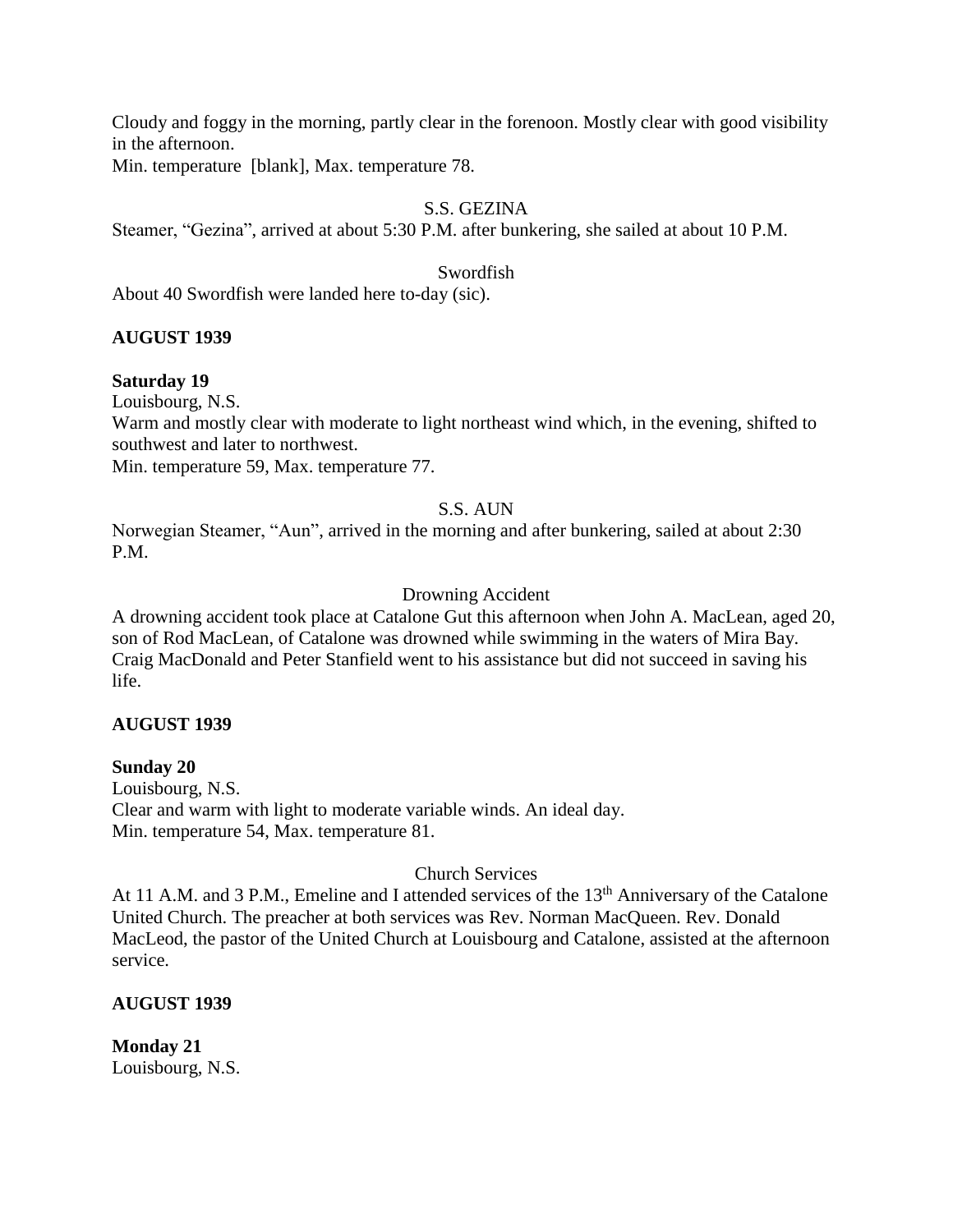Cloudy and warm. Partly clear in the afternoon. Light to moderate southwest wind. Visibility good.

Min. temperature [blank], Max. temperature [blank].

### **AUGUST 1939**

### **Tuesday 22**

Louisbourg, N.S. Cloudy with sun shining through the clouds occasionally. Foggy in the late afternoon and evening. Visibility good until late in the afternoon. Light southwest wind. Min. temperature [blank], Max. temperature 77.

### Funeral of J. A. MacLean

Left Louisbourg at 1 P.M. on Sullivan's Bus and went to the funeral of the late John A. MacLean at Catalone. Walked from the home of the deceased to the Catalone United Church where the funeral service was held following a brief service at the house. Services at the house, church and grave were conducted by Rev. Donald MacLeod, assisted by Rev. H.A. Doig of Mira Ferry. Interment took place in Catalone Cemetery. Returning, I was picked up by Alex MacLean of Kennington Cove who brought me home in his car.

## S.S. ORION

Danish Steamer, "Orion", arrived, bunkered and sailed.

### Left For Home

Judge and Mrs. Philip Huntington of Sea Cliff, Long Island, New York (Telephone Glen Cove 406) and Dr. and Mrs. Hebert R. Gesell of Garden City, Long Island, New York, left for home during the forenoon after spending several days at Louisbourg. While here they were out sword fishing on two occasions. Yesterday the party, with the exception of the Dr., were out with Bert Wilcox, who succeeded in getting a fish, much to the delight of the visitors.

## **AUGUST 1939**

## **Wednesday 23**

Louisbourg, N.S. Cloudy and misty in the morning. Cleared in the forenoon, foggy at night. Very warm. Min. temperature 66, Max. temperature 80.

### Motored To Baddeck

Emeline and I motored to Baddeck with Mrs. Howard Townsend and her son, Gerald, both of Valley Station, Colchester County, N.S., who have been visiting us for the last day or two. At Baddeck we had lunch at the Baddeck Hotel. On arriving at Sydney, on the return, we had supper at the "Diana Sweets". Arrived home late in the evening after having spent a very pleasant day.

### **AUGUST 1939**

**Thursday 24**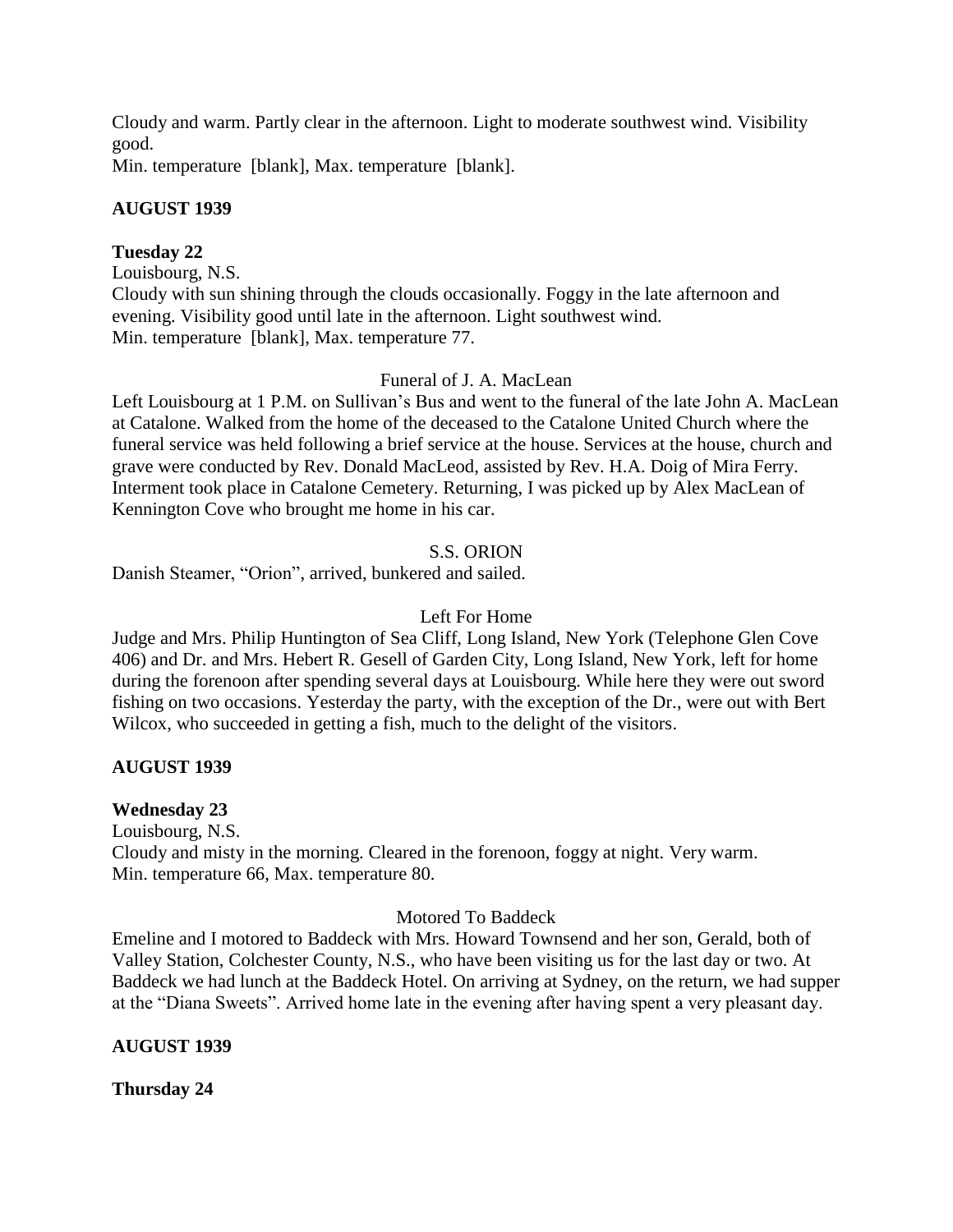Louisbourg, N.S. Clear and very warm with light southwest wind. Fog off the coast all day, fog closing in, in the late afternoon. Min. temperature 67, Max. temperature 79.

## **AUGUST 1939**

## **Friday 25**

Louisbourg, N.S. Cloudy and moderately warm with light to moderate easterly wind and some fog. Misty in the evening. Min. temperature 64, Max. temperature 74.

## **AUGUST 1939**

## **Saturday 26**

Louisbourg, N.S. Warm and mostly cloudy with light southerly wind and some fog. Min. temperature 64, Max. temperature 79.

## S.S. LISTO

Norwegian Steamer, "Listo", arrived at about 7 P.M. for bunker coal.

## **AUGUST 1939**

## **Sunday 27**

Louisbourg, N.S. Clear and moderately warm with moderate northwest wind. Max. temperature 75.

## S.S. LISTO

Norwegian Steamer, "Listo", sailed in the early morning.

## S.S. INGRID THORDEN

Finnish Steamer, "Ingrid Thorden", arrived at about 3:30 P.M. for bunker coal.

## S.S. DEA

Norwegian Steamer, "Dea", arrived at about 4:30 P.M. for bunker coal.

## **AUGUST 1939**

#### **Monday 28** Halifax, N.S.

Clear and moderately warm with light to moderate winds.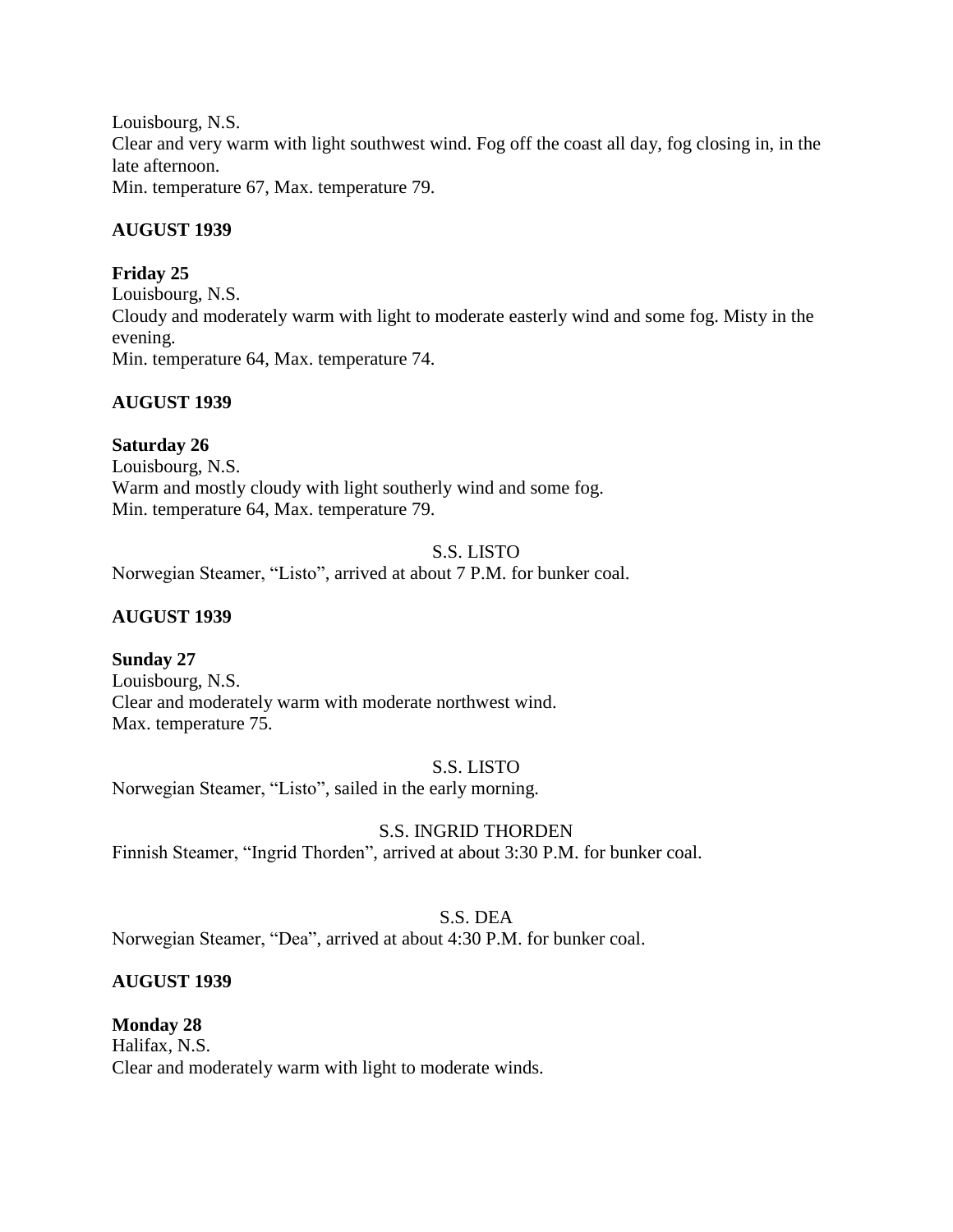Arrived here on the train from Sydney at about 7:45 A.M. (Standard time). Had dinner with Mr. and Mrs. William Dickson, Harvey St.

Left Halifax by train for Bridgewater at 2:45 P.M., arrived about 6:30 P.M. Stopped at Queen Hotel (H.A. Gerhardt, Prop.)

Attended Picture Show during the evening entitled, "The Hardy's Ride High".

### S.S. AUDUN

Norwegian Steamer, "Audun", arrived at Louisbourg to-day (sic) for bunker coal. After bunkering she sailed.

### S.S. HELENE

German Steamer, "Helene", arrived at Louisbourg for bunker coal. This ship left hurriedly from Yarmouth, N.S., last week without completing her cargo, which she was loading at that port. Her hurried departure from Yarmouth was caused by the immediate likelihood of war between England and Germany.

### S.S. GUDVAN

Norwegian Steamer, "Gudvan", arrived at Louisbourg to-day (sic) for bunker coal.

### **AUGUST 1939**

### **Tuesday 29**

Bridgewater, N.S. Clear and moderately warm with light to moderate southeast wind.

### Union of N.S. Municipalities Convention

At 10 A.M., in the Masonic hall, Counciller G.B. Hiltz and I attended the opening Session of the 34th Annual Convention of the Union of Nova Scotia Municipalities with President A.M. Butler in the chair.

A large number of delegates present from all parts of the Province.

Addresses of welcome were given by: Mayor H.M. Sweeney, Bridgewater, Warden of the Municipality of Lunenburg, C.B. Conrod, Mayor A.C. Zwicker, Mahone Bay, Warden of the Municipality of Chester, Dr. H.L. Croft, Senator William Duff, Lunenburg, M.P. for Lunenburg, J.J. Kinley. Replies to the addresses of welcome were made by Mayor Walter Mitchell, Halifax, Mayor G.B. Slaven, Sydney, Mayor Col. B.W. Roscoe, Kentville, and D.M. Bower, Municipal Clerk, Shelburne.

Attended the afternoon Session of the Municipal Convention.

In the evening, Councillors Hiltz and I attended the Water Carnival and Venetian night on the LaHave River in the Town of Bridgewater.

### S.S. GUDVAN

Norwegian Steamer, "Gudvan", sailed from Louisbourg to-day (sic) after bunkering at that port.

### S.S. HELENE

German Steamer, "Helene", after bunkering, sailed from Louisbourg to-day (sic).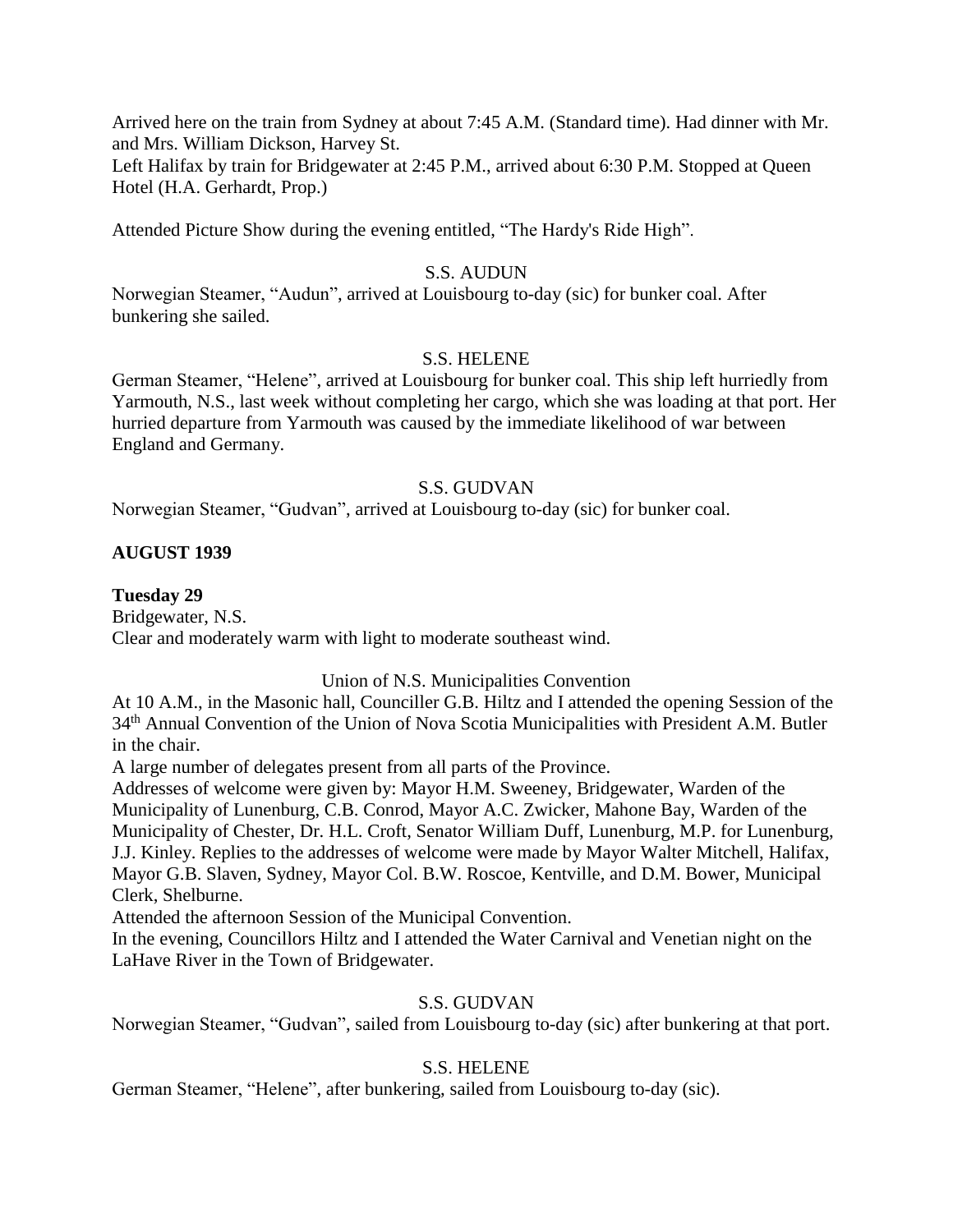### **AUGUST 1939**

#### **Wednesday 30**

Bridgewater, N.S. Clear and warm with light winds.

Union of Municipalities

Attended morning session of Union of Nova Scotia Municipalities with President A.M. Butler of Halifax, N.S. presiding.

Assembled with the rest of the convention delegates in front of the Masonic hall at 2 P.M. for the convention photograph.

Motored to Lunenburg with convention delegates in the afternoon and went for a sail on the Champion fishing Schooner, "Bluenose".

Motored back to Bridgewater in the evening.

Attended banquet in the Curling rink at Bridgewater at 8 P.M. Addresses given by Senator William Duff, J.J. Kinley, M.P., A.M. Butler, President of the Union and Judge Arthur Roberts, Secretary-Treasurer. Banquet was presided over by Mayor H.M. Sweeney of Bridgewater.

## S.S. CHR. J. KAMPMAANN

Steamer, "Chr. J. Kampmann", arrived at Louisbourg, bunkered and sailed.

### **AUGUST 1939**

**Thursday 31** Bridgewater, N.S. Mostly cloudy and cool.

Municipal Convention

Attended Session of Convention of N.S. Municipalities at 10 A.M. Convention adjourned at noon. Warden R.A. MacKinnon of the Municipality of the County of Cape Breton was elected President. Col. B.W. Roscoe K.C., Mayor of Kentville, was elected 1<sup>st</sup> Vice President. R.M. Fielding, K.C., Solicitor, Municipality of Halifax, 2<sup>nd</sup> Vice President. Judge Arthur Roberts, Bridgewater, Secretary-Treasurer. Halifax was selected as the next meeting place.

At about 2 P.M., I attended the Course in Municipal Administration in the Masonic hall, presided over by His Honor, Judge Arthur Roberts.

A paper entitled, "The Administration of the Nova Scotia Health Act" by Dr. P.S. Campbell, Deputy Minister of Health for Nova Scotia. Another entitled, "Assessment Rules" was presented by W.F. Lougheed, Research Associate of the Institute of Public Affairs.

Attended evening Session, in the same hall, with A.H. Sperrey, Municipal Clerk of Lunenburg County in the chair, when questions concerning Municipal government were discussed. About 40 present.

Meeting adjourned at about 11 P.M.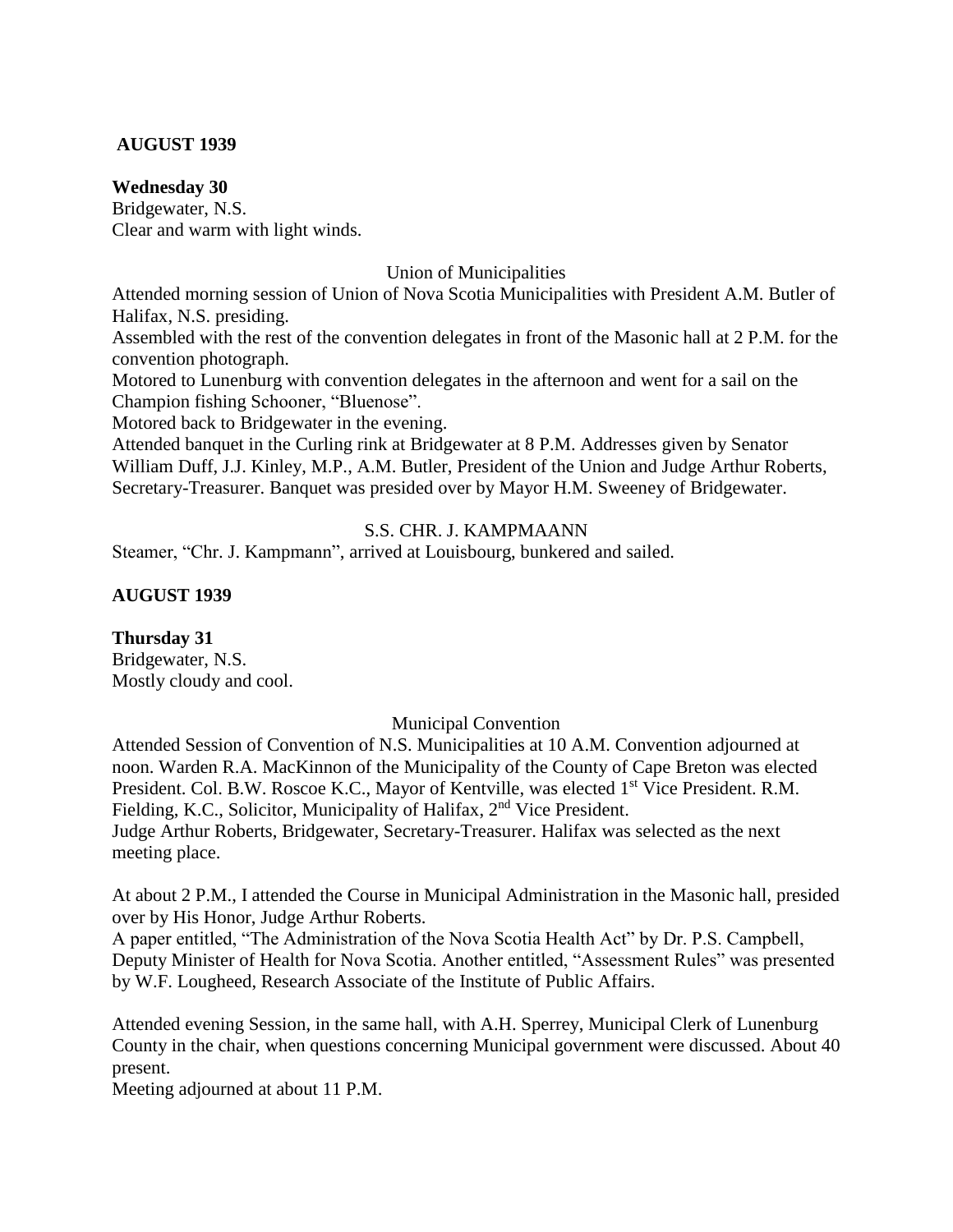#### **SEPTEMBER 1939**

**Friday 1** Bridgewater, N.S. Cloudy and moderately warm with a few light showers.

### Bridgewater To Halifax

Left Bridgewater for Halifax via MacKenzie's Bus Lines at about 7:30 A.M. Arrived at Halifax at about 10:30 A.M. Had dinner at Halifax Hotel. Made several business calls in the afternoon. Visited Nova Scotia Provincial Exhibition in the late afternoon. Left Halifax on the night train enroute to Sydney. Retired to my berth at about 9 P.M. and went to sleep.

### War Between Germany and Poland

Germany invaded Poland to-day (sic) and the war that has been threatened for many months has begun.

### Arrived At Louisbourg

Danish Steamer, "EMANUEL", Norwegian Steamer, "RIMFAKSE" and Swedish Steamer, "ETNA", arrived at Louisbourg for bunker coal and after bunkering sailed.

### **SEPTEMBER 1939**

### **Saturday 2**

Sydney, N.S. Arrived on the train from Halifax at about 8 A.M. Had breakfast at the Vidal Hotel. Left for Louisbourg at 9:15 A.M. via Sullivan's Bus Service arriving at about 10:15.

Day, cloudy and cool with light to moderate variable wind. Light showers and mist in the morning.

### **SEPTEMBER 1939**

### **Sunday 3**

Louisbourg, N.S. Clear and moderately warm with light southwest wind. An ideal day. Min. temperature 47, Max. temperature 70.

War Declared

Great Britain and France declared war on Germany to-day (sic).

### Motored To Sydney

In company with D.M. Johnston, I motored to Sydney at about 1 P.M. on Sullivan's bus for the purpose of attending a meeting called for the purpose of organizing the various towns, City of Sydney and rural communities in the County of Cape Breton, in preparation for possible Airraids by enemy planes. The meeting was held in the Supreme Court chamber in the County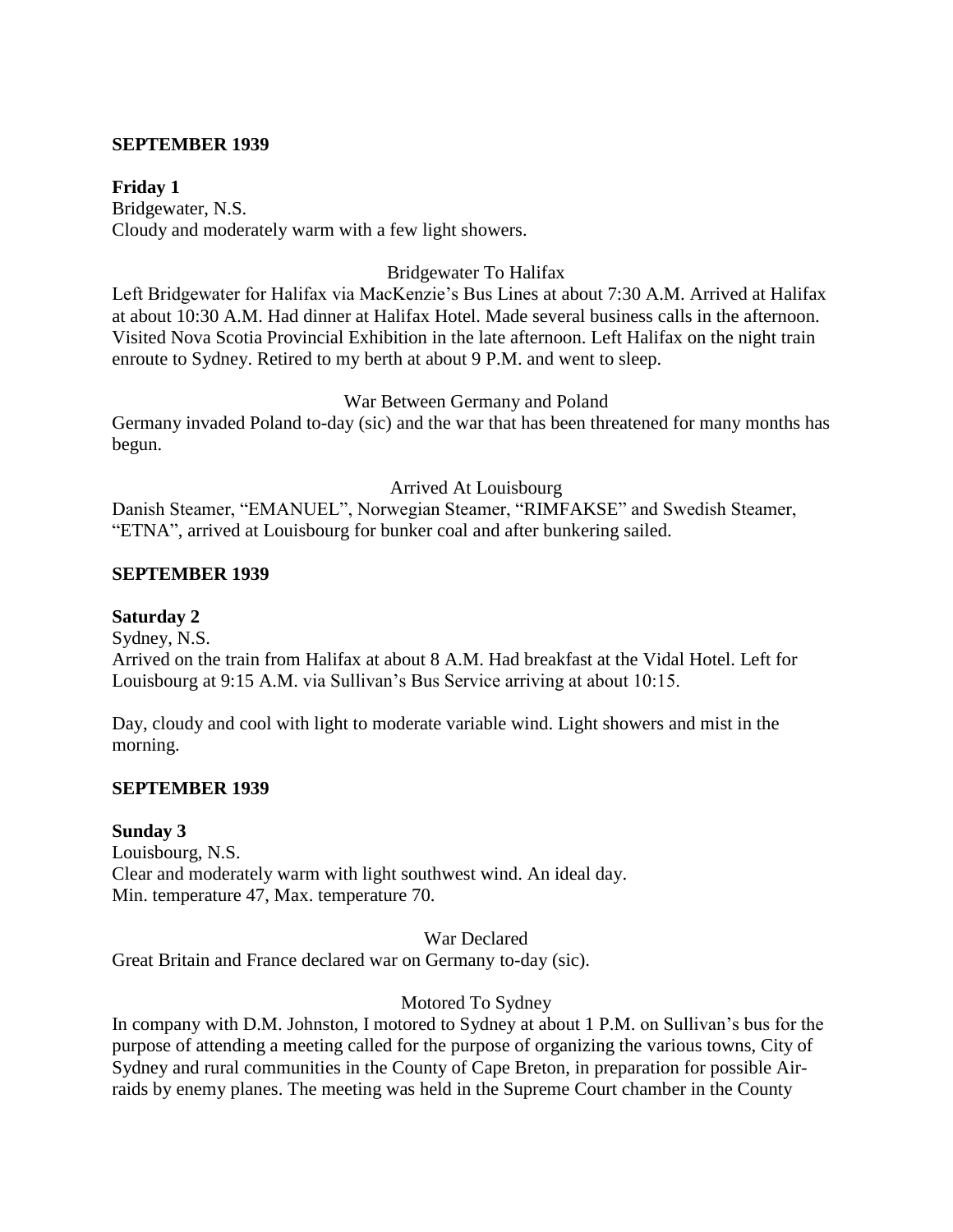building and was presided over by Mayor George Slaven of the City of Sydney. Colonel Snell of Ottawa was present and outlined the procedure in organizing air raid committees and holding "Blackouts". Dr. H.J. Townsend, of Louisbourg, was appointed Chairman for Louisbourg with authority to act, with the Mayor of Louisbourg, in organizing the "Air Raid Precaution Committee" in the town. Mr. Johnston and I returned to Louisbourg at about 5:30 P.M.

## S.S. LETO

Dutch Steamer, "Leto", arrived at 1 P.M. for bunker coal.

# Church Services

At 11 A.M. and 7 P.M., I attended services in the First United Church where Rev. Donald MacLeod was the preacher. As was the custom during the Great War, 1914-1918, the choir sang the national anthem at the close of both services.

## **SEPTEMBER 1939**

## **Monday 4**

Louisbourg, N.S. Clear and warm with light southwest wind. Cloudy in the late afternoon and evening. Min. temperature 63, Max. temperature 78.

# Visited National Park

At about 11:30 A.M., I visited the Louisbourg National and Historic Park with Col. [blank] Snell of Ottawa and Dr. Freeman O'Neil of Sydney.

At the park, I was joined by Mr. and Mrs. W. Townsend and Laurie Townsend of Valley Station, N.S. and Emeline. I returned to town with the Townsend party. On the way, we patronized the Roman Catholic picnic being held on the C.M.B.A. hall grounds by having our dinner there. The Townsend's, who have been visiting us since yesterday morning, left for home by motor car at about 2 P.M.

# Air Raid Precaution Committee

At 2 P.M., I attended and presided at a meeting of the Citizens of Louisbourg, called for the purpose of organizing an "Air Raid Precaution" Committee to function in the event of a German Air raid over Louisbourg or any of the Cape Breton towns and the City of Sydney. On motion, I was elected Chairman of the meeting and, in a few remarks, outlined its purpose. A.W. Stacey was elected Secretary. The following were, on motion, elected as a local A.R.P. Committee: R.A. Peters, Fire Chief, D.M. Johnston, Chief of Police, [blank]

## **SEPTEMBER 1939**

## **Tuesday 5**

Louisbourg, N.S.

Cloudy and warm, misty and showery with light southwest wind and considerable fog. Min. temperature 63, Max. temperature 73.

# Motored To Sydney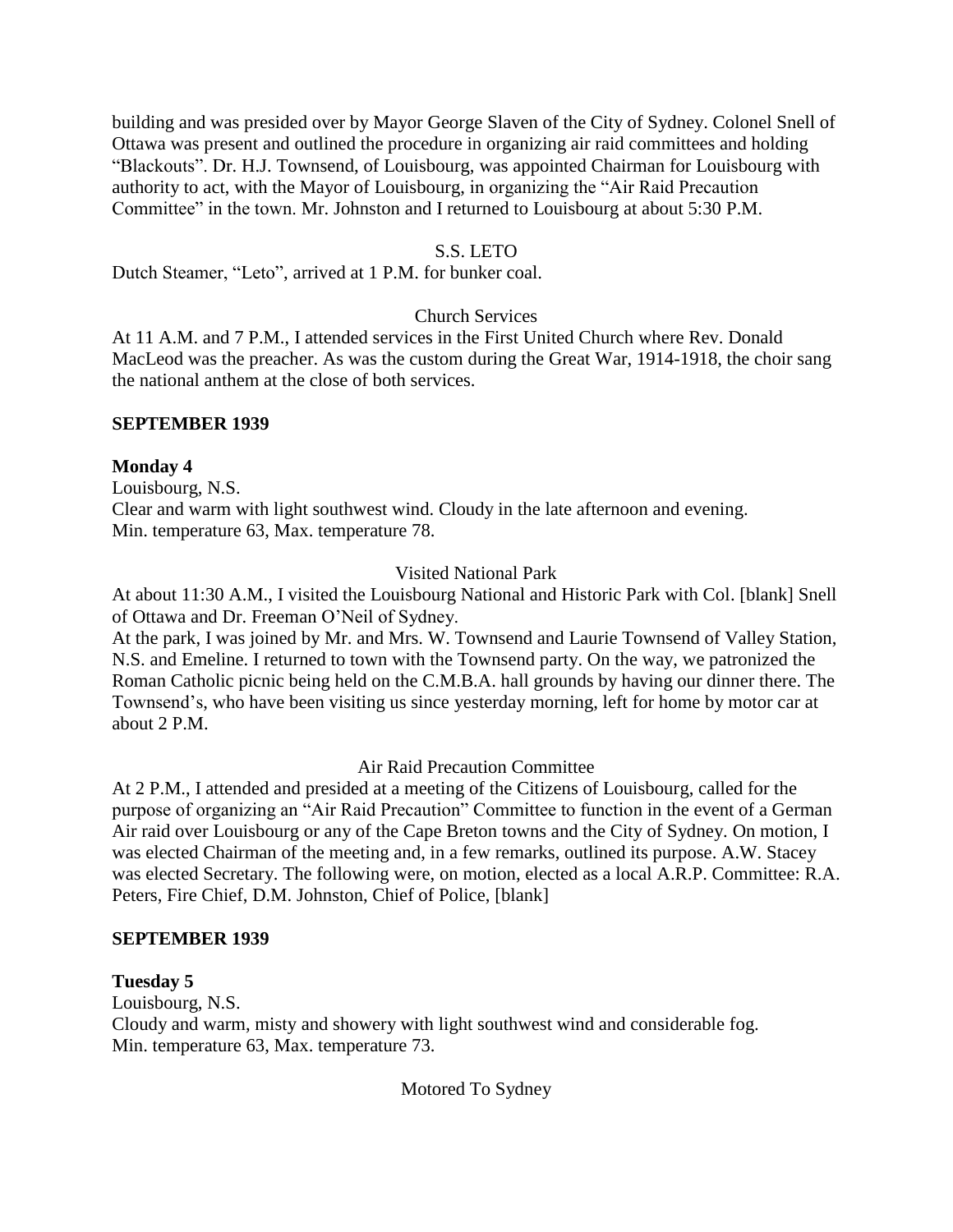At about 9:15, motored to Sydney with Dr. H.J. Townsend and attended a meeting of the central "Air Raid Precaution" Committee in City Hall with Mayor G.B. Slaven of Sydney, presiding.

## **SEPTEMBER 1939**

## **Wednesday 6**

Louisbourg, N.S.

Clear and moderately warm becoming cool at night. Strong to moderate west to north west winds.

Min. temperature 51, Max. temperature 73.

## S.S. LETO

Dutch Steamer, "Leto", finished bunkering and sailed during the forenoon.

# Meeting of Air Raid Precaution Committee

At 8 P.M. attended a meeting of Air Raid Precaution Committee in the Town office. Those present were; Dr. H.J. Townsend, (Chairman), George Lewis, (Secretary), D.A. Campbell D.M. Johnston and M.S. Huntington.

# S.S. LYNGHAUG

Norwegian Steamer, "Lynghaug", arrived during the night for bunker coal.

# **SEPTEMBER 1939**

# **Thursday 7**

Louisbourg, N.S. Cloudy and cool with some light rain and moderating southwest to west winds. Min. temperature 46, Max. temperature 62.

# S.S. LYNGHAUG

Norwegian Steamer, "Lynghaug", bunkered and sailed at noon.

# Air Raid Precaution "Blackout"

As prearranged, the Town of Louisbourg, in common with the City of Sydney and other towns in the County of Cape Breton, staged a "Black Out" at 9 O'clock to-night (sic). The test was about 95 per cent successful. A few of the citizens failed to hear or misunderstood the signal which consisted of 8 short blasts of the power house whistle. The town was in total darkness for about 5 minutes when the "All Clear" was sounded, two long blasts.

## **SEPTEMBER 1939**

**Friday 8** Louisbourg, N.S. Clear and cool with light west to northwest wind. Min. temperature 45, Max. temperature 68.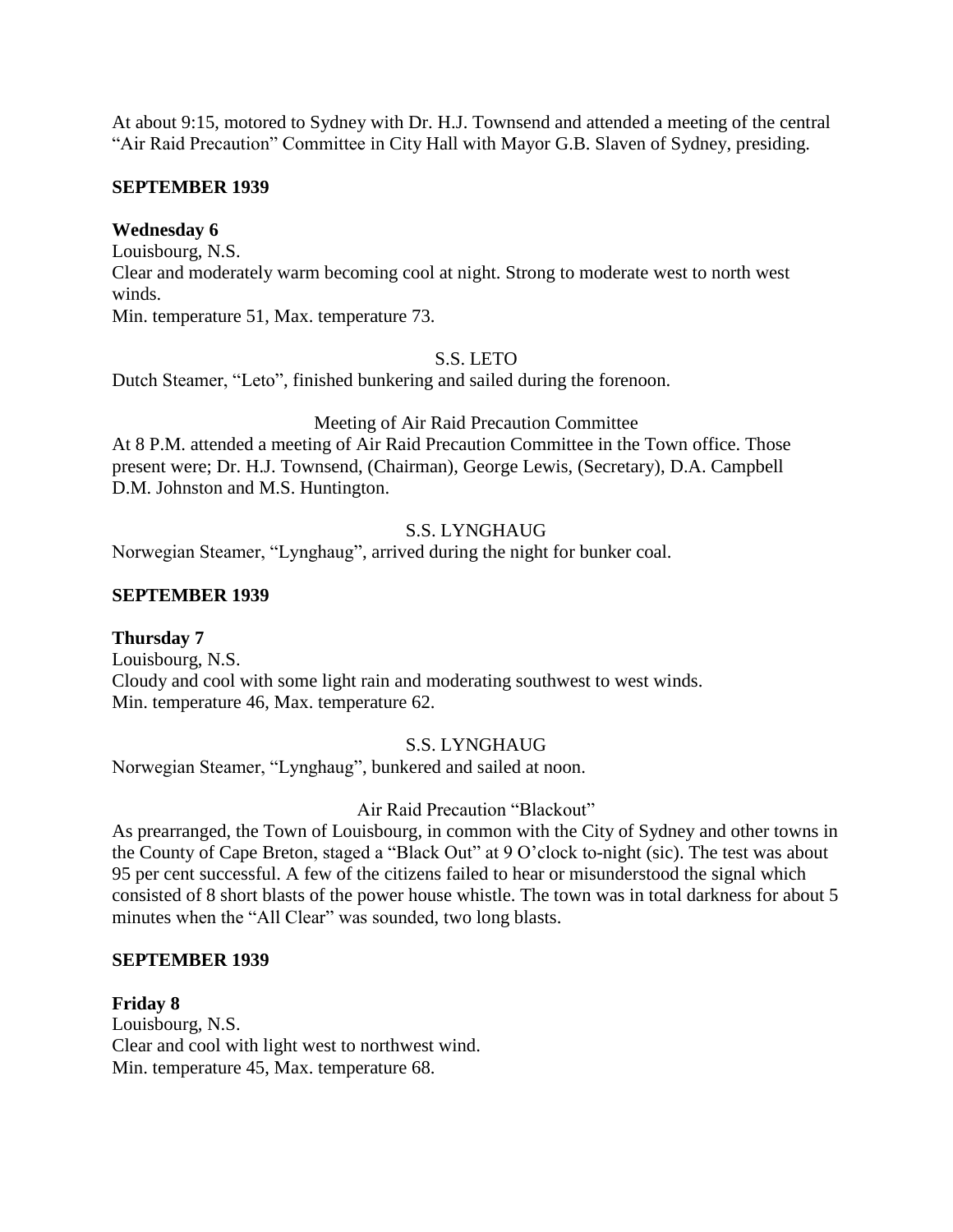#### Motored To Sydney

Dr. H.J. Townsend and I motored to Sydney with a Mr. MacDonald, a friend of the doctor's, where we attended a meeting of the "Air Raid Precaution" Committee, which met at City hall at 10 A.M., Mayor G.B. Slaven presiding. Representatives from the various civic bodies in Cape Breton County were present and reported on the result of the A.R.P. "Blackout" which took place in the various towns and the City of Sydney last night and discussed other matters respecting Air raids and the danger of submarines shelling the coast. We returned home at about 2 P.M.

#### **FIRE**

At about 3 P.M., the alarm sounded for a fire at the home of Arthur Burke on Pepperill Street. The firemen responded quickly and soon had the fire under control but not before considerable damage had been done. The building is owned by Fletcher Townsend and occupied as a dwelling by Arthur Burke and family. Total value of building about \$700.00. Damage about \$300.00. Insurance \$500.00. Fire Packs were used for the first time in the Town of Louisbourg, in fighting a fire in a building, to-day (sic). I arrived at the fire by auto, about five minutes after the alarm was sounded, with my fire pack and at once went into action. My pack was soon followed by one owned by D.M. Johnston, Chief of Police and one owned by B.M. Spencer, Town Clerk. By the use of the fire packs, the building was saved from total destruction.

## **SEPTEMBER 1939**

#### **Saturday 9**

Louisbourg, N.S.

Mostly clear and moderately warm in the forenoon with light westerly wind. Mostly cloudy with northeast wind in the afternoon with a few showers. Cool at night. Min. temperature 45, Max. temperature 70.

## Council Meeting

At 7:30 P.M., I attended and presided at a meeting of the Town Council. Those present were; Councillors; G.B. Hiltz, Jeremiah Smith, Alex C. MacDonald and D.J. MacInnis. Clerk; B.M. Spencer, Police Officer; D.M. Johnston, Mayor; M.S. Huntington. At this meeting, Dan Nicholson Jr. was appointed Deputy Clerk to assist Town Clerk, B.M. Spencer in the Town office.

#### **SEPTEMBER 1939**

#### **Sunday 10**

Louisbourg, N.S. Mostly cloudy and moderately warm with light variable wind. Min. temperature 45, Max. temperature 70.

#### Motored To Salmon River

Left Louisbourg at about 9 A.M. with Emeline by motor car, driven by Duncan MacKay, who was accompanied by Murray Wilson. Arrived at Clifford Huntington's at about 10 A.M. Had dinner at Clifford's. At about 1 P.M., accompanied by Mr. and Mrs. Clifford Huntington, Mr.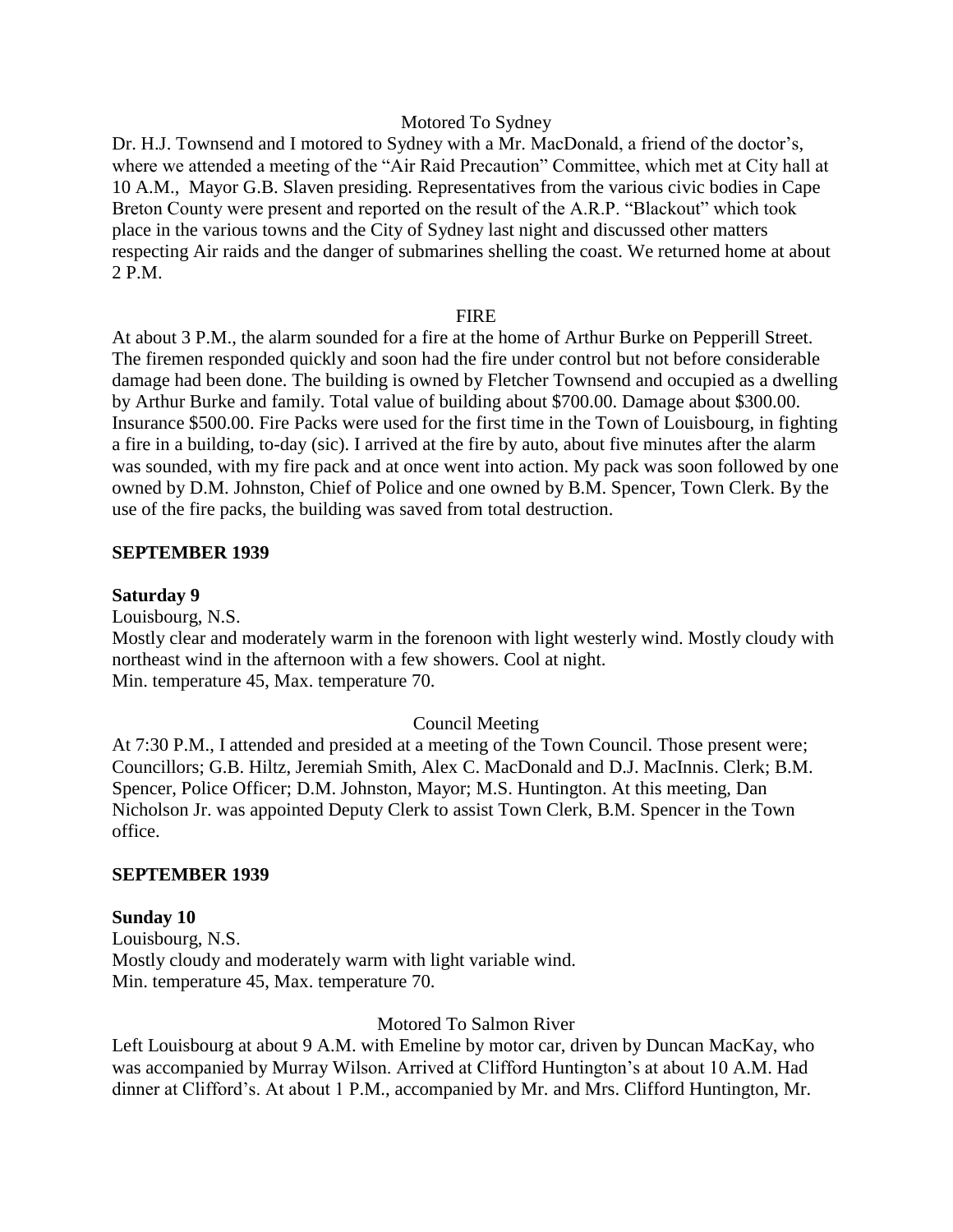and Mrs. Fred Huntington and Lillian Huntington, we visited Mr. and Mrs. Cecil Hussey. After visiting the Hussey's, the entire party with the exception of Lillian, motored up to Heber's in Fred Huntington's automobile. After a stay of about 2 ½ hours at Heber's we motored back to Clifford's where we met Duncan MacKay and Murray Wilson and had supper. Left for home at 5:30 P.M., arrived home at about 6:30 P.M.

## Church Services

At 7 P.M., Emeline and I attended service in the First United Church where Rev. Donald MacLeod was the preacher. Mr. MacLeod was also the preacher at the morning service.

## Canada And Germany At War

Canada, to-day (sic), officially entered the war against Germany, according to a proclamation issued at Ottawa by Lord Tweedsmuir, Governor General and Premier MacKenzie King.

## **SEPTEMBER 1939**

## **Monday 11**

Louisbourg, N.S. Cloudy and cool with strong southeast to southwest winds. Rain began to fall at about 11:30 A.M. and continued for about three hours. Rainfall about  $\frac{3}{4}$  inch. Min. temperature 49, Max. temperature 64.

## Enters on His Duties

Dan Nicholson Jr., of this town, entered on his duties as assistant to B.M. Spencer, Town Clerk in the Town office this morning.

## **SEPTEMBER 1939**

**Tuesday 12** Louisbourg, N.S. Cool and mostly cloudy with moderate westerly wind. Min. temperature 52, Max. temperature 66.

# **SEPTEMBER 1939**

# **Wednesday 13**

Louisbourg, N.S. Clear and cool with moderate to fresh northerly wind. Min. temperature 44, Max. temperature 65.

## S.S. SNEFJELD

Norwegian Steamer, "Snefjeld", arrived at 1 P.M. After bunkering, she sailed during the early part of the night.

## S.S. FERNFIELD

Steamer, "Fernfield", arrived at about 5 P.M. for bunker coal.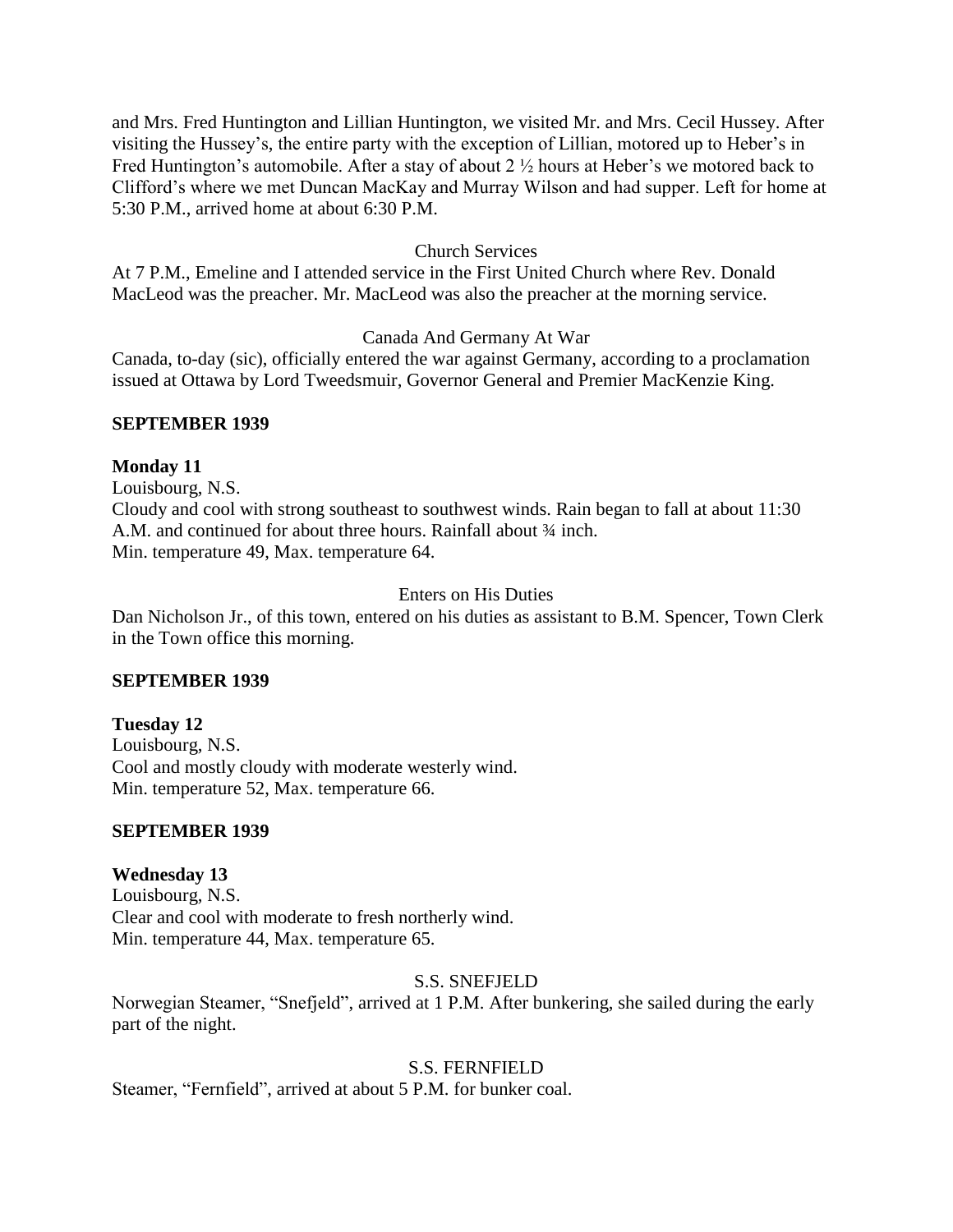## A.R.P. "Blackout"

At 10:10 P.M., an Air Raid Precaution "Blackout" was staged in all the Cape Breton County towns and the City of Sydney.

## **SEPTEMBER 1939**

## **Thursday 14**

Louisbourg, N.S. Mostly clear with northwest wind which shifted to southwest. Moderately warm. Light shower of rain in the early part of the night. Min. temperature 44, Max. temperature 69.

## Motored To Sydney

Motored to Sydney in the forenoon with Dr. H.J. Townsend and at about 10:45 A.M. attended a meeting of the Central "Air Raid Precaution" Committee, held in the Council Chamber, City Hall, with Mayor G.B. Slaven presiding. Heard reports from the City of Sydney and the various towns of Cape Breton County respecting last night's "Blackouts". Among those present at the meeting were: Mayor G.B. Slaven, Sydney, Mayor Kelly, North Sydney, Mayor Muise, New Waterford, F.J. Mosher, Glace Bay, Chief of Police, Tracy, Sydney, Warden R.A. MacKinnon, Municipality of the County of Cape Breton, Dr. Beckwith, Sydney, Harvey Hooper, Sydney, William Cuzner, Sydney Mines, J. H. Nicholson, Sydney Mines, Dr. J.K. MacLeod, Sydney, Mayor M.S. Huntington.

Capt. Dan Harris, of Louisbourg, accompanied us to Sydney. Had dinner at "Dome Grill" with Dr. Townsend and Capt. Harris. Returned to Louisbourg at about 2 P.M.

## A.R.P. Committee

At 8 P.M., I attended a meeting of the local "Air Raid Precaution" Committee in the office of Dr. H.J. Townsend. Those present were: Dr. H.J. Townsend, Chairman, Geo. Lewis, Secretary, R.A. Peters, Fire Chief, D.M. Johnston, Chief of Police, Councillor, G.B. Hiltz and M.S. Huntington, Mayor.

## **SEPTEMBER 1939**

## **Friday 15**

Louisbourg, N.S. Clear and warm with light variable wind. An ideal day. Min. temperature 49, Max. temperature 75.

## Community Fair

The Second Annual Community Fair was held at Mira Gut to-day (sic). A number of entries from Louisbourg. I sent in 2 entries as follows: 6 Dahlias, 1 Bouquet of Mixed flowers. Was awarded Seconded prize for each. First prize for Dahlias went to Charles Dickson, Louisbourg.

Death of Senator J.S. MacLennan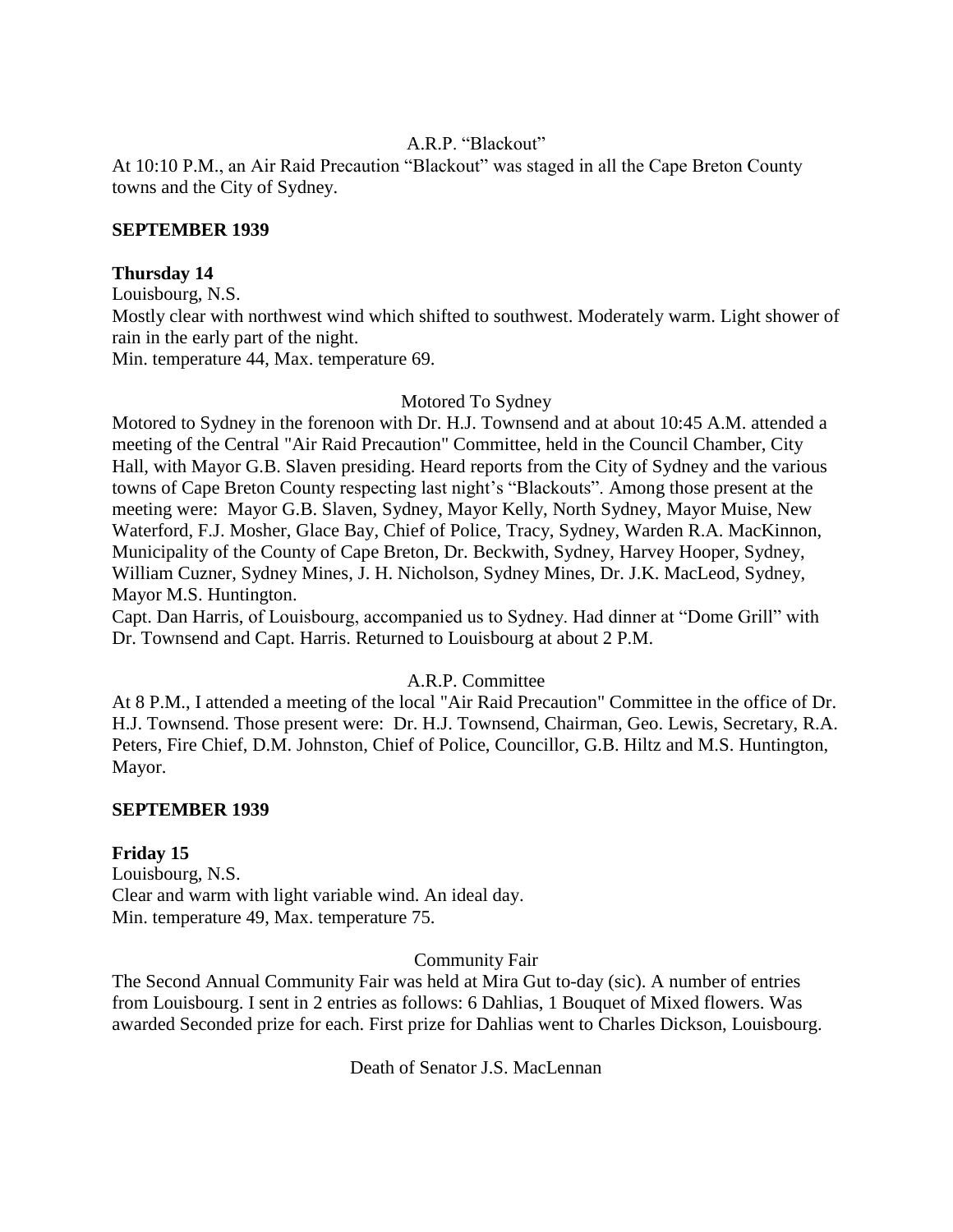The death of Senator John Steward MacLennan of Petersfield, Sydney, N.S., took place at Ottawa tonight, after an illness of two days. He had been attending the Special War Session of the Canadian Parliament which opened last week.

## **SEPTEMBER 1939**

#### **Saturday 16**

Louisbourg, N.S. Cloudy with light showers at noon. Moderate southwest wind increasing to strong in the afternoon but moderating at night. Moderately warm. Min. temperature 44, Max. temperature 67.

#### Visited Louisbourg Park

At about 10:30 A.M., at the request of Dr. O'Neil of Sydney, I visited Louisbourg National and Historic Park with Mr. and Mrs. Whalter and daughter of New Jersey, U.S.A.

#### **SEPTEMBER 1939**

#### **Sunday 17**

Louisbourg, N.S.

Clear and warm with light to moderate west to northwest wind which shifted to northeast shortly after noon. Became cloudy and cool in the late afternoon. Thunder and lightning accompanied by heavy rain at about 4:30 P.M. Heavy rain during the night. Min. temperature 49, Max. temperature 82.

## Church Services

At 11 A.M., I attended services in the Presbyterian Church where Rev. Joseph Cathcart was the preacher. At 7 P.M., I attended services in the First United Church where the service was conducted by the regular pastor, Rev. Donald MacLeod.

No service in the United Church in the forenoon. Mr. MacLeod, being absent, conducting a service at Kennington Cove.

## Arrives From Salmon River

Mrs. Heber Huntington and infant daughter, Jane, of Salmon River, arrived at about 5:30 P.M. by Cameron's Bus Service from Sydney, for the purpose of spending a week with us.

#### H.M.S. Courageous Sunk

H.M.S. "Courageous", Air Craft Carrier was sunk to-day (sic) by a german Submarine, with a loss of 515 men. (See "Sydney Post-Record", Oct 16, 1939)

#### **SEPTEMBER 1939**

#### **Monday 18**

Louisbourg, N.S. Cool and mostly clear with fresh northeast wind. Min. temperature 44, Max. temperature 57.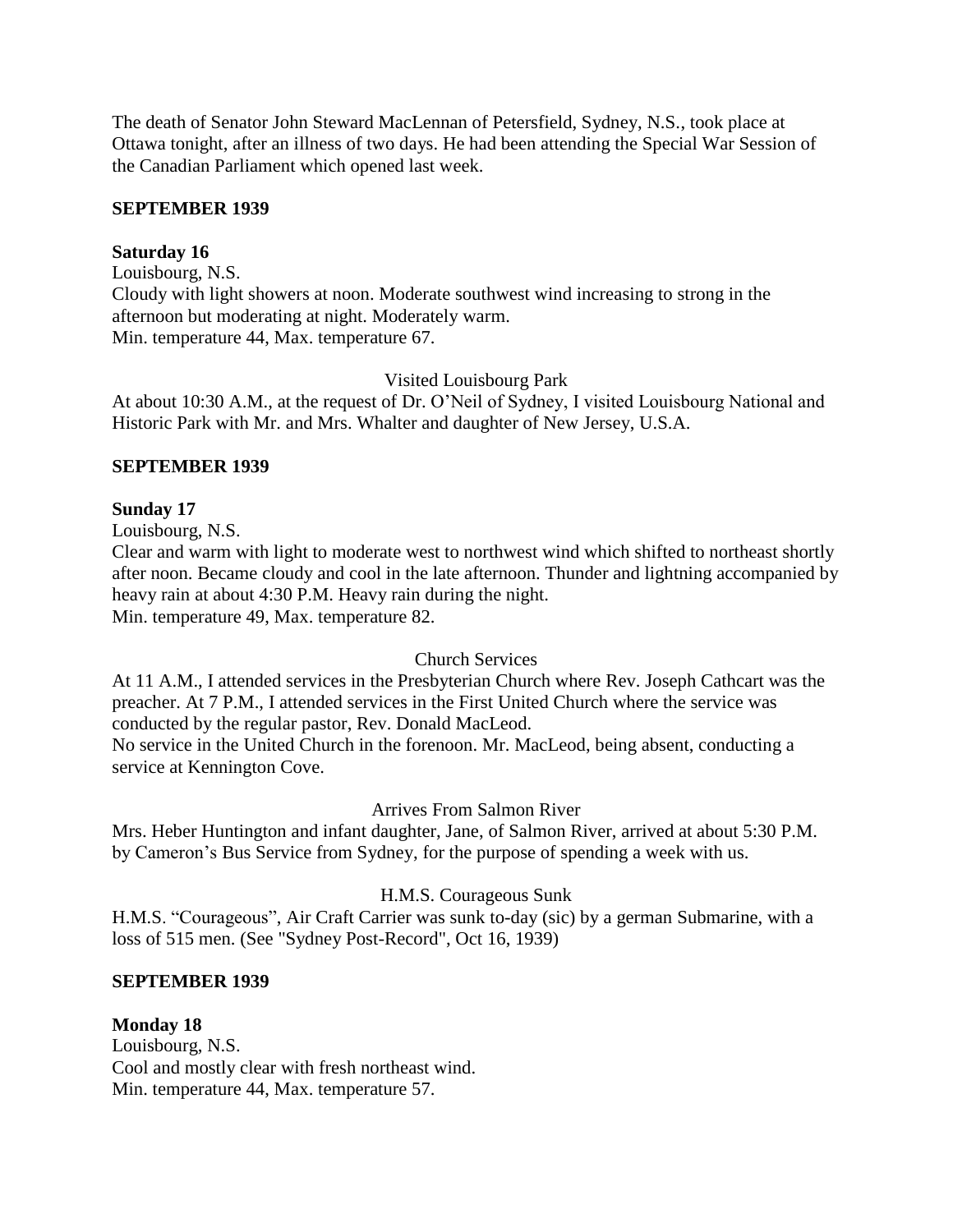Rainfall of yesterday evening and last night about 1 inch.

## Crew of Seaplane Arrives

At about 9:45 P.M., the British Empire Steel and Coal Company's tug, "Cruizer", Capt. Gilfoil, arrived with the crew of a flying boat which fell into the sea yesterday evening while enroute from Halifax to Sydney. The crew were taken off the plane by the Swedish Steamer, "Pollux", last night and were taken off the steamer by the" Cruizer" and landed here. The plane's crew, nine in number, were immediately taken to Sydney by motor cars. The search for the plane will be continued tomorrow.

## **SEPTEMBER 1939**

#### **Tuesday 19**

Louisbourg, N.S. Clear and moderately warm with light to moderate southwest wind. An ideal day. Min. temperature 39, Max. temperature 64.

#### Tug Cruizer Sails In Search of Flying Boat

At an early hour, the tug, "Cruizer", Capt. Gilfoil, sailed in search of the flying boat which crashed into the sea somewhere eastward of Flint Island on last Sunday. By the aid of a seaplane, she was located and taken in tow by the Cruizer at about 11 A.M. After towing her for about 24 miles, and when in about 10 miles from Louisbourg, the plane sank having filled water while in tow. The tug arrived here at about 9 P.M. and reported the loss of the plane.

## **SEPTEMBER 1939**

## **Wednesday 20**

Louisbourg, N.S. Clear and moderately warm with moderate southwest wind. Min. temperature 39, Max. temperature 65.

#### S.S. CRUIZER

Tug, "Cruizer", Capt. Gilfoil, sailed in the morning.

## **SEPTEMBER 1939**

**Thursday 21** Louisbourg, N.S. Clear and moderately warm with light west to northwest winds. Min. temperature 48, Max. temperature 66.

## S.S. ARANMORE

Government Steamer, "Aranmore", enroute from Halifax to Sydney, arrived here at 3 P.M.

## **SEPTEMBER 1939**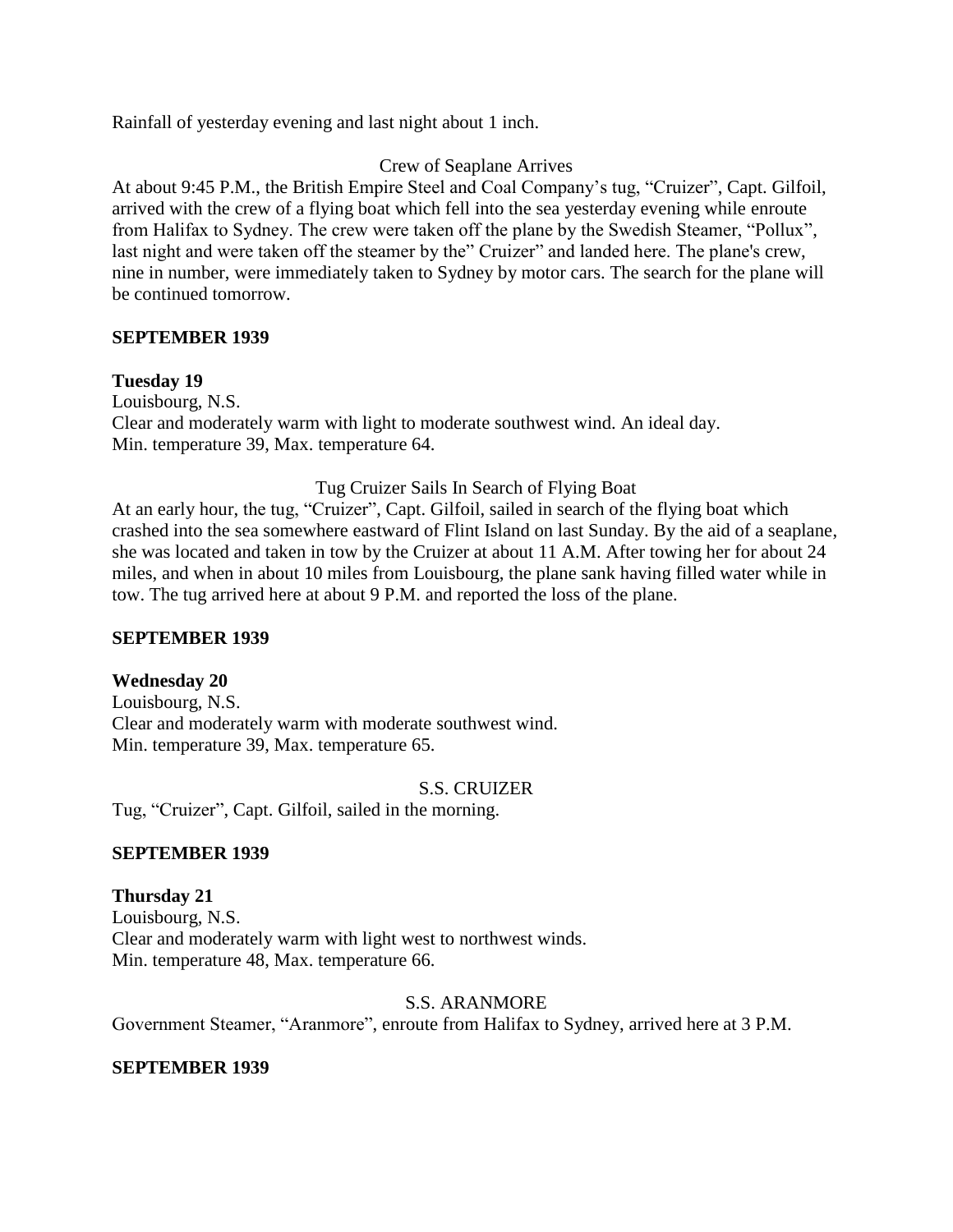#### **Friday 22**

Louisbourg, N.S.

Rain began to fall in the early morning and continued during the greater part of the day. Rainfall about 1 inch. Min. temperature 46, Max. temperature 56.

## Motored to Sydney

Left Louisbourg at 8 A.M. in A.W. Cameron's Taxi Bus (John MacInnis, driver) arriving at about 8:45 A.M. At 10:30 attended a meeting of the Cape Breton County Joint Expenditure Board in the Council Chamber in the County building.

Those present were: Warden R.A. MacKinnon (Chairman), Councillors; Frank Lewis and Alex Ferguson, Municipality of the County of Cape Breton, Mayor G.B. Slaven, Aldermen; Seymour Hines, Angus MacDonald, Frank MacMillan and [blank] Lamont, City of Sydney, Mayor F.L. Kelly and Councillor Urguhart, North Sydney, Councillors; Cecil Cudhea, Michael Morrison, J.J. MacLean, Glace Bay, Mayor Stephenson, Dominion, Mayor Muise, New Waterford, Mayor M.S. Huntington, Louisbourg. A.C. Day, County Treasurer, James MacNeil, County Clerk, Miss [blank] Bown, Stenographer. At this meeting, it was decided to proceed with the erection of the Cape Breton Hospital Annex and a motion was passed authorizing the clerk to call for tenders.

#### Senator MacLennan Memorial Service

At 2:30 P.M., in company with A.A. Martell, R.A. Peters and D.J. Matheson, all of Louisbourg, who joined me at Sydney, I attended a service in Christ Church (Anglican), in memory of the late Senator John Steward MacLennan, who passed away at Ottawa on the 15<sup>th</sup> inst. The service was conducted by Rev. [blank] Holborrow. Others taking part were Rev. [blank] Whalby (Anglican) and Rev. Maxwell MacOdrum (Presbyterian). After the service, I motored back to Louisbourg with A.A. Martell, R.A. Peters and D.J. Matheson.

#### S.S. ARANMORE

Government Steamer, "Aranmore", sailed.

## **SEPTEMBER 1939**

#### **Saturday 23**

Louisbourg, N.S. Clear and moderately warm with light to moderate southwest wind. Min. temperature 42, Max. temperature 64.

#### MacDuff Copeland Concert

At 8 P.M., Emeline and I attended the MacDuff Copeland Concert in Calvin hall. The concert was good but not very largely attended. The Copeland's, father and son, have, for the last number of years, have been holding concerts at Louisbourg, usually under the Auspices of the Ladies Aid of the First United Church.

#### Annie MacIntyre Leaves For Home

Miss Annie MacIntyre, Mira Ferry, who has been in our service as housemaid since July  $3<sup>rd</sup>$  last, terminated her services to-day (sic), owing to the coming marriage of her sister. She was very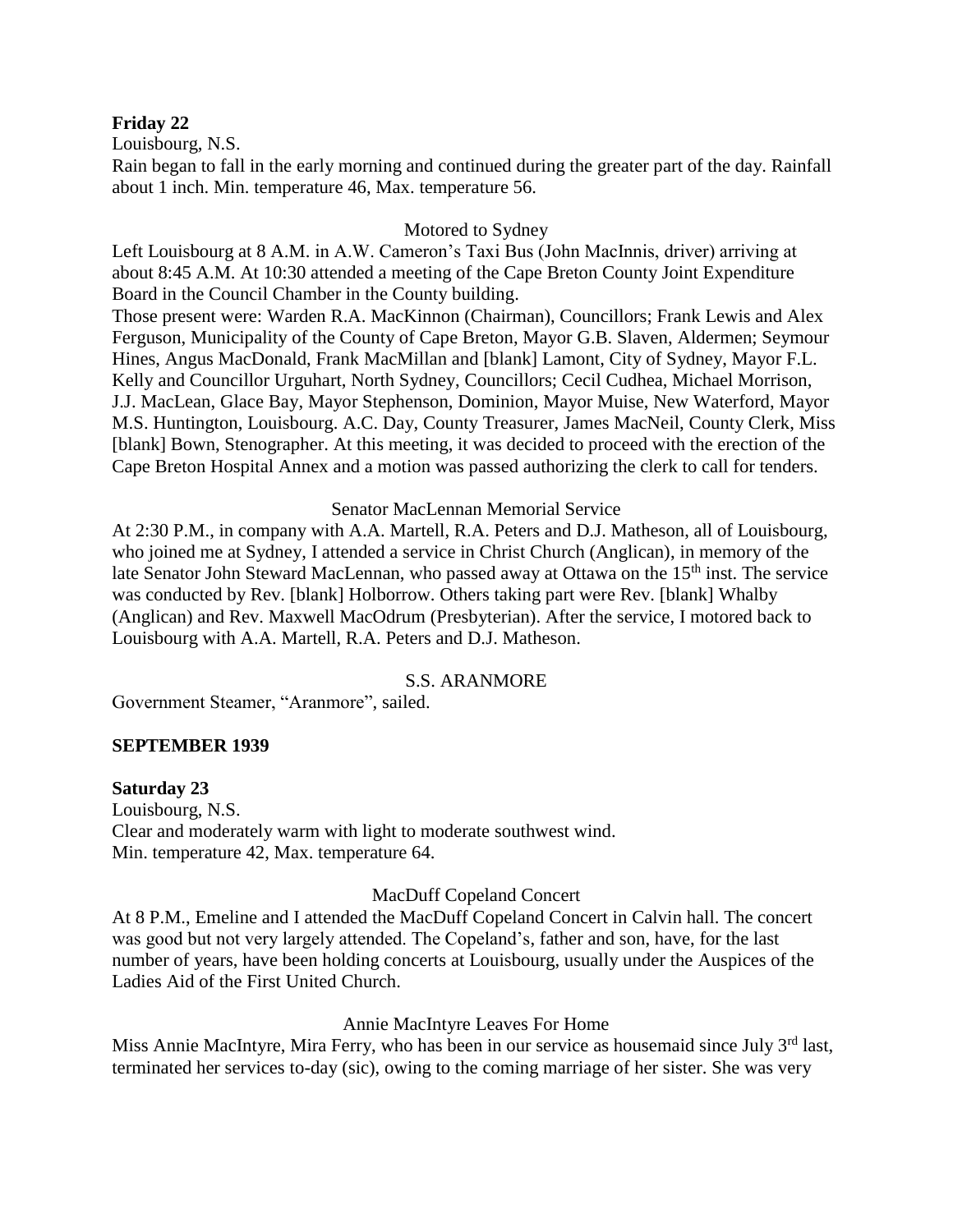efficient and we are sorry to lose her. Her place was taken this evening by Miss Katie Kennedy of Little Lorraine.

# A.R.P. Blackout

At 12:25 A.M., a general "Blackout" of the City of Sydney, Municipality of the County of Cape Breton and all towns within the county including Louisbourg, was staged at 12:25 O'clock this morning for to make a test of the efficiency of those in charge of the Blackout arrangement. As far as the Town of Louisbourg was concerned, the town was in almost total darkness during the test which lasted 10 minutes.

## **SEPTEMBER 1939**

## **Sunday 24**

Louisbourg, N.S. Clear and moderately warm with moderately westerly wind. Cool at night. Min. temperature 39, Max. temperature 62.

## Church Services

At 11 A.M. and 7 P.M., I attended services in the First United Church where Rev. Donald MacLeod, M.A., was the preacher. After the close of the evening Service, attended a meeting of the Official Board of the church.

At the morning service, the choir was assisted by Mr. MacDuff Copeland and son, Kenneth. Mr. Copeland Sr. sang a solo entitled, "My Task", while Kenneth played a violin Selection.

## Colonel Dobbie Visits Louisbourg

In the afternoon, Colonel Dobbie, Fortress Commander, who is now stationed at Sydney, called to see me, accompanied by Dr. Freeman O'Neil of Sydney. During their visit, we discussed the question of defenses for the port of Louisbourg.

# Leave For Home

Mrs. Heber Huntington and infant daughter, Jane, left here on the 1 P.M. bus for Sydney, enroute for their home at Salmon River. They spent a week with us having arrived here on last Sunday evening.

## **SEPTEMBER 1939**

## **Monday 25**

Louisbourg, N.S. Clear and moderately cool with light to moderate winds, mostly southwest. Light shower of rain in the early part of the night.

Min. temperature 32, Max. temperature 60.

## Tarring Shop Roof

Finished the job of tarring the roof of the shop which I began last Saturday afternoon.

## **SEPTEMBER 1939**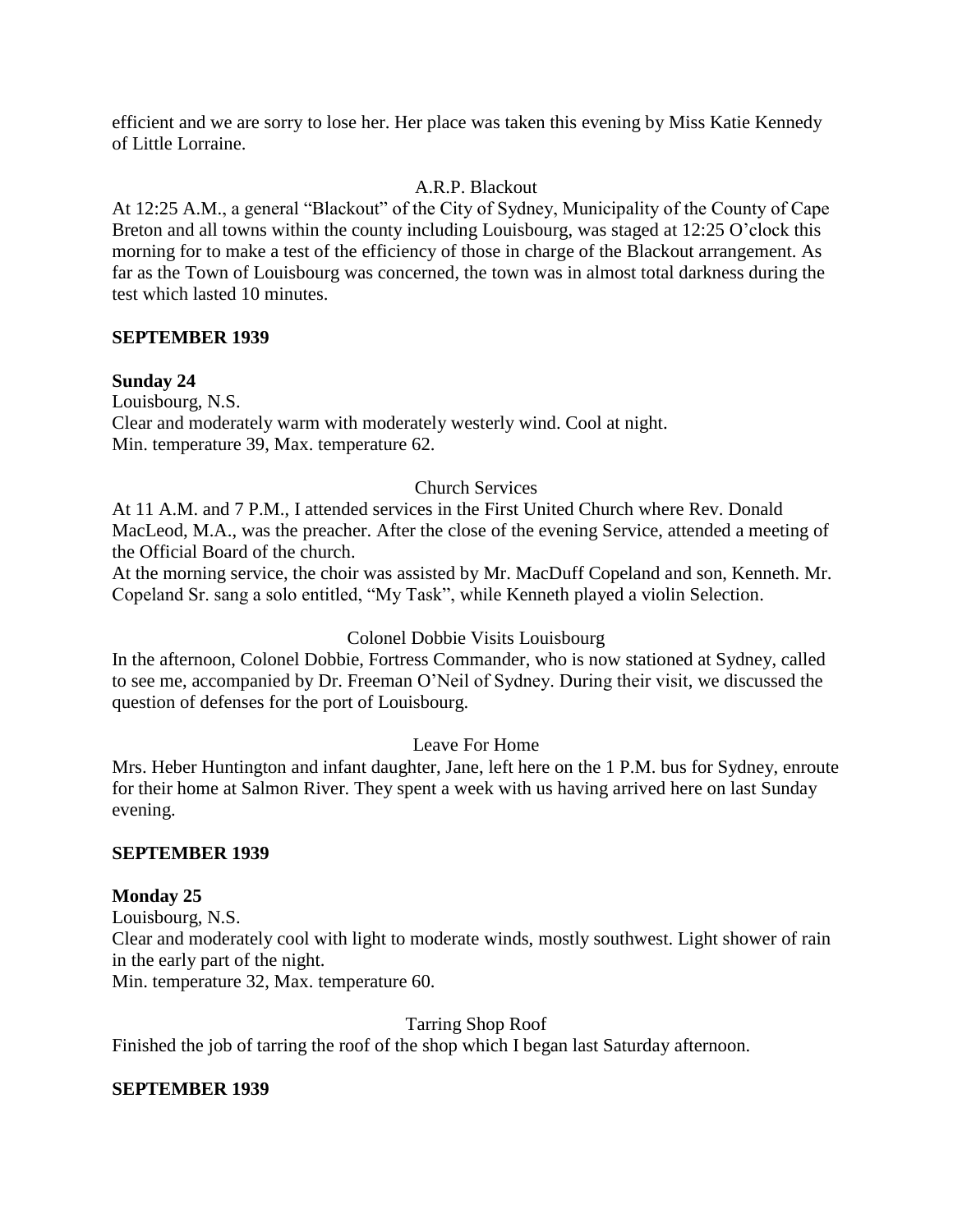## **Tuesday 26**

Louisbourg, N.S. Cloudy with strong southwest wind which shifted to northwest and north and later in the evening to northeast. Rain during the night. Min. temperature 44, Max. temperature 65.

## **SEPTEMBER 1939**

## **Wednesday 27**

Louisbourg, N.S.

Clear and cool with light to moderate variable wind. Light frost in the morning. Rain of last night about ¼ inch.

Min. temperature 34, Max. temperature 58.

## S.S. ALSSUND

Danish Steamer, "Alssund", arrived at 8:45 A.M. After bunkering, she sailed at noon.

# Red Cross Meeting

At 2:30 P.M., I attended a meeting at the Town hall which I called for the purpose of organizing a branch of the Canadian Red Cross. About 16 ladies of the town assembled but it was decided to postpone the organization of the branch until a larger number was present. We adjourned to meet at the same place on Monday, October 2, 1939 at 3 P.M.

Among those present were: Mrs. A.A. Martell, Mrs. George Lewis, Mrs. Chas Dickson, Mrs. Wilfred Covey, Mrs. Walter Jewell Jr., Mrs. (Dr.) H.J. Townsend, Miss Harriet MacDonald (Health Nurse).

# Wrote Colonel Dobbie

To-day (sic), I wrote Colonel Dobbie, Fortress Commander at Sydney, N.S., respecting the defenseless conditions of the port of Louisbourg in the event of an enemy attack and suggested to him that some action be taken in regard to protecting the shipping piers of the British Empire Steel and Coal Corporation Ltd. and the port in general.

## **SEPTEMBER 1939**

## **Thursday 28**

Louisbourg, N.S.

Rain in the morning, clear and warm during the afternoon. Cool at night. Wind south in the morning shifting to southwest, west and northwest. Rainfall about ½ inch. Min. temperature 38, Max. temperature 71.

## Motored To Sydney

Left Louisbourg at 9 A.M. and motored to Sydney with Dr. and Mrs. H.J. Townsend of Louisbourg. Other occupants of the car were D.W. Townsend Sr., New Glasgow and James Crowdis of Louisbourg. At Sydney, I attended a meeting of the "Air Raid Precautions" Committee presided over by Mayor G.B. Slaven of Sydney. Among those present were: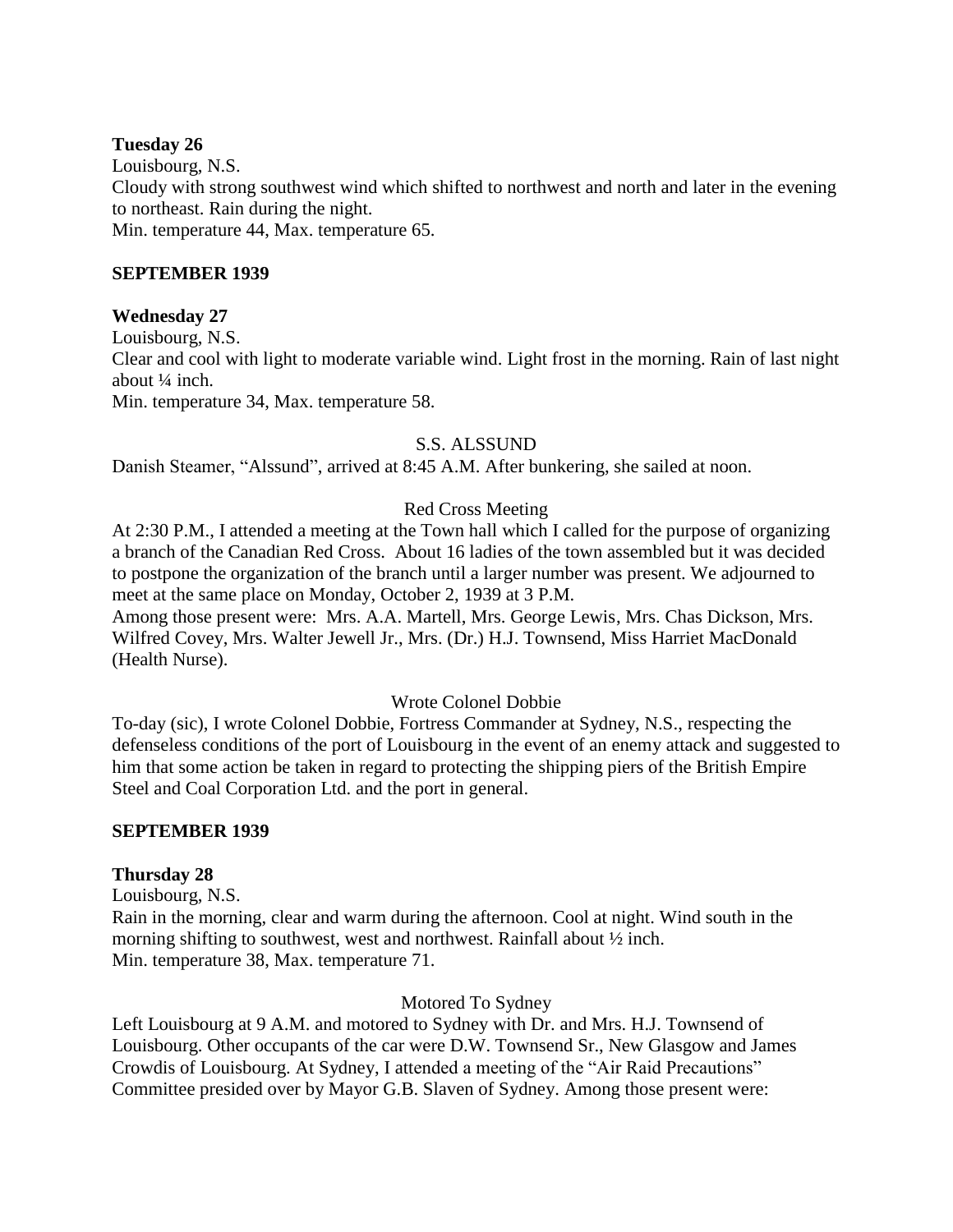Mayor Kelly, North Sydney, Mayor Muise, New Waterford, Fred Mosher, Glace Bay, W.H. Cuzner, Chief of Police Hall, Sydney Mines, Mr. Nicholson, Dominion, Mr. Spencer, Eastern Light & Power Co, Sydney, Warden R.A. MacKinnon, Municipality of the County of Cape Breton, Dr. Beckwith, Dr. J.K. MacLeod, Chief of Police Tracey John Worgan, Sydney. After having lunch at the "Dome Grill", we motored back to Louisbourg arriving at about 2:40 P.M.

#### **SEPTEMBER 1939**

### **Friday 29**

Louisbourg, N.S. Cool and mostly clear with moderate variable wind. Min. temperature 47, Max. temperature 58.

#### S.S. WINJA

Swedish Steamer, "Winja", arrived in the early morning. After bunkering, she sailed shortly after noon.

#### **SEPTEMBER 1939**

#### **Saturday 30**

Louisbourg, N.S. Cloudy and mild with moderate south to southwest wind. Min. temperature 50, Max. temperature 61.

## S.S. MAID OF STIRLING

Steamer, "Maid of Stirling", arrived in the afternoon.

## Meeting Of Ratepayers

At 7:30 P.M., I attended a meeting of Ratepayers and Electric Current Consumers, which was held in the Town hall with John H. Skinner presiding. This meeting was called by me at the request of the following persons: John H. Skinner, John A. MacDonald, George Harris, Gordon Cameron, Dr. H.J. Townsend, Alistar MacDonald, Archie MacDonald, George D. Lewis.

There were about 50 or 60 present including G.G. Spencer of the Eastern Light and Power Co., Sydney, who was present on my invitation. Among those present in addition to the above named were: Arthur Townsend, Chas Dickson, Douglas MacDonald, Dan Fleet, Gordon Stevens Jr., Ben Heckman, Freeman Mosher, Enoch Townsend, William Townsend, John Murphy, B.M. Spencer, E.J. Ryno, Frank O'Keefe, Councillor Alex Ferguson (Mira), Edison Skinner, W.L. Skinner, Howard MacPhail, Lloyd Townsend, Wilfred Covey, Walter Jewell Jr., Fred Hunt, D.A. Campbell.

After discussing the question of a new system of lighting for the Town of Louisbourg and criticizing the Town Council for not favoring the closing down of the Electric Power Plant at Louisbourg, a committee consisting of John H. Skinner, Gordon Cameron and Howard MacPhail was appointed to circulate a petition among the citizens and to take the matter up with the Nova Scotia Power Commission. Meeting adjourned at about 10 P.M.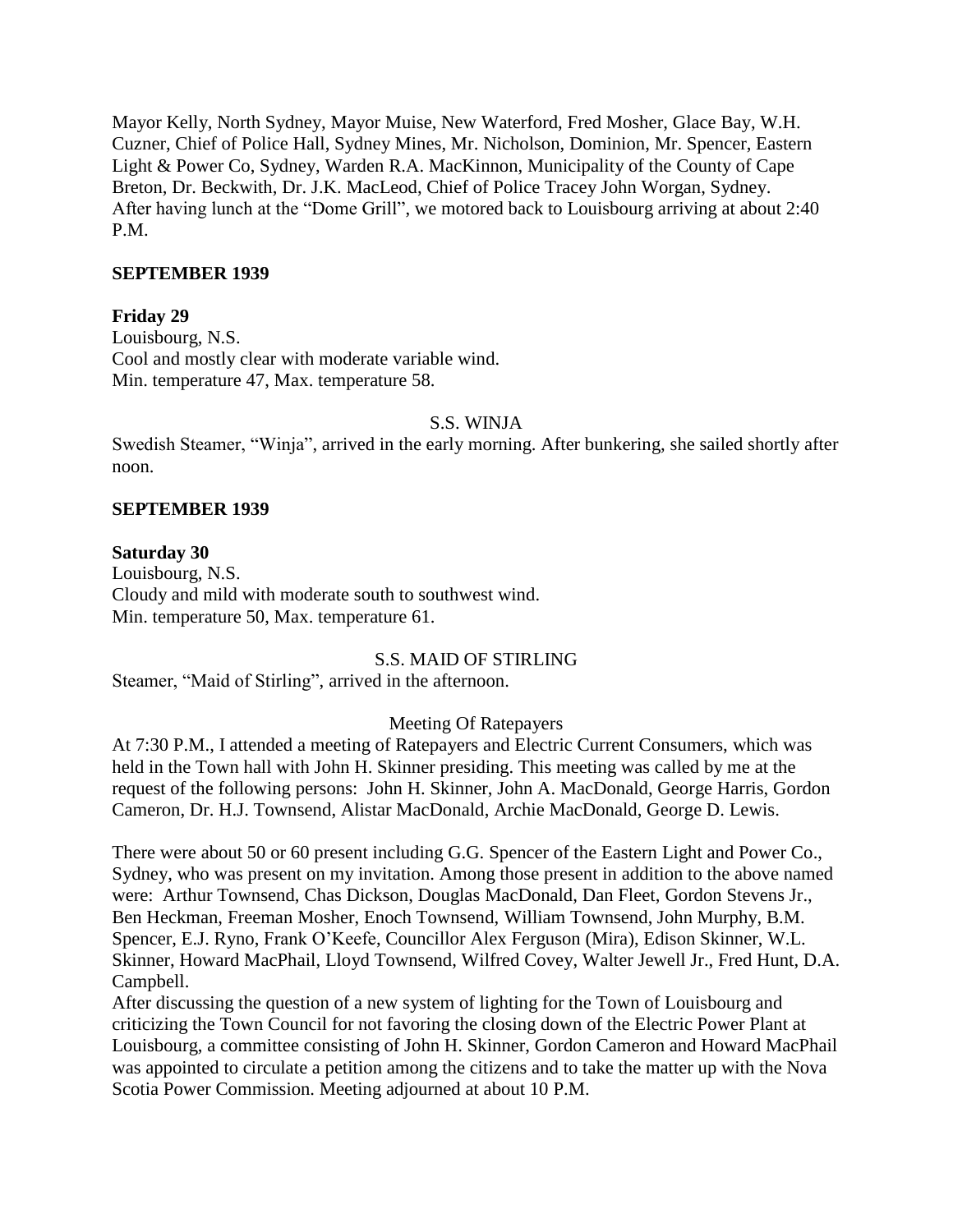#### **OCTOBER 1939**

#### **Sunday 1**

Louisbourg, N.S. Cloudy, mild and foggy with light to moderate south to southwest wind. Min. temperature 58, Max. temperature 65.

#### Church Services

At 11 A.M. and 7 P.M., Emeline and I attended services in the First United Church. Services, both morning and evening, were conducted by Rev. Donald MacLeod. Sacrament of the Lord's Supper was dispersed during the morning.

## **TABLET UNVEILED IN UNITED CHURCH**

At the evening service, a tablet was unveiled by A.C. Beaton, Senior Elder to the memory of late Rev. D.A. MacMillan, who, for 23 years, was pastor of Calvin Presbyterian Church and the First United Church, after the Presbyterian Church and the Methodist Church went into union. The inscription reads as follows: (Marble tablet 16 X 28 inches)

## **IN MEMORY OF REVEREND DUNCAN A. MACMILLAN 1882 ------ 1938 FOR 23 YEARS A MINISTER OF THE GOSPEL IN LOUISBOURG**

#### **OCTOBER 1939**

## **Monday 2**

Louisbourg, N.S. Cloudy and mild with light northeast wind. Rainfall of about ¼ inch in the early morning. Min. temperature 44, Max. temperature 62.

#### Red Cross Branch Organized

At 3 P.M., I presided at a meeting in the Town hall called for the purpose of organizing a local branch of the "Canadian Red Cross Society". There were 27 ladies present and two men. The officers elected were as follows: President Mrs. Arthur M. Townsend, Vice-President Mrs. Hugh Lynk, Secretary, Mrs. A.A. Martell, Treasurer, Mrs. Fred Commington. The following is a list of those present who signed the membership roll and paid their dues of \$1.00 each: Mrs. H.J. Townsend, Mrs. Fred Kyte, Mrs. A.A. Martell, Mrs. Enoch Townsend, Miss Harriett MacDonald, Mrs. Charles Dickson, Mrs. William Lewis, Mrs. Raymond Martell, Mrs. Alex MacPhail, Mrs. M.S. Huntington, Mrs. William Townsend, Mrs. Wilfred Covey, Mrs. Arthur M. Townsend, Mrs. L.H. Cann, Mrs. Geo. D. Lewis, Mrs. W.L. Skinner, Mrs. Arthur Martell, Mrs. Edward J. Ryno. Mrs. Ryno was not present, but signed the roll after the close of the meeting.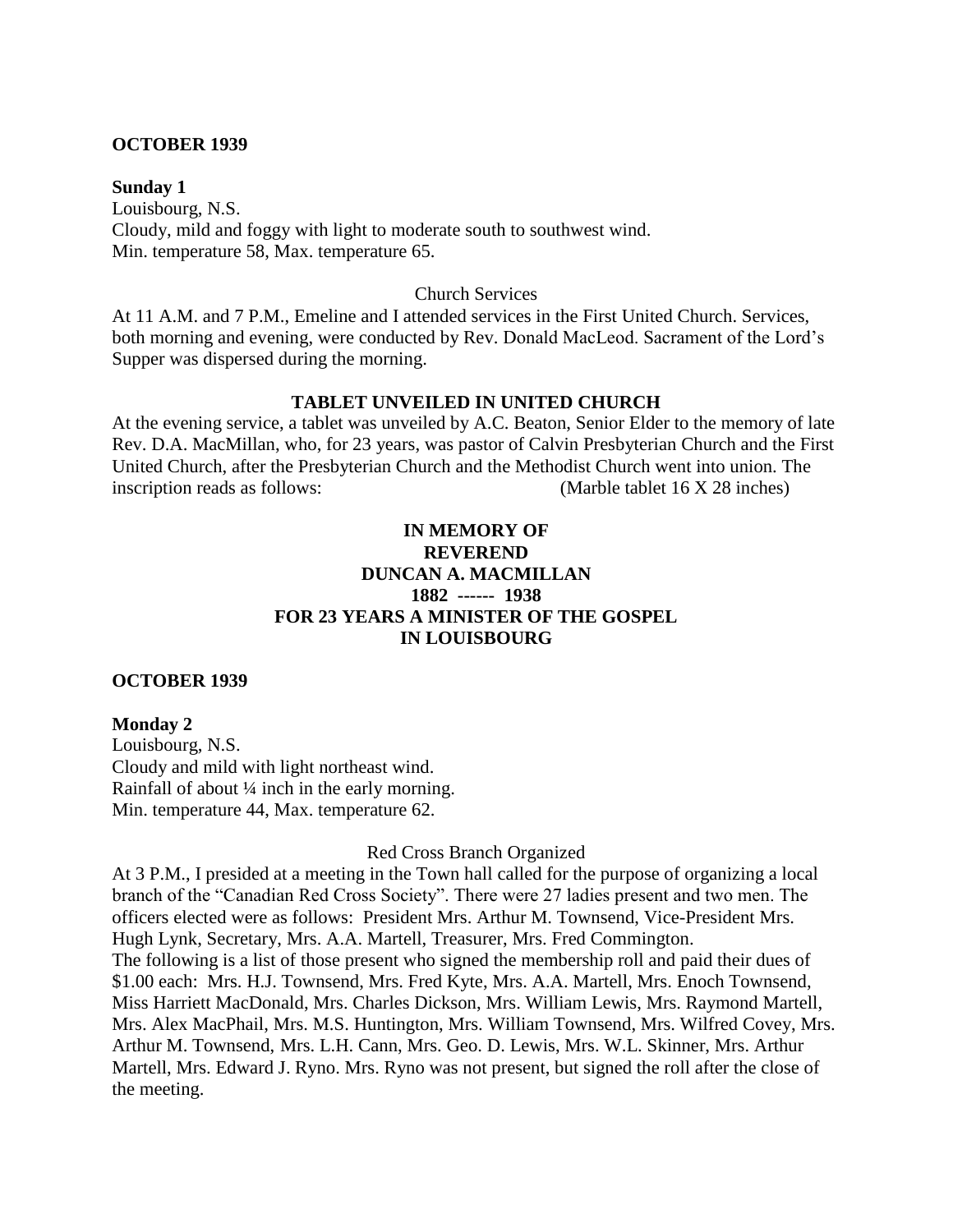## Motored To Sydney

Left Louisbourg at about 7 P.M. and motored to Sydney with A.A. Martell, E.J. Ryno and James H. Crowdis where we attended a meeting of the associated Board of Trade. Meeting called for the purpose of urging upon the Government the importance of completing, as speedily as possible, the Cape Breton Flying field. Committee appointed to interview Dr. H.J. Hartigan, M.P., in regard to the matter. Meeting adjourned at about 10 P.M. Lloyd Weatherbe, New Waterford, presided. After having lunch at Sydney, we motored back to Louisbourg arriving at about 11:40 P.M.

## **OCTOBER 1939**

## **Tuesday 3**

Louisbourg, N.S. Cloudy and cool with light to moderate easterly wind. Min. temperature 43, Max. temperature 56.

## Death Of Duncan Lamont

The death of Duncan Lamont took place at about 8:30 P.M. at his home on Kent Street. Mr. Lamont had been confined to his home for about ten or twelve years through illness. He was about 84 years of age.

Mr. Lamont, a highly respected citizen, was a tinsmith and plumber by trade but retired from business a number of years ago, owing to ill health.

He is survived by his wife and a number of sons and daughters.

# **OCTOBER 1939**

## **Wednesday 4**

Louisbourg, N.S. Cloudy and mild, with some rain in the morning. Light to moderate northeast wind. Rainfall about ¼ inch.

Min. temperature 43, Max. temperature 56.

Choir Practice At 8:30 P.M., Emeline and I attended choir practice in the First United Church.

# **OCTOBER 1939**

**Thursday 5** Louisbourg, N.S. Cloudy and mild with considerable fog. Light variable wind. Min. temperature 53, Max. temperature 65.

Marriage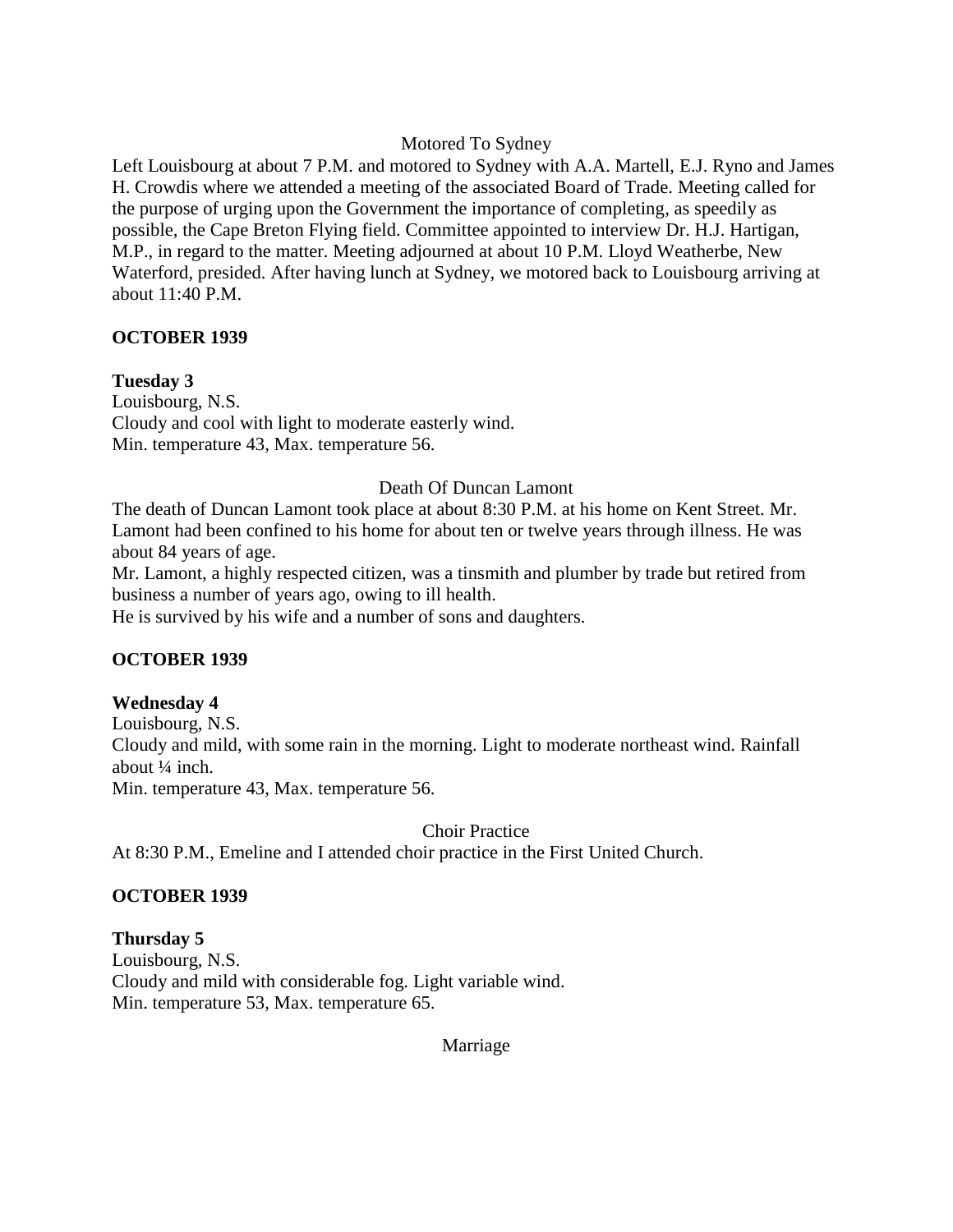The marriage of John MacRury of this town to Miss Mary MacIntyre of Mira Ferry, took place this evening at the home of the bride. The ceremony was performed by Rev. Mr. Doig of Mira Ferry. Mr. and Mrs. [blank] will reside at Louisbourg.

## **OCTOBER 1939**

## **Friday 6**

Louisbourg, N.S. Clear and cool with light winds. Min. temperature 47, Max. temperature 60.

## Presented Prizes

At 3 P.M., in company with James Crowdis and George Phalen, I visited the school and presented trophies and ribbons to pupils who won awards in a recent school meet held on the school grounds, under the direction of James Crowdis. During the presentation, the entire school was assembled in the Principal's room.

#### Funeral

At 8:30 A.M., I attended the funeral of the late Duncan Lamont. Funeral service was conducted by Rev. Father D.H. Doyle in Stella Maris Church at 9 A.M. Interment took place in Roman Catholic Cemetery. Pall bearers: Josiah Laybolt, Hugh Lynk, A.A. Martell, Russell Jewell, Robert A. Peters and M.S. Huntington.

## **OCTOBER 1939**

## **Saturday 7**

Louisbourg, N.S. Cloudy and moderately cool with moderate variable wind, mostly southeast to southwest. Very heavy showers in the afternoon accompanied by thunder and lightning. Rainfall about 1 inch. Min. temperature 51, Max. temperature 61.

## **OCTOBER 1939**

## **Sunday 8**

Louisbourg, N.S. Cloudy and moderately cool with moderate northerly wind. Min. temperature 52, Max. temperature 62.

#### Church Services

At 11 A.M. and 7 P.M., I attended services in the First United Church where Rev. Donald MacLeod, M.A. B.D., was the preacher.

The Lyric Male Quartet of Sydney assisted in the Service of Song both morning and evening. The Quartet consists of: James Holmes, First Tenor, [blank] Stirling, Second Tenor, Arthur MacQueen, First Bass and Glenwood Severance, Second Bass. Holmes, Stirling and MacQueen had supper with us after which they were joined by Severance before leaving for church.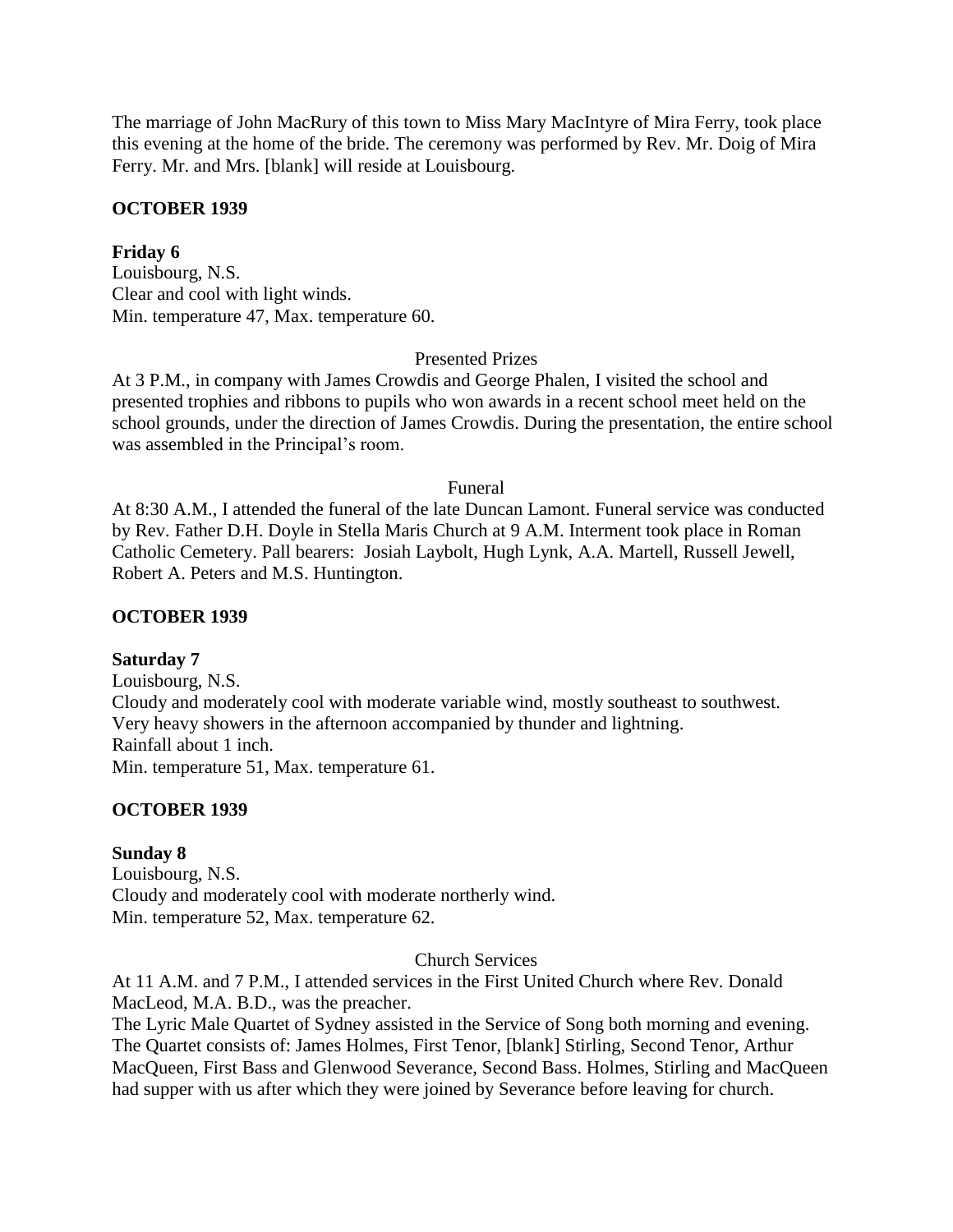#### **OCTOBER 1939**

**Monday 9 Thanksgiving Day** Louisbourg, N.S. Cloudy and mild with light variable wind. Min. temperature 52, Max. temperature 61.

#### **FIRE**

At 4 A.M., the fire alarm sounded for a fire in a building owned by James H. Crowdis and used as a garage on the first floor and as a storeroom on the upper floor. The firemen responded quickly but the fire had gained such headway before being discovered that nothing could be done to save the building or its contents. In a short time, the fire was under control and finally extinguished without doing any damage to adjoining buildings.

The building was situated immediately south of the Crowdis Hotel and facing Aberdeen Street. A motor car in the garage owned by Reuben Bowser of the Royal Canadian Air Force Cutter, "Scatari", was a total loss. Total loss of building and contents, exclusive of the car, estimated at \$500.00. No insurance. Value of car about \$500.00.

#### **OCTOBER 1939**

#### **Tuesday 10**

Louisbourg, N.S. Cloudy with light to moderate winds. Rain in the evening and during the night. Min. temperature 53, Max. temperature 60.

#### Motored To Sydney

Left Louisbourg at about 1 P.M. in A.W. Cameron's taxi (John MacInnis, driver) and went to Sydney for the purpose of attending a meeting of the Cape Breton County Joint Expenditure Board scheduled to take place at 4:30 P.M. in the County building. After making several business calls, I attended the meeting where the following delegates were present: Warden R.A. MacKinnon (Chairman), Alex Ferguson and Frank Lewis, Municipality of the County of Cape Breton, Mayor G.B. Slaven, Aldermen; Angus MacDonald, Seymour Hines, John Lamont and Frank MacMillan, City of Sydney. Councillors; Cecil Cudhea, Michael Morrison and John MacLean, Glace Bay. Mayor F.L. Kelly and Councillor L.Y. Urguhart, North Sydney. Councillors; Charles Scott and R.J. MacDonald, Sydney Mines. Mayor P.J. Muise, New Waterford, Mayor Francis Stephenson, Dominion. Others present were: James MacNeil, Clerk of the Board, A.C. Day, Treasurer and Miss [blank] Bown, Stenographer.

The following tenders were received for the building and heating the proposed new Annex to the Cape Breton Hospital:

| <b>Building Completed</b> | \$168,725 |
|---------------------------|-----------|
|                           | 170,860   |
| Plumbing and Heating      | 56,297    |
|                           | 70,000    |
|                           |           |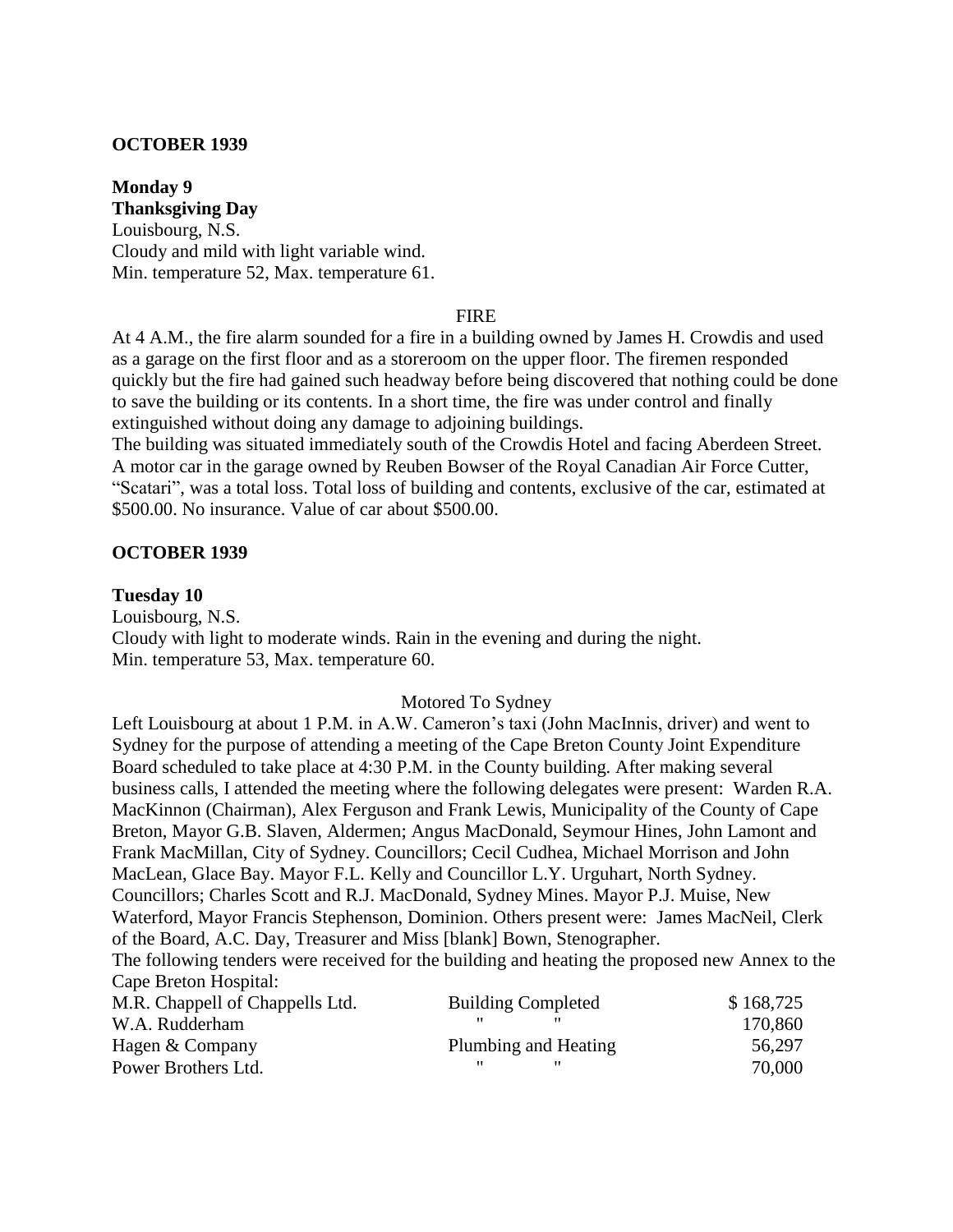After some discussion, the building contract was awarded to M.R. Chappell and the Plumbing and Heating to Hagen & Company. Meeting adjourned at about 6 P.M. Had supper at Vidal Hotel. Attended Picture show "Man of Destiny" at Strand Theatre at about 7:30 P.M. Returned home on Cameron's taxi bus (A.W. Cameron, driver) leaving Sydney at 11:30 P.M.

# **OCTOBER 1939**

# **Wednesday 11**

Louisbourg, N.S.

Rain in the morning. Cloudy during the forenoon. Partly clear in the afternoon. Rainfall of last night and this morning about ¾ inch. Moderate southwest wind shifting to northwest. Min. temperature 50, Max. temperature 68.

# **OCTOBER 1939**

# **Thursday 12**

Louisbourg, N.S. Cloudy and cool clearing shortly after noon. Light variable wind. Min. temperature 42, Max. temperature 56.

# Fire Drill

At 2 P.M., I, with other members of the Louisbourg Volunteer Fire Brigade, attended fire drill under the direction of Chief R.A. Peters. We paraded the streets with the hose reel and attached the hose to the hydrant on Warren Street and the hydrant near the school building. At both hydrants the pressure was fairly good. We also tested out the two fire packs, recently purchased, and found them satisfactory.

# Lecture By Prof. L.A. DeWolfe

At 7:30 P.M., I attended and presided at a lecture, with lantern slides, given by Professor L.A. DeWolfe of the Normal Collage, Truro, N.S. He was accompanied by Mr. T.L. Sullivan, the new School Inspector for the County of Cape Breton, who also addressed the meeting. The subject dealt with by the professor and Inspector Sullivan was "Modern Education". The lecture took place in the Parish hall of St. Bartholomew's Church and was fairly well attended. At the close, a vote of thanks was moved by Rev. Donald MacLeod, M.A. B.D, Pastor of the First United Church, and was seconded by Miss Mary Campbell, Principal of the Louisbourg School, and presented to the speakers by the chairman.

A.R.P. "Blackout"

At 11:10 P.M. the alarm sounded for an Air Raid Precautions "Blackout". This Blackout was authorized by the Central A.R.P. Committee at Sydney and was general throughout the County of Cape Breton, the towns of the County and the City of Sydney.

# **OCTOBER 1939**

**Friday 13**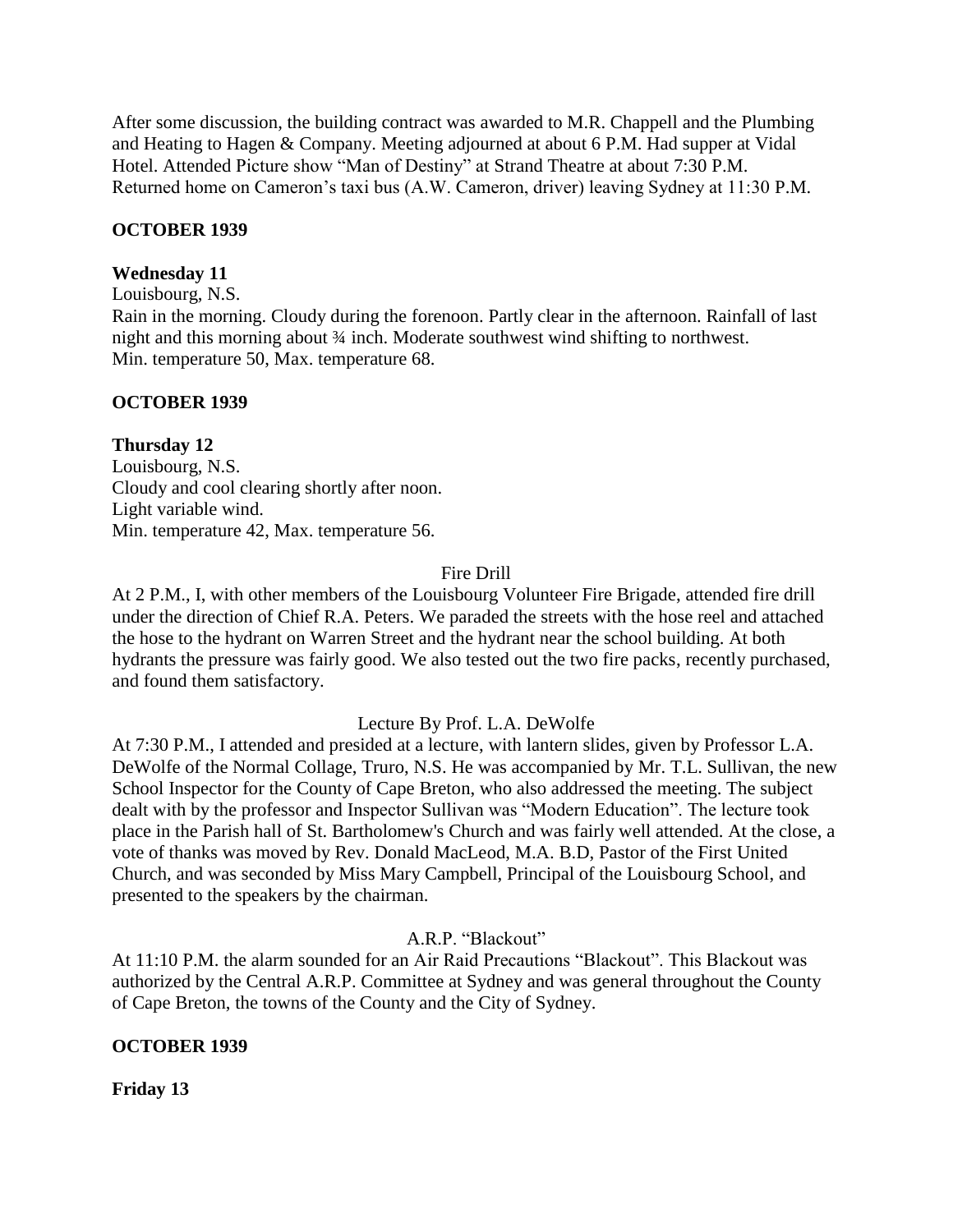Louisbourg, N.S. Cloudy and cool during the early part of the day but clearing in the afternoon. Light to moderate south wind.

Min. temperature 36, Max. temperature 63.

## Fire Prevention

At 2 P.M., Fire Chief, R.A. Peters, Rev. Donald MacLeod and I visited the school and each of us gave a brief talk on Fire Prevention to the pupils of the various departments. In a fire drill, which took place while we were present, the pupils evacuated the building in 45 seconds and the members of the Junior Fire Brigade had the school hose out through the roof hatchway in 40 seconds. The Junior Brigade is composed of the boys of the high school.

## **OCTOBER 1939**

## **Saturday 14**

Louisbourg, N.S.

Clear in the early part of the day but became cloudy and threatening shortly before noon. Light to fresh southerly wind.

Min. temperature 37, Max. temperature 60.

Light frost in the morning but not heavy enough to injure tender plants in the gardens.

## Installed Ladders On Town Hall

In the afternoon, D.M. Johnston, Chief of Police, and I placed two iron roof ladders on the roof of the town hall to be used in case of roof fires.

# Ladies Aid Supper In Calvin Hall

In the evening, Emeline and I had supper in Calvin hall, served by the Ladies Aid of the First United Church.

## War News

To-day (sic), it was announced over the radio and through the press, that the British Battleship, "Royal Oak", had been sunk by a German Submarine.

Time and place of the sinking was not given. The "Royal Oak" was a ship of 29,150 tons according to press reports.

Later: the "Royal Oak" was sunk at Scapa Flow, Scotland. About 800 of her crew were lost.

# **OCTOBER 1939**

## **Sunday 15**

Louisbourg, N.S.

Rain in the early morning. Partly clear during the day with fresh to strong northwest wind. Rain squalls in the afternoon. Rainfall of last night about ½ inch. Min. temperature 40, Max. temperature 55.

Church Services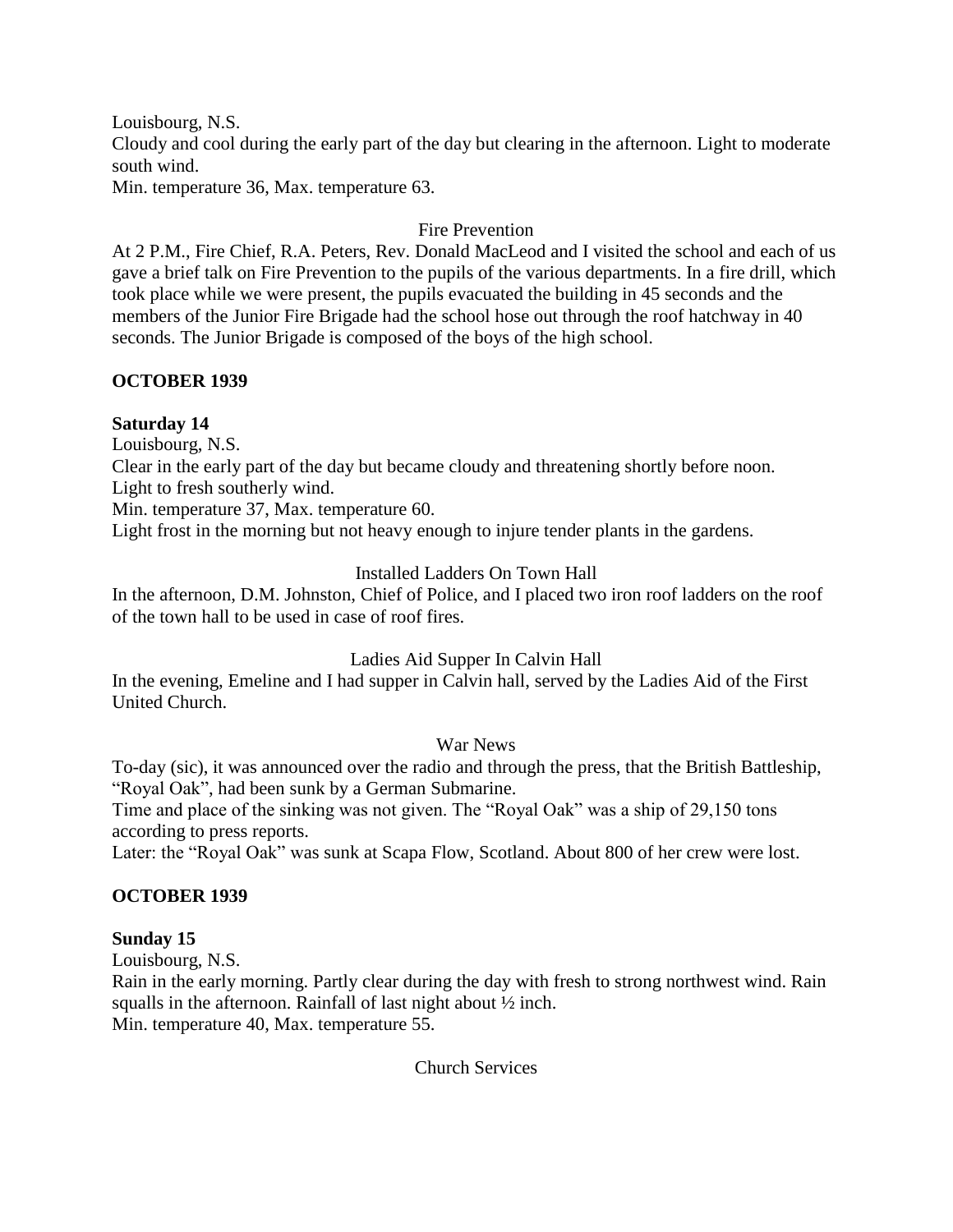At 11 A.M. and 7 P.M., I attended services in the First United Church. Rev. Donald MacLeod, M.A. B.D. was the preacher both morning and evening.

## Meeting Of Board Of Stewards

After the close of the evening service in the United Church, I attended a meeting of the Board of Stewards. The following persons were present: John H. Skinner (Chairman), John A. MacDonald (Secretary), D.J. MacInnis, John N. MacDonald, William MacAulay and M.S. Huntington. At this meeting, it was decided to repair the porch of the church leading to the basement, the basement window and the back porch of the manse. Also, to place storm windows on the pastor's study at the manse. Reference was made by several members of the board that one of its members, William MacAulay, was soon to take his departure from Louisbourg. Mr. MacAulay, who is Inspector of Fisheries, is going to remove to Sydney at the end of this month. He takes the place of Mr. MacLeod of Sydney who has retired.

Visited Fletcher And Mrs. Townsend In the afternoon, Emeline and I visited Mr. and Mrs. Fletcher Townsend.

# **OCTOBER 1939**

## **Monday 16**

Louisbourg, N.S. Clear and cool with moderate to fresh southwest wind. Frost in the morning but not heavy enough to kill plants in the garden. Min. temperature 30, Max. temperature 50.

# **OCTOBER 1939**

# **Tuesday 17**

Louisbourg, N.S.

Cloudy and cool with light to moderate east to northeast winds increasing to fresh at night. Rain began to fall at about 3 P.M. and continued moderately during the evening and night. Min. temperature 40, Max. temperature 51.

# S.S. SPIND

Norwegian Steamer, "Spind", arrived in the early morning. After bunkering, she sailed at about 8:30 A.M.

# S.S. KINDERSLEY

Canadian Steamer, "Kindersley", arrived at about 5 P.M. for bunker coal.

# **OCTOBER 1939**

**Wednesday 18** Louisbourg, N.S.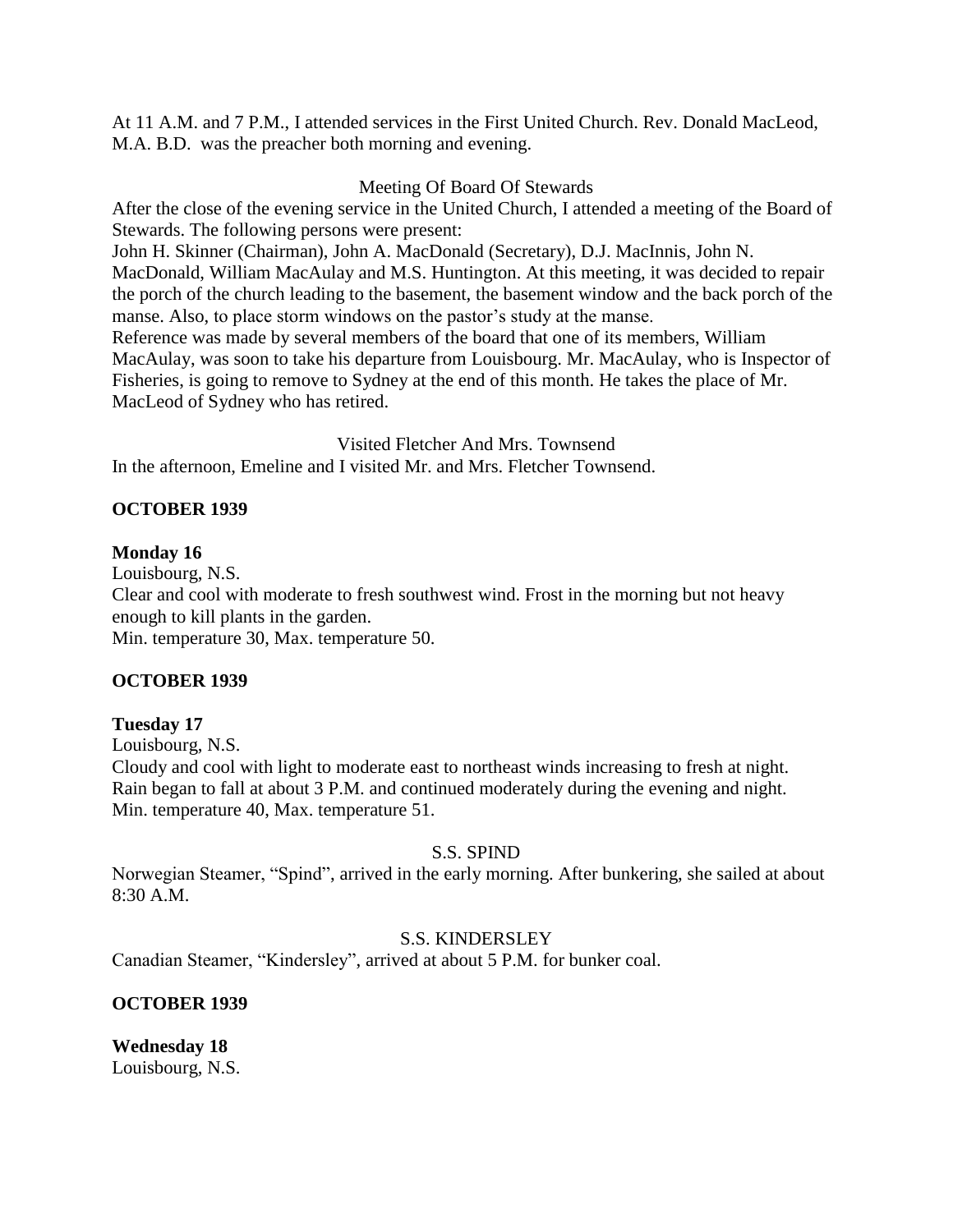Cool and mostly clear with moderate to strong northwest wind. A few light snow squalls in the evening. First appearance of snow this season. Rainfall of yesterday afternoon and last night about  $\frac{3}{4}$  inch.

Min. temperature [blank], Max. temperature [blank].

## S.S. KINDERSLEY

Canadian Steamer, "Kindersley", after taking bunker coal, sailed during the afternoon.

## S.S. EVERONIKA

Latvian Steamer, "Everonika", arrived at about 4 P.M. After bunkering, she sailed during the night.

#### Choir Practice

At 8 P.M., Emeline and I attended choir practice in the First United Church.

#### **OCTOBER 1939**

#### **Thursday 19**

Louisbourg, N.S. Cloudy and very cool with moderate to fresh wind, mostly southwest. Rain in the evening. Min. temperature 26, Max. temperature 48.

#### Heavy Frost

Heavy frost of last night totally destroyed the dahlias in our garden and seriously injured hardier plants. First killing frost of this season and first frost to do any damage to the gardens.

#### **OCTOBER 1939**

#### **Friday 20**

Louisbourg, N.S. Mostly clear with moderate variable winds. Mild. Rainfall of last night about  $\frac{1}{4}$  inch. Min. temperature 43, Max. temperature 62.

#### Motored To Sydney

Left Louisbourg at about 9:30 A.M. and motored to Sydney with Cecil Stevens for the purpose of attending an "Air Raid Precautions" Committee Meeting. Attended the A.R.P. Meeting in the Council Chamber, City hall, Sydney, at 10:30 A.M. with Mayor G.B. Slaven of Sydney, presiding. Among those present were:

Mayor P.J. Muise, New Waterford, Mayor F.L. Kelly, North Sydney, W.H. Cuzner, J. Nicholson and Chief of Police Hall, Sydney Mines. Dr. Beckwith, Dr. J.K. MacLeod, G.G. Spencer, John Worgan, M.R. Chappell, Roy Young, Sydney. Warden R.A. MacKinnon, Municipality of the County of Cape Breton, Fred Mosher, Glace Bay, Mr. Nicholson, Dominion, W.R. Tracey, Chief of Police, Sydney.

Had lunch at Vidal Hotel.

Left Sydney at about 4:30 P.M. enroute for home in Cameron's taxi (John MacInnis, driver) arrived at about 5:15 P.M.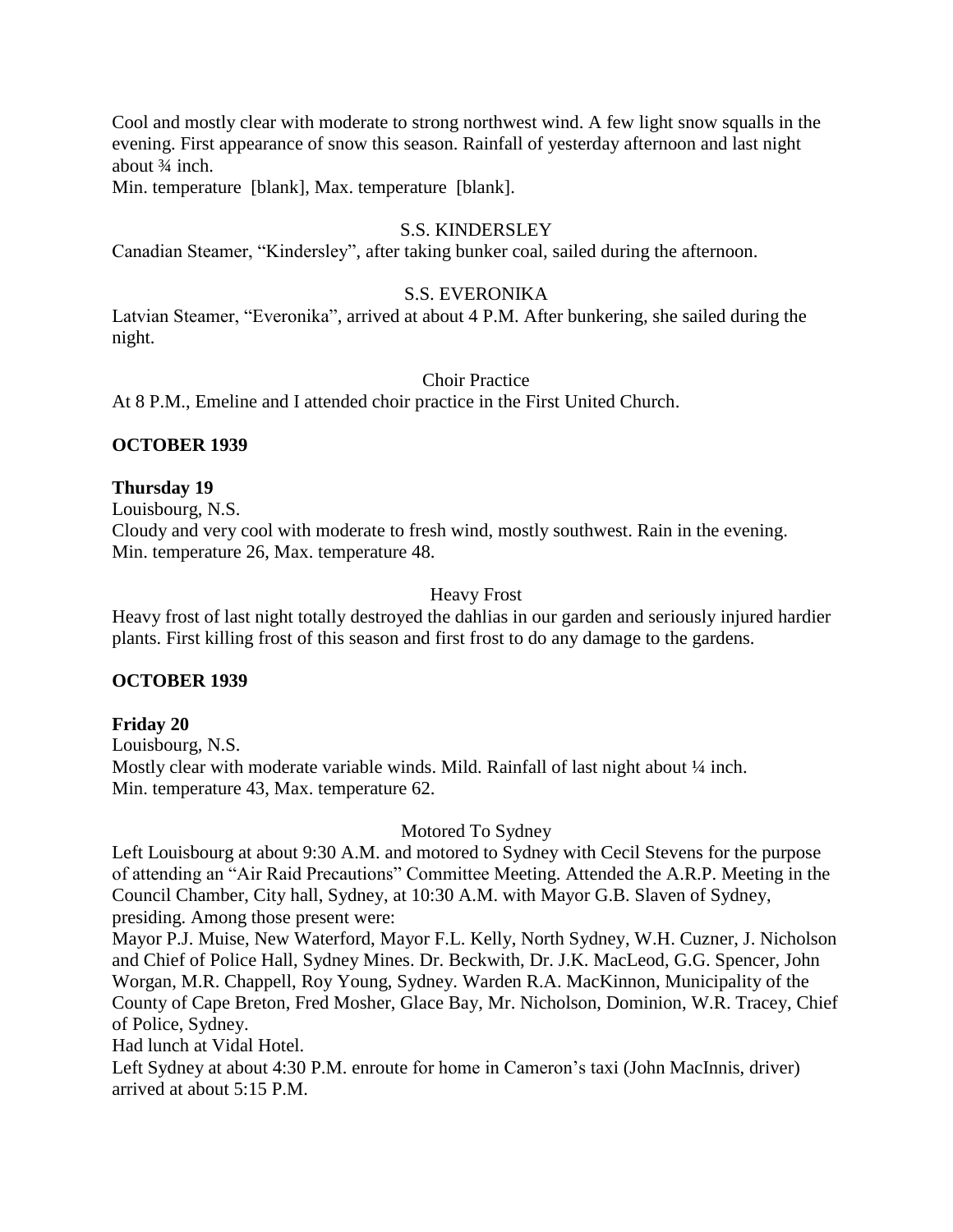# S.S. ERLING LINDOE

Norwegian Steamer, "Erling Lindoe", arrived at about 1 P.M. After bunkering, she sailed at about 5 P.M.

## **OCTOBER 1939**

## **Saturday 21**

Louisbourg, N.S. Cloudy and mild with light variable wind. Mostly northeast. Min. temperature 40, Max. temperature 49.

## S.S. FERNFIELD

Steamer, "Fernfield", arrived at about 8 P.M. for bunker coal.

## **OCTOBER 1939**

## **Sunday 22**

Louisbourg, N.S. Cloudy and threatening with moderate to fresh south and southeast winds. Some rain late in the night. Min. temperature 43, Max. temperature 53.

## Church Services

At 11 A.M. and 7 P.M., I attended services in the First United Church where Rev. Donald MacLeod, M.A., B.D., was the preacher.

Visited Mr. & Mrs. Townsend

In the afternoon, Emeline and I visited Mr. and Mrs. Fletcher Townsend.

# **OCTOBER 1939**

# **Monday 23**

Louisbourg, N.S. Cloudy, foggy and misty. Some rain in the early morning and a few light showers during the day. Fresh to strong southeast wind shifting to southwest in the evening. Partly clear at night. Rainfall of last night about [blank]. Min. temperature 45, Max. temperature 61.

## **OCTOBER 1939**

**Tuesday 24** Louisbourg, N.S. Cold and partly clear with fresh westerly wind. Min. temperature 33, Max. temperature 46.

Fireman's Dance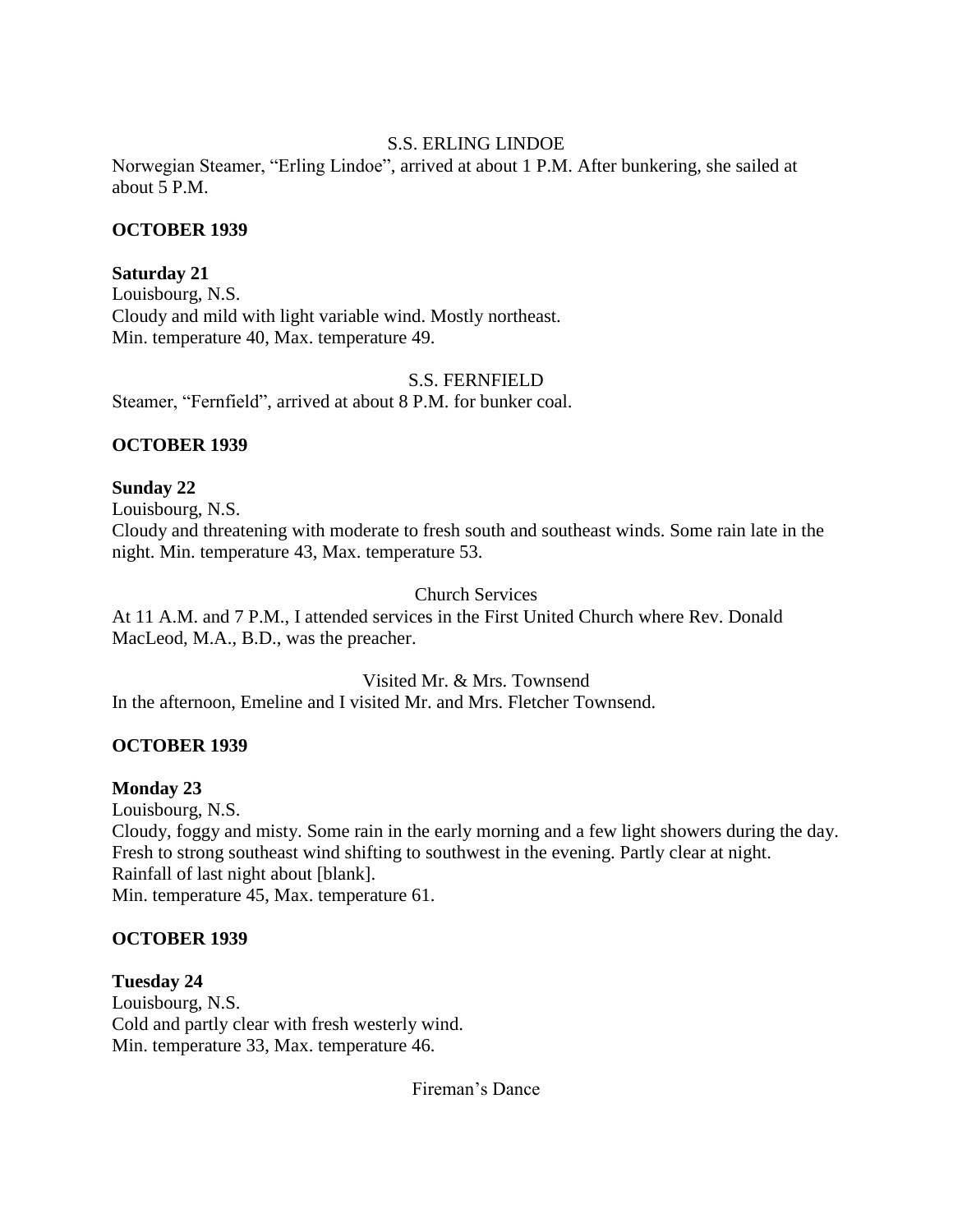In the evening, Emeline and I attended a dance in Masonic hall which was held under the Auspices of the Louisbourg Volunteer Fire Brigade.

## S.S. ORION

Danish Steamer, "Orion", arrived at about 5:30 P.M. After taking bunker coal, she sailed at about 11 P.M.

## **OCTOBER 1939**

## **Wednesday 25**

Louisbourg, N.S. Cool and partly clear with moderate to fresh northwest wind. Min. temperature 28, Max. temperature 43.

## S.S. GRETA THORDEN

Finnish Steamer, "Greta Thorden", arrived at about 7:30 P.M. After bunkering, she sailed during the night.

## **OCTOBER 1939**

## **Thursday 26**

Louisbourg, N.S. Clear and cool with variable winds, mostly northerly. An ideal Autumn day. Min. temperature 35, Max. temperature 49.

## Addressed Young Peoples Union

On the invitation of the President of the Young Peoples Union of the First United Church, (Donald Wilson), I attended a meeting of the Union in Calvin hall at 8 P.M. where I delivered a twenty five minute address to those present, about 28 in number. Subject: the "Ghost of Inverawe".

# **OCTOBER 1939**

## **Friday 27**

Louisbourg, N.S. Cloudy and foggy with light rain and mist. Light east to northeast wind. Rainfall about [blank]. Min. temperature 39, Max. temperature 50.

## **OCTOBER 1939**

## **Saturday 28**

Louisbourg, N.S. Rainy, misty and foggy all day with moderate to fresh southwest wind. Min. temperature 48, Max. temperature 56.

Council Meeting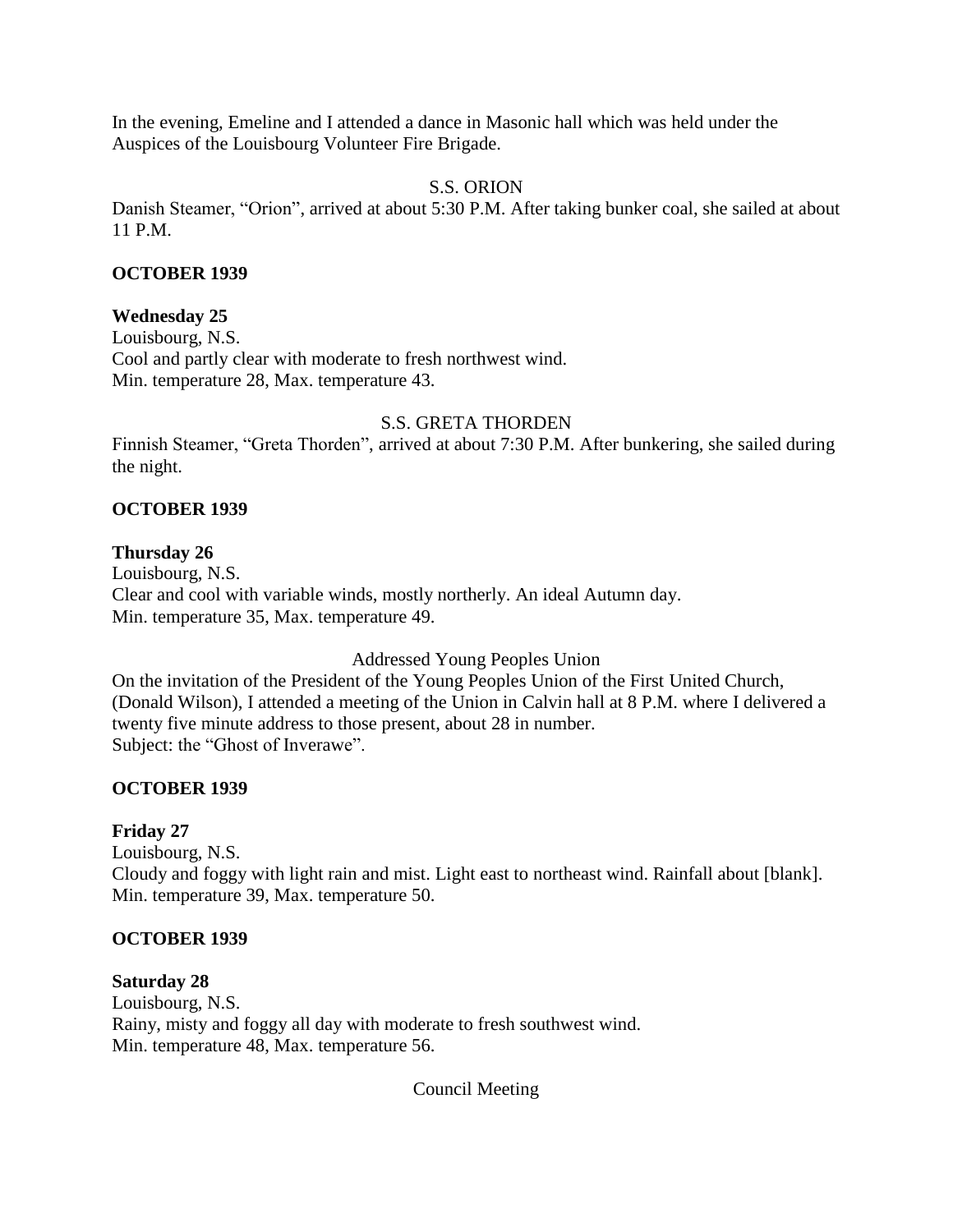At 7:30 P.M., I attended and presided at a meeting of the Town Council. Those present were: Councillors; G.B. Hiltz, D.J. MacInnis, Alex C. MacDonald. Clerk; B.M. Spencer, Deputy Clerk; Dan Nicholson Jr., Police Officer; D.M. Johnston, Mayor; M.S. Huntington.

## Marriage

The marriage of J.R. MacDonald and Marion Mitchell, both of Sydney, took place here this forenoon at the home of her step-sister, Mrs. (Dr.) H.J. Townsend. The ceremony was performed by Rev. Joseph Cathcart. Mr. and Mrs. MacDonald will reside at Sydney.

## Marriage

The marriage of Archibald Fraser Tanner, of this town, to Miss Enice Winnifred Massiah, of Sydney, took place here this evening. The ceremony was performed by Rev. Joseph Cathcart of Louisbourg.

## Arrives For Visit

Miss Maud Huntington arrived from Sydney, by bus, in the evening for the purpose of visiting us for a few days.

# **OCTOBER 1939**

## **Sunday 29**

Louisbourg, N.S. Cool and mostly clear with fresh west to northwest winds. Min. temperature 37, Max. temperature 54.

## Church Services

At 11 A.M. and 7 P.M., I attended services in the First United Church where Rev. Donald MacLeod, M.A. B.D., was the preacher at 11 A.M. and Rev. D.L. Gordon of the United Church at Reserve Mines, in the evening.

Rev. Mr. MacLeod, of Louisbourg, occupied the pulpit of the United Church at Reserve Mines in the evening.

## **OCTOBER 1939**

## **Monday 30**

Louisbourg, N.S. Clear and moderately cool with light west to southwest winds. A perfect Autumn day. Min. temperature 26, Max. temperature 43.

Visited National Park

Motored to Louisbourg National Park at about 9:30 A.M. with Tom Bates in Lewis & Company's truck where I remained for several hours. While at the Park, I took photos of the three monuments at Point Rochefort tablet at entrance to the Citadel and Citadel ruins as well as interior of the museum. I also copied, what is decipherable of the inscription on the Lieut. Haldimand headstone, which is lying on its back a short distance east of the entrance to the Citadel. What remains of the inscription is as follows: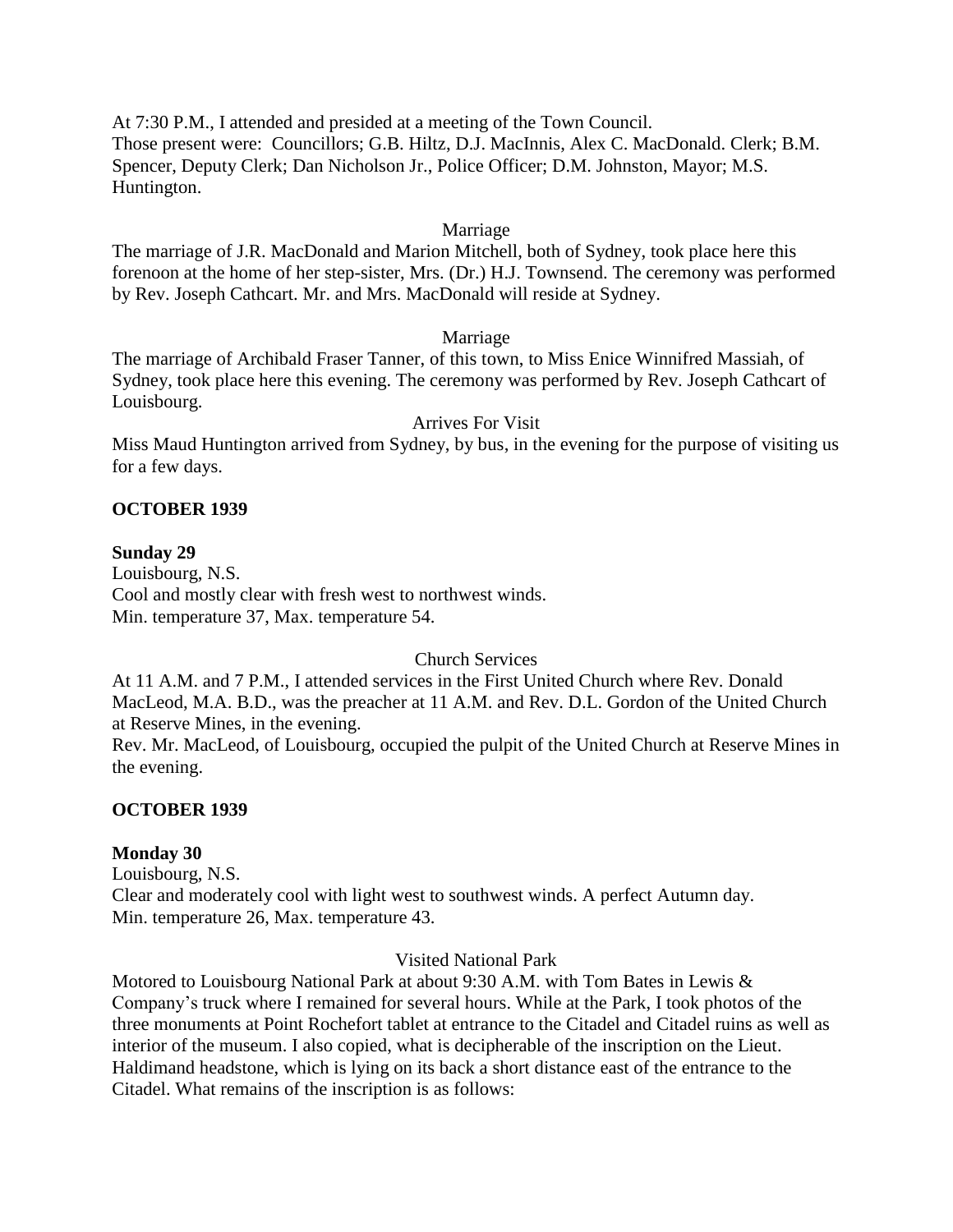## $60<sup>th</sup>$  REGIMENT DROWNED the  $16^{th}$  OF DEC<sup>R.</sup> 1766 AGE EARS

The headstone is 23 inches wide and what remains of it is 43 inches high.

I have been informed that many years ago, when the stone was standing up, the top containing the name of the officer was broken off by some vandal and carried away. The numerals denoting his age and the first letter of years have been obliterated. I returned from the park on Sullivan's bus at about 2:15 P.M.

## S.S. KARIN

Finnish Steamer, "Karin", arrived in the evening. After bunkering, she sailed during the night.

## **OCTOBER**

#### **Tuesday 31**

Louisbourg, N.S. Rain began to fall at about 7 A.M. and continued all day. Moderate to strong south to southwest winds. Rainfall about [blank]. Min. temperature 41, Max. temperature 54.

## Left For Home

Miss Maud Huntington, R.N. employed at the City Hospital Annex, Sydney and now on her vacation, left for Sydney by bus at 8 A.M., enroute to her former home at Salmon River. Miss Huntington has been our guest since last Saturday evening.

## **NOVEMBER 1939**

## **Wednesday 1**

Louisbourg, N.S. Cloudy with some showers, partly clearing in the late afternoon. Strong southwest to west wind. Rainfall of yesterday and last night about 1 inch. Min. temperature 44, Max. temperature 58.

## S.S. MATHILDA

Norwegian Steamer, "Mathilda", arrived at about 11:30 A.M. for bunker coal.

Choir Practice

At 8 P.M., Emeline and I attended choir practice in the First United Church.

## **NOVEMBER 1939**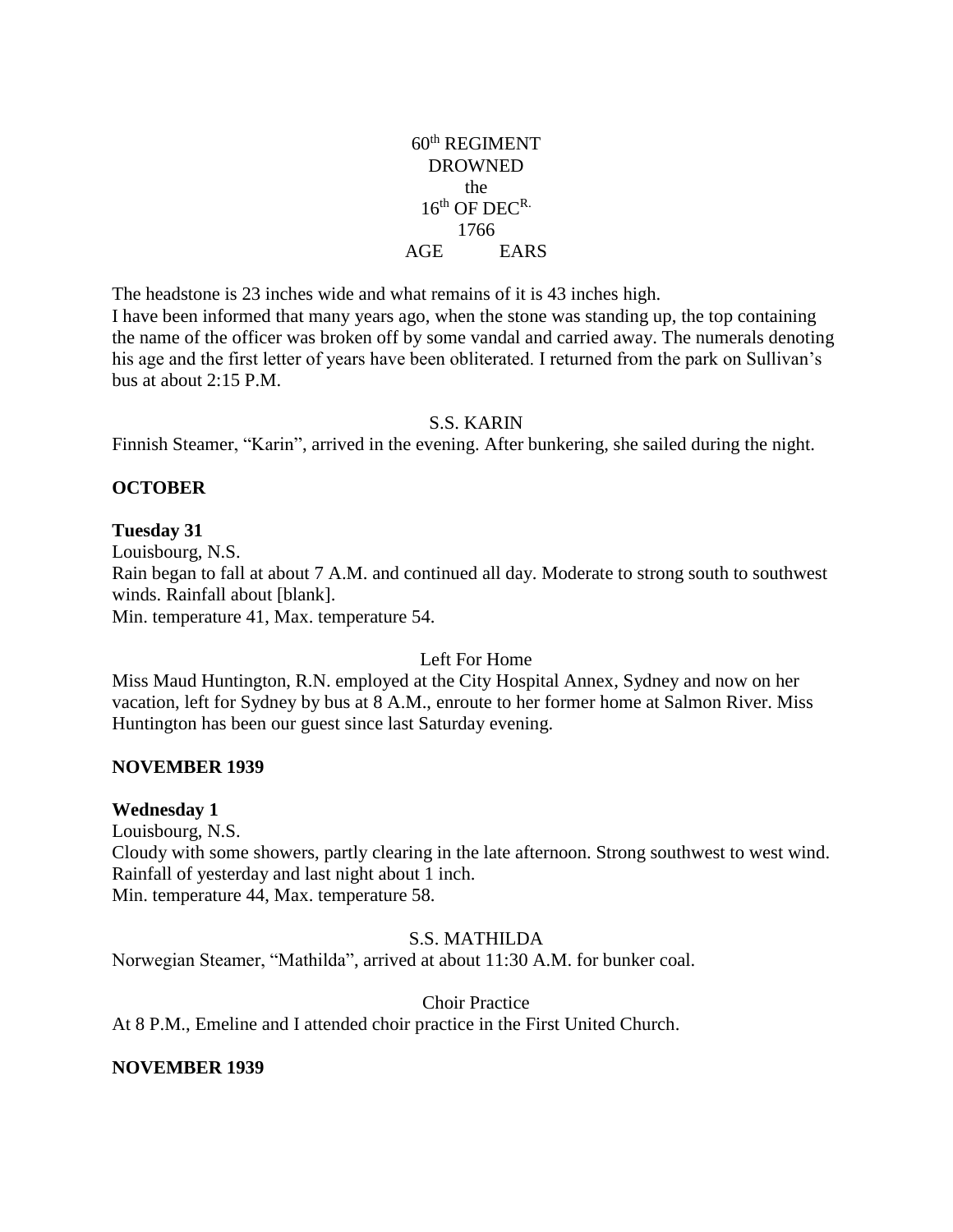## **Thursday 2**

Louisbourg, N.S. Clear and cool with light variable wind. An ideal Autumn day. Min. temperature 34, Max. temperature 47.

## S.S. STORFJELD

Norwegian Steamer, "Storfjeld", arrived at about 3:30 P.M. After bunkering, she sailed during the night.

## Harvesting Bulbs

To-day (sic) I harvested all of our gladioli bulbs and some of the dahlia bulbs.

# Meeting of A.R.P. Committee

At 8 P.M., I attended a meeting of the local "Air Raid Precaution" Committee, in the office of the Chairman, Dr. H.J. Townsend.

Those present were:

R.A. Peters, Fire Chief, D. M. Johnston, Chief of Police, George Lewis, Dr. H.J. Townsend, D.A. Campbell and M.S. Huntington.

## **NOVEMBER 1939**

## **Friday 3**

Louisbourg, N.S. Clear and cool becoming cloudy in the afternoon. Light snow squalls during the evening. Moderate to fresh west to northwest winds. Min. temperature 27, Max. temperature 48.

## Harvesting Bulbs

To-day (sic) I finished harvesting the dahlia bulbs in the garden.

# **NOVEMBER 1939**

## **Saturday 4**

Louisbourg, N.S. Clear and cool with light to moderate west north wind. An ideal Autumn day. Min. temperature 28, Max. temperature 40.

## **NOVEMBER 1939**

## **Sunday 5**

Louisbourg, N.S. Clear and moderately cool with light westerly wind. Cloudy in the late afternoon and evening. Min. temperature 26, Max. temperature 55.

Church Services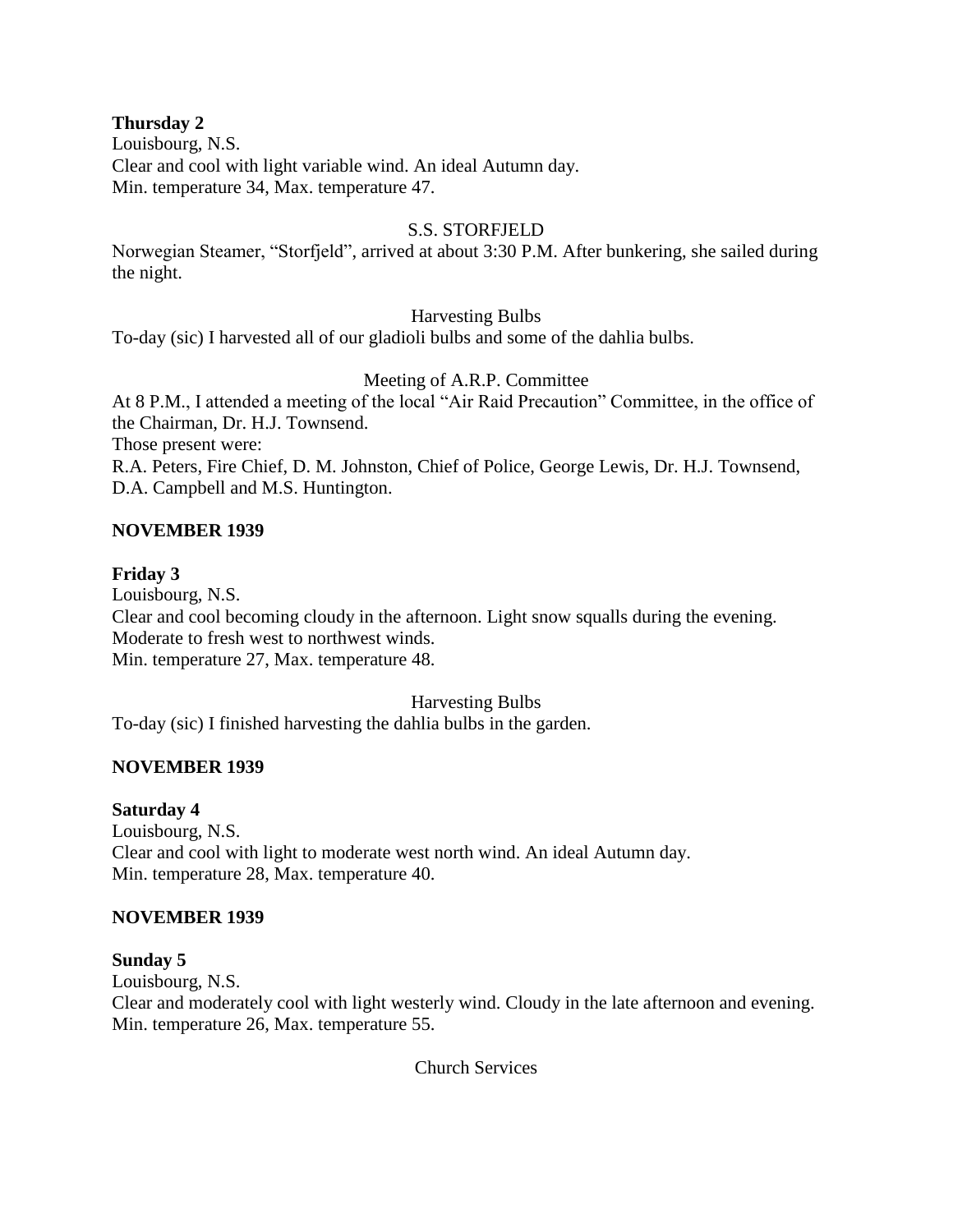At 11 A.M. and 7 P.M., I attended services in the First United Church where Rev. Donald MacLeod, M.A., B.D., was the preacher at both services.

At the close of the regular evening service, I attended the annual Missionary Service of the Louisbourg United Church Women's Missionary Society. This Service was led by the President, Mrs. A.W. Stacey. As part of the programme of this Service, I sang a solo entitled "Christ Died".

## **NOVEMBER 1939**

## **Monday 6**

Louisbourg, N.S. Rained moderately all day. Light to moderate easterly wind. Min. temperature [blank], Max. temperature about 50.

#### Motored To Sydney

Left Louisbourg at 8 A.M. on board A.W. Cameron's Bus (John MacInnis, driver) and arrived at Sydney at 8:45. At Sydney, as prearranged, I met Councillor Alex C. MacDonald of Louisbourg, and accompanied by him, went to the office of E.L. Martheleur, Chief Electrician of the British Empire Steel and Coal Corporation Ltd., where we interviewed him respecting the electric light situation at Louisbourg. Mr. Martheleur informed us that his company has decided to make a change in its system at Louisbourg and is prepared to purchase electric current from the Eastern Light and Power Co. Ltd. if that company decides to extend its line to Louisbourg. He however, stated that his company would not be ready to make any change before the spring of 1940, when he intended to install electric motors to replace that present set up at the Louisbourg Plant. On leaving Mr. Martheleur's office, we visited the office of G.G. Spencer, Manager of the Eastern Light and Power Co. Ltd. Mr. Spencer told us that for the present, at least, he had definitely decided not to consider the Louisbourg and Coal Company proposition and informed us that he thought the best chance we had of getting the 110 volt A.C. Current to Louisbourg would be through the Nova Scotia Power Commission.

Had lunch at Vidal Hotel. Made several business calls in the afternoon. Left for home at about 4:30 P.M. on the same conveyance as in the morning. Arrived at Louisbourg at about 5:15 P.M.

## **NOVEMBER 1939**

## **Tuesday 7**

Louisbourg, N.S. Some rain in the early morning. Cloudy during the day. Light to moderate southwest to west winds. Min. temperature 40, Max. temperature 49. Rainfall of yesterday and last night about 1 ½ inches. Some showers during the night.

## Red Cross Meeting

At 2:30 P.M., I attended a meeting of the local Red Cross Society in the clinic room in the school building. This meeting for the purpose of organizing for a campaign for funds which begins on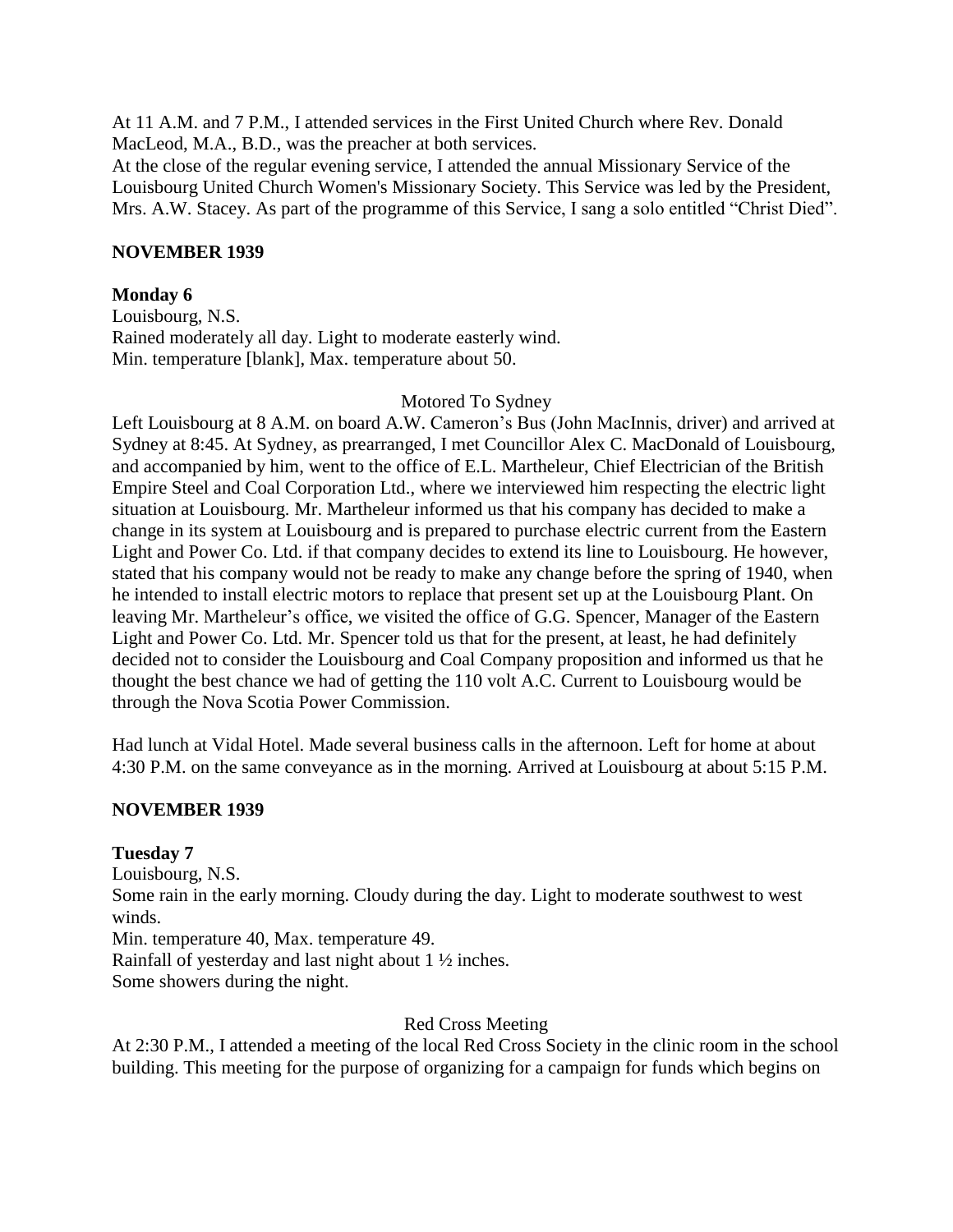the 13<sup>th</sup> of this month throughout Canada. Rev. Joseph Cathcart, Pastor of the Presbyterian Church, Louisbourg, was elected Chairman of the Campaign Committee. Among those present, about 25 in all, were the following:

Mrs. Arthur Townsend, President, Mrs. A.A. Martell, Secretary, Mrs. Hugh Lynk, Mrs. Fred Cunnington, Mrs. H.J. Townsend, Mrs. Enoch Townsend, Mrs. Fred Kyte, Mrs. George Lewis, Mrs. W. Lewis, Mrs. Wilfred Covey, Mrs. Chas Dickson, Dr. H.J. Townsend, B.M. Spencer, A.A. Martell, Rev. Joseph Cathcart, D.M. Johnston, Sam Levy, Bert Wilcox, Alistar MacDonald and M.S. Huntington.

At this meeting, I was elected Honorary President of the Louisbourg branch.

Meeting Of School Board

At 7:30 P.M., I attended and presided at a meeting of the School Board. Those present were Commissions; Clarence Peters, G.B. Hiltz, D.A. Campbell, Jeremiah Smith and M.S. Huntington (Chairman). Police Officer D.M. Johnston, Clerk; B.M. Spencer, Deputy Clerk; Dan Nicholson and Cleve Townsend.

## **NOVEMBER 1939**

## **Wednesday 8**

Louisbourg, N.S.

Clear and moderately cool with light to moderate westerly wind. Cloudy in the late afternoon and evening.

Min. temperature 37, Max. temperature 50.

Choir Practice

At 8 P.M., Emeline and I attended choir practice in the First United Church.

# **NOVEMBER 1939**

**Thursday 9** Louisbourg, N.S. Mild and alternately clear and cloudy. Some rain in the early morning and a few showers in the afternoon. Light to moderate westerly wind. Rainfall about [blank]. Min. temperature 33, Max. temperature 51.

# **NOVEMBER 1939**

**Friday 10** Louisbourg, N.S. Cool and partly clear with occasional showers of rain with part snow. Moderate to fresh west to northwest winds. Min. temperature 32, Max. temperature 40.

## S.S. FERNFIELD

Steamer, "Fernfield", arrived in the morning, bunkered and sailed.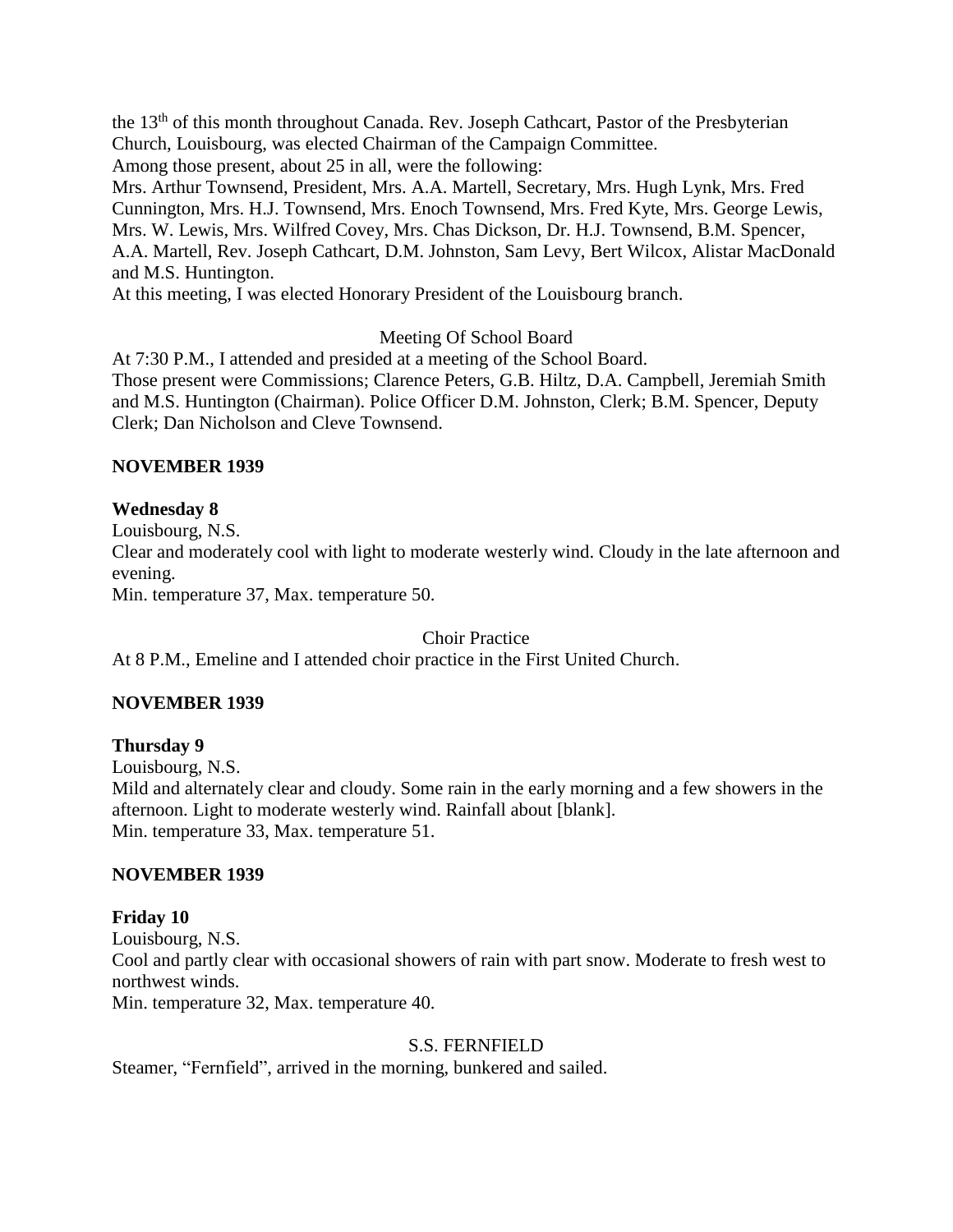#### **NOVEMBER 1939**

#### **Saturday 11**

Louisbourg, N.S. Cloudy and mild with moderate southwest wind shifting to westerly at night and becoming colder. Showers in the evening and later rain with part snow. Min. temperature 34, Max. temperature 50.

#### Armistice Day

To-day (sic) was observed as a general holiday throughout Canada. Some places of business, at Louisbourg, were closed all day while others remained open for at least part of the day. Whistle at the power house sounded the signal at 11 A.M. for two minutes Silence.

#### Death of Mrs. Thomas Collison (Ellen O'Toole)

The death of Mrs. Thomas Collison took place at her home at Sydney tonight. Mrs. Collison was the daughter of the late Mr. and Mrs. Patrick O'Toole and was born at Louisbourg where she spent her girlhood days.

#### **NOVEMBER 1939**

#### **Sunday 12**

Louisbourg, N.S. Cold and partly clear with fresh northwest wind. Min. temperature 29, Max. temperature 36.

### Church Services

At 11 A.M. and 7 P.M., I attended services in the First United Church where Rev. Donald MacLeod, M.A., B.D., was the preacher. The evening service took the form of a memorial service for those of the congregation who gave their lives for King and Country during the Great War 1914-1918.

S.S. KARIN

Finnish Steamer, "Karin", arrived at about 8:30 A.M. for bunker coal.

## **NOVEMBER 1939**

#### **Monday 13**

Louisbourg, N.S. Cold and partly cloudy with moderate west and northwest winds. Min. temperature 20, Max. temperature 36.

## S.S. FOUNDATION FRANKLIN

Ocean-going tug, "Foundation Franklin", Capt. Pynn, arrived in the early morning. After bunkering, she sailed during the forenoon for sea. This tug is, at present, engaged in towing the Norwegian Steamer, "SELJE", to Halifax. The "Selje" lost her propeller near Newfoundland about a week ago. The Franklin broke her hawser yesterday and took one on board here to-day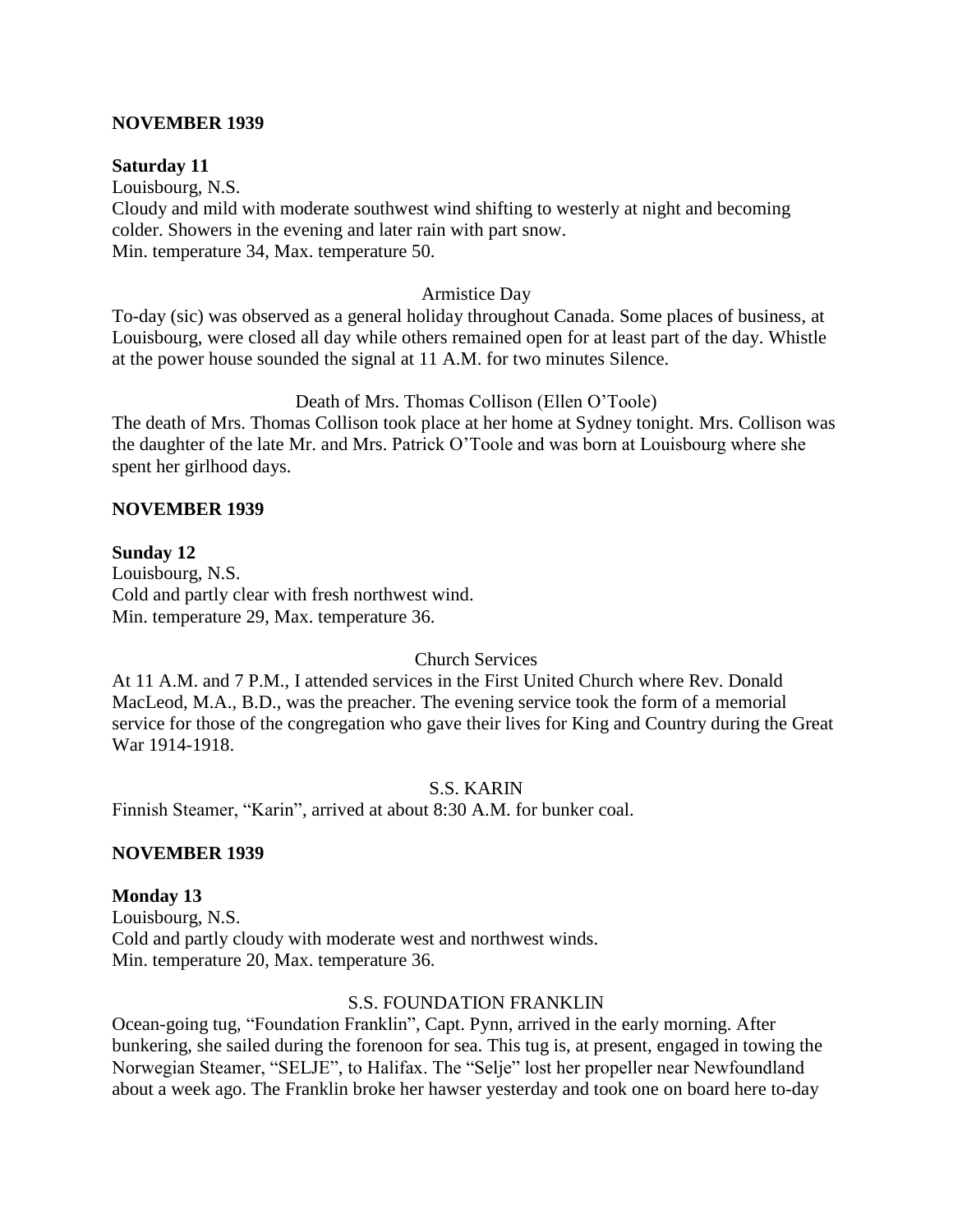(sic). The hawser arrived here by truck at about 1 A.M. to-day (sic). The Selje was about 60 miles Southeast of Louisbourg when the break occurred yesterday.

#### S.S. ALIDA GORTHON

Swedish Steamer, "Alida Gorthon", arrived in the forenoon for bunker coal.

#### S.S. KARIN

Finnish Steamer, "Karin", after bunkering, sailed at about 10 P.M.

#### **NOVEMBER 1939**

**Tuesday 14** Louisbourg, N.S. Cold and mostly cloudy with moderate northwest wind. Min. temperature 23, Max. temperature 37.

## Motored To Sydney

Left Louisbourg at 8 A.M. on A.W .Cameron's bus, (John MacInnis, driver) enroute for Sydney for the purpose of attending a meeting of the Cape Breton County Joint Expenditure Board. Arrived at Sydney at about 8:45 A.M. Attended meeting of Board in the Council Chambers of the Court house at 10:30 A.M. Meeting called for the purpose of calling for tenders for the installation of a Sprinkler System for fire protection in the New Cape Breton Hospital Annex, which is now in course of construction at Sydney River.

On Motion of the Meeting, it was decided to advertise for tenders for the installation in the Sydney Post-Record. Tenders to be in the hands of the Clerk, not later than Nov 21, 1939. Meeting of Board to be called on Wednesday, Nov 22, 1939 to consider the tenders. Those present at the meeting were as follows:

Municipality of County of Cape Breton; Warden R.A. MacKinnon, (Chairman) Alex Ferguson, Mira Gut, Frank Lewis, Point Edward, Sydney; Mayor; George Slaven, Aldermen; Angus MacDonald, Frank MacMillan, Seymour Hines, John Lamont.

Glace Bay Councillors; Cecil Cudahea, Michael Morrison, John MacLean, Sydney Mines; Mayor A.C. MacCormick, Councillor; R.J. Mac Donald, North Sydney; Mayor F.L. Kelly, Couincillor; L.Y. Urguhart, New Waterford, Mayor P.G. Muise, Louisbourg, Mayor M.S. Huntington.

Left Sydney for Louisbourg at 4:30 P.M. on Cameron's Bus. Arrived at about 5:30 P.M.

## S.S. ALIDA GORTHON

Swedish Steamer, "Alida Gorthon", finished bunkering and sailed.

## Attended Play

In the evening, Emeline and I attended a play entitled "Andy Takes A Wife" in Calvin Hall, staged by Presbyterian Choir of Sydney.

#### **NOVEMBER 1939**

**Wednesday 15**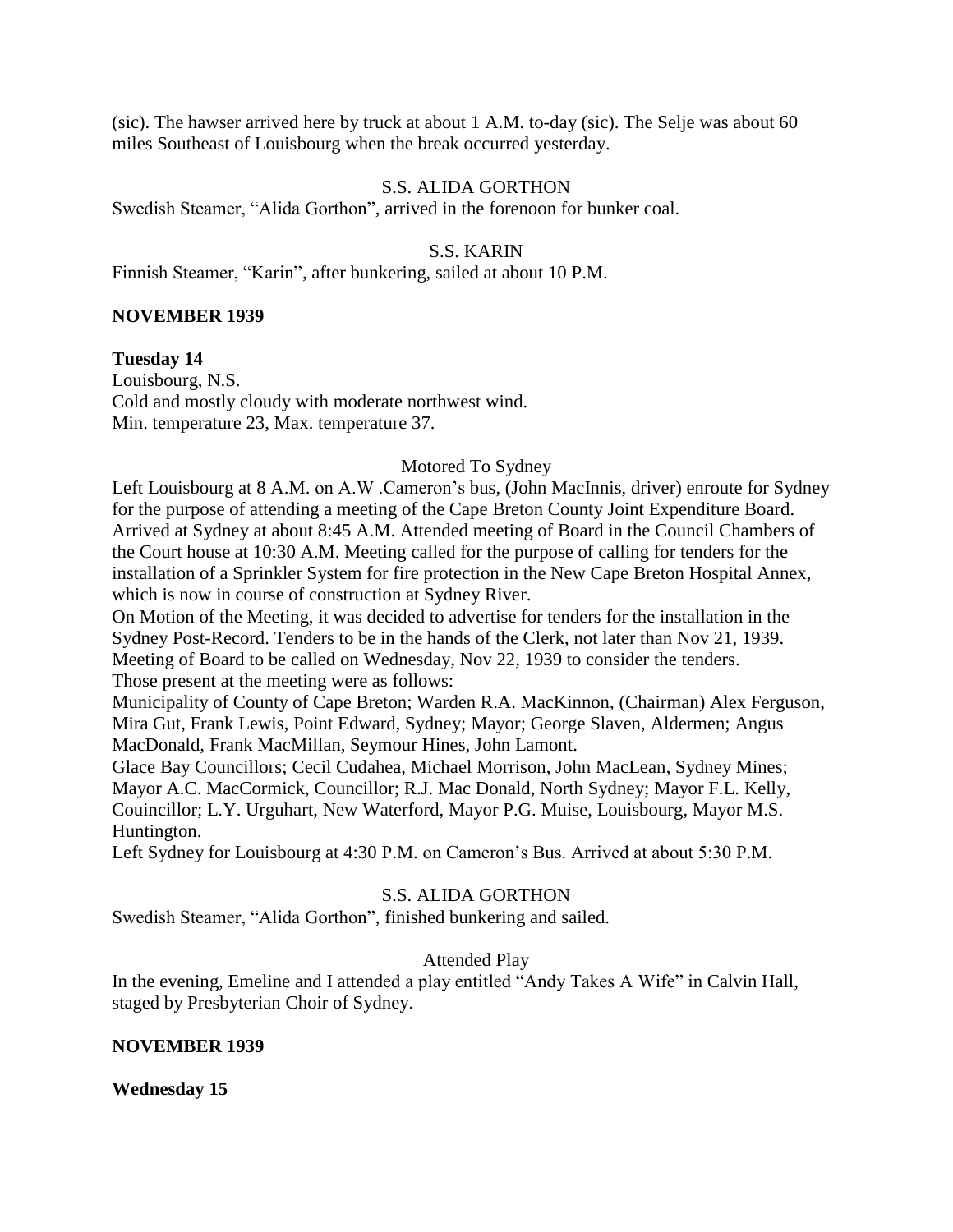Louisbourg, N.S.

Cold and mostly cloudy with moderate northwest wind. Snow squalls in the morning. Snowfall about ½ inch. Snow disappeared during the forenoon. Min. temperature 26, Max. temperature 40.

## S.S. BJORNEBORG

Finnish Steamer, "Bjorneborg", which arrived here last night. After bunkering, sailed during the forenoon.

#### S.S. MONTCALM

A Steamer said to be the Canadian Government Steamer, "Montcalm", which arrived shortly after dark yesterday evening and anchored in the southwest end of the harbour, sailed this morning.

#### **NOVEMBER 1939**

## **Thursday 16**

Louisbourg, N.S. Clear and cool with light northwest wind which shifted to southwest in the evening. An ideal Autumn day. Min. temperature 28, Max. temperature 40.

## S.S. CISIL

Finnish Steamer, "Cisil", arrived at about 8 A.M.

Marriage

The marriage of Abe Snelgrove of Big Lorraine to Miss Mazie Coveyduc of Louisbourg took place at Sydney to-day (sic). The ceremony was performed by Rev. George Arnold of St. Bartholomew's Anglican Church, Louisbourg.

## **NOVEMBER 1939**

## **Friday 17**

Louisbourg, N.S.

Light rainfall in the early morning. Mild during the forenoon becoming cool in the afternoon. Light snow squalls in the evening. Rainfall about 1/8 inch. Moderate to fresh westerly wind. Min. temperature 32, Max. temperature 40.

## S.S. SONJA MAERSK

Norwegian Steamer, "Sonja Maersk", arrived in the early morning. After bunkering, she sailed during the night.

#### S.S. CISIL

Finnish Steamer, "Cisil", sailed during the forenoon.

#### **NOVEMBER 1939**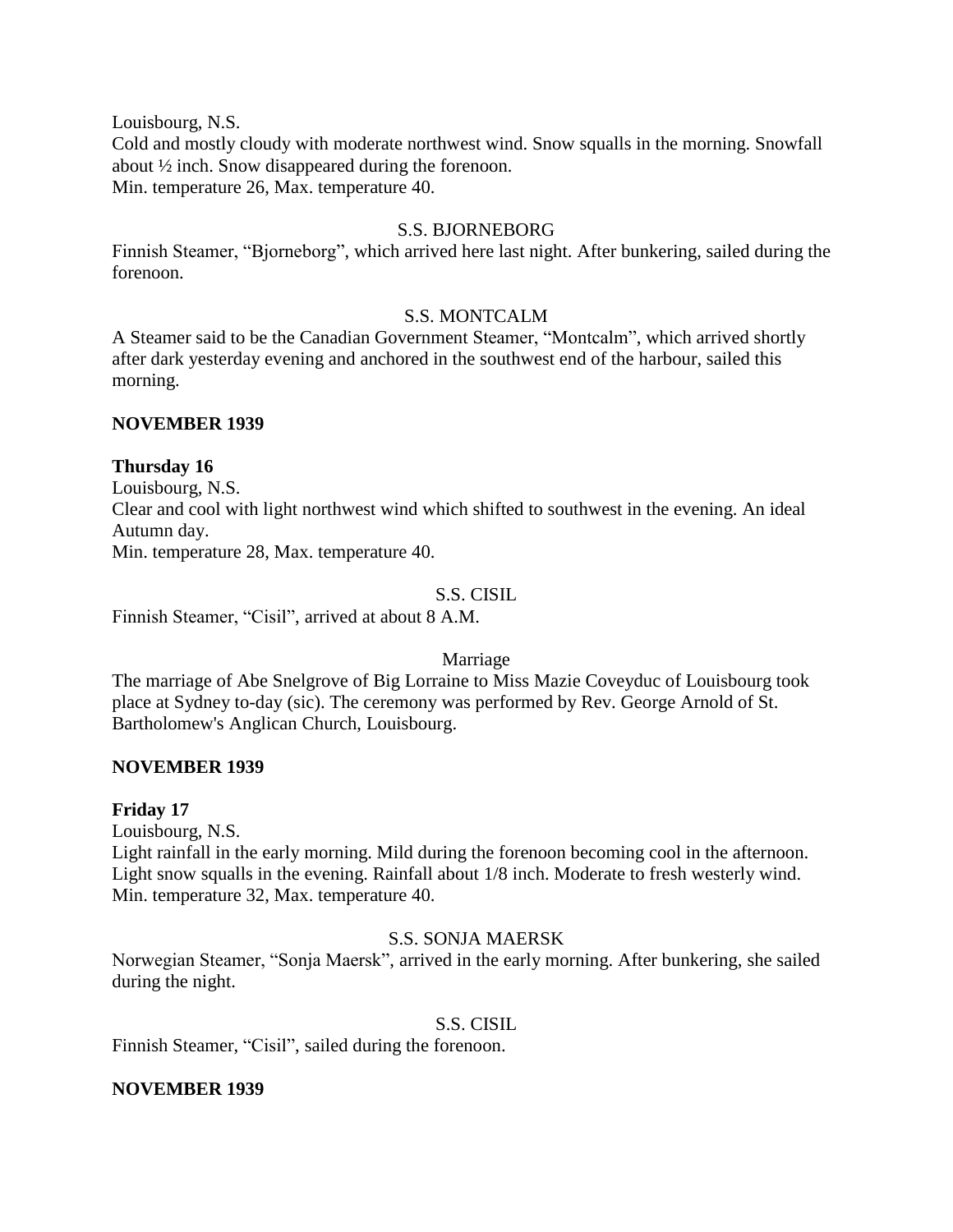#### **Saturday 18**

Louisbourg, N.S. Cool and mostly cloudy with moderate to fresh westerly wind. Min. temperature 28, Max. temperature 42.

#### **NOVEMBER 1939**

**Sunday 19**

Louisbourg, N.S. Clear and cool with light northwest wind. An ideal Autumn day. Min. temperature 29, Max. temperature 38.

#### S.S. MARISA THORDEN

Finnish Steamer, "Marisa Thorden", arrived at about 1:30 P.M. for bunker coal.

## Church Services

At 11 A.M. and 7 P.M., I attended services in the First United Church where Rev. Donald MacLeod, M.A., B.D., was the preacher. Immediately after the close of the evening service, I attended a meeting of the Official Board with Rev. Donald MacLeod presiding. Others present were; Arthur Townsend, Mrs. Arthur Townsend, Mrs. William Phalen, D.J. MacInnis, Dan Fleet, A.W. Stacey, John N. MacDonald, John A. MacDonald, John H. Skinner and Donald Wilson.

Visited Mr. & Mrs. Townsend In the afternoon, Emeline and I visited Mr. & Mrs. Fletcher Townsend.

## **NOVEMBER 1939**

## **Monday 20**

Louisbourg, N.S. Cloudy and cool with light northwest wind. Min. temperature 27, Max. temperature 35.

## S.S. MARISA THORDEN

Finnish Steamer, "Marisa Thorden", after bunkering, sailed at about 1:30 P.M.

#### **NOVEMBER 1939**

#### **Tuesday 21**

Louisbourg, N.S. Cool and cloudy with light to moderate east, northeast wind. Light snow squalls in the afternoon. Ground partly covered with snow in the evening. Min. temperature 29, Max. temperature 39.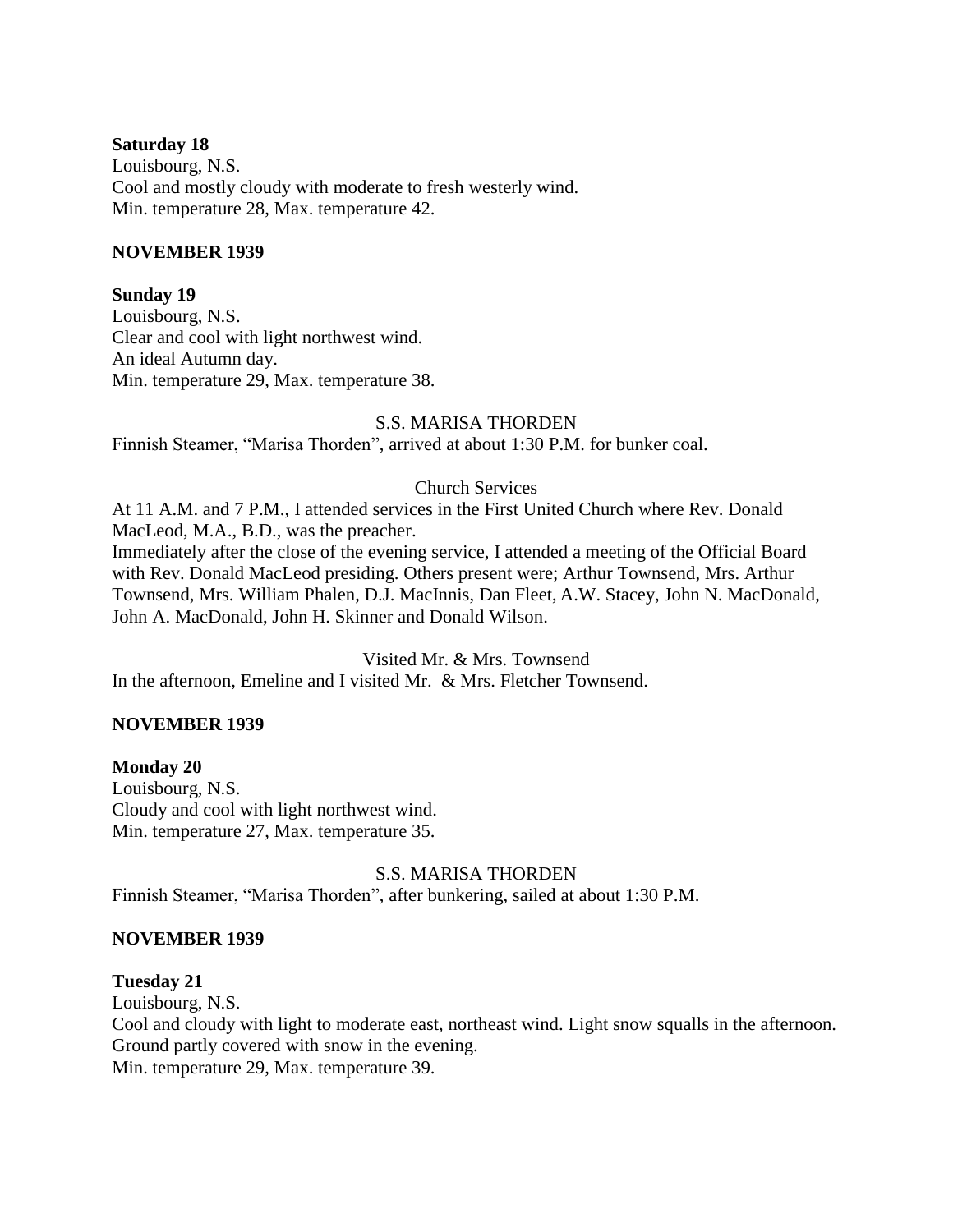## S.S. SAVONIA

Finnish Steamer, "Savonia", arrived at about 2 P.M. After bunkering, she sailed during the night.

## **NOVEMBER 1939**

## **Wednesday 22**

Louisbourg, N.S.

Cloudy and cool with light to fresh easterly wind. Light snow squalls in the late afternoon followed by rain which continued during the night. Min. temperature 30, Max. temperature 39.

## Meeting of Joint Expenditure Board

Left Louisbourg at 8 A.M. on board A.W. Cameron's bus (John MacInnis, driver). Arrived at Sydney at 8:45 A.M. Made a number of business calls during the forenoon. Attended a Special meeting of the Cape Breton County Joint Expenditure Board at 2:30 P.M. in the Council Chamber in the Court house. Meeting held for the purpose of considering tenders for the installation of a sprinkler system in the new Annex to the Cape Breton Hospital. Two tenders were received. One from the "Automatic Sprinkler Co. of Canada for \$7,200. One from "Central Automatic Sprinkler Co. of Philadelphia, Penn, U.S.A." (Joseph Azar, local agent) \$7,250, less a rebate of \$300.00. On Motion of the meeting, the latter tender was accepted. Those present at to-day's (sic) meeting were as follows:

Municipality of County of Cape Breton; Warden R.A. MacKinnon (Chairman), Councillor Alex Ferguson (Mira Gut), Councillor; Frank Lewis (Point Edward), City of Sydney Aldermen; Seymour Hines, John Lamont, Frank MacMillan, Angus MacDonald, Glace Bay, Councillors; Cecil Cudahea, Michael Morrison, J. J. MacLean, North Sydney; Mayor F.L. Kelly, Councillor R.J. MacDonald, Dominion, Mayor Francis Stephenson, Louisbourg, Mayor M.S. Huntington. James MacNeil, Clerk, D. Finlayson, Solicitor, A.J. MacCormick, Architect, Miss Bown, Stenographer.

Left for home at about 4:30 P.M. on Sullivan's Bus (Robert MacPherson, driver) arrived at about 5:15 P.M.

Choir Practice

At 8 P.M., Emeline and I attended choir practice in the First United Church.

# **NOVEMBER 1939**

## **Thursday 23**

Louisbourg, N.S. Rain in the early morning. Cloudy and mild during the day. Light southwest wind. Rainfall of last night about ½ inch.

Min. temperature 34, Max. temperature 46.

## Motor Truck Accident

At about 10 A.M., a Chevrolet Motor truck owned by Angus MacLean of Catalone and driven by Angus MacLean, who was accompanied (in the cab) by Hector Woodsworth, also of Catalone. MacLean and Woodsworth loaded about three tons of coal on board the truck and left for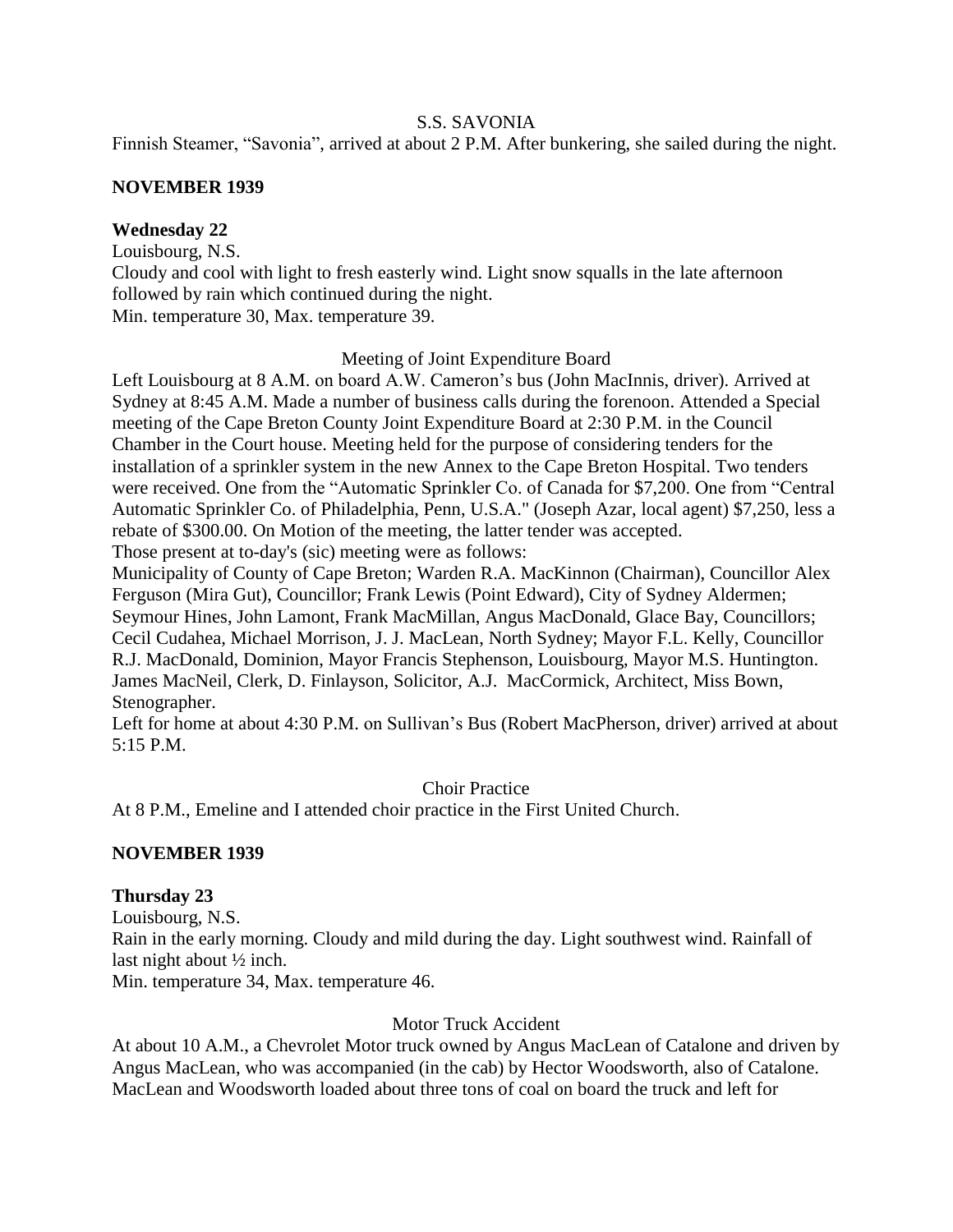Catalone via Gerrards Bridge and Riverdale. While attempting to cross the bridge, the driver kept too close to the southern side resulting in the truck cargo, driver and passenger tumbling over the bridge and landing in the brook beneath. Fortunately, by a piece of good luck, no one was hurt but the truck was badly damaged having landed bottom up crosswise of the brook. A crowd soon gathered and up righted the truck and, with the aid of tackles in about two hours after the accident, had the truck on the street again. Later in the day, it was towed to Kelly's garage on Main Street. The drop from the bridge to the bed of the brook was about 10 or 12 feet. The entire load of coal was washed away by the stream. Number on license plate of truck, 17-820. Councillor Alex R. MacDonald, Catalone, who is financially interested in the damaged truck, discussed the matter of a damage claim against the Town of Louisbourg and the Louisbourg Water Company with me and also with George Lewis, Secretary of the Water Co.

A.R.P. Blackout

At 7 P.M., an Air Raid Precautions "Blackout" was staged, lasting about 10 minutes.

#### **NOVEMBER 1939**

#### **Friday 24**

Louisbourg, N.S. Cool and mostly cloudy with moderate to fresh northwest wind. Min. temperature [blank], Max. temperature [blank].

#### S.S. MONARK

Swedish Steamer, "Monark", arrived at about 10 A.M. After bunkering, she sailed at about 5:30 P.M.

## **NOVEMBER 1939**

## **Saturday 25**

Louisbourg, N.S. Cool and partly clear with moderate to fresh northeast wind.

## Motored To Salmon River

In the afternoon, I got George Stacey, with his automobile, to drive me to Salmon River. Left Louisbourg at about 2:45 P.M. and arrived at Heber's at about 4 P.M.

#### **NOVEMBER 1939**

#### **Sunday 26**

Salmon River, N.S.

Cool and remarkably clear with light variable wind, mostly northwest. A perfect November day followed by a perfect moonlight night.

## Motored To Clifford's

At 2:30 P.M., I motored to Clifford's with Heber, Evelyn and infant daughter, Jane. After arriving at Clifford's, Heber and I made a short visit at the home of Mr. and Mrs. Cecil Hussey.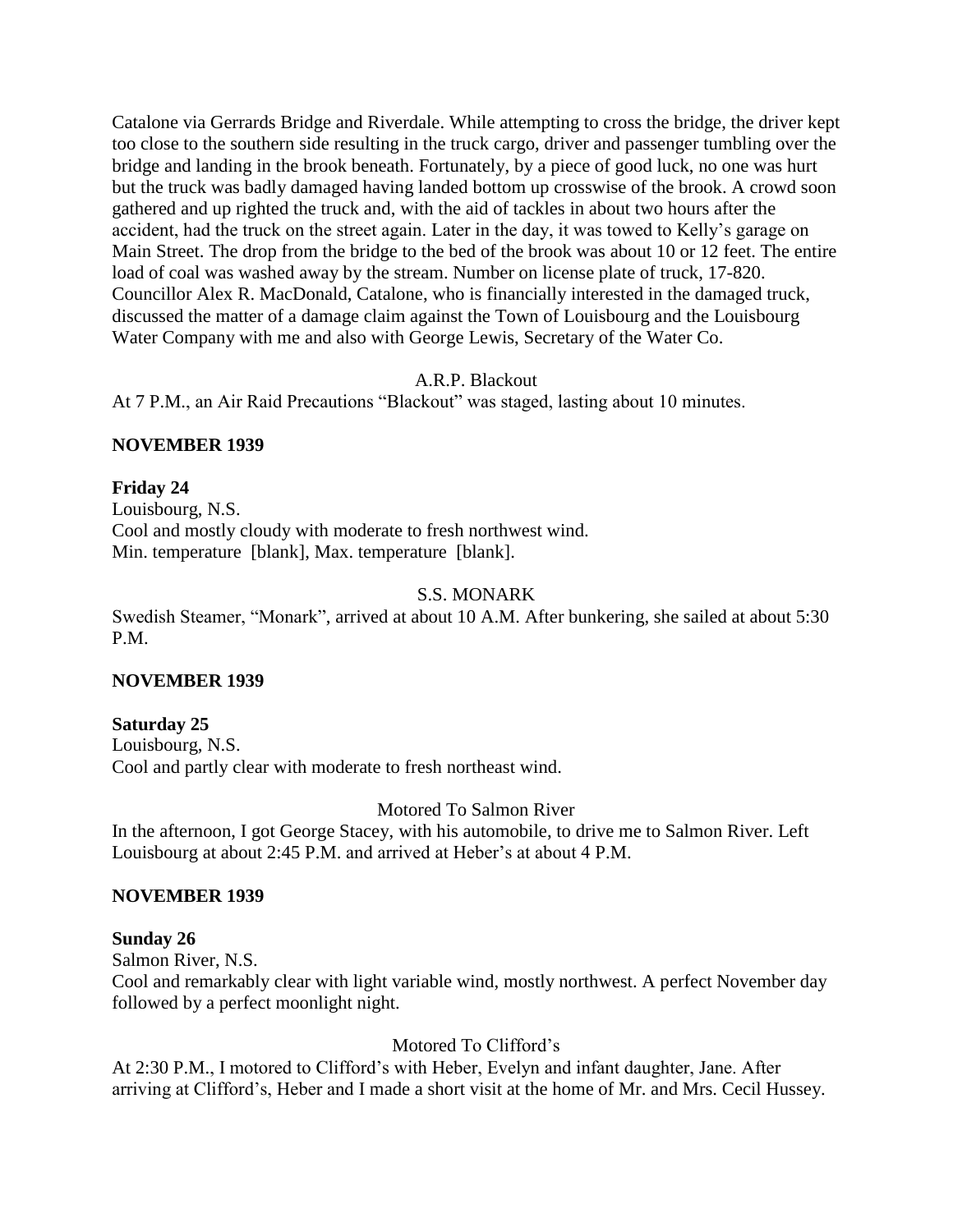On returning from visiting the Hussey's, I made a brief call at Fred's. Returned to Clifford's, where we had supper. Motored back to Heber's at about 7 P.M.

Mr. and Mrs. Clifford Huntington and daughters, Elinor and Lillian, moved on last Wednesday, into their new house which they had built during the Summer and Autumn months. They appear to be quite comfortable in their new home. It is situated about three hundred yards in a northeasterly direction from their old home. Fred and family now have the old home entirely to themselves.

## **NOVEMBER 1939**

## **Monday 27**

Salmon River, N.S. Cool with alternate sunshine and snow squalls. Moderate to fresh northwest to north winds.

## Shipping Losses

The British Admiralty announced yesterday the sinking of the British Armed Merchant Cruizer, RAWALPINDI, 16,697 tons and the Polish passenger liner, PILSUDSKI, 14,294 tons. To-days (sic) press announced that the "Rawalpindi" was sunk in action by two German raiders, one of them the pocket battleship, Deutschland, near Iceland. Of a crew of about three hundred, two hundred and eight are said to have been lost. The sinking took place on the 23<sup>rd</sup> of this month. The Polish ship is said to have been under charter to the British Admiralty. She is supposed to have been sunk by a German Submarine off the English Coast.

## Death of Rev. William F. Kiley

The death of Rev. William F. Kiley took place at North Sydney to-day (sic). Before going to North Sydney many years ago, Father Kiley was pastor of Stella Maris Church, Louisbourg. He was 82 years of age.

# S.S. NEEME

Astonian Steamer, "Neeme", arrived at Louisbourg, bunkered and sailed.

# S.S. PEGGY THORDEN

Finnish Steamer, "Peggy Thorden", arrived at Louisbourg for bunker coal.

## **NOVEMBER 1939**

## **Tuesday 28**

Salmon River, N.S. Clear and cool becoming cloudy in the late afternoon. Moderate northwest wind.

# Motored To Sydney

After motoring with Heber to the end of Fred A. Huntington's road, I got a chance of a motor drive to Sydney with Fred A., where we arrived at about 9:15 A.M. Other occupants of the car were Miss Louise Huntington and Philip Gibbons. Motored to Louisbourg on Mike Sullivan's Bus (Robert MacPherson, driver) Left Sydney at about 9:15 A.M., arrived home at about 10:15 A.M.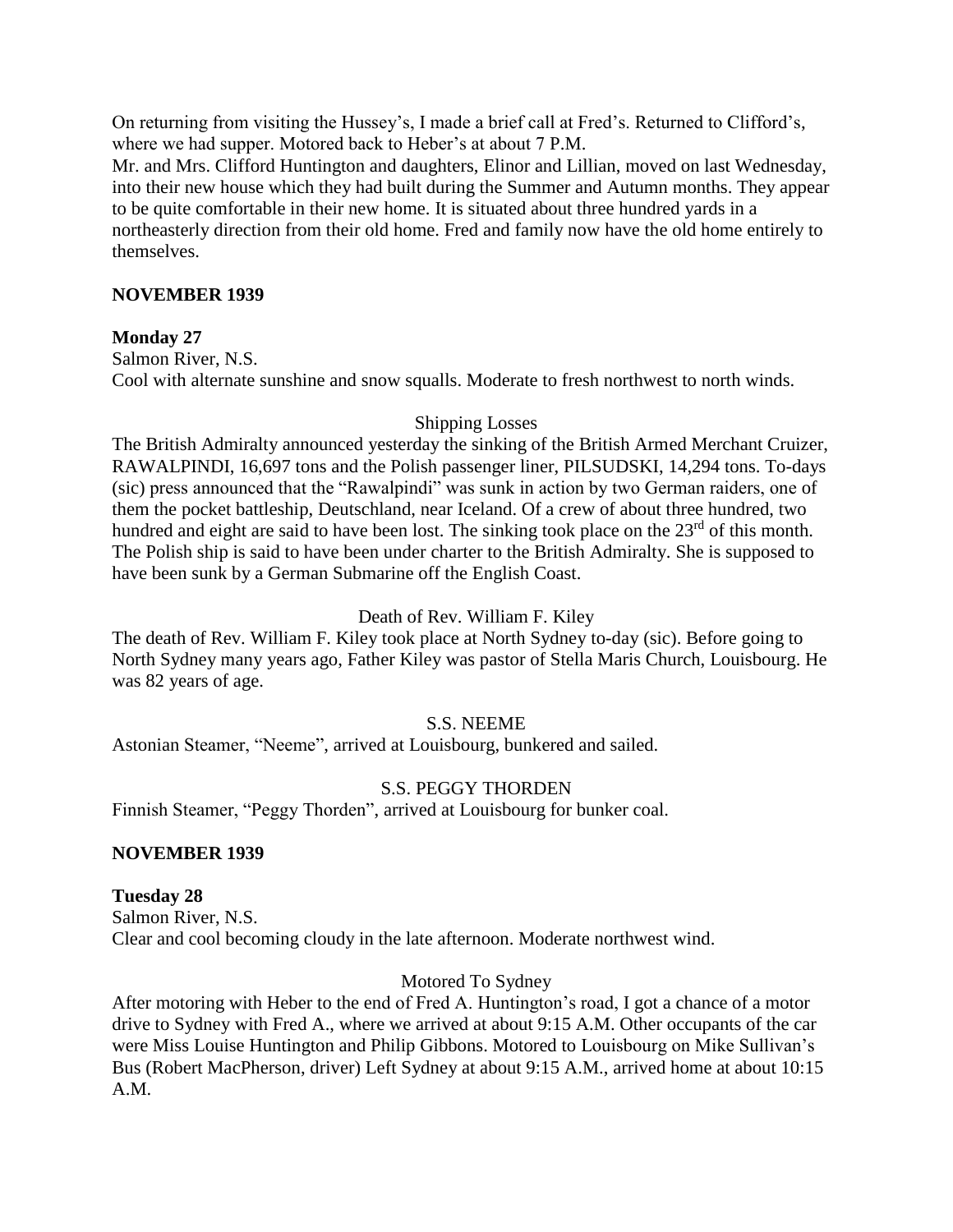## S.S. PEGGY THORDEN

Finnish Steamer, "Peggy Thorden", finished, bunkering and sailed from Louisbourg at about 10 A.M.

## **NOVEMBER 1939**

## **Wednesday 29**

Louisbourg, N.S. Cold in the morning. Comparatively mild in the afternoon and evening. Light northwest wind. About ½ inch of snow on the ground in the morning which mostly all disappeared during the day. Min. temperature 24, Max. temperature 32.

## **NOVEMBER 1939**

## **Thursday 30**

Louisbourg, N.S. Mild and mostly clear with light northwest wind. Min. temperature 26, Max. temperature 42.

## **DECEMBER 1939**

# **Friday 1** Louisbourg, N.S. Cloudy and mild with light variable wind, mostly southwest. Cleared early in the forenoon. An ideal day.

Min. temperature 27, Max. temperature 47.

Marriage

The marriage of Charles Reid, of this town, to Mrs. Mary Phillips took place at Glace Bay this evening.

# **DECEMBER 1939**

# **Saturday 2**

Louisbourg, N.S. Remarkably clear and comparatively mild with light variable wind. A perfect December day. Some fog during the night. Min. temperature 24, Max. temperature 42.

Council Meeting

At 7:30 P.M., I attended and presided at a meeting of the Town Council. Those present were: Councillors; G.B. Hiltz, D.J. MacInnis, Alex C. MacDonald.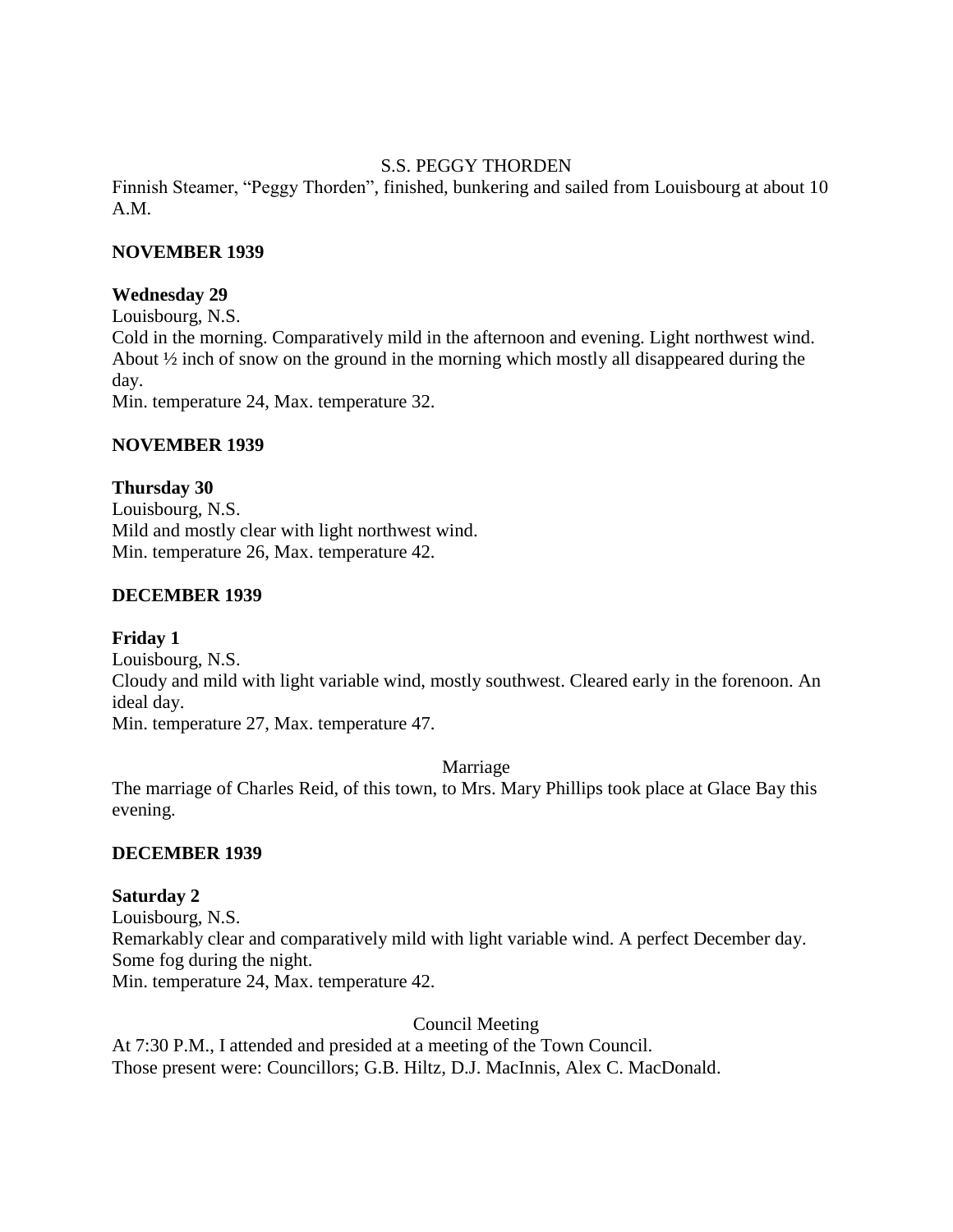Clerk; B.M. Spencer, Deputy Clerk; Dan F. Nicholson, Police Officer; D.M. Johnston, Mayor M.S. Huntington.

At this meeting, on Motion of the Council, I was appointed to deal with the threatened action against the Town of Louisbourg and the Louisbourg Electric Water and Power Co. Ltd. for damages amounting to \$500.00 arising out of an accident to motor truck No. 17-820 on November 23, 1939.

Notice was received from E. MacK. Forbes, K.C., this week, that action would be taken against the Town of Louisbourg and the Water Company unless a settlement was made. Angus MacLean, Catalone, is the owner of the truck and was the driver at the time of the

accident.

## **DECEMBER 1939**

## **Sunday 3**

Louisbourg, N.S.

Cloudy and mild with light south wind which increased to a strong breeze and to gale force during the night. Mist and showers in the afternoon. Rain during the night. Min. temperature 40, Max. temperature 48.

# Church Services

Rev. Donald, M.A.B.D., was the preacher at the 11 A.M. service in the First United Church, while Rev. J. A. Pne-Gilchrist, of St. Andrews United Church, Sydney, occupied the First United pulpit at 7 P.M.

Rev. Donald MacLeod, of Louisbourg, exchanged pulpits with Rev. Pue-Gilchrist in the evening and was therefore the preacher at St. Andrews, Sydney, at the evening service. Owing to having a cold, I was not out to church to-day (sic).

# S.S. FERNFIELD

Steamer, "Fernfield", arrived for bunker coal.

# **DECEMBER 1939**

## **Monday 4**

Louisbourg, N.S. Clear and mild during the forenoon, cloudy in the afternoon and evening. Fresh to strong southwest wind. Min. temperature 40, Max. temperature 49. Rainfall of yesterday and last night slightly more than ¼ inch.

## **DECEMBER 1939**

# **Tuesday 5**

Louisbourg, N.S. Mild, partly during the forenoon. Cloudy in the afternoon and evening. Light northwest wind. Min. temperature 34, Max. temperature 45.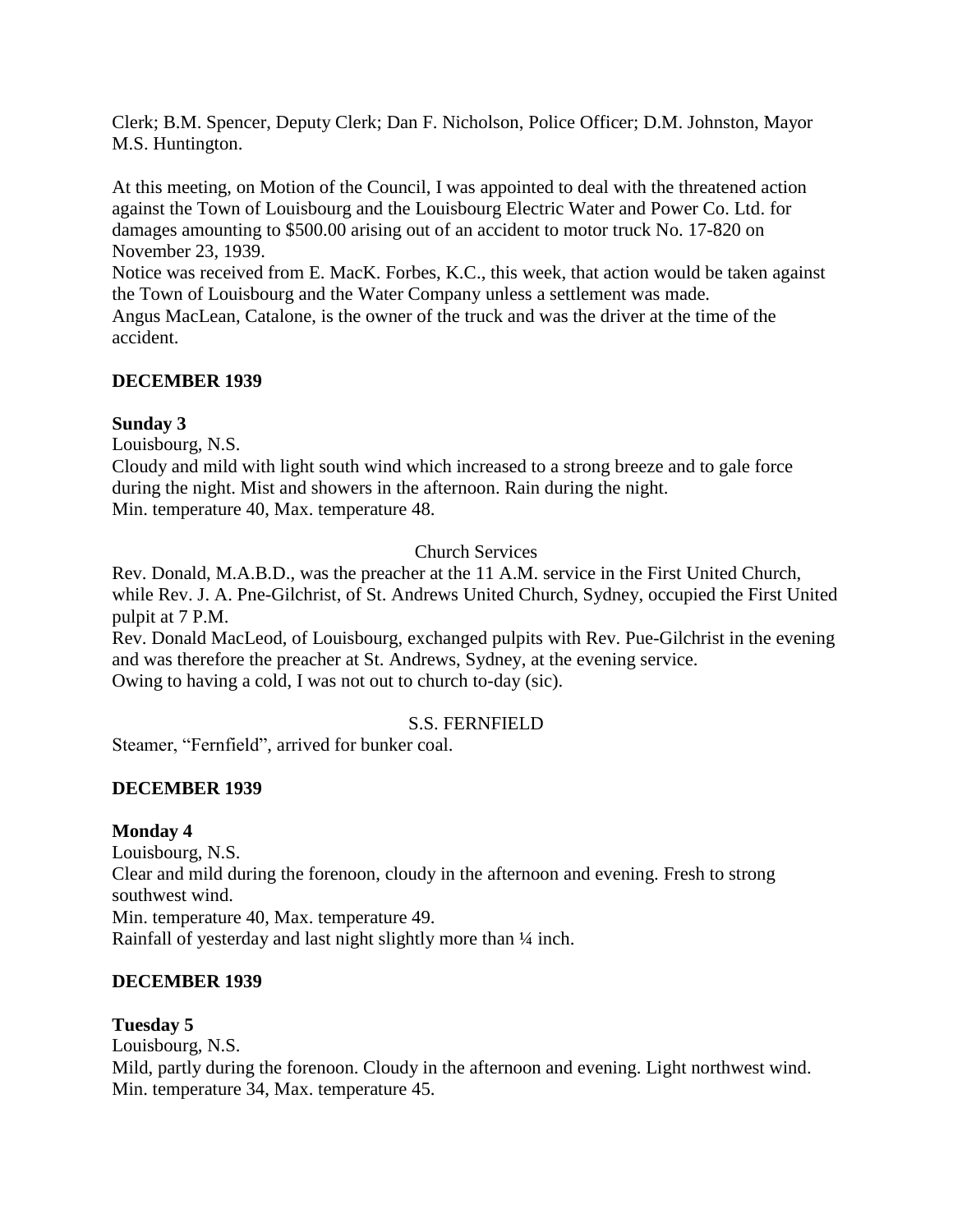## S.S. USKO

Finnish Steamer, "Usko", arrived at about 11:30 A.M.

## S.S. FERNFIELD

Steamer, "Fernfield", which bunkered here yesterday, sailed at about 7 A.M. to-day (sic).

#### Cape Breton Center Election

The Bye-Election in Cape Breton Center to-day (sic), to fill the vacancy caused by the resignation of Michael Dwyer, Ex-Minister of Mines and Labor in the Provincial Legislature, resulted as follows:

Douglas MacDonald, Co-Operative Commonwealth Federation (C.C.F.), New Waterford 3093 James L. MacKinnon, Liberal, New Waterford 2614 Francis J. Stephenson, Dominion, Independent Liberal 1229 Above figures from Sydney Post Record of Dec 6, 1939

#### Motored To Catalone

In the afternoon, I motored to Catalone with Geo. D. Lewis, Secretary of the Louisbourg Electric Water and Power Co. Ltd., for the purpose of getting in touch with Alex R. MacDonald and Angus MacLean respecting a settlement of a threatened damage suit against the Town of Louisbourg and the Water Co. which arose out of an accident to a Chevrolet motor truck, in the town of Louisbourg on Nov 23, 1939.

#### **DECEMBER 1939**

#### **Wednesday 6**

Louisbourg, N.S. Cloudy and mild with light west to northwest wind. Min. temperature 25, Max. temperature 36.

#### S.S. USKO

Finnish Steamer, "Usko", after bunkering last night, sailed during the forenoon.

#### S.S. INGRID THORDEN

Finnish Steamer, "Ingrid Thorden", arrived in the early part of the night for bunker coal.

#### Choir Practice

Emeline and I attended choir practice in the First United Church at 8 P.M.

#### **DECEMBER 1939**

#### **Thursday 7**

Louisbourg, N.S. Cool and partly clear with light west to northwest winds. Min. temperature 22, Max. temperature 38.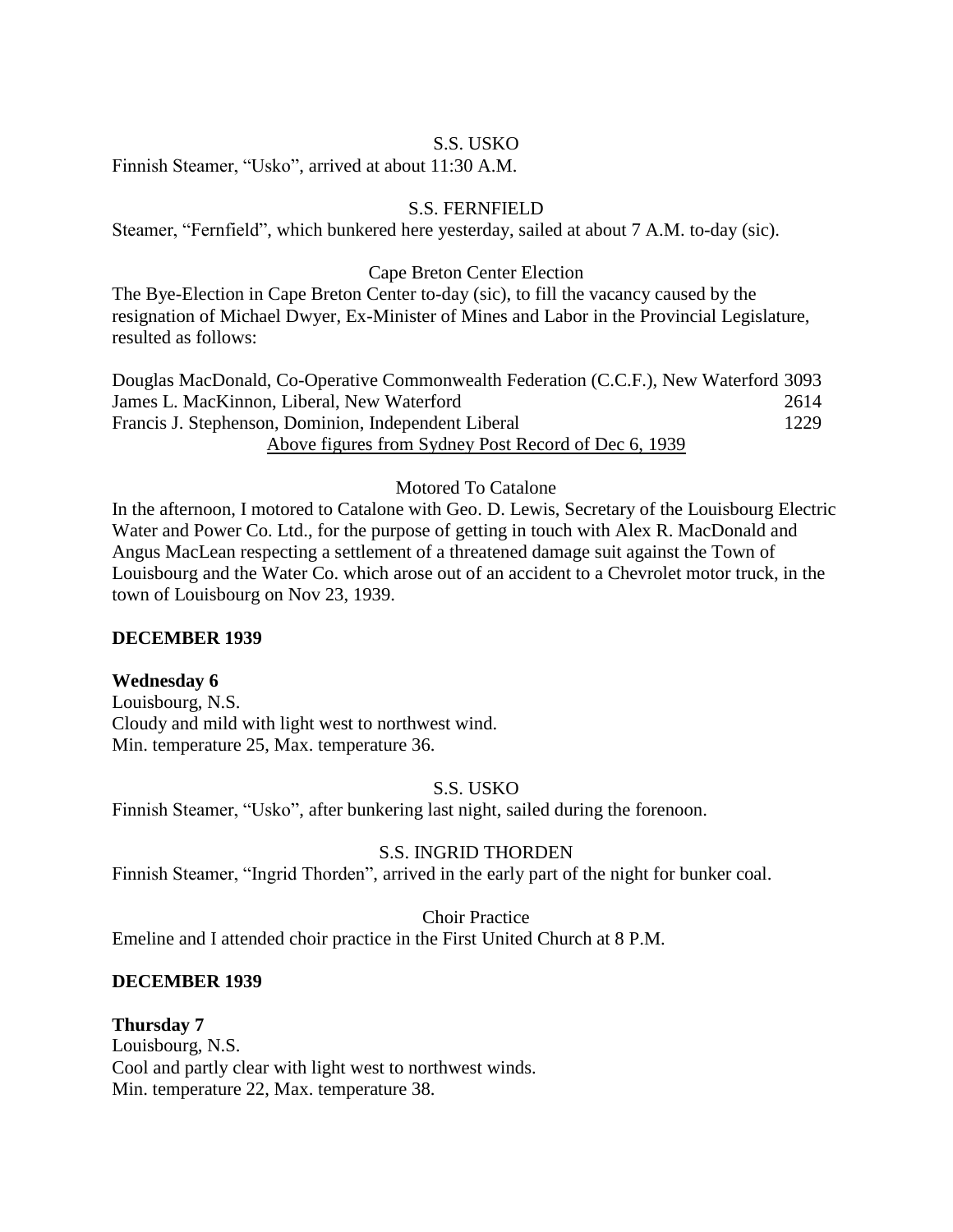### S.S. INGRID THORDEN

Finnish Steamer, "Ingrid Thorden", after bunkering last night, sailed at about 2:30 P.M.

# S.S. LIDO

Norwegian Steamer, "Lido", arrived at about 4 P.M. After bunkering, she sailed during the night.

### **DECEMBER 1939**

**Friday 8** Louisbourg, N.S. Cloudy and mild with a few light showers. Moderate to fresh southwest wind. Min. temperature 36, Max. temperature 45.

S.S. LOKE

Norwegian Steamer, "Loke", arrived at about 8:30 P.M. for bunker coal.

# **DECEMBER 1939**

# **Saturday 9**

Louisbourg, N.S. Cold and mostly cloudy with northwest wind. Strong in the early morning, fresh during the day. Min. temperature 21, Max. temperature 35.

S.S. LOKE

Norwegian Steamer, "Loke", after bunkering last night, sailed at about 9 A.M.

# **DECEMBER 1939**

**Sunday 10** Louisbourg, N.S. Clear and cold with light northwest wind. An ideal day. Min. temperature 17, Max. temperature 29.

Church Services

At 11 A.M. and 7 P.M., I attended services in the First United Church where Rev. Donald MacLeod, M.A., B.D., was the preacher both morning and evening.

Visited Mr. & Mrs. Townsend In the afternoon, Emeline and I visited Mr. and Mrs. Fletcher Townsend.

# **DECEMBER 1939**

**Monday 11** Louisbourg, N.S.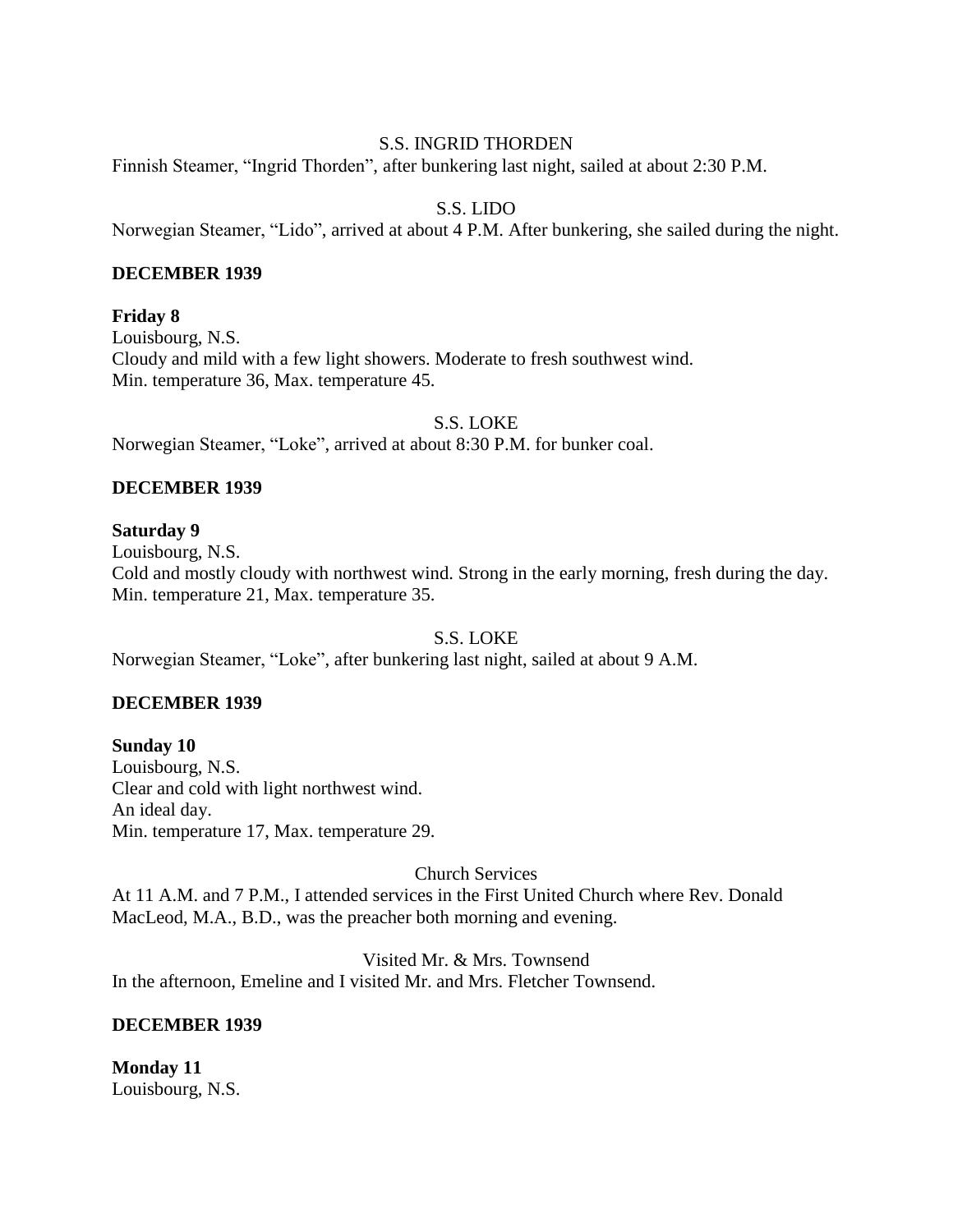Light snowfall in the early morning. Cloudy and threatening. Rain began to fall at about 2 P.M. and continued moderately during the afternoon and night. Snowfall of about ½ inch disappeared during the afternoon. Fresh east to northeast winds. Min. temperature [blank], Max. temperature [blank].

# **DECEMBER 1939**

# **Tuesday 12**

Louisbourg, N.S. Light snowfall in the early morning. Light rain, mist and drizzle continued all day and into the night. Snowfall about 1 inch. Fresh to strong northeast wind. Streets very slushy during the afternoon and evening. Min. temperature [blank], Max. temperature [blank].

# **DECEMBER 1939**

# **Wednesday 13**

Louisbourg, N.S. Cloudy and mild with light variable wind. Some rain in the morning. Min. temperature [blank], Max. temperature [blank].

S.S. CISIL

Finnish Steamer, "Cisil", arrived shortly after noon for bunker coal.

# S.S. LADY LAURIER

Canadian Government Steamer, "Lady Laurier", arrived at about 3 P.M. and docked at the Freight wharf.

Choir Practice

At 8 P.M., Emeline and I attended choir practice in the First United Church.

# Naval Battle Off Uruguay

A naval battle took place today off the coast of Uruguay, South America, between the German pocket battleship, "Admiral Graf Spee", commanded by Capt. Hans Langsdorff and three British Cruisers, "Exeter" Commodore H.H. Harwood, Capt. F.S. Bell, "Achilles", Capt. William Parry and "Ajax", Capt. C.H.L. Woodhouse. The battle lasted all day, resulting in the German ship and the British ship, "Exeter", being badly damaged. After nightfall, the "Admiral Graf Spee" sought safety in the harbour of Montevideo, where the seriously wounded were landed for hospital treatment. It is said that 36 of her crew were killed and about 60 wounded.

# (From Press reports of Dec 14, 1939)

Later: Press reports quoting address of Winston Churchill, state that Commodore Henry H. Harwood was on board the "Ajax" during the action and has since been promoted to Rear-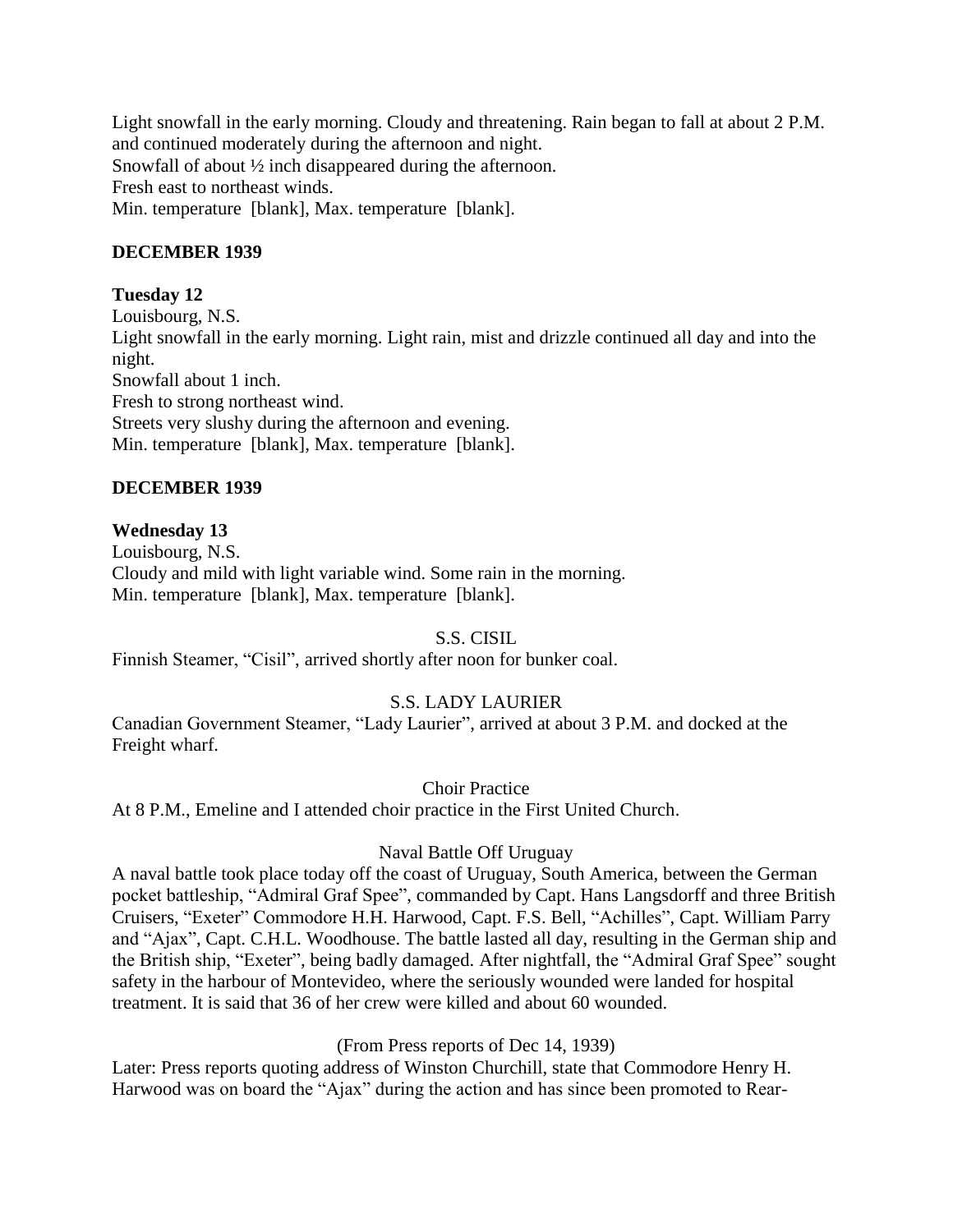Admiral. British Cruizer, "Exeter", had 61 of her crew killed and 23 wounded. The "Ajax" and "Achilles" between them, had 11 killed and 8 wounded.

(From Press reports)

## **DECEMBER 1939**

## **Thursday 14**

Louisbourg, N.S. Cloudy and mild with some rain during the afternoon. Light to moderate southwest wind. Min. temperature 32, Max. temperature 43. Rainfall, since Monday noon, about 1 ¾ inches.

### Motored To Sydney

Emeline and I motored to Sydney in Cameron's bus, leaving here at 8 A.M. and arriving at Sydney at about [blank]. While at Sydney, we did some Christmas shopping. At 11 A.M., I attended a meeting of the "Central Air Raid Precaution Committee"**,** in the City hall, with Mayor G.B. Slaven of Sydney presiding.

## **DECEMBER 1939**

## **Friday 15**

Louisbourg, N.S. Cold and mostly cloudy with light west to northwest winds. Min. temperature 32, Max. temperature 34.

S.S. CISIL

Finnish Steamer, "Cisil", which bunkered here on last Wednesday night, sailed at about 8 A.M.

# **DECEMBER 1939**

**Saturday 16** Louisbourg, N.S. Clear and cool with light westerly wind. An ideal day. Min. temperature 19, Max. temperature 34.

S.S. SUSAN MAERSK Danish Steamer, "Susan Maersk", arrived at about 7:30 P.M.

### **DECEMBER 1939**

**Sunday 17** Louisbourg, N.S. Cloudy and mild with some rain during the afternoon and night. Moderate to fresh southeast wind. Min. temperature 33, Max. temperature 42.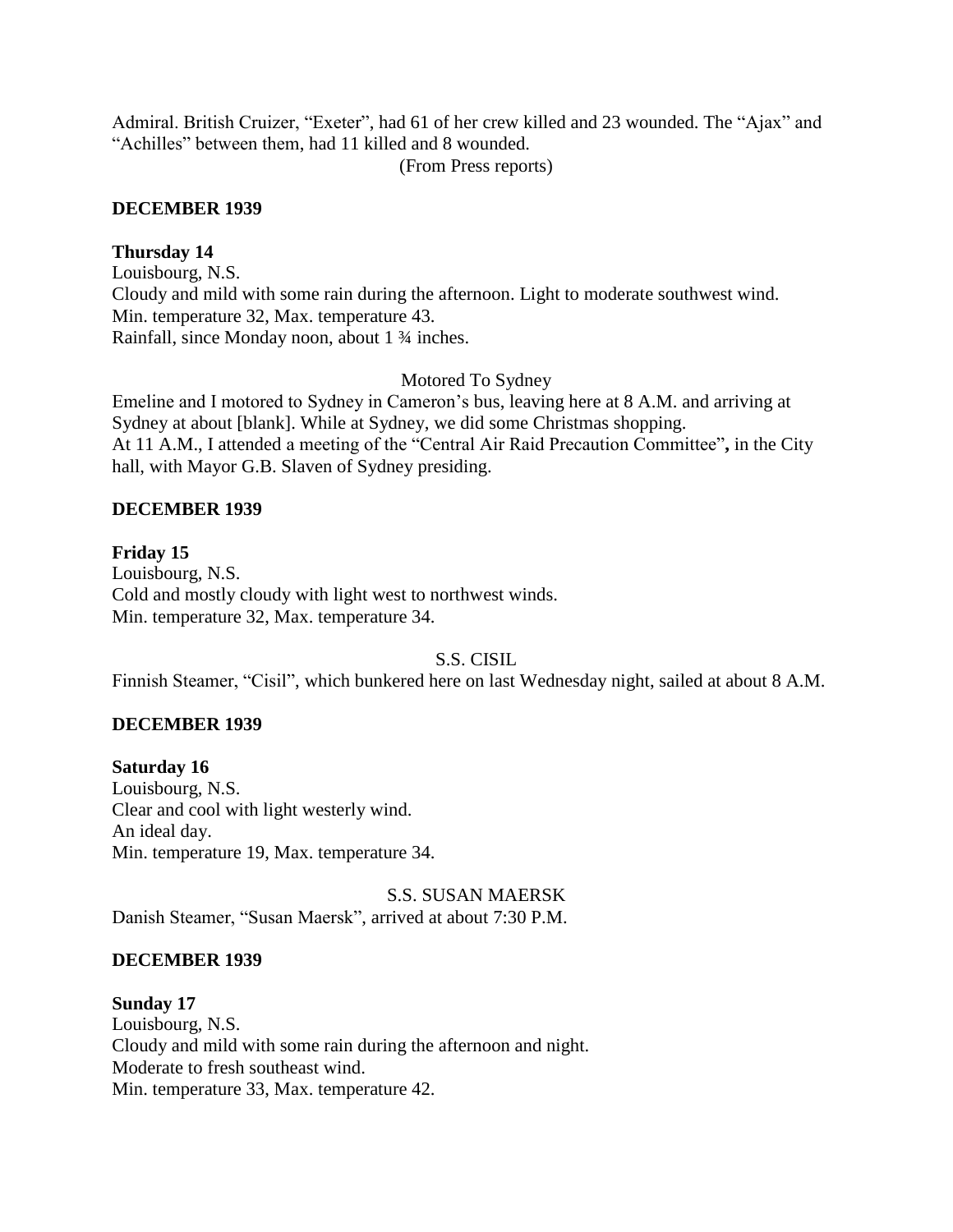### Church Services

At 11 A.M. and 7 P.M., I attended services in the First United Church where Rev. Donald MacLeod, M.A. B.D., was the preacher.

#### Visited Mr. & Mrs. Fletcher Townsend

In the afternoon, Emeline and I visited Mr. and Mrs. Fletcher Townsend. We had supper with the Townsend's before returning.

#### S.S. SAVONIA

Finnish Steamer, "Savonia", arrived in the early morning for bunker coal.

#### S.S. HULDA THORDEN

Finnish Steamer, "Hulda Thorden", arrived at about 4 P.M. for bunker coal and anchored in the lower end of the harbour.

#### German Pocket Battleship Scuttled

The German Pocket Battleship, "Admiral Graf Spee", Commanded by Capt. Hans Langsdorff, which took refuge in the harbour of Montevideo, Uruguay, after being badly damaged by the British light Cruisers, "Exeter", "Achilles" and "Ajax" on last Wednesday, rather than being interned for the duration of the war, or renewing the battle with the British ship, waiting outside, left the port at about 5:30 P.M. and after reaching a point about three miles off the harbour, was scuttled and sunk by her Commander and crew.

#### **DECEMBER 1939**

#### **Monday 18**

Louisbourg, N.S. Cloudy, mild and foggy with light winds. Min. temperature [blank], Max. temperature [blank]. Rainfall of yesterday afternoon and last night about ½ inch.

#### S.S. SUSAN MAERSK

Danish Steamer, "Susan Maersk", finished bunkering in the morning and sailed at about 8:30 A.M.

#### Canadian Troops Arrive In Great Britain

Hon. Winston Churchill, First Lord of the Admiralty, in a radio address heard here at 5:15 P.M. announced that the first contingent of Canadian troops had arrived safely in an unstated British port, on Sunday the 17<sup>th</sup>. The troops referred to sailed from Halifax on Sunday, December 10. The Canadian troops are commanded by Major General A.G.L. McNaughton.

### **DECEMBER 1939**

**Tuesday 19** Louisbourg, N.S.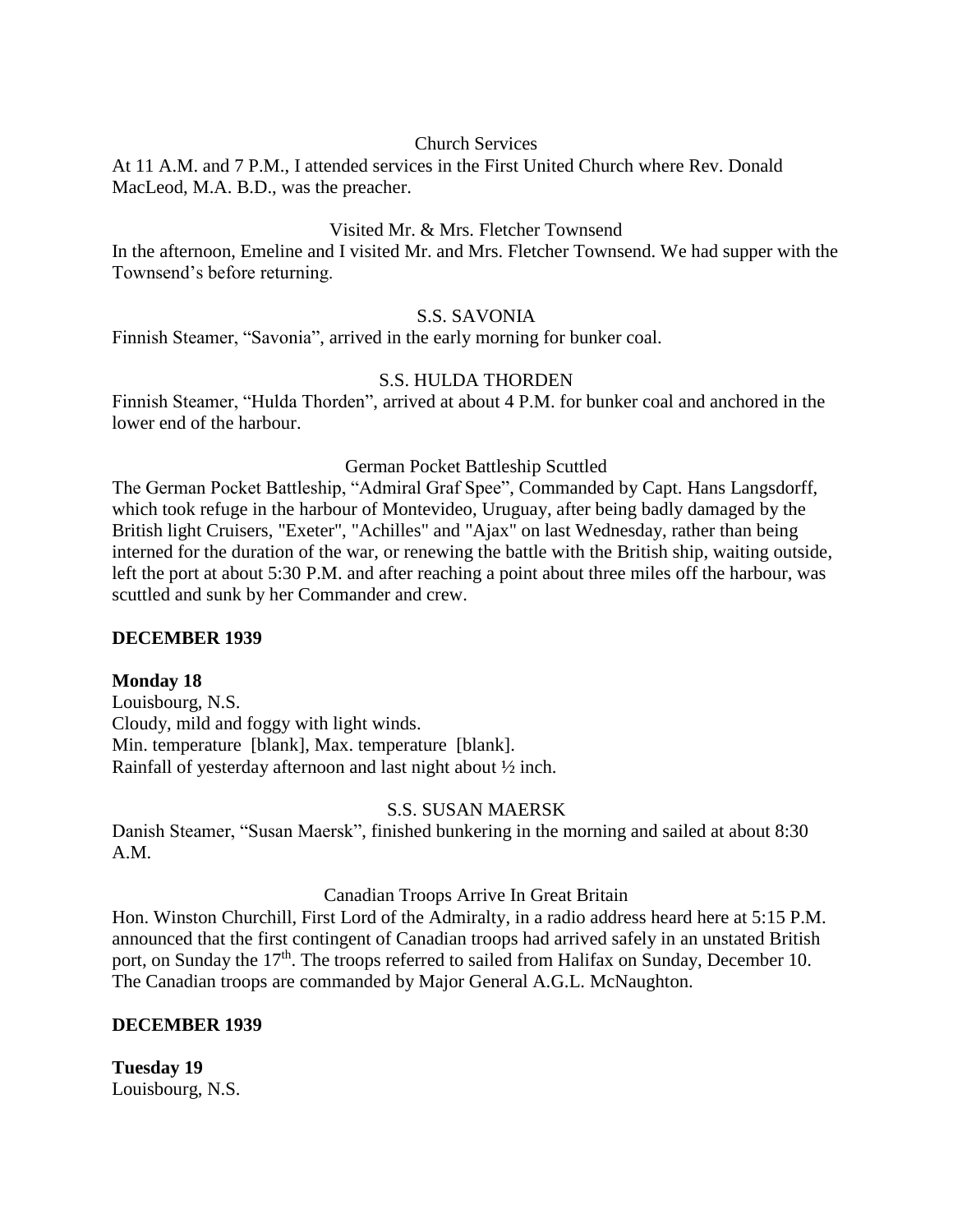Cool and mostly cloudy with moderate to fresh northwest wind. Min. temperature 27, Max. temperature 34.

### S.S. HULDA THORDEN

Finnish Steamer, "Hulda Thorden", finished bunkering last night and sailed in the early morning.

## S.S. SAVONIA

Finnish Steamer, "Savonia", finished bunkering and sailed at about 8:30 A.M.

## S.S. FERNFIELD

Steamer, "Fernfield", after bunkering, sailed during the forenoon.

### Marriage

The marriage of Alex Bryant to Mrs. Sadie Harman, took (sic) at the United Church Manse this evening. Rev. Donald MacLeod performed the ceremony.

#### Scuttled

North German Lloyd Steamer, "Columbus", 32,381 tons, Capt. Wilhelm Dachme enroute from Vera Cruz, Mexico, to an unknown destination, was sunk by her Commander and crew to avoid Capture by a British Cruiser.

The sinking took place about 400 miles east of the coast of Virginia, U.S.A. Her crew of 581, including 9 women, were rescued by the United States Cruiser, "Tuscaloosa", Capt. H.A. Badt, with the exception of 2 firemen.

After picking up the German Crew from their lifeboats, the "Tuscaloosa" headed for New York. The luxury liner, "Columbus", was the third largest German Merchant ship.

### **DECEMBER 1939**

### **Wednesday 20**

Louisbourg, N.S. Clear and cool with light west to northwest wind. An ideal day. Min. temperature 26, Max. temperature 34.

### Capt. Hans Langsdorff Suicides

Capt. Hans Langsdorff, Commander of the German Pocket Battleship, "Admiral Graf Spee", which was scuttled by the Commander and crew on last Sunday evening off the harbour of Montevideo, was found dead this morning in his quarters at Montevideo, having shot himself with a revolver during last night or early this morning.

### **DECEMBER 1939**

### **Thursday 21**

Louisbourg, N.S.

Cloudy and foggy with heavy rain in the morning. Moderate to fresh south to southwest wind. Rainfall about [blank].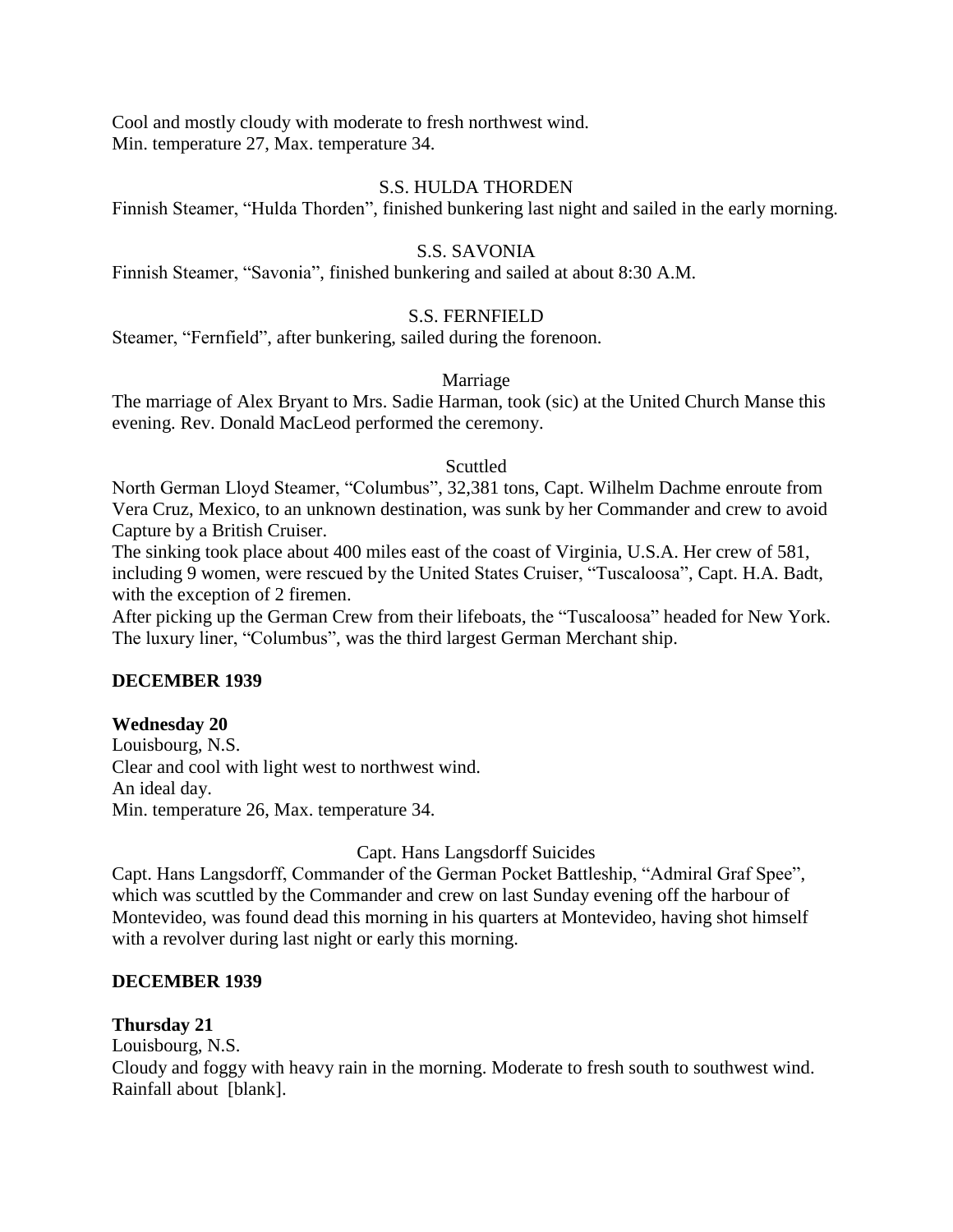Min. temperature 32, Max. temperature 44.

## Christmas School Concert

At 7:30 P.M., I attended and presided at the Annual Christmas School Concert which was held in the Masonic hall. A very enthusiastic crowd of school pupils and others filled the hall to its capacity and appeared to enjoy the programme which consisted of 42 numbers.

### **DECEMBER 1939**

## **Friday 22**

Louisbourg, N.S. Rain in the early morning, sunshine and shower with a few snow squalls during the forenoon. Clear and mild in the afternoon. Min. temperature 26, Max. temperature 38.

## **DECEMBER 1939**

## **Saturday 23**

Louisbourg, N.S.

Cloudy with showers in the morning, partly clear during the greater part of the day. Snow began to fall at about 6 P.M. and continued for about three hours. Snowfall about 3 inches. Wind southwest shifting to northerly.

### S.S. MATHILDE MAERSK

Danish Steamer, "Mathilde Maersk", arrived at 1:30 P.M. After bunkering, she sailed during the night.

### **DECEMBER 1939**

### **Sunday 24**

Louisbourg, N.S. Clear and cool with light to moderate northwest wind. Min. temperature 18, Max. temperature 32.

# Church Services

At 11 A.M. and 7 P.M., I attended services in the First United Church where Rev. Donald MacLeod, M.A. B.D., was the preacher. The choir, under the direction of John A. MacDonald, rendered special Christmas music at both services.

Visited Mr. & Mrs. Fletcher Townsend In the afternoon, Emeline and I visited Mr. & Mrs. Fletcher Townsend.

### S.S. USKO

Finnish Steamer, "Usko", arrived in the early morning for bunker coal.

# S.S. EMILY MAERSK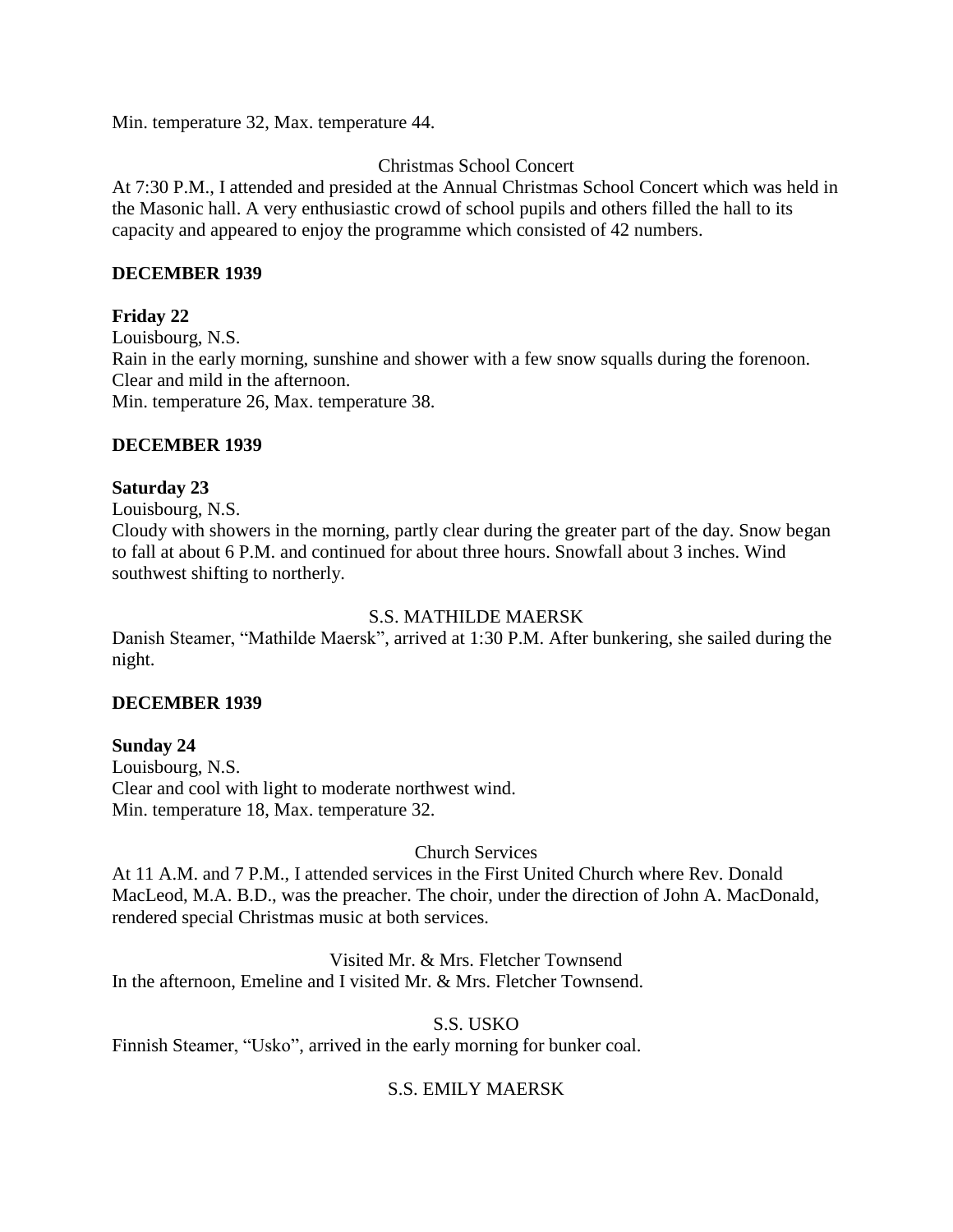Danish Steamer, "Emily Maersk", arrived in the morning for bunker.

#### **DECEMBER 1939**

#### **Monday 25**

Louisbourg, N.S. Partly clear with light west to northwest winds. Min. temperature 12, Max. temperature 24. Ground covered by about 3 inches of snow.

#### Fire At School House

At about 3:20 A.M., I was aroused from my bed by a knock at the door. After hastily dressing and answering the summons, I found Robert Parsons and Alex MacKeigan, who informed me that the school building was on fire. Taking a fire pack, which I had in the back porch and putting a bucket of water in it, I accompanied Parsons and MacKeigan to the school where I found a small fire burning the side of the building underneath and above the stairs leading into the northeastern entrance. I also discovered the tracks in the snow of a person wearing a shoe about size 6 or 7, coming from the southern side of the building to the space underneath the stairway and returning in the same direction. After extinguishing the fire, I went to my shop and telephoned D.M. Johnston, Chief of Police. A few minutes later, I accompanied him to the scene of the fire where we followed the tracks to where we lost them on reaching Main Street. I then returned to the shop, accompanied by the Chief, who phoned the Sydney detachment of the Royal Canadian Mounted Police, inquiring if their police dog was available. On receiving a favorable reply, I accompanied the Chief to his home where we waited for the arrival of the police car from Sydney. At about 6:10 A.M., Constable Whall and MacCall arrived, with the dog, by motor car. On taking the dog to the scene of the fire, he followed the tracks to the street where he appeared to lose the scent, in any case, he failed to lead us to the person responsible for the fire. Constables Whall and MacCall, had breakfast at our house before leaving for Sydney at about 9:15 A.M.

#### **DECEMBER 1939**

#### **Tuesday 26**

Louisbourg, N.S. Cold and mostly cloudy with light northwest wind. Min. temperature 10, Max. temperature 26.

#### S.S. EMILY MAERSK

Danish Steamer, "Emily Maersk", after bunkering, sailed at about 10 A.M.

#### S.S. USKO

Finnish Steamer, "Usko", after bunkering, sailed at about 1 P.M.

#### **DECEMBER 1939**

**Wednesday 27**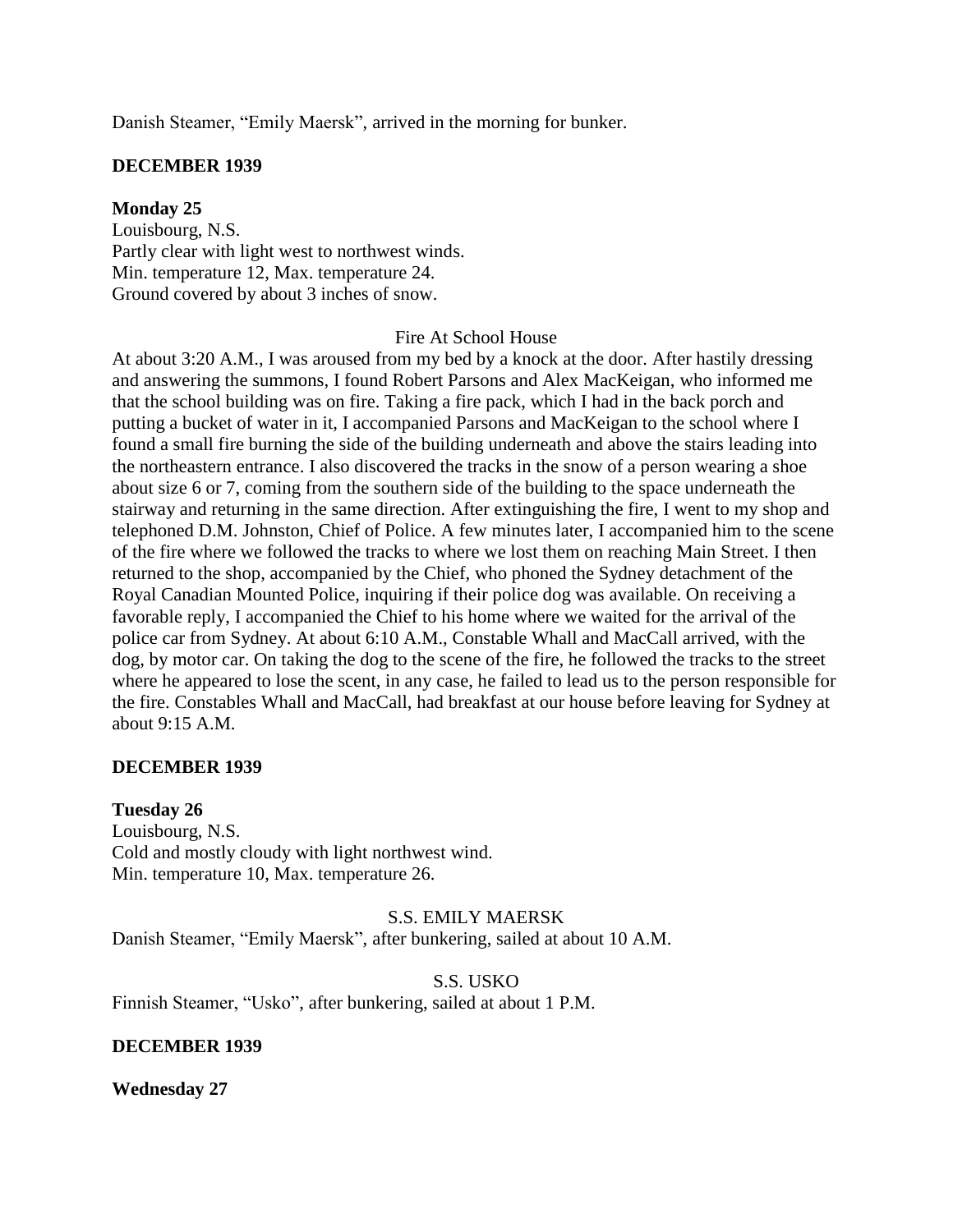Louisbourg, N.S. Cold and mostly cloudy with light to moderate west to northwest winds. Min. temperature 12, Max. temperature 18.

### Railway Tank Installed

The Sydney and Louisbourg Railway Ltd., to-day (sic), installed a Steel tank, about 7000 gallon capacity on the north side of the railway track near the round house. This tank was erected for the purpose of watering locomotives. The base for the tank, consisting of heavy timber, has been in course of construction for the last three or four weeks, under the foremanship of William MacKinnon. This tank takes the place of a Standpipe which has been in use for a number of years.

## Fire Marshall Arrives

Deputy Provincial Fire Marshall, Col. S.S. Wright, Halifax, N.S., arrived here this forenoon for the purpose of inquiring into the Circumstances surrounding the fire which took place at the school building on the morning of Dec 25,1939. As there are no clues to work on, no progress was made in the case. Col. Wright left town in the afternoon.

## Insurance Adjustor Arrives

S. H. Stevenson, Insurance Adjustor of Sydney, N.S., arrived in the forenoon in company with Deputy Fire Marshall Col. S.S. Wright. Mr. Stevenson's visit was for the purpose of adjusting the insurance claim in connection with the fire at the school building on last Monday morning. The claim was Adjusted at \$60.00.

### **DECEMBER 1939**

### **Thursday 28**

Louisbourg, N.S. Cold and cloudy with a few light snow squalls. Light to moderate west-northwest wind. Min. temperature 15, Max. temperature 24.

# **DECEMBER 1939**

# **Friday 29**

Louisbourg, N.S. Mostly cloudy and comparatively mild with light westerly wind. Min. temperature [blank], Max. temperature 30.

Death of John A. MacLeod

The death of John A. MacLeod, of this town, took place in the General hospital at Glace Bay at about 8 A.M. Mr. MacLeod had gone to the hospital a week ago today, following an attack of pneumonia. Surviving are his wife, three sons; Dan James, Donald John and Neil Roderick; two daughters; Mrs. Lloyd Townsend [blank], Mrs. Mans Shelley (Normena), all of Louisbourg, two brothers, Roderick at Louisbourg and Neil at Halifax, one sister, Margaret in Boston. Mr. MacLeod was born at St. Esprit, Richmond County, about 57 years ago, but for the last 40 years or there abouts, has been a resident of Louisbourg.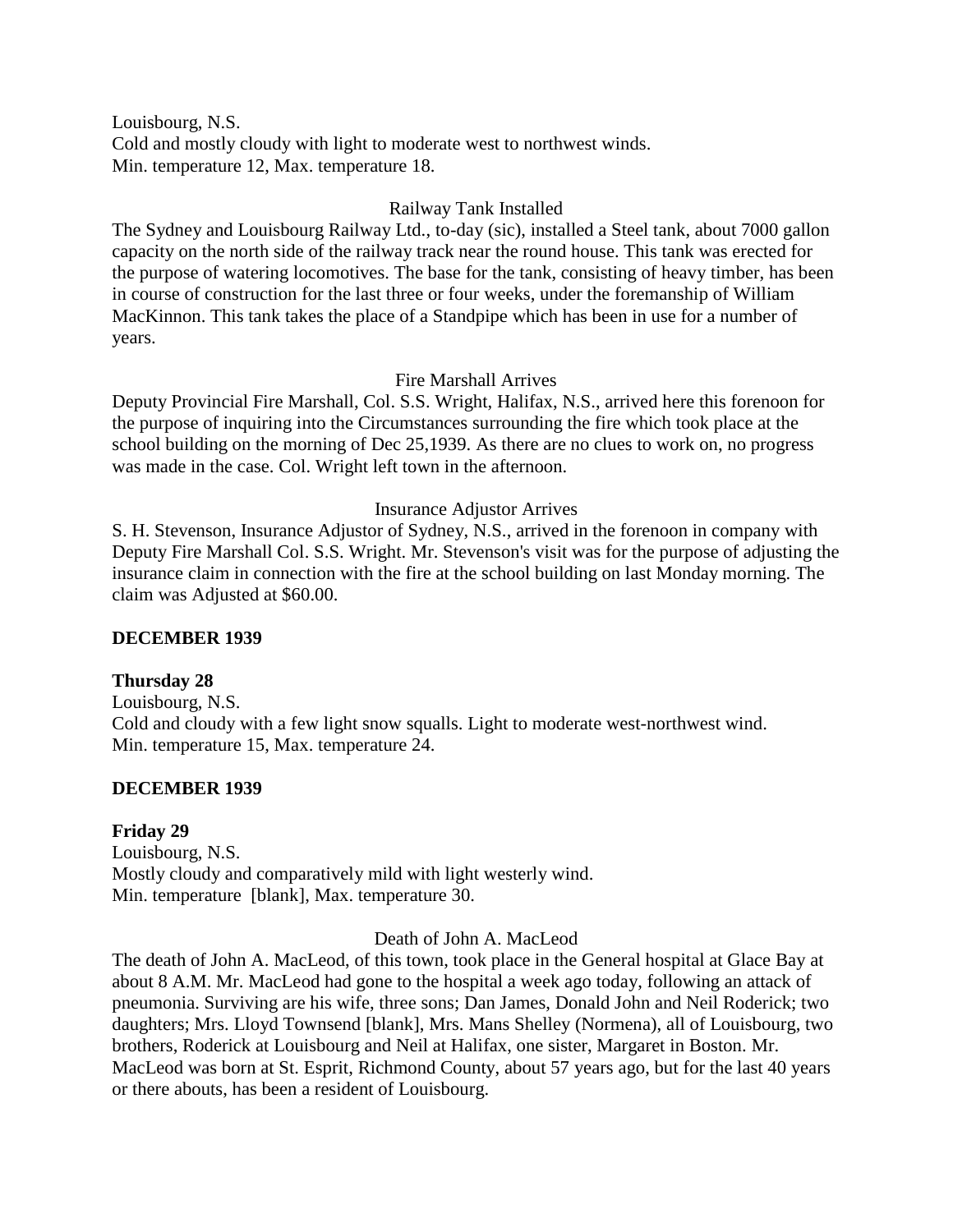### Death of Isaac Cann

The death of Isaac Cann took place at about 3 P.M. at his home at Havenside, this town. Mr. Cann, who was about 87 years of age, is survived by four sons, Alex at Saskatoon, William at Sydney, Louis and Arthur at Louisbourg.

### **DECEMBER 1939**

### **Saturday 30**

Louisbourg, N.S. Cloudy with light variable winds. Southeast in the afternoon shifting to east at night and late in the night, to northeast and increasing to fresh breeze. Snow began to fall at about 5 P.M. and continued during the night. Min. temperature about 22, Max. temperature 30.

## **DECEMBER 1939**

## **Sunday 31**

Louisbourg, N.S.

Clear during the forenoon but becoming cloudy at noon. Heavy northerly wind in the early morning which moderated early in the day. Snowfall of last night at least 6 inches. Min. temperature 25, Max. temperature 30.

### Church Services

I attended Services in the First United Church at 11 A.M. and 7 P.M. Rev. Donald MacLeod, M.A. B.D., was the preacher at both services.

### Funeral

At 2 P.M., I attended the funeral of the late John A. MacLeod. The Services at the house, church (First United) and grave were conducted by Rev. Donald MacLeod, M.A. B.D., Interment took place in Willow Grove Cemetery on Clarkes Road. The funeral was in charge of D.M. Johnston, undertaker.

# Midnight Service

A Watchnight Service was held in the First United Church beginning at 11:15, under the Auspices of the Young People's Society. Rev. Donald MacLeod, M.A. B.D., conducted the Service.

# Second Canadian Contingent Arrives In Britain

According to radio broadcasts, the Second Contingent of Canadian troops which sailed from Halifax, N.S. a week ago arrived at an unnamed port in Great Britain to-day (sic).

### Bus Services

Motor Bus Services between here and Sydney are running behind schedule today owing to last night's snow storm.